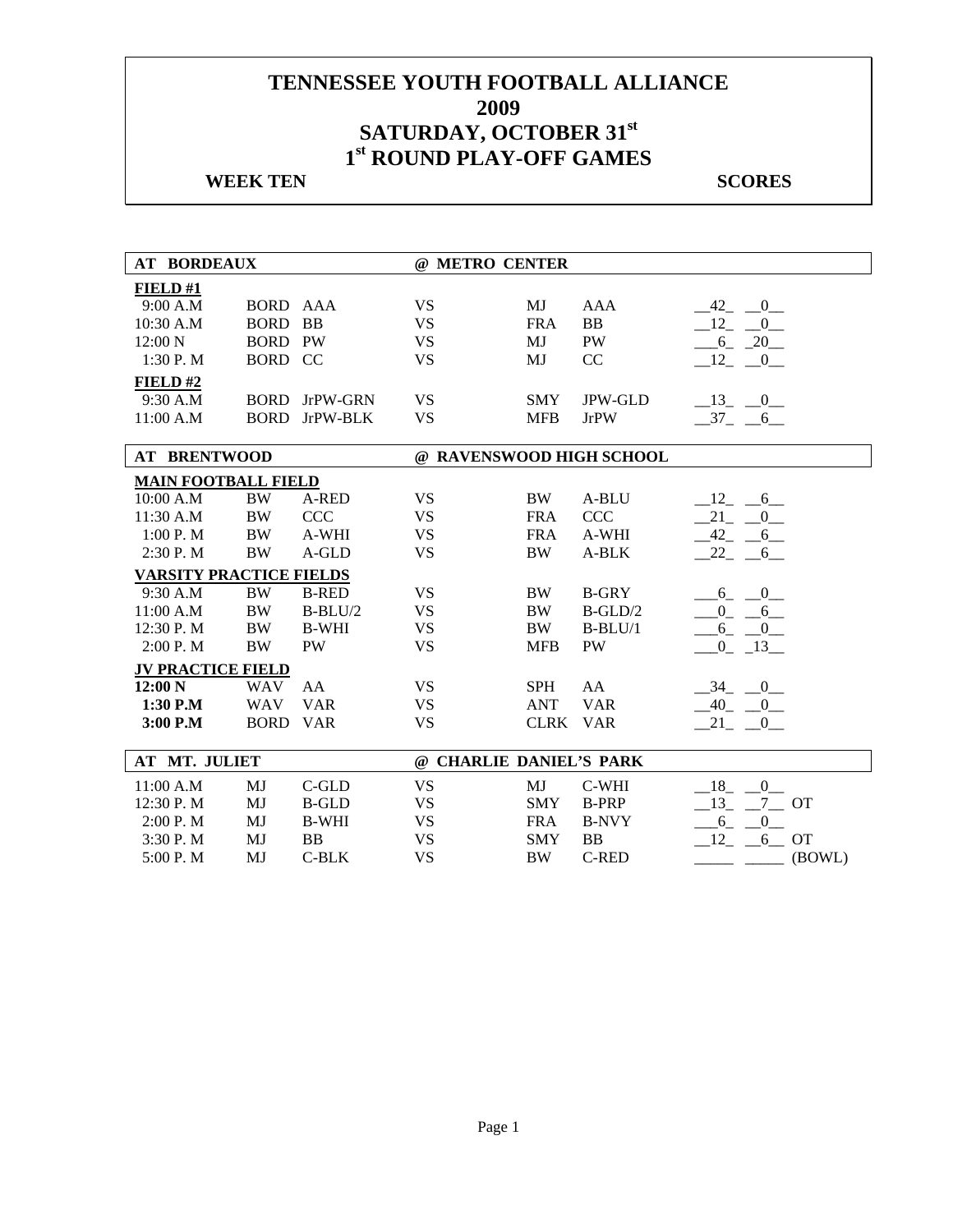## **WEEK TEN** SCORES

| <b>AT SMYRNA</b>           |                 |               | @ LEE VICTORY PARK       |             |                               |                                                      |
|----------------------------|-----------------|---------------|--------------------------|-------------|-------------------------------|------------------------------------------------------|
| <b>GENE CARR FIELD</b>     |                 |               |                          |             |                               |                                                      |
| 9:30 A.M                   | <b>ANT</b>      | <b>PW</b>     | <b>VS</b>                | OН          | <b>PW</b>                     | $-36$ $-0$                                           |
| 11:00 A.M                  | <b>ANT</b>      | <b>CCC</b>    | <b>VS</b>                | HEND CCC    |                               | $-7 - 0$                                             |
| 12:30 P.M                  | <b>ANT</b>      | <b>BBB</b>    | <b>VS</b>                | HEND BBB    |                               | $-36 - 13$                                           |
| 2:00 P.M                   | <b>ANT</b>      | <b>AAA</b>    | <b>VS</b>                | <b>WAV</b>  | <b>AAA</b>                    | 0_ Forfeit<br>$\begin{array}{ccc} & 1 & \end{array}$ |
| 3:30 P.M                   | <b>SMY</b>      | C-PRP         | <b>VS</b>                | <b>SMY</b>  | C-WHI                         | $18 \quad 0 \quad (BOWL)$                            |
| <b>DONNIE CARTER FIELD</b> |                 |               |                          |             |                               |                                                      |
| 9:00 A.M.                  | <b>SMY</b>      | JrPW-WHI      | <b>VS</b>                | MJ.         | JrPW-GLD                      | $12 - 18$ OT                                         |
| 10:30 A.M.                 | <b>SMY</b>      | <b>B-BLK</b>  | <b>VS</b>                | $\rm BW$    | $B-GLD/1$                     | $0 - 15$ (BOWL)                                      |
| 12:00 N                    | <b>SMY</b>      | $C-BLK$       | <b>VS</b>                | <b>BORD</b> | $\mathbf C$                   | $6_{-}$<br>$\overline{0}$                            |
| 1:30P. M                   | <b>SMY</b>      | AA            | <b>VS</b>                | <b>FRA</b>  | AA                            | $Z_{-}$<br>$6$ <sub>—</sub>                          |
| 3:00 P.M                   | <b>SMY</b>      | <b>AAA</b>    | <b>VS</b>                | <b>FRA</b>  | <b>AAA</b>                    | $-39 - 0$                                            |
| 4:30 P.M.                  | <b>SMY</b>      | A-PRP         | <b>VS</b>                | MFB         | A                             | $\overline{1}$<br>0 Forfeit                          |
|                            |                 |               |                          |             |                               |                                                      |
| <b>AT GOODLETTSVILLE</b>   |                 |               | @ MOSS WRIGHT PARK       |             |                               |                                                      |
| FIELD#1                    |                 |               |                          |             |                               |                                                      |
| 9:00 A.M                   | GOOD CC         |               | <b>VS</b>                | <b>BV</b>   | CC                            | 46<br>$\mathbf{0}$                                   |
| 10:30 A.M                  | <b>GOOD BBB</b> |               | <b>VS</b>                | BV          | <b>BBB</b>                    | $34 -$<br>$\overline{0}$                             |
| 12:00 N                    | GOOD CCC        |               | <b>VS</b>                | <b>WAV</b>  | <b>CCC</b>                    | $-51$ $-$<br>0                                       |
| 1:30 P.M                   | CLRK AAA        |               | <b>VS</b>                | COOK AAA    |                               | 36<br>$\Omega$                                       |
|                            |                 |               |                          |             |                               |                                                      |
| AT OLD HICKORY             |                 |               |                          |             | @ DUPONT-HADLEY MIDDLE SCHOOL |                                                      |
| 8:30 A.M                   | <b>MAD</b>      | <b>CCC</b>    | <b>VS</b>                | <b>WCR</b>  | <b>CCC</b>                    | $-1$ <sub>-</sub> $-0$ Forfeit                       |
| 10:00 A.M                  | <b>OH</b>       | AA            | <b>VS</b>                | <b>HEND</b> | AA                            | 58 12                                                |
| 11:30 A.M                  | OH              | <b>CCC</b>    | <b>VS</b>                | <b>SPH</b>  | <b>CCC</b>                    | $16 - 0$                                             |
| 1:00 P.M                   | OH              | <b>BBB</b>    | <b>VS</b>                | <b>SPH</b>  | <b>BBB</b>                    | $26 - 21$                                            |
| 2:30 P.M                   | OH              | <b>AAA</b>    | <b>VS</b>                | <b>HEND</b> | <b>AAA</b>                    | $-31$ $-0$                                           |
| 4:00 P.M                   | <b>OH</b>       | <b>VAR</b>    | <b>VS</b>                | <b>FRA</b>  | <b>VAR</b>                    | $-46$ $-$<br>$\frac{7}{ }$                           |
|                            |                 |               |                          |             |                               |                                                      |
| AT SPRING HILL             |                 |               | @ EVANS PARK             |             |                               |                                                      |
| 10::00 A.M                 | <b>SPH</b>      | $\mathcal{C}$ | <b>VS</b>                | <b>BW</b>   | <b>C-BLUE</b>                 | $18 \quad 6 \quad (BOWL)$                            |
| 11:30 A.M                  | <b>SPH</b>      | <b>JrPW</b>   | <b>VS</b>                | <b>SMY</b>  | JrLPW-BLK                     | $26 -$<br>6                                          |
| 1:00 P.M                   | <b>SPH</b>      | <b>PW</b>     | <b>VS</b>                | BV          | PW                            | $-40$ -<br>$6$ <sub>—</sub>                          |
| 2:30 P.M                   | <b>SPH</b>      | <b>BB</b>     | <b>VS</b>                | GOOD BB     |                               | $28 -$<br>$\mathbf{0}$                               |
| 4:00 P.M                   | <b>SPH</b>      | <b>VAR</b>    | <b>VS</b>                | <b>SMY</b>  | <b>VAR</b>                    | $20 - 16$                                            |
|                            |                 |               |                          |             |                               |                                                      |
| <b>AT BELLEVUE</b>         |                 |               | @ BELLEVUE MIDDLE SCHOOL |             |                               |                                                      |
| 10:00 A.M                  | BV              | <b>CCC</b>    | <b>VS</b>                | GRSL CCC    |                               | 19 13                                                |
| 11:30 A.M                  | <b>BV</b>       | <b>AAA</b>    | <b>VS</b>                | GOOD AAA    |                               | $-43$ $-0$                                           |
|                            |                 |               |                          |             |                               |                                                      |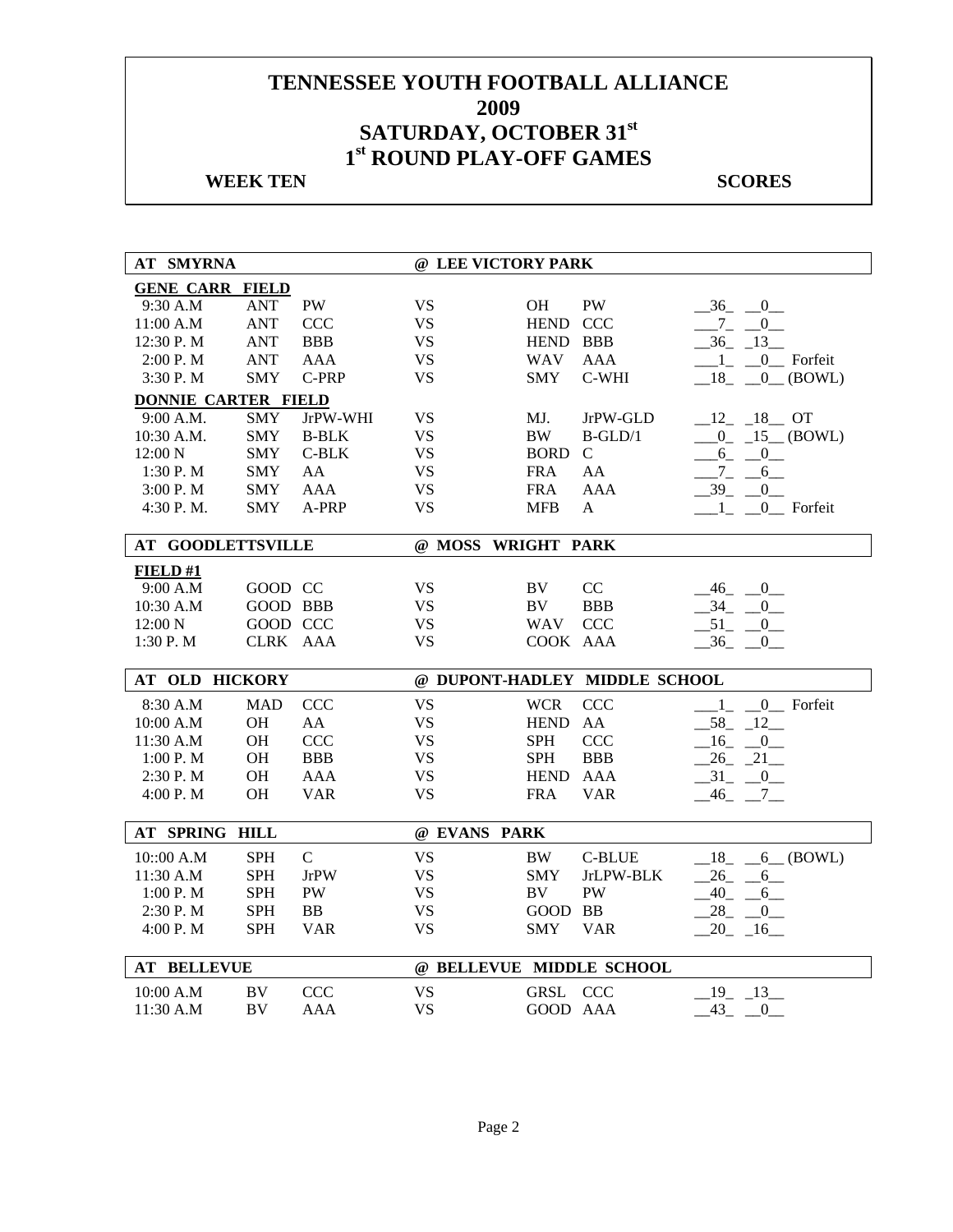## **WEEK TEN** SCORES

| <b>AT GRASSLAND</b>    |             |            | @ GRASSLAND MIDDLE SCHOOL |            |                              |                                          |  |
|------------------------|-------------|------------|---------------------------|------------|------------------------------|------------------------------------------|--|
| FIELD#1                |             |            |                           |            |                              |                                          |  |
| 9:00 A.M               | GRSL        | <b>BBB</b> | <b>VS</b>                 | <b>WAV</b> | <b>BBB</b>                   | 8 14 OTx2                                |  |
| 10:30 A.M              | GRSL        | CC         | <b>VS</b>                 | <b>OH</b>  | CC                           | $-21$<br>$0_{-}$                         |  |
| $12:00\text{ N}$       | <b>GRSL</b> | <b>BB</b>  | <b>VS</b>                 | BV         | <b>BB</b>                    | $-36$ $-6$                               |  |
| 1:30 P.M               | GRSL AA     |            | <b>VS</b>                 | BV         | AA                           | $\overline{1}$<br>0 <sub>_</sub> Forfeit |  |
| 3:00 P. M              | GRSL AAA    |            | <b>VS</b>                 | <b>SPH</b> | AAA                          | 44 19                                    |  |
|                        |             |            |                           |            |                              |                                          |  |
| <b>AT COOKEVILLE</b>   |             |            |                           |            | @ AVERY TRACE MIDDLE SCHOOL  |                                          |  |
| 1:30 P. M              | COOK BBB    |            | <b>VS</b>                 | <b>MAD</b> | <b>BBB</b>                   | $-20$ $-0$ $-$                           |  |
|                        |             |            |                           |            |                              |                                          |  |
| <b>AT EAST SIDE</b>    |             |            |                           |            | @ ISAAC LITTON MIDDLE SCHOOL |                                          |  |
| 10:00 A.M              | ES.         | <b>CCC</b> | <b>VS</b>                 | CLRK CCC   |                              | 19 14                                    |  |
| 11:30 A.M              | <b>ES</b>   | <b>BBB</b> | <b>VS</b>                 | <b>WCO</b> | <b>BBB</b>                   | 1 0 FORFEIT                              |  |
|                        |             |            |                           |            |                              |                                          |  |
| <b>AT NOLENSVILLE</b>  |             |            | @ ROCKY FORK PARK         |            |                              |                                          |  |
| 11:30 A.M              | <b>NOL</b>  | <b>BBB</b> | <b>VS</b>                 | CLRK BBB   |                              | $-35 - 12$                               |  |
| 1:00 P. M              | <b>NOL</b>  | <b>CCC</b> | <b>VS</b>                 | <b>WCO</b> | <b>CCC</b>                   | 20<br>$\begin{array}{c} 0 \end{array}$   |  |
| $2:30$ P. M            | <b>NOL</b>  | B          | <b>VS</b>                 | COOK B     |                              | $-48$ <sub>-</sub> $-0$                  |  |
|                        |             |            |                           |            |                              |                                          |  |
| <b>AT SHELBYVILLE</b>  |             |            |                           |            | @ SHELBYVILLE HIGH SCHOOL    |                                          |  |
| 1:00 P. M              | <b>SHBY</b> | <b>CCC</b> | <b>VS</b>                 | COOK CCC   |                              | 52 0                                     |  |
| $2:30$ P. M            | <b>SHBY</b> | <b>BBB</b> | <b>VS</b>                 | <b>WCR</b> | <b>BBB</b>                   | 1 0 Forfeit                              |  |
| 4:00 P. M.             | <b>SHBY</b> | AAA        | <b>VS</b>                 | <b>WCR</b> | AAA                          | $-12$ $-13$                              |  |
|                        |             |            |                           |            |                              |                                          |  |
| <b>AT WHITE COUNTY</b> |             |            |                           |            | @ WHITE COUNTY HIGH SCHOOL   |                                          |  |
| 3:30P. M               | <b>WC</b>   | <b>PW</b>  | <b>VS</b>                 | ES         | <b>PW</b>                    | $\_13$ <sub>-</sub> $\_25$ <sub>--</sub> |  |

**SUNDAY'S GAME LISTING STARTS ON NEXT PAGE**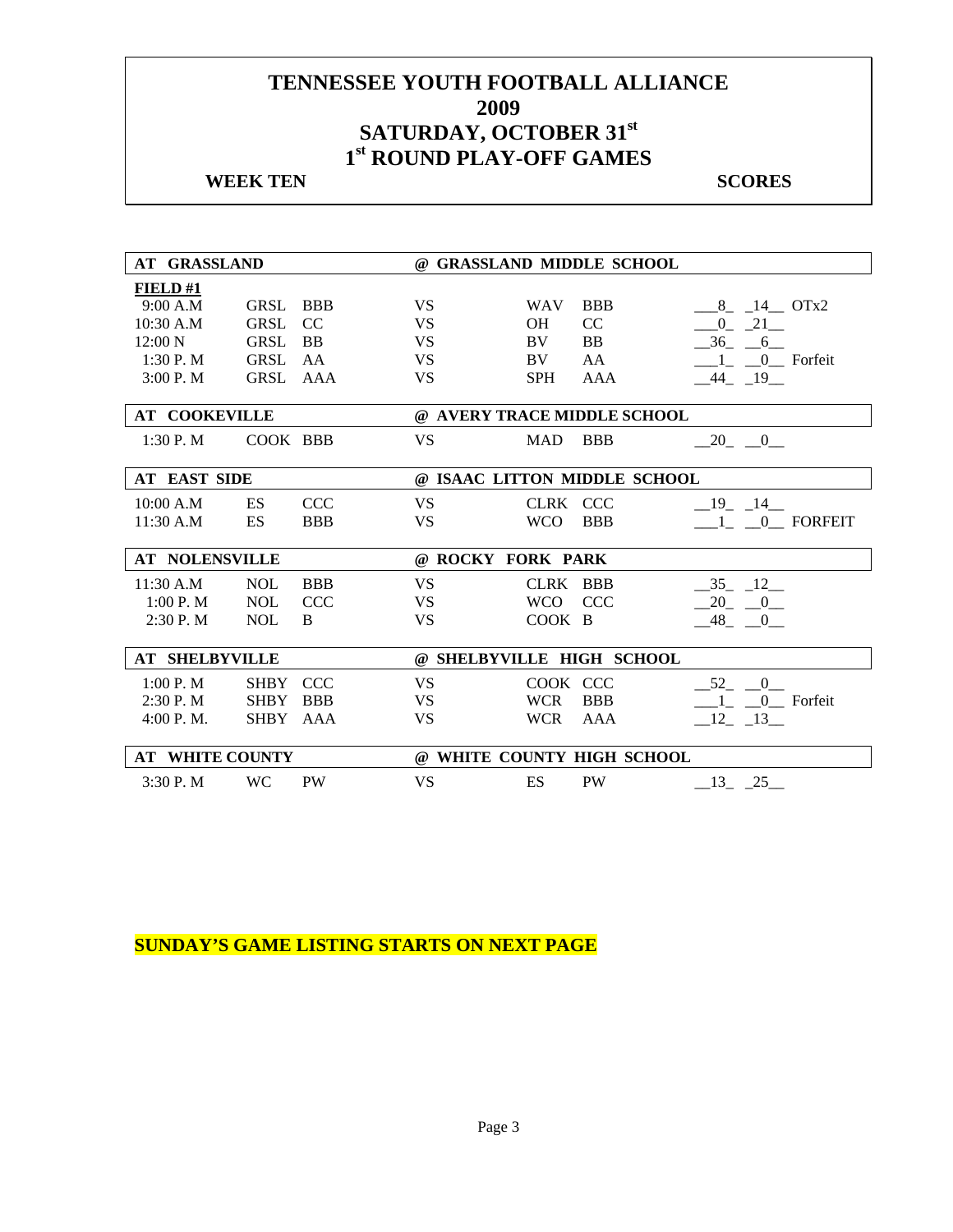#### **WEEK TEN** SCORES

# **SUNDAY, NOVEMBER 1st, 2009**

| <b>AT FRANKLIN</b>       |            |              | @ COWBOY COMPLEX     |             |                               |                 |
|--------------------------|------------|--------------|----------------------|-------------|-------------------------------|-----------------|
| FIELD#1                  |            |              |                      |             |                               |                 |
| 1:00 P.M                 | <b>FRA</b> | <b>BBB</b>   | <b>VS</b>            | <b>SMY</b>  | <b>BBB</b>                    | $-19$ $-0$      |
| 2:30 P.M                 | <b>FRA</b> | A-BLU        | <b>VS</b>            | <b>FRA</b>  | A-SLV                         | $-14$ $-12$     |
| 4:00 P.M                 | <b>FRA</b> | <b>B-BLU</b> | <b>VS</b>            | <b>BORD</b> | B                             | $-7 - -6$       |
| 5:30 P.M                 | <b>FRA</b> | <b>B-SLV</b> | <b>VS</b>            | <b>FRA</b>  | <b>B-WHI</b>                  | $-12 - 8$       |
| FIELD#2                  |            |              |                      |             |                               |                 |
| 1:30P. M                 | <b>FRA</b> | C-BLU        | <b>VS</b>            | GOOD C      |                               | $-12$ , $-6$ OT |
| 3:00 P.M                 | <b>FRA</b> | C-SLV        | <b>VS</b>            | <b>MFB</b>  | C-WHI                         | $-0$ $-0$       |
| 4:30 P. M                | <b>FRA</b> | JrPW         | <b>VS</b>            | <b>SMY</b>  | JrPW-PRP                      | 1 0 Forfeit     |
|                          |            |              |                      |             |                               |                 |
| <b>AT MURFREESBORO</b>   |            |              |                      |             | @ MIDDLE POINT SPORTS COMPLEX |                 |
| FIELD#1                  |            |              |                      |             |                               |                 |
| 1:00 P. M                | <b>MFB</b> | CC           | <b>VS</b>            | <b>BW</b>   | CC                            | $-6 - 0$        |
| 2:30 P.M                 | <b>MFB</b> | <b>CCC</b>   | <b>VS</b>            | MJ          | <b>CCC</b>                    | $-0$<br>$-26$   |
| 4:00 P.M                 | <b>MFB</b> | AA           | <b>VS</b>            | MJ          | AA                            | $-34$ $-0$      |
| 5:30 P.M                 | <b>MFB</b> | <b>BBB</b>   | <b>VS</b>            | <b>BORD</b> | <b>BBB</b>                    | $-14$ $-7$      |
| <b>FIELD#2</b>           |            |              |                      |             |                               |                 |
| 1:30 P.M                 | <b>MFB</b> | C-BLU        | <b>VS</b>            | <b>SMY</b>  | $C$ -GLD                      | $-0$ $-7$       |
| 3:00 P.M                 | <b>MFB</b> | <b>B-WHI</b> | <b>VS</b>            | MJ          | <b>B-GRY</b>                  | $-19$ $-6$      |
| 4:30 P.M                 | <b>MFB</b> | <b>B-BLU</b> | <b>VS</b>            | MJ          | <b>B-BLK</b>                  | 1 0 Forfeit     |
|                          |            |              |                      |             |                               |                 |
| <b>AT HENDERSONVILLE</b> |            |              | @ DRAKE'S CREEK PARK |             |                               |                 |
| <b>FIELD</b> #1          |            |              |                      |             |                               |                 |
| 1:00 P.M                 |            | HEND B-RED   | <b>VS</b>            | <b>SHBY</b> | $\overline{B}$                | $-14$ $-0$      |
| 2:30 P.M                 | HEND PW    |              | <b>VS</b>            | <b>WAV</b>  | PW                            |                 |
| 4:00 P.M                 | HEND BB    |              | <b>VS</b>            | <b>ANT</b>  | BB                            |                 |
| 5:30 P.M                 |            | HEND B-BLU   | <b>VS</b>            | <b>SPH</b>  | B                             |                 |
| FIELD#2                  |            |              |                      |             |                               |                 |
| 1:30 P.M                 | HEND CC    |              | <b>VS</b>            | <b>ANT</b>  | CC                            |                 |
| 3:00 P.M                 | HEND JrPW  |              | <b>VS</b>            | MJ          | JrPW-BLK                      | (BOWL)          |

### **ADMISSION IS \$3.00 THOSE 13 YR AND OLDER WHO DO NOT PLAY FOOTBALL OR CHEER. UP TO 6 FOOTBALL & 2 CHEERLEADER COACHES GET IN FREE BUT MUST HAVE CERTIFICATION CARD. GATE MONEY GOES TO TYFA.**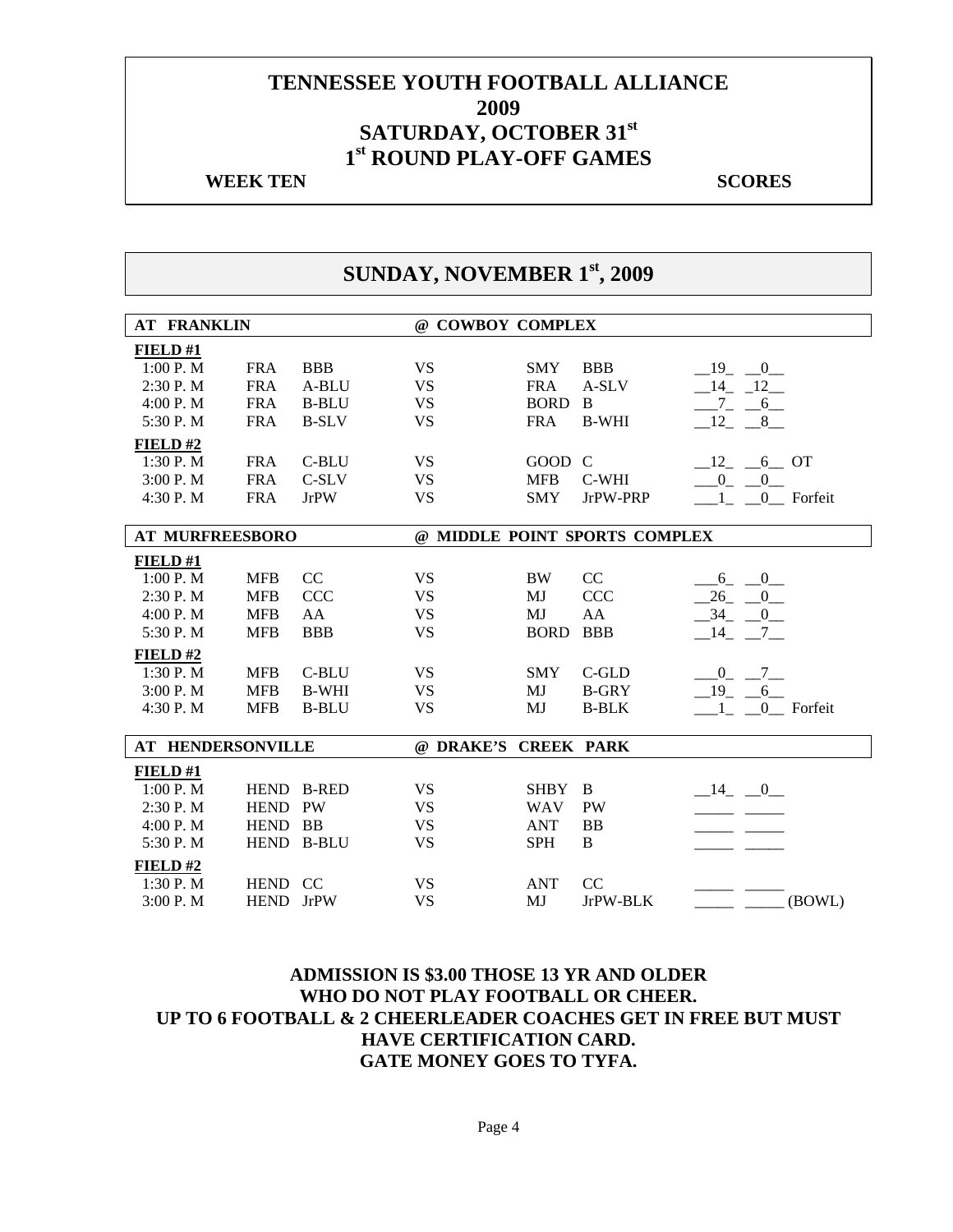#### **WEEK TEN** SCORES

#### *NOTE:* HOME FIELD DIRECTOR MUST E-MAIL SATURDAY'S GAME SCORES TO carrgene@bellsouth.net BY 2:00 PM. SUNDAY

|             | <b>TYFA COMMUNITY'S</b>  |  |             |                                |  |             |                              |  |  |  |
|-------------|--------------------------|--|-------------|--------------------------------|--|-------------|------------------------------|--|--|--|
| <b>ANT</b>  | Antioch Falcons          |  | <b>GOOD</b> | Goodlettsville Trojans         |  | OН          | Old Hickory Bulldogs         |  |  |  |
| BV          | <b>Bellevue Steelers</b> |  | <b>GRSL</b> | <b>Grassland Golden Eagles</b> |  | <b>SHBY</b> | Shelbyville Eagles           |  |  |  |
| <b>BORD</b> | <b>Bordeaux Eagles</b>   |  | <b>HEND</b> | Hendersonville Titans          |  | <b>SMY</b>  | Smyrna Bulldogs              |  |  |  |
| <b>BW</b>   | Brentwood Blaze          |  | <b>MAD</b>  | <b>Madison Titans</b>          |  | <b>SPH</b>  | <b>Spring Hill Raiders</b>   |  |  |  |
| <b>CLRK</b> | Clarksville Greyhounds   |  | МJ          | Mt. Juliet Bears               |  | <b>WAV</b>  | Waverly-Belmont Bulldogs     |  |  |  |
| COOK        | Cookeville Cavaliers     |  | <b>MFB</b>  | Murfreesboro Mustangs          |  | <b>WCO</b>  | <b>White County Spartans</b> |  |  |  |
| ES          | East Side Bobcats        |  | <b>NOLE</b> | Nolensville Panthers           |  | <b>WCR</b>  | <b>Whites Creek Cobras</b>   |  |  |  |
| <b>FRA</b>  | <b>Franklin Cowboys</b>  |  |             |                                |  |             |                              |  |  |  |

|            | <b>COLORS</b> |            |      |            |        |            |              |  |  |  |
|------------|---------------|------------|------|------------|--------|------------|--------------|--|--|--|
| <b>WHI</b> | White         | <b>GRY</b> | Grav | <b>SLV</b> | Silver | <b>BLU</b> | Blue         |  |  |  |
| GLD        | Gold          | <b>RED</b> | Red  | <b>PRP</b> | Purple | <b>BLK</b> | <b>Black</b> |  |  |  |
| <b>YEL</b> | Yellow        | <b>NVY</b> | Navv | <b>GRN</b> | Green  |            |              |  |  |  |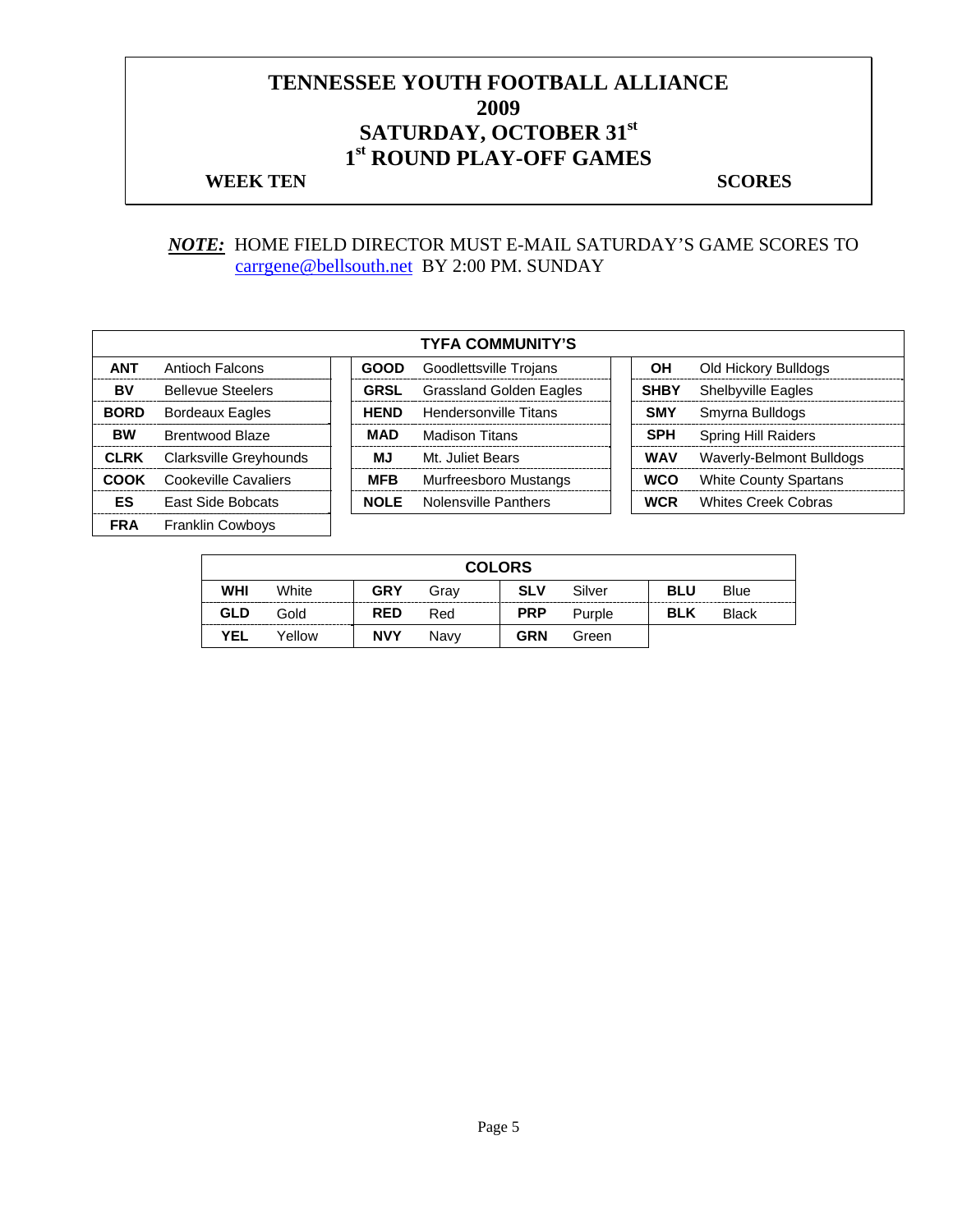## **WEEK ELEVEN** SCORES

| <b>AT BORDEAUX</b>     |                    |                      | @ METRO CENTER                |             |              |                           |  |
|------------------------|--------------------|----------------------|-------------------------------|-------------|--------------|---------------------------|--|
| FIELD#1                |                    |                      |                               |             |              |                           |  |
| 10:00 A.M              | BORD AA            |                      | <b>VS</b>                     | <b>MFB</b>  | AA           | $28 - 6$                  |  |
| 11:30 A.M              |                    | <b>BORD</b> JrPW-BLK | <b>VS</b>                     | MJ          | JrPW-GLD     | $-0$ $-19$ $-$            |  |
| 1:00 P. M              | <b>BORD CCC</b>    |                      | <b>VS</b>                     | <b>MFB</b>  | <b>CCC</b>   | $-31 - 12$                |  |
| 2:30P. M               |                    | BORD JrPW-GRN        | <b>VS</b>                     | <b>SPH</b>  | <b>JrPW</b>  | $-14$ $-12$               |  |
|                        |                    |                      |                               |             |              |                           |  |
| <b>AT BRENTWOOD</b>    |                    |                      | @ CROCKETT PARK               |             |              |                           |  |
| FIELD#1                |                    |                      |                               |             |              |                           |  |
| 9:00 A.M               | <b>BW</b>          | <b>BB</b>            | <b>VS</b>                     | MJ          | <b>BB</b>    | $-33$ $-0$                |  |
| 10:30 A.M              | <b>BW</b>          | <b>BBB</b>           | <b>VS</b>                     | <b>MFB</b>  | <b>BBB</b>   | $-19 - 12$                |  |
| 12:00 N                | <b>BW</b>          | AA                   | <b>VS</b>                     | <b>SMY</b>  | AA           | $-27$ $-0$                |  |
| 1:30 P.M               | <b>BW</b>          | <b>AAA</b>           | <b>VS</b>                     | <b>SMY</b>  | <b>AAA</b>   | $-16$ $-0$                |  |
| FIELD#2                |                    |                      |                               |             |              |                           |  |
| 11:00 A.M              | <b>BW</b>          | <b>B-RED</b>         | <b>VS</b>                     | MJ          | <b>B-WHI</b> | $-44$ $-14$               |  |
| 12:30 P.M              | <b>BW</b>          | A-WHI                | <b>VS</b>                     | <b>BW</b>   | A-GLD        | 12 13                     |  |
| 2:30 P.M               | <b>BORD</b>        | <b>VAR</b>           | <b>VS</b>                     | <b>SPH</b>  | <b>VAR</b>   | $28 - 12$                 |  |
|                        |                    |                      |                               |             |              |                           |  |
|                        | <b>AT FRANKLIN</b> |                      |                               |             |              |                           |  |
|                        |                    |                      | @ COWBOY COMPLEX              |             |              |                           |  |
|                        |                    |                      |                               |             |              |                           |  |
| FIELD#1<br>9:00 A.M.   | <b>FRA</b>         | PW                   | <b>VS</b>                     | MJ          | PW           |                           |  |
| 10:30 A.M              | <b>FRA</b>         | CC                   | <b>VS</b>                     | <b>MFB</b>  | CC           | $-6 - 12$<br>$-33 - 6$    |  |
| 12:00 N                | <b>FRA</b>         | <b>B-BLU</b>         | <b>VS</b>                     | <b>BW</b>   | <b>B-WHI</b> | $7_{-}$<br>$\overline{0}$ |  |
| 1:30P. M               | <b>FRA</b>         | <b>B-SLV</b>         | <b>VS</b>                     | МJ          | <b>B-GLD</b> | 24<br>$\mathbf{0}$        |  |
| 3:00 P.M               | <b>FRA</b>         | A-BLU                | <b>VS</b>                     | <b>BW</b>   | A-RED        | 22<br>8 <sup>8</sup>      |  |
|                        |                    |                      |                               |             |              |                           |  |
| <b>AT MT. JULIET</b>   |                    |                      | @ CHARLIE DANIEL'S PARK       |             |              |                           |  |
| 2:00 P.M               | MJ                 | C-GLD                | <b>VS</b>                     | <b>SMY</b>  | C-GLD        | 14 0                      |  |
| 3:30 P.M               | MJ                 | <b>BBB</b>           | <b>VS</b>                     | <b>FRA</b>  | <b>BBB</b>   | $-39 - 6$                 |  |
|                        |                    |                      |                               |             |              |                           |  |
| <b>AT MURFREESBORO</b> |                    |                      | @ MIDDLE POINT SPORTS COMPLEX |             |              |                           |  |
| FIELD#1                |                    |                      |                               |             |              |                           |  |
| 9:00 A.M               | <b>MFB</b>         | <b>BB</b>            | <b>VS</b>                     | <b>BORD</b> | <b>BB</b>    | $-12$ $-0$                |  |
| 10:30 A.M              | <b>MFB</b>         | <b>B-WHI</b>         | <b>VS</b>                     | BW          | $B-GLD/2$    | $-20$ $-18$               |  |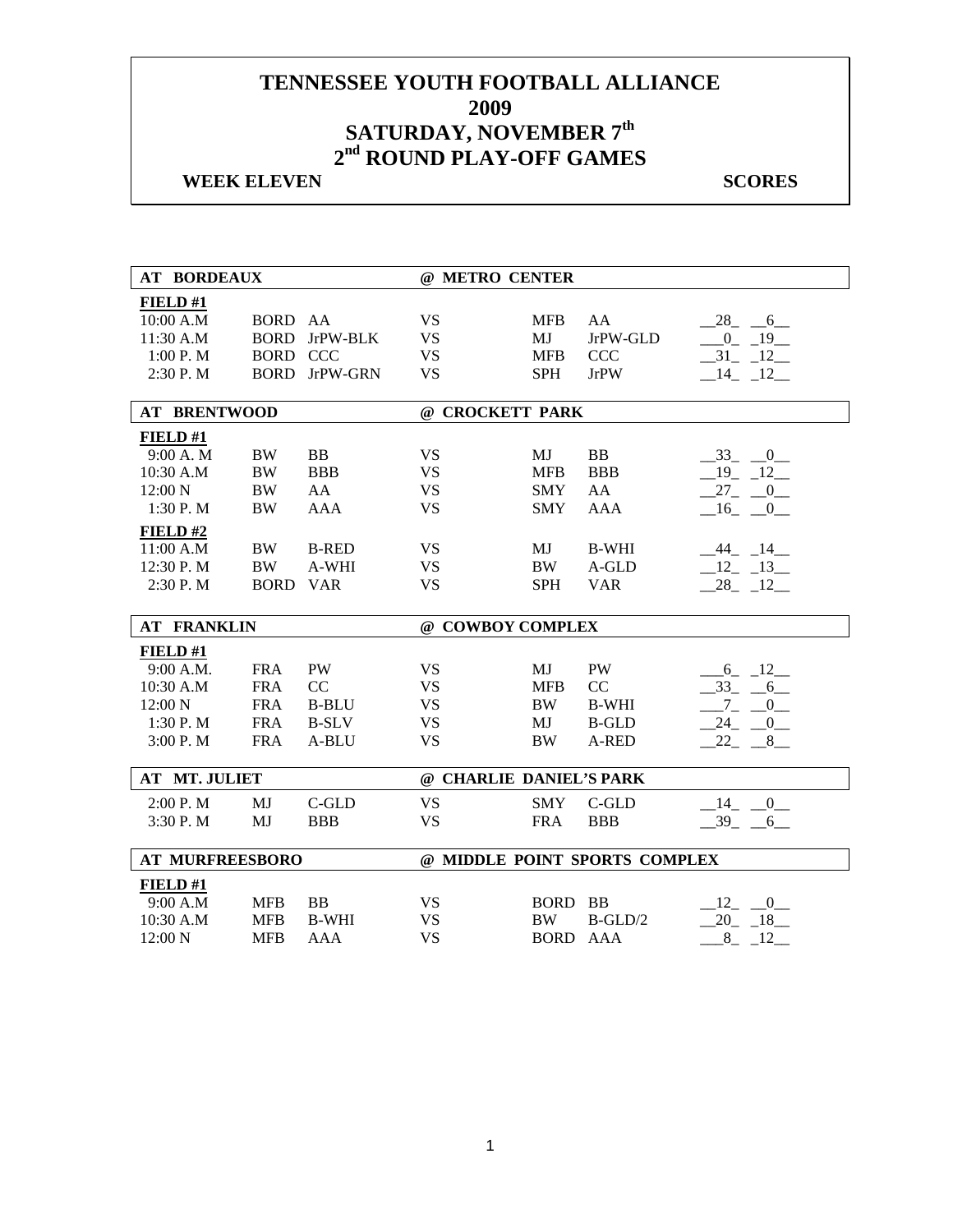## **WEEK ELEVEN** SCORES

| <b>AT SMYRNA</b>           |                 |                | @ LEE VICTORY PARK       |            |                              |            |
|----------------------------|-----------------|----------------|--------------------------|------------|------------------------------|------------|
| <b>DONNIE CARTER FIELD</b> |                 |                |                          |            |                              |            |
| 9:30 A.M.                  | <b>SMY</b>      | <b>PW</b>      | <b>VS</b>                | <b>MFB</b> | PW                           | $-14$ $-0$ |
| 11:00 A.M                  | <b>SMY</b>      | CC             | <b>VS</b>                | BORD CC    |                              | $-8$ $-14$ |
| <b>GENE CARR FIELD</b>     |                 |                |                          |            |                              |            |
| 9:00 A.M                   | <b>SMY</b>      | $C-BLK$        | <b>VS</b>                | <b>FRA</b> | C-BLU                        | $-21$ $-6$ |
| 10:30 A.M                  | <b>SMY</b>      | <b>CCC</b>     | <b>VS</b>                | <b>BW</b>  | <b>CCC</b>                   | $-6 - -7$  |
|                            |                 |                |                          |            |                              |            |
| <b>AT HENDERSONVILLE</b>   |                 |                | @ DRAKE'S CREEK PARK     |            |                              |            |
| 1:00 P. M                  |                 | HEND B-RED     | <b>VS</b>                | NOLE B     |                              | $0 - 20$   |
| AT SPRING HILL             |                 |                | @ EVANS PARK             |            |                              |            |
| $1:30$ P. M                | <b>SPH</b>      | <b>PW</b>      | <b>VS</b>                | ANT        | <b>PW</b>                    | $-19$ $-0$ |
| 3:00 P.M                   | <b>SPH</b>      | CC             | <b>VS</b>                | <b>OH</b>  | CC                           | $-24$ $-0$ |
|                            |                 |                |                          |            |                              |            |
| <b>AT BELLEVUE</b>         |                 |                | @ BELLEVUE MIDDLE SCHOOL |            |                              |            |
| 9:00 A.M                   | BV.             | <b>AAA</b>     | <b>VS</b>                | <b>ANT</b> | <b>AAA</b>                   | $-24 - 20$ |
| <b>AT OLD HICKORY</b>      |                 |                |                          |            | @ DUPONT-HADLY MIDDLE SCHOOL |            |
| 9:00 A.M                   | <b>OH</b>       | B <sub>B</sub> | <b>VS</b>                | HEND BB    |                              | $-6 - 14$  |
| 10:30 A.M                  | <b>OH</b>       | AA             | <b>VS</b>                | <b>WAV</b> | AA                           | $-6 - 13$  |
| $12:00\text{ N}$           | <b>OH</b>       | <b>CCC</b>     | <b>VS</b>                | BV.        | <b>CCC</b>                   | $8 - 6$    |
| $1:30$ P. M                | <b>OH</b>       | <b>BBB</b>     | <b>VS</b>                | <b>ANT</b> | <b>BBB</b>                   | $-13 - 19$ |
| 3:00 P. M                  | <b>OH</b>       | <b>VAR</b>     | <b>VS</b>                | <b>WAV</b> | <b>VAR</b>                   | $-26$ $-8$ |
| <b>AT GOODLETTSVILLE</b>   |                 |                | @ MOSS WRIGHT PARK       |            |                              |            |
| <b>FIELD</b> #1            |                 |                |                          |            |                              |            |
| 12:30 P.M                  | GOOD CCC        |                | VS                       | ANT        | <b>CCC</b>                   | 39 0       |
| 2:00 P. M                  | <b>GOOD BBB</b> |                | <b>VS</b>                | <b>WAV</b> | <b>BBB</b>                   | $19 - 0$   |
| 3:30 P.M                   | GOOD PW         |                | <b>VS</b>                | <b>WAV</b> | <b>PW</b>                    | $-27 - 13$ |
| 5:00 P.M                   | GOOD CC         |                | <b>VS</b>                | HEND CC    |                              | $-33 - 0$  |
| AT GRASSLAND               |                 |                |                          |            | @ GRASSLAND MIDDLE SCHOOL    |            |
| FIELD #1                   |                 |                |                          |            |                              |            |
| 10:00 A.M                  | <b>GRSL</b>     | B              | <b>VS</b>                |            | HEND B-BLU                   | $-6 - -0$  |
| 11:30 A.M                  | GRSL            | <b>BB</b>      | <b>VS</b>                | <b>SPH</b> | <b>BB</b>                    | 13 12      |
| 1:00 P. M                  | GRSL            | AAA            | <b>VS</b>                | <b>OH</b>  | <b>AAA</b>                   | $-8$ $-20$ |
| <b>AT ANTIOCH</b>          |                 |                |                          |            | @ EZELL-HARDING HIGH SCHOOL  |            |
| 4:00 P.M                   | <b>ANT</b>      | AA             | <b>VS</b>                | GRSL AA    |                              | $-14$ $-6$ |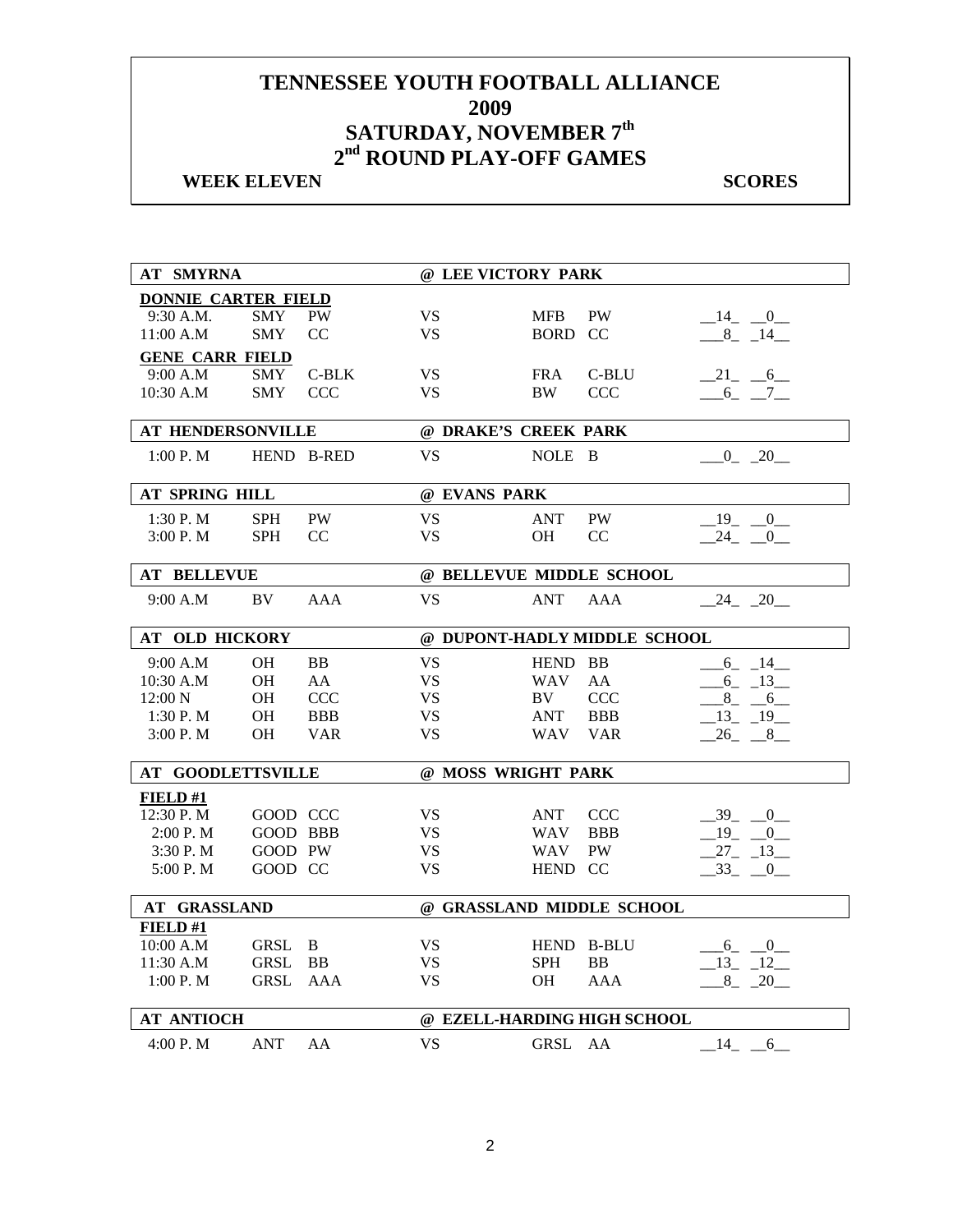#### **WEEK ELEVEN** SCORES

| <b>AT EAST SIDE</b>   |             |            | (a)                           |            | ISSAC LITTON MIDDLE SCHOOL     |                       |
|-----------------------|-------------|------------|-------------------------------|------------|--------------------------------|-----------------------|
| $2:30$ P. M           | E S         | AAA        | <b>VS</b>                     |            | CLRK AAA                       | 12<br>$\mathbf{0}$    |
| <b>AT MADISON</b>     |             |            | $\omega$                      |            | <b>MADISON MIDDLE SCHOOL</b>   |                       |
|                       |             |            |                               |            |                                |                       |
| 9:30 A.M              | <b>MAD</b>  | CCC.       | VS.                           | NOLE CCC   |                                | 26 6                  |
| <b>AT NOLENSVILLE</b> |             |            | <b>ROCKY FORK PARK</b><br>(a) |            |                                |                       |
|                       |             |            |                               |            |                                |                       |
| $10:30$ A.M           | <b>NOLE</b> | AAA        | VS.                           | <b>WCR</b> | AAA                            | 0 Forfeit             |
| 12:00 N               | <b>NOLE</b> | <b>BBB</b> | VS.                           | COOK BBB   |                                | 28<br>$6\overline{6}$ |
| 1:30P. M              | <b>NOLE</b> | <b>PW</b>  | VS                            | MAD.       | <b>PW</b>                      | $7^{\circ}$<br>13     |
|                       |             |            |                               |            |                                |                       |
| <b>AT SHELBYVILLE</b> |             |            | (a)                           |            | <b>SHELBYVILLE HIGH SCHOOL</b> |                       |
| 10:30 A.M             | <b>SHBY</b> | <b>PW</b>  | VS.                           | E S        | <b>PW</b>                      | 35 14                 |
| $12:00\ N$            | <b>SHBY</b> | <b>CCC</b> | VS.                           | E S        | <b>CCC</b>                     | 37 6                  |
| 1:30P. M              | <b>SHBY</b> | <b>BBB</b> | VS                            | E S        | <b>BBB</b>                     | 45 12                 |

**ADMISSION IS \$3.00 THOSE 13 YR AND OLDER**  WHO DO NOT PLAY FOOTBALL OR CHEER. UP TO 6 FOOTBALL & 2 CHEERLEADER COACHES GET IN FREE BUT MUST HAVE CERTIFICATION CARD. GATE MONEY GOES TO TYFA.

*NOTE:* HOME FIELD DIRECTOR MUST E-MAIL SATURDAY'S GAME SCORES TO carrgene@bellsouth.net BY 2:00 PM. SUNDAY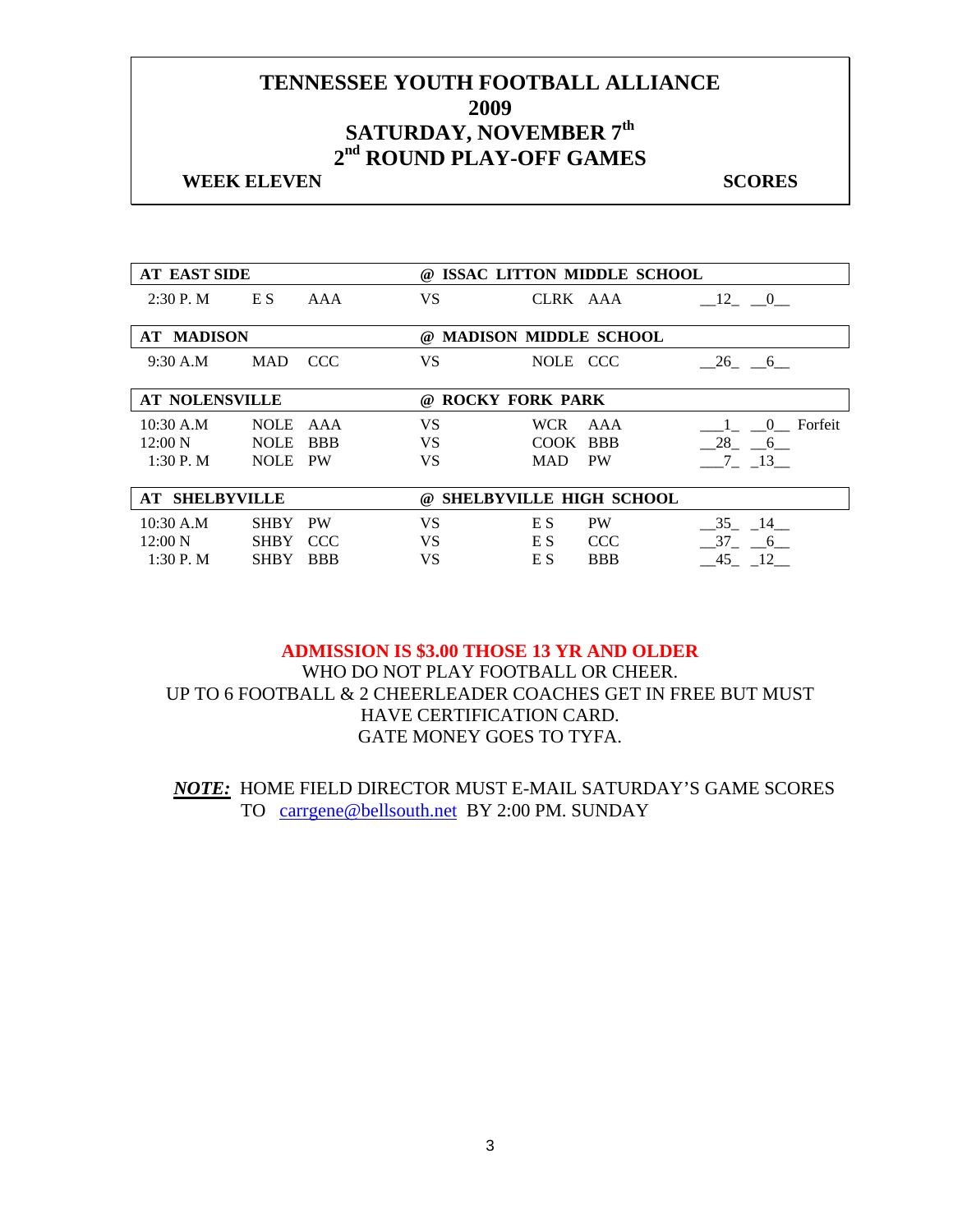## **WEEK ELEVEN** SCORES

|             | <b>TYFA COMMUNITY'S</b>  |  |             |                                |  |             |                              |  |  |
|-------------|--------------------------|--|-------------|--------------------------------|--|-------------|------------------------------|--|--|
| <b>ANT</b>  | Antioch Falcons          |  | <b>GOOD</b> | Goodlettsville Trojans         |  | OН          | Old Hickory Bulldogs         |  |  |
| BV          | <b>Bellevue Steelers</b> |  | <b>GRSL</b> | <b>Grassland Golden Eagles</b> |  | <b>SHBY</b> | Shelbyville Eagles           |  |  |
| <b>BORD</b> | <b>Bordeaux Eagles</b>   |  | <b>HEND</b> | <b>Hendersonville Titans</b>   |  | <b>SMY</b>  | Smyrna Bulldogs              |  |  |
| <b>BW</b>   | <b>Brentwood Blaze</b>   |  | <b>MAD</b>  | <b>Madison Titans</b>          |  | <b>SPH</b>  | <b>Spring Hill Raiders</b>   |  |  |
| <b>CLRK</b> | Clarksville Greyhounds   |  | MJ          | Mt. Juliet Bears               |  | <b>WAV</b>  | Waverly-Belmont Bulldogs     |  |  |
| <b>COOK</b> | Cookeville Cavaliers     |  | <b>MFB</b>  | Murfreesboro Mustangs          |  | <b>WCO</b>  | <b>White County Spartans</b> |  |  |
| ES          | East Side Bobcats        |  | <b>NOLE</b> | Nolensville Panthers           |  | <b>WCR</b>  | <b>Whites Creek Cobras</b>   |  |  |
| <b>FRA</b>  | <b>Franklin Cowboys</b>  |  |             |                                |  |             |                              |  |  |

| <b>COLORS</b> |        |            |      |            |        |            |              |  |  |
|---------------|--------|------------|------|------------|--------|------------|--------------|--|--|
| WHI           | White  | <b>GRY</b> | Grav | <b>SLV</b> | Silver | <b>BLU</b> | <b>Blue</b>  |  |  |
| <b>GLD</b>    | Gold   | <b>RED</b> | Red  | <b>PRP</b> | Purple | <b>BLK</b> | <b>Black</b> |  |  |
| <b>YEL</b>    | Yellow | <b>NVY</b> | Navv | <b>GRN</b> | Green  |            |              |  |  |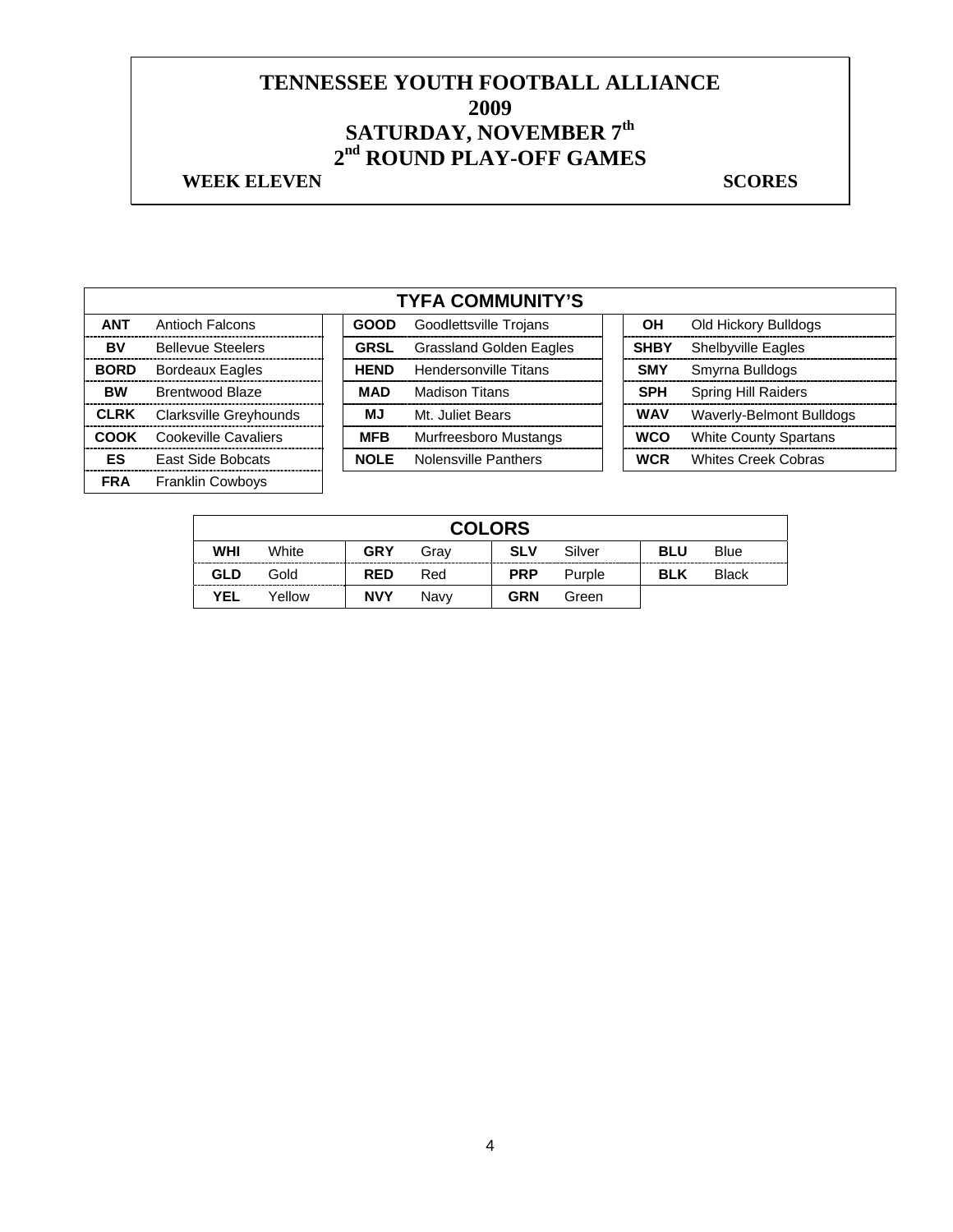## **WEEK ONE** SCORES

| <b>AT BORDEAUX</b>          |                 |                      | @ METRO CENTER        |                   |                              |                                       |
|-----------------------------|-----------------|----------------------|-----------------------|-------------------|------------------------------|---------------------------------------|
| FIELD#1                     |                 |                      |                       |                   |                              |                                       |
| 8:30 A.M.                   | <b>BORD BBB</b> |                      | <b>VS</b>             | <b>E SIDE BBB</b> |                              | $-27$ $-0$                            |
| 10:00 A.M.                  | <b>BORD CCC</b> |                      | <b>VS</b>             | E SIDE CCC        |                              | 41<br>$\overline{0}$<br>$\sim$        |
| 11:30 A.M                   | <b>BORD PW</b>  |                      | <b>VS</b>             | E SIDE PW         |                              | $-27$<br>$\overline{0}$               |
| 1:00 P M                    | <b>BORD AAA</b> |                      | <b>VS</b>             | E SIDE AAA        |                              | 12<br>$\overline{0}$                  |
| 2:30 P.M                    | BORD VAR*       |                      | <b>VS</b>             | <b>ANT</b>        | VAR*                         | $28 - 14$                             |
| <b>AT FIELD#2</b>           |                 |                      |                       |                   |                              |                                       |
| 9:00 A.M.                   | BORD B          |                      | <b>VS</b>             | <b>FRA</b>        | <b>B-BLU</b>                 | $\overline{\phantom{0}}^2$<br>$0_{-}$ |
| 10:30 A.M                   |                 | <b>BORD</b> JrPW-GRN | <b>VS</b>             | <b>SMY</b>        | JrPW-BLK                     | $-13$<br>$7_{-}$                      |
| 12:00 N                     | <b>BORD</b>     | JrPW-BLK             | <b>VS</b>             | <b>SPH</b>        | <b>JrPW</b>                  | 24<br>0                               |
| 1:30 P.M                    | BORD BB         |                      | <b>VS</b>             | <b>ANT</b>        | <b>BB</b>                    | 26<br>$6$ <sub>—</sub>                |
| 3:00 P.M                    | BORD AA*        |                      | <b>VS</b>             | <b>SMY</b>        | $AA^*$                       | 6<br>$0$ <sub>O</sub> OT              |
| <b>BRENTWOOD HOME GAMES</b> |                 |                      |                       |                   | @ LEE VICTORY PARK IN SMYRNA |                                       |
| <b>DONNIE CARTER FIELD</b>  |                 |                      |                       |                   |                              |                                       |
| 10:30 A.M                   | <b>BW</b>       | A-BLK                | <b>VS</b>             | <b>BW</b>         | A-WHI                        | $-8$ $-14$                            |
| 12:00 N                     | <b>BW</b>       | A-BLU                | <b>VS</b>             | <b>FRA</b>        | A-BLU                        | $6 - 26$                              |
| 1:30 P.M                    | <b>BW</b>       | A-RED                | <b>VS</b>             | <b>FRA</b>        | A-WHI                        | $-41$ $-13$                           |
| 3:00 P.M                    | BW              | A-GLD                | <b>VS</b>             | <b>FRA</b>        | A-SIL                        | $-36$ $-8$ $-$                        |
| <b>GENE CARR FIELD</b>      |                 |                      |                       |                   |                              |                                       |
| 10:00 A.M                   | $\rm BW$        | C-BLU                | <b>VS</b>             | <b>SMY</b>        | C-WHI                        | $-6 - 26$                             |
| 11:30 A.M                   | <b>BW</b>       | $B-BLU/1$            | <b>VS</b>             | BW                | <b>B-WHI</b>                 | $18$ $12$ OT                          |
| 1:00 P.M                    | <b>BW</b>       | $B-BLU/2$            | <b>VS</b>             | <b>SMY</b>        | <b>B-GLD</b>                 | $-26$ $-18$ $-$                       |
| 2:30 P.M                    | <b>BW</b>       | <b>B-RED</b>         | <b>VS</b>             | <b>BW</b>         | <b>B-GRY</b>                 | $6 \t -0 \t 0T$                       |
|                             |                 |                      |                       |                   |                              |                                       |
| AT MT. JULIET               |                 |                      | @ CHARLIE DANIEL PARK |                   |                              |                                       |
| FIELD#1                     |                 |                      |                       |                   |                              |                                       |
| 9:00 A.M.                   | MJ              | <b>PW</b>            | <b>VS</b>             | BV                | PW                           | 0 Forfeit<br>$1_{-}$                  |
| 10:30 A.M                   | MJ              | <b>CCC</b>           | <b>VS</b>             | BV                | <b>CCC</b>                   | $-1$ $-$<br>0 Forfeit                 |
| 12:00 N.                    | MJ              | AA                   | <b>VS</b>             | <b>FRA</b>        | AA                           | $0 - 40$                              |
| 1:30 P.M                    | MJ              | BB                   | <b>VS</b>             | BV                | BB                           | 0_Forfeit<br>$1_{-}$                  |
| 3:00 P. M                   | MJ              | <b>BBB</b>           | <b>VS</b>             | BV                | <b>BBB</b>                   | 0 Forfeit<br>$1_{-}$                  |
| 4:30 P.M                    | MJ              | <b>AAA</b>           | <b>VS</b>             | BV                | <b>AAA</b>                   | 0 Forfeit<br>$\mathbf{1}$             |
| FIELD #2                    |                 |                      |                       |                   |                              |                                       |
| 9:30 A.M                    | MJ              | CC                   | <b>VS</b>             | <b>ANT</b>        | CC                           | 30<br>0                               |
| 11:00 A.M                   | MJ              | JrPW-GLD             | <b>VS</b>             | SMY               | JrPW-GLD                     | $-13$ $-6$                            |
| 12:30 P.M                   | MJ              | JrPW-BLK             | VS                    | SMY               | JrPW-PRP                     | $-6 - 7$                              |
| 2:00 P.M                    | MJ              | C-GLD                | <b>VS</b>             | <b>SMY</b>        | $C-BLK$                      | $-9$ $-0$                             |
| 3:30 P.M                    | MJ              | $C-BLK$              | <b>VS</b>             | <b>FRA</b>        | C-SIL                        | $-14$ $-31$                           |
| MT. JULIET                  |                 | <b>MIDDLE SCHOOL</b> |                       |                   |                              |                                       |
| 10:00 A,M                   | MJ              | <b>B-GLD</b>         | <b>VS</b>             | <b>FRA</b>        | <b>B-SIL</b>                 | $-0$ $-22$                            |
| 11:30 A.M                   | MJ              | <b>B-WHI</b>         | <b>VS</b>             | <b>FRA</b>        | <b>B-NVY</b>                 | $-15 - 12$                            |
| 1:00 P.M                    | MJ              | <b>B-BLK</b>         | VS                    | <b>SMY</b>        | <b>B-WHI</b>                 | $-27$ $-12$ $-$                       |
| 2:30 P.M                    | MJ              | <b>B-GRY</b>         | <b>VS</b>             | <b>FRA</b>        | <b>B-GRY</b>                 | $8 - 0$                               |

**\*** DENOTES DIVISION GAMES page 1 of 4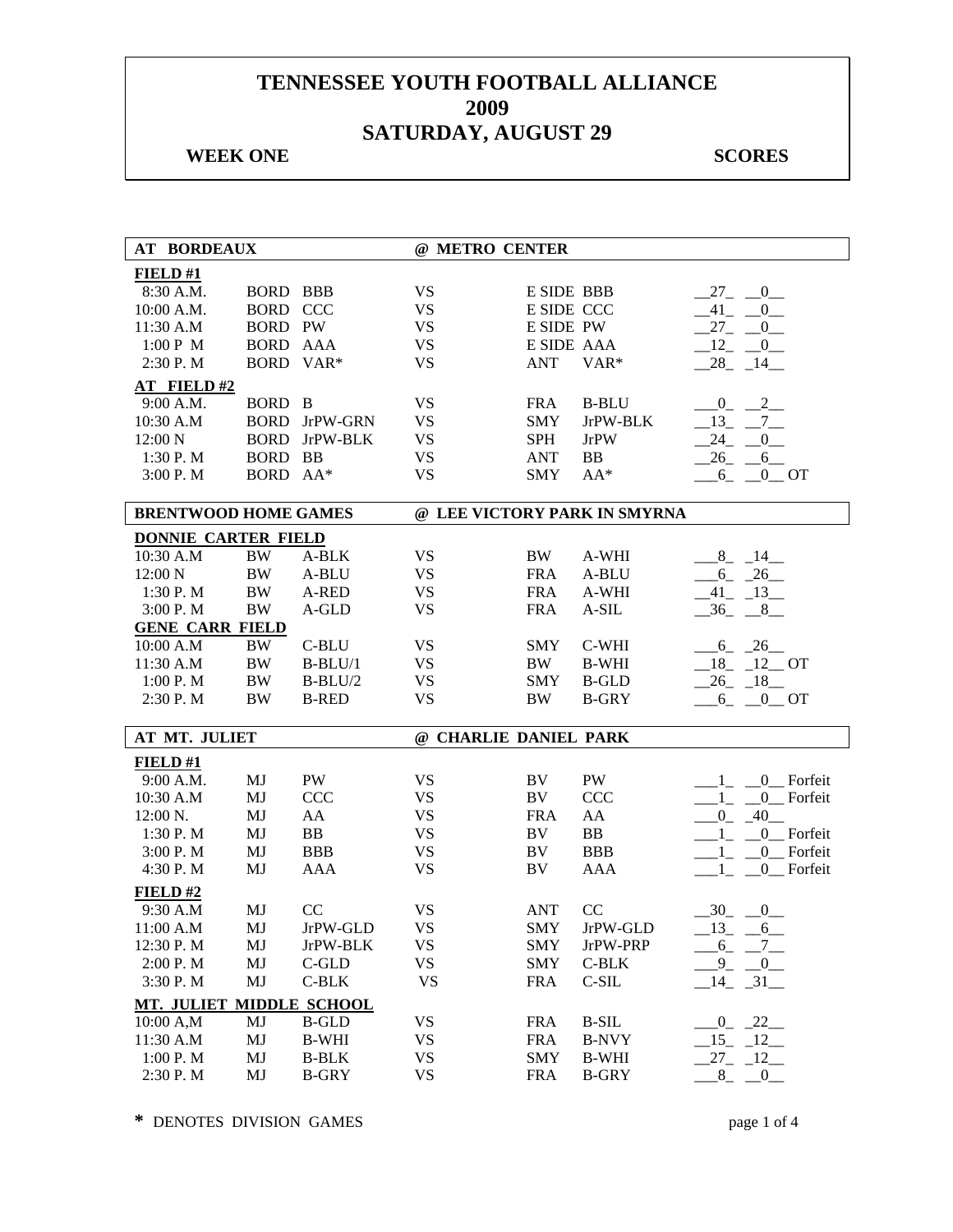## **WEEK ONE** SCORES

| <b>AT MURFREESBORO</b>   |              |                  |                           |             | @ MIDDLE POINT SPORTS COMPLEX |                           |
|--------------------------|--------------|------------------|---------------------------|-------------|-------------------------------|---------------------------|
| FIELD#1                  |              |                  |                           |             |                               |                           |
| 8:30 A.M                 | <b>MFB</b>   | $\mathbf{A}$     | <b>VS</b>                 | SMY         | A-GLD                         | $0 - 18$                  |
| 10:00 A.M.               | <b>MFB</b>   | PW               | <b>VS</b>                 | SMY         | PW                            | $-0$ $-19$                |
| 11:30 A.M                | <b>MFB</b>   | AA               | VS                        | OН          | AA                            | $-20 - 6$                 |
| 1:00 P.M                 | <b>MFB</b>   | <b>CCC</b>       | <b>VS</b>                 | <b>SMY</b>  | CCC                           | $6 - 19$                  |
| $2:30$ P.M.              | <b>MFB</b>   | <b>BBB</b>       | VS                        | <b>SMY</b>  | <b>BBB</b>                    | $28 - 0$                  |
| 4:00 P. M.               | <b>MFB</b>   | <b>AAA</b>       | <b>VS</b>                 | SMY         | <b>AAA</b>                    | $-20 - 0$                 |
| 5:30 P.M.                | <b>MFB</b>   | VAR <sup>*</sup> | <b>VS</b>                 | <b>OH</b>   | $VAR*$                        | $\mathbf{0}$<br>44        |
| FIELD#2                  |              |                  |                           |             |                               |                           |
| 9:00 A.M                 | <b>MFB</b>   | C-WHI            | <b>VS</b>                 | <b>SMY</b>  | $C$ -GLD                      | $0_{-}$<br>6              |
| 10:30 A.M                | <b>MFB</b>   | C-BLU            | VS                        | <b>BORD</b> | $\mathcal{C}$                 | 25<br>$\mathbf{0}$        |
| 12:00 N                  | <b>MFB</b>   | <b>B-WHI</b>     | <b>VS</b>                 | <b>SMY</b>  | <b>B-BLK</b>                  | 39<br>$\overline{0}$      |
| 1:30 P.M                 | <b>MFB</b>   | <b>JrPW</b>      | <b>VS</b>                 | SMY         | JrPW-WHI                      | $12 - 19$                 |
| 3:00 P.M                 | <b>MFB</b>   | <b>B-BLU</b>     | VS                        | SMY         | <b>B-PRP</b>                  | $-6 - 14$                 |
| 4:30 P.M                 | <b>MFB</b>   | CC               | <b>VS</b>                 | <b>BV</b>   | CC                            | $-20 - 6$                 |
|                          |              |                  |                           |             |                               |                           |
| <b>AT GOODLETTSVILLE</b> |              |                  | @ MOSS WRIGHT PARK        |             |                               |                           |
| FIELD#1                  |              |                  |                           |             |                               |                           |
| 11:00 A.M                | GOOD         | PW*              | VS                        | OH          | PW*                           | 40<br>0                   |
| 12:30 P.M                | $\rm{GOOD}$  | $CC^*$           | VS                        | OH          | $CC^*$                        | $-46$<br>$\mathbf{0}$     |
| 2:00 P. M                | GOOD         | $BB*$            | <b>VS</b>                 | OH          | $BB*$                         | $0 - 40$                  |
| 3:30P. M                 | GOOD CCC*    |                  | VS                        | OH          | $CCC*$                        | $-13 - 8$                 |
| 5:00 P.M                 | GOOD BBB*    |                  | <b>VS</b>                 | OH          | BBB*                          | $-13$ $-$<br>$\mathbf{0}$ |
| 6:30 P.M                 | GOOD AAA*    |                  | <b>VS</b>                 | OH          | AAA*                          | $2 - 39$                  |
| FIELD#2                  |              |                  |                           |             |                               |                           |
| 11:30 A.M                | GOOD C       |                  | <b>VS</b>                 | <b>SMY</b>  | C-PRP                         | $-18$<br>6                |
| 1:00 P.M                 | CLRK CCC*    |                  | VS                        | COOK CCC*   |                               | 12<br>$\mathbf{0}$        |
| 2:30 P.M                 | <b>CLRK</b>  | $BBB*$           | <b>VS</b>                 | COOK BBB*   |                               | $7_{-}$<br>$-12$          |
| 4:00 P.M                 | <b>CLRK</b>  | $AAA*$           | <b>VS</b>                 | COOK AAA*   |                               | 22<br>0                   |
| 5:30 P.M                 | <b>CLRK</b>  | <b>VAR</b>       | <b>VS</b>                 | <b>FRA</b>  | <b>VAR</b>                    | $19_{-}$<br>6             |
| <b>AT GRASSLAND</b>      |              |                  | @ GRASSLAND MIDDLE SCHOOL |             |                               |                           |
|                          |              |                  |                           |             |                               |                           |
| FIED#1<br>9:00 A.M       | <b>GRSL</b>  | $AA^*$           | <b>VS</b>                 | <b>ANT</b>  | $AA^*$                        |                           |
| 10:30 A.M.               | <b>GRSL</b>  | $CCC*$           | <b>VS</b>                 | <b>ANT</b>  | $CCC*$                        | $0 - 27$                  |
| $12:00 N$ .              | <b>GRSL</b>  | BBB*             | VS                        | <b>ANT</b>  |                               | $-6 - 0$<br>$0 - 18$      |
| 1:30 P.M                 | <b>GRSL</b>  | $AAA*$           | <b>VS</b>                 | <b>ANT</b>  | BBB*<br>AAA*                  | $-0$ $-12$                |
|                          |              |                  |                           |             |                               |                           |
| FIELD#2                  |              |                  |                           |             |                               |                           |
| 9:30 A.M.                | <b>GRSL</b>  | BB               | <b>VS</b>                 | <b>SMY</b>  | BB                            | $-12$ $-35$               |
| 11:00 A.M.               | <b>GRSL</b>  | CC               | VS                        | SMY         | CC                            | $0 - 54$                  |
| 12:30 P.M                | <b>GRSL</b>  | $B^*$            | <b>VS</b><br><b>VS</b>    | <b>HEND</b> | $B$ -RED*                     | $-6 - 26$                 |
| 2:00 P.M                 | ${\tt GRSL}$ | A                |                           | <b>SMY</b>  | A-PRP                         | 47<br>6                   |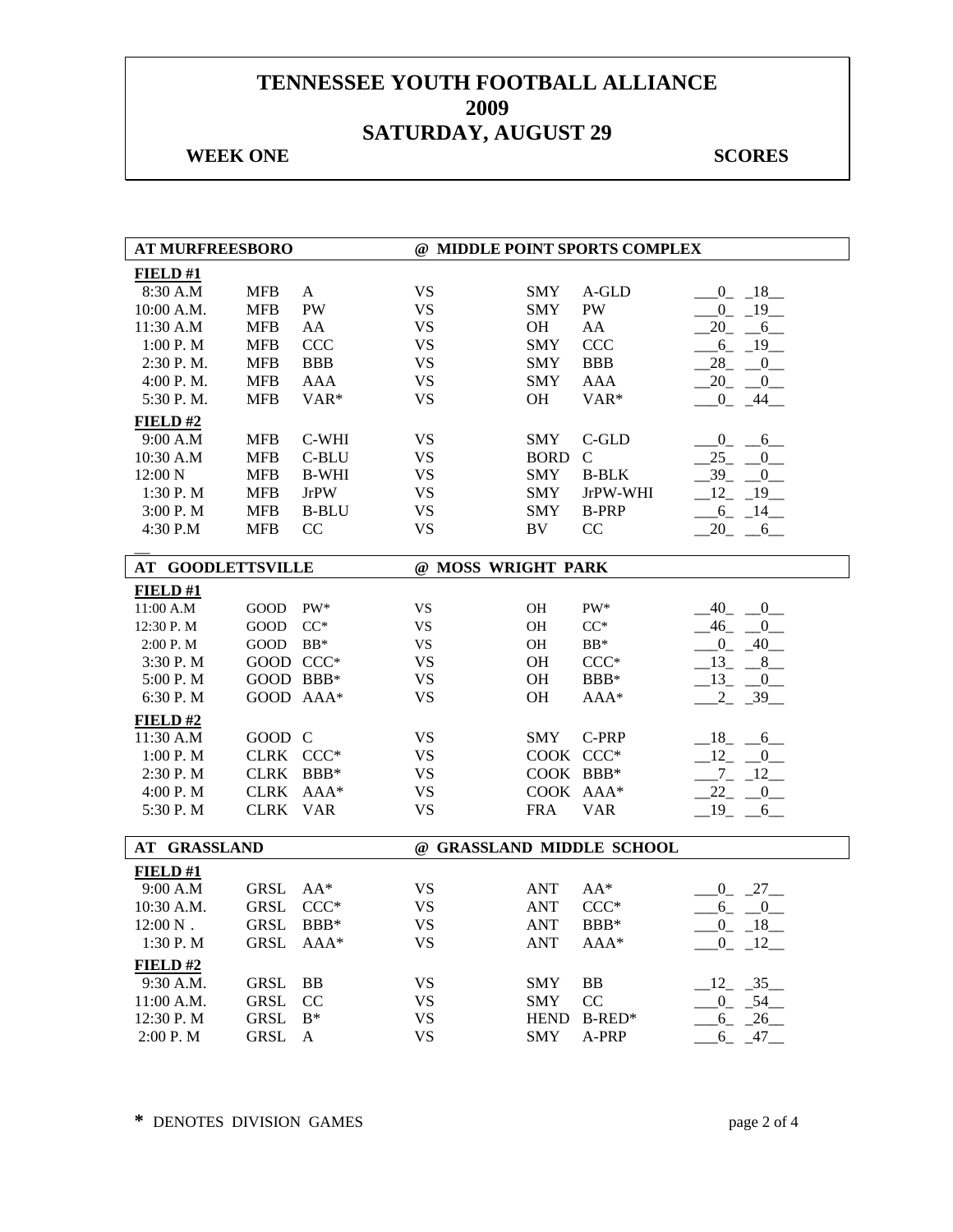## **WEEK ONE** SCORES

| AT HENDERSONVILLE                    |            |              | @ DRAKE'S CREEK PARK    |             |                            |                              |
|--------------------------------------|------------|--------------|-------------------------|-------------|----------------------------|------------------------------|
| FIELD#1                              |            |              |                         |             |                            |                              |
| 9:00 A.M.                            | HEND CC    |              | VS                      | <b>FRA</b>  | CC                         | $-18$ $-35$                  |
| 10:30 A.M                            | HEND CCC   |              | <b>VS</b>               | <b>FRA</b>  | <b>CCC</b>                 | $7 - 0$ OTx3                 |
| 12:00 N                              | HEND AA*   |              | <b>VS</b>               | BV          | $AA^*$                     | $0 - 32$                     |
| 1:30 P.M                             | HEND BB    |              | <b>VS</b>               | <b>FRA</b>  | ${\bf BB}$                 | $-6$ $-12$                   |
| 3:00 P.M                             | HEND BBB   |              | VS                      | <b>FRA</b>  | <b>BBB</b>                 | $-12$<br>$\overline{0}$      |
| 4:30 P.M                             | HEND AAA   |              | <b>VS</b>               | <b>FRA</b>  | AAA                        | $0 - 28$                     |
| FIELD#2                              |            |              |                         |             |                            |                              |
| 9:30 A.M.                            | HEND JrPW  |              | <b>VS</b>               | <b>FRA</b>  | <b>JrPW</b>                | 6 29                         |
| 11:00 A.M.                           | HEND PW    |              | <b>VS</b>               | <b>FRA</b>  | <b>PW</b>                  | $-13 - 32$                   |
| 12:30 P.M                            | HEND C     |              | VS                      | BW          | <b>C-RED</b>               | $-13$ $-19$                  |
|                                      |            |              |                         |             |                            |                              |
| <b>AT SPRING HILL</b>                |            |              | @ EVANS PARK            |             |                            |                              |
| 8:00 A.M                             | <b>SPH</b> | $\mathsf{C}$ | <b>VS</b>               | <b>FRA</b>  | C-BLU                      | 0_Forfeit<br>$\mathbf{1}$    |
| 9:30 A.M                             | <b>SPH</b> | PW*          | <b>VS</b>               | <b>WAV</b>  | PW*                        | 19<br>$\overline{0}$         |
| 11:00 A.M                            | <b>SPH</b> | BB           | <b>VS</b>               | <b>MFB</b>  | BB                         | $-7 - 40$                    |
| 12:30 P.M                            | SPH*       | B            | <b>VS</b>               | <b>SHBY</b> | B                          | $27_{-}$<br>$-6$             |
| 2:00 P.M                             | SPH*       | $CCC*$       | <b>VS</b>               | <b>WAV</b>  | $CCC*$                     | 42<br>$\mathbf{0}$           |
| 3:30 P.M.                            | SPH*       | $AA^*$       | <b>VS</b>               | <b>WAV</b>  | $AA^*$                     | 14<br>$-34$                  |
| 5:00 P.M                             | SPH*       | BBB*         | <b>VS</b>               | <b>WAV</b>  | BBB*                       | $-0$ $-39$                   |
| 6:30 P.M                             | SPH*       | AAA*         | <b>VS</b>               | WAV         | $AAA*$                     | $-0$ $-45$ $-$               |
| 8:00 P.M                             | SPH*       | VAR*         | <b>VS</b>               | WAV         | VAR*                       | $-7 - 12$                    |
|                                      |            |              |                         |             |                            |                              |
| <b>AT MADISON</b>                    |            |              | @ MADISON MIDDLE SCHOOL |             |                            |                              |
| 10:00 A.M.                           | <b>MAD</b> | PW*          | <b>VS</b>               | <b>SHBY</b> | PW*                        | $-20 - 34$                   |
| 11:30 A.M                            | <b>MAD</b> | $CCC*$       | <b>VS</b>               | <b>SHBY</b> | $CCC*$                     | $-0$ $-27$ $-$               |
| 1:00 P. M                            | <b>MAD</b> | $BBB*$       | <b>VS</b>               | <b>SHBY</b> | $BBB*$                     | $-0$ $-39$                   |
| 2:30 P.M                             | <b>MAD</b> | AAA*         | <b>VS</b>               | <b>SHBY</b> | $AAA*$                     | $-0$ $-14$                   |
|                                      |            |              |                         |             |                            |                              |
| <b>AT NOLENSVILLE</b>                |            |              | @ ROCKY FORK PARK       |             |                            |                              |
| 11:00 A.M                            | <b>NOL</b> | <b>PW</b>    | <b>VS</b>               | <b>ANT</b>  | <b>PW</b>                  | $6 - 36$                     |
| 12:30 P.M                            | <b>NOL</b> | B            | <b>VS</b>               | <b>HEND</b> | <b>B-BLU</b>               | 21<br>$\overline{0}$         |
| 2:00 P.M                             | <b>NOL</b> | $CCC*$       | <b>VS</b>               | <b>WCR</b>  | $CCC*$                     | 36<br>6                      |
| 3:30 P.M                             | <b>NOL</b> | $BBB*$       | <b>VS</b>               | <b>WCR</b>  | BBB*                       | 34<br>$\mathbf{0}$           |
| 5:00 P.M                             | $\rm NOL$  | $AAA*$       | <b>VS</b>               | <b>WCR</b>  | AAA*                       | $-53$ <sub>-</sub><br>$^{0}$ |
|                                      |            |              |                         |             |                            |                              |
| <b>AT WHITE COUNTY</b><br>11:00 A.M. | <b>WCO</b> | PW           | <b>VS</b>               | COOK PW     | @ WHITE COUNTY HIGH SCHOOL | $32_{-}$<br>6                |
| 12:30 P.M                            | <b>WCO</b> | <b>CCC</b>   | <b>VS</b>               | <b>BW</b>   | CCC                        | $0_{-}$<br>42                |
| 2:00 P.M                             | <b>WCO</b> | <b>BBB</b>   | <b>VS</b>               | <b>BW</b>   | <b>BBB</b>                 |                              |
|                                      | <b>WCO</b> |              | <b>VS</b>               |             |                            | $0_{-}$<br>$-30$             |
| 3:30 P.M                             |            | AAA          |                         | BW          | AAA                        | $\overline{0}$<br>50         |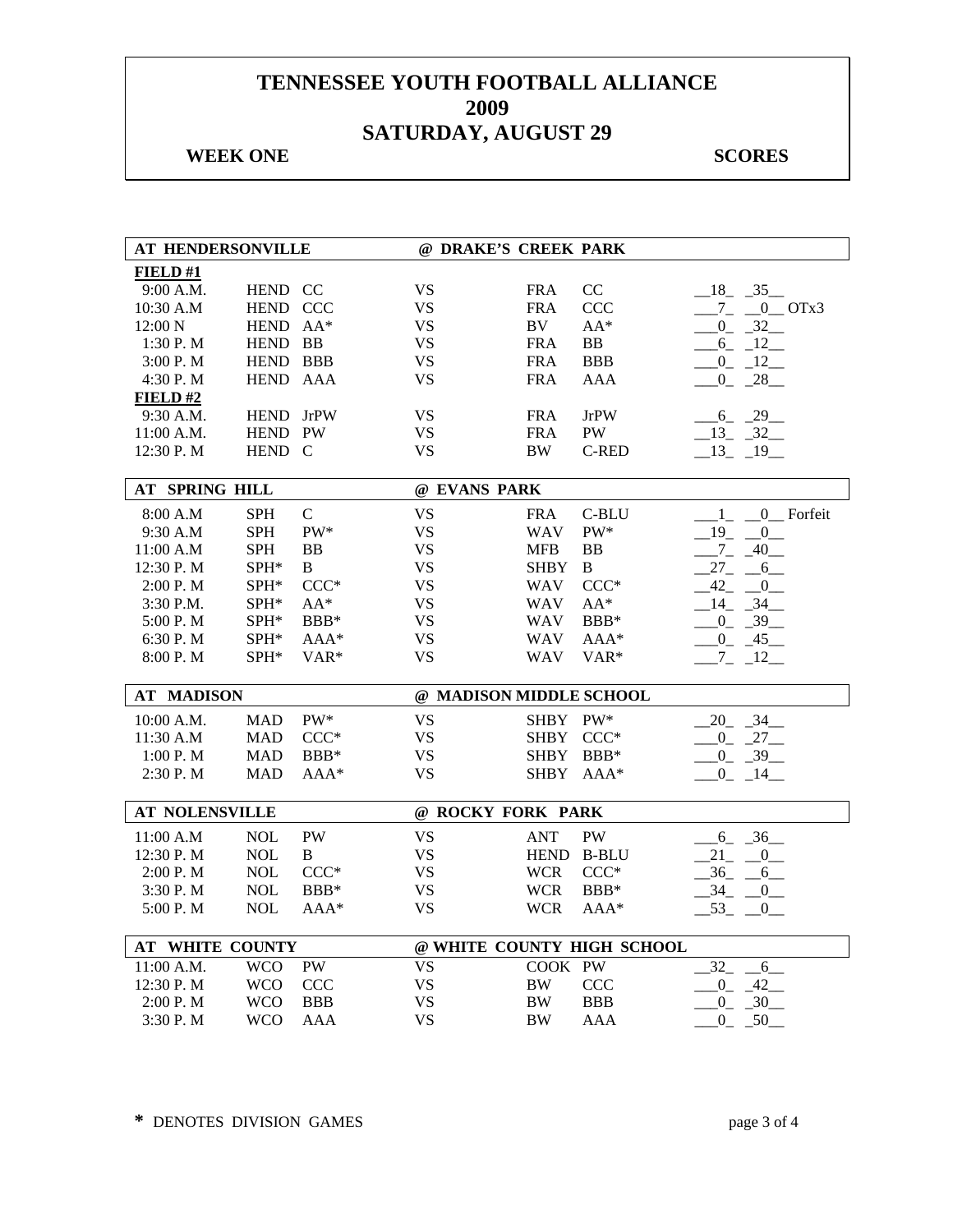#### **WEEK ONE** SCORES

*NOTE:* HOME FIELD DIRECTOR MUST E-MAIL SCORES TO carrgene@bellsouth.net BY 2:00 PM. SUNDAY

|             |                          |             | <b>TYFA COMMUNITY'S</b>        |             |                              |
|-------------|--------------------------|-------------|--------------------------------|-------------|------------------------------|
| <b>ANT</b>  | Antioch Falcons          | <b>GOOD</b> | Goodlettsville Trojans         | <b>OH</b>   | Old Hickory Bulldogs         |
| BV          | <b>Bellevue Steelers</b> | <b>GRSL</b> | <b>Grassland Golden Eagles</b> | <b>SHBY</b> | <b>Shelbyville Eagles</b>    |
| <b>BORD</b> | <b>Bordeaux Eagles</b>   | <b>HEND</b> | Hendersonville Titans          | <b>SMY</b>  | Smyrna Bulldogs              |
| <b>BW</b>   | <b>Brentwood Blaze</b>   | <b>MAD</b>  | <b>Madison Titans</b>          | <b>SPH</b>  | <b>Spring Hill Raiders</b>   |
| <b>CLRK</b> | Clarksville Greyhounds   | MJ          | Mt. Juliet Bears               | <b>WAV</b>  | Waverly-Belmont Bulldogs     |
| COOK        | Cookeville Cavaliers     | <b>MFB</b>  | Murfreesboro Mustangs          | <b>WCO</b>  | <b>White County Spartans</b> |
| ES          | East Side Bobcats        | <b>NOLE</b> | Nolensville Panthers           | <b>WCR</b>  | <b>Whites Creek Cobras</b>   |
| <b>FRA</b>  | <b>Franklin Cowboys</b>  |             |                                |             |                              |

|            |        |            | <b>COLORS</b> |            |        |            |              |
|------------|--------|------------|---------------|------------|--------|------------|--------------|
| <b>WHI</b> | White  | <b>GRY</b> | Grav          | <b>SLV</b> | Silver | <b>BLU</b> | <b>Blue</b>  |
| <b>GLD</b> | Gold   | <b>RED</b> | Red           | <b>PRP</b> | Purple | <b>BLK</b> | <b>Black</b> |
| <b>YEL</b> | Yellow | <b>NVY</b> | Navv          | GRN        | Green  |            |              |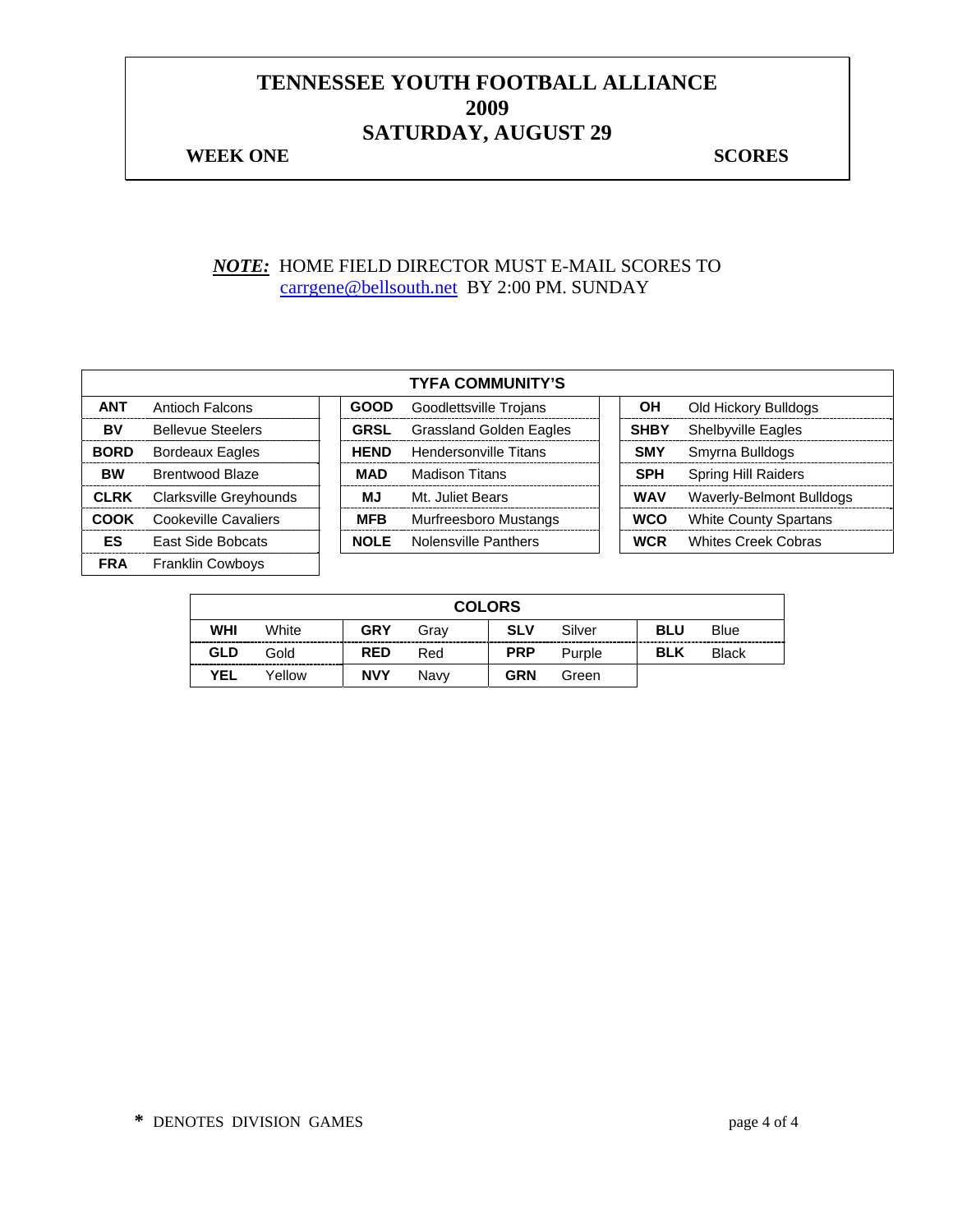## **WEEK TWO SCORES**

| <b>AT BORDEAUX</b>  |             |                  | @ METRO CENTER   |             |              |                                     |
|---------------------|-------------|------------------|------------------|-------------|--------------|-------------------------------------|
| FIELD#1             |             |                  |                  |             |              |                                     |
| 8:00 A.M            | <b>BORD</b> | CC               | <b>VS</b>        | <b>MFB</b>  | CC           | 20<br>$\overline{0}$                |
| 9:30 A.M            | <b>BORD</b> | $C^*$            | <b>VS</b>        | <b>GOOD</b> | $C^*$        | $_{0}$<br>$-6$                      |
| 11:00 A.M           | BORD AA     |                  | <b>VS</b>        | <b>MFB</b>  | AA           | 24<br>$-13$                         |
|                     |             |                  |                  |             |              |                                     |
| <b>AT BRENTWOOD</b> |             |                  | @ CROCKETT PARK  |             |              |                                     |
| FIELD #1            |             |                  |                  |             |              |                                     |
| 9:00 A.M            | <b>BW</b>   | <b>B-WHI</b>     | <b>VS</b>        | <b>BORD</b> | $\mathbf{B}$ | 6 OT<br>$\overline{0}$              |
| 10:30 A.M           | <b>BW</b>   | <b>B-GRY</b>     | <b>VS</b>        | MJ          | <b>B-WHI</b> | $6_{-}$<br>$-12$                    |
| 12:00 N             | <b>BW</b>   | A-WHI            | <b>VS</b>        | <b>BW</b>   | A-BLU        | $6_{-}$<br>$_{-0}$                  |
| FIELD#2             |             |                  |                  |             |              |                                     |
| 9:30 A.M            | <b>BW</b>   | $B-GLD/1$        | <b>VS</b>        | MJ          | <b>B-BLK</b> | $26 - 6$                            |
| 11:00 A.M           | <b>BW</b>   | <b>B-RED</b>     | <b>VS</b>        | <b>MFB</b>  | <b>B-WHI</b> | $12 - 20$                           |
|                     |             |                  |                  |             |              |                                     |
| <b>AT FRANKLIN</b>  |             |                  | @ COWBOY COMPLEX |             |              |                                     |
| FIELD #1            |             |                  |                  |             |              |                                     |
| 8:00 A.M.           | <b>FRA</b>  | AAA              | <b>VS</b>        | <b>NOL</b>  | <b>AAA</b>   | $8 - 14$                            |
| 9:30 A.M.           | <b>FRA</b>  | BB               | <b>VS</b>        | <b>MFB</b>  | <b>BB</b>    | $7 - 31$                            |
| 11:00 A.M           | <b>FRA</b>  | CCC              | <b>VS</b>        | <b>NOL</b>  | <b>CCC</b>   | $25 -$<br>$\overline{\phantom{0}0}$ |
| 12:30 P.M           | <b>FRA</b>  | $A-SIL$          | <b>VS</b>        | <b>MFB</b>  | $\mathbf{A}$ | $27_{-}$<br>$\overline{0}$          |
| 2:00 P.M            | <b>FRA</b>  | A-BLU            | <b>VS</b>        | <b>BW</b>   | A-RED        | 12<br>6                             |
| 3:30 P.M            | <b>FRA</b>  | <b>BBB</b>       | <b>VS</b>        | <b>NOL</b>  | <b>BBB</b>   | $-19$<br>$\overline{0}$             |
| 5:00 P.M.           | <b>FRA</b>  | <b>PW</b>        | <b>VS</b>        | <b>NOL</b>  | PW           | $-31$<br>$-6$                       |
| 6:30 P.M            | <b>FRA</b>  | VAR <sup>*</sup> | <b>VS</b>        | <b>SPH</b>  | VAR*         | $-12 - 54$                          |
| FIELD#2             |             |                  |                  |             |              |                                     |
| 8:30 A.M.           | <b>FRA</b>  | <b>JrPW</b>      | <b>VS</b>        | MJ          | JrPW-GLD     | $-13 - 19$                          |
| 10:00 A.M           | <b>FRA</b>  | C-BLU            | <b>VS</b>        | MJ          | C-GLD        | $-20$<br>$0_{-}$                    |
| 11:30 A.M           | <b>FRA</b>  | $C-SIL$          | <b>VS</b>        | MJ          | C-WHI        | $-12$<br>$-6$                       |
| 1:00 P.M            | <b>FRA</b>  | <b>B-BLU</b>     | <b>VS</b>        | <b>MFB</b>  | <b>B-BLU</b> | $\overline{\phantom{0}}^0$<br>26    |
| 2:30 P.M            | <b>FRA</b>  | <b>B-WHI</b>     | <b>VS</b>        | <b>FRA</b>  | <b>B-SIL</b> | 0<br>6                              |
| 4:00 P. M           | <b>FRA</b>  | <b>B-NVY</b>     | <b>VS</b>        | <b>BW</b>   | $B-BLU/2$    | 34<br>12                            |
| 5:30 P.M            | <b>FRA</b>  | A-WHI            | <b>VS</b>        | <b>BW</b>   | A-BLK        | 24<br>7                             |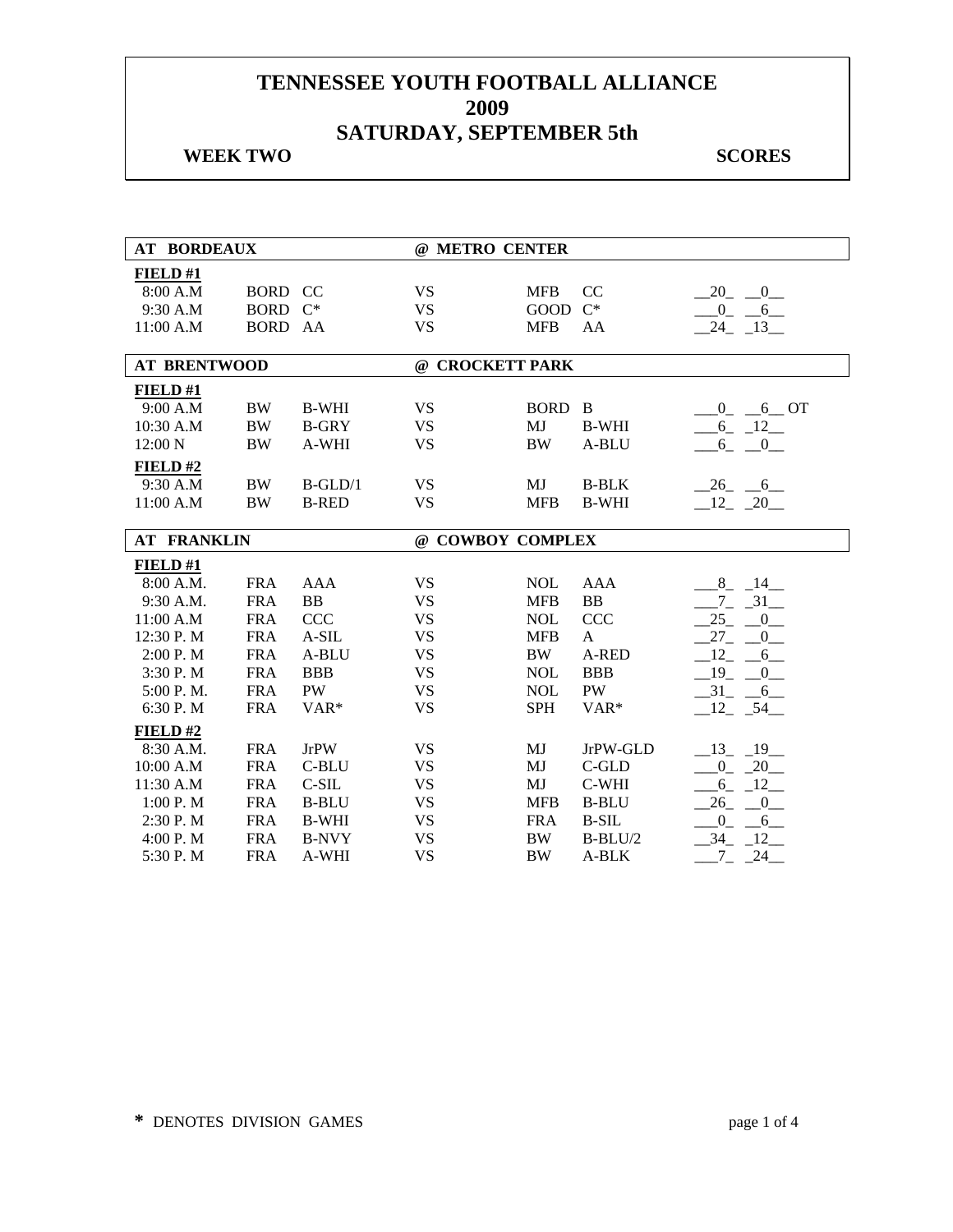## **WEEK TWO SCORES**

| <b>AT SMYRNA</b>           |            |              |           | @ LEE VICTORY PARK       |                             |                               |
|----------------------------|------------|--------------|-----------|--------------------------|-----------------------------|-------------------------------|
| <b>DONNIE CARTER FIELD</b> |            |              |           |                          |                             |                               |
| 9:00 A.M                   | <b>SMY</b> | C-WHI        | <b>VS</b> | MJ                       | $C-BLK$                     | $-33$ -<br>$-6$               |
| 10:30 A.M.                 | <b>SMY</b> | CC           | <b>VS</b> | <b>BW</b>                | CC                          | $-37$<br>6                    |
| 12:00 NM                   | <b>SMY</b> | <b>PW</b>    | <b>VS</b> | <b>MAD</b>               | PW                          | 40<br>0                       |
| 1:30 P.M                   | <b>SMY</b> | A-GLD        | <b>VS</b> | <b>GRSL</b>              | $\mathbf A$                 | 40<br>$_{0}$                  |
| 3:00 P.M.                  | <b>SMY</b> | <b>BB</b>    | <b>VS</b> | <b>BW</b>                | BB                          | $\overline{0}$<br>$-20$       |
| 4:30 P.M.                  | <b>SMY</b> | <b>CCC</b>   | <b>VS</b> | <b>MAD</b>               | CCC                         | $-33$<br>$-0$                 |
| 6:00 P.M.                  | <b>SMY</b> | <b>BBB</b>   | <b>VS</b> | <b>MAD</b>               | <b>BBB</b>                  | $-49$ $-$<br>$\overline{0}$   |
| 7:30 P.M.                  | <b>SMY</b> | <b>AAA</b>   | <b>VS</b> | <b>MAD</b>               | <b>AAA</b>                  | $-47$ $-$<br>$6$ <sub>—</sub> |
| <b>GENE CARR FIELD</b>     |            |              |           |                          |                             |                               |
| 8:30 A.M                   | <b>SMY</b> | C-PRP        | <b>VS</b> | <b>MFB</b>               | C-BLU                       | $0 - 18$                      |
| 10:00 A.M                  | <b>SMY</b> | JrPW-PRP     | <b>VS</b> | <b>BORD</b>              | JrPW-GRN                    | $0 - 12$                      |
| 11:30 A.M                  | <b>SMY</b> | JrPW-BLK     | <b>VS</b> | <b>HEND</b>              | <b>JrPW</b>                 | $-32 - 6$                     |
| 1:00 P.M                   | <b>SMY</b> | $C-BLK*$     | <b>VS</b> | <b>HEND</b>              | $C^*$                       | 42 0                          |
| 2:30 P.M                   | <b>SMY</b> | JrPW-WHI     | <b>VS</b> | <b>BORD</b>              | JrPW-BLK                    | $-13 - 25$                    |
| 4:00 P. M                  | <b>SMY</b> | AA           | <b>VS</b> | $\rm BW$                 | AA                          | $-26$<br>$6_{-}$              |
| 5:30 P.M                   | <b>SMY</b> | <b>B-PRP</b> | <b>VS</b> | MJ                       | <b>B-GLD</b>                | 20<br>$\overline{0}$          |
| 7:00 P.M                   | <b>SMY</b> | VAR*         | <b>VS</b> | <b>MFB</b>               | VAR*                        | $-56$ $-20$                   |
|                            |            |              |           |                          |                             |                               |
|                            |            |              |           |                          |                             |                               |
| <b>AT ANTIOCH</b>          |            |              |           |                          | @ EZELL HARDING HIGH SCHOOL |                               |
| 9:00 A.M.                  | <b>ANT</b> | PW*          | <b>VS</b> | GOOD PW*                 |                             | $0 \quad 33$                  |
| 10:30 A.M.                 | <b>ANT</b> | $CC^*$       | VS        | GOOD CC*                 |                             | $0_{-}$<br>$-28$              |
| 12:00 N                    | <b>ANT</b> | $BB*$        | <b>VS</b> | GOOD BB*                 |                             | 14<br>6                       |
| 1:30 PM                    | <b>ANT</b> | $AA^*$       | <b>VS</b> | <b>WAV</b>               | $AA^*$                      | $15 -$<br>6                   |
| 3:00 PM                    | <b>ANT</b> | $CCC*$       | <b>VS</b> | GOOD CCC*                |                             | $-0$ $-21$ $-$                |
| 4:30 PM                    | <b>ANT</b> | $\rm{BBB}^*$ | <b>VS</b> | GOOD BBB*                |                             | $-13 - 32$                    |
| 6:00 P M                   | <b>ANT</b> | $AAA*$       | <b>VS</b> | GOOD AAA*                |                             | 69<br>$\overline{0}$          |
| 7:30 P.M                   | <b>ANT</b> | VAR*         | <b>VS</b> | CLRK VAR*                |                             | 22<br>6                       |
|                            |            |              |           |                          |                             |                               |
| <b>AT BELLEVUE</b>         |            |              |           | @ BELLEVUE MIDDLE SCHOOL |                             |                               |
| FIED#1                     |            |              |           |                          |                             |                               |
| 9:30 A.M                   | $BV^*$     | $CC^*$       | <b>VS</b> | <b>GRSL</b>              | $CC^*$                      | $8 - 7$                       |
| 11:00 A.M                  | BV         | PW           | <b>VS</b> | <b>BW</b>                | PW                          | 6<br>42                       |
| 12:30 P.M                  | $BV^*$     | $BB*$        | <b>VS</b> | <b>GRSL</b>              | $\rm BB^*$                  | $6 - 37$                      |
| 2:00 P. M                  | $BV^*$     | $AA^*$       | <b>VS</b> | <b>GRSL</b>              | $AA^*$                      | $-6 - 26$                     |
| 3:30 P.M                   | $BV^*$     | $CCC*$       | <b>VS</b> | <b>GRSL</b>              | $CCC*$                      | $12 - 10$                     |
| 5:00 P.M                   | $BV^*$     | BBB*         | <b>VS</b> | <b>GRSL</b>              | BBB*                        |                               |
| 6:30 P.M                   | $BV^*$     | $AAA*$       | <b>VS</b> | <b>GRSL</b>              | $AAA*$                      | $0 - 30$<br>$-0$ $-12$        |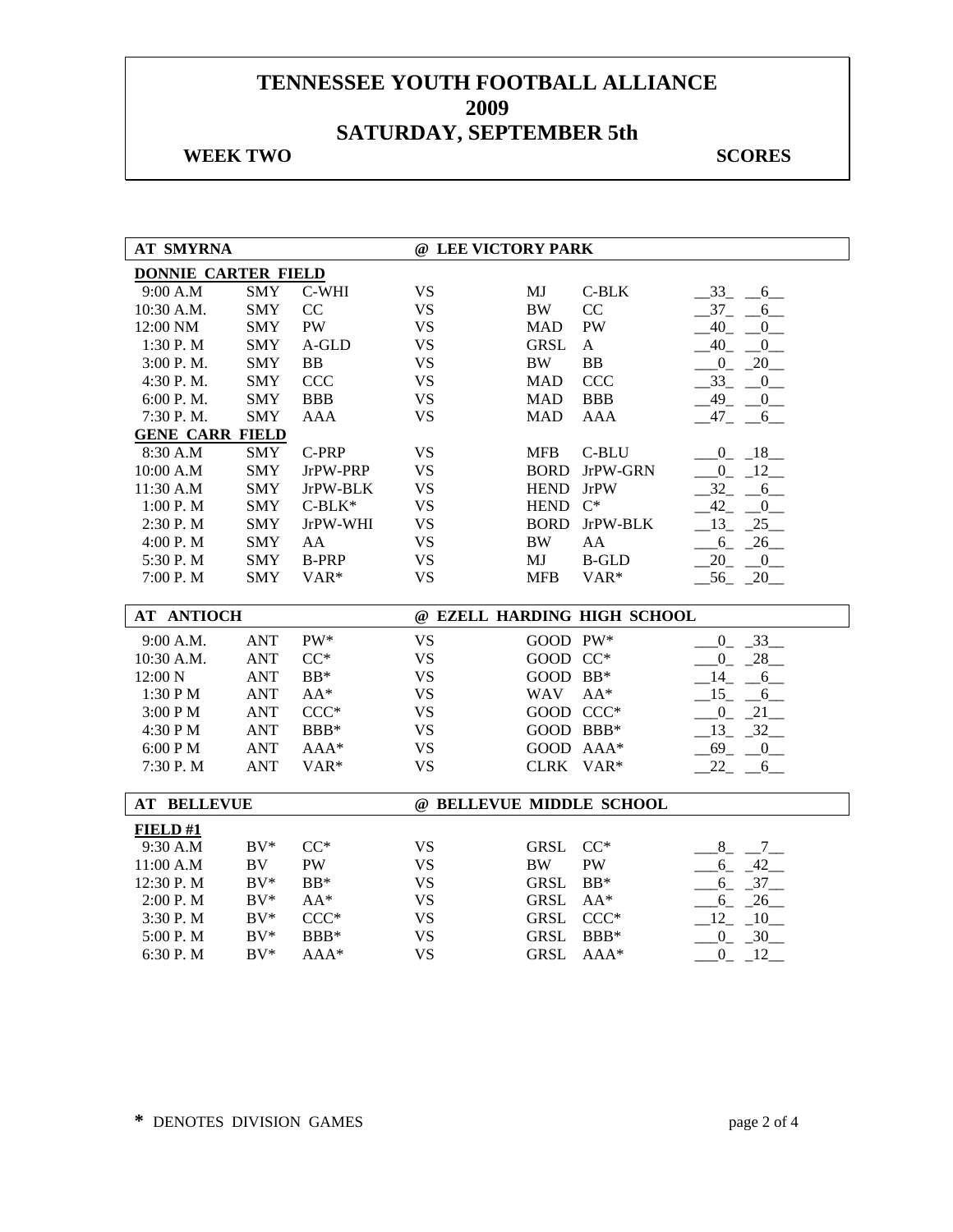## **WEEK TWO SCORES**

| <b>AT OLD HICKORY</b>    |             |                |                           |             | @ DUPONT HADLEY MIDDLE SCHOOL |                                       |
|--------------------------|-------------|----------------|---------------------------|-------------|-------------------------------|---------------------------------------|
| 9:00 A.M                 | OH          | PW             | <b>VS</b>                 | <b>WAV</b>  | <b>PW</b>                     | $-32 - 20$                            |
| 10:30 A.M                | <b>OH</b>   | AA             | <b>VS</b>                 | MJ          | AA                            | $38_{-}$<br>$-13$                     |
| 12:00 N                  | OH          | $CCC*$         | <b>VS</b>                 | <b>WAV</b>  | $CCC*$                        | $27_{-}$<br>$\mathbf{0}$              |
| 1:30 P.M.                | <b>OH</b>   | BBB*           | <b>VS</b>                 | <b>WAV</b>  | BBB*                          | 13<br>8                               |
| 3:00 P.M.                | <b>OH</b>   | $AAA*$         | <b>VS</b>                 | <b>WAV</b>  | AAA*                          | 21<br>$\boldsymbol{0}$                |
| 4:30 P.M                 | <b>OH</b>   | VAR*           | <b>VS</b>                 | <b>WAV</b>  | $VAR*$                        | 0 Forfeit<br>1                        |
| AT SPRING HILL           |             |                | @ EVANS PARK              |             |                               |                                       |
| 8:00 A.M                 | <b>SPH</b>  | $\mathsf{C}$   | <b>VS</b>                 | <b>MFB</b>  | C-WHI                         | $_{0}$                                |
| 9:30 A.M                 | <b>SPH</b>  | PW             | <b>VS</b>                 | <b>BORD</b> | PW                            | $6_{-}$<br>$_{12}$<br>$6$ OT          |
| 11:00 A.M                | <b>SPH</b>  | <b>JrPW</b>    | <b>VS</b>                 | MJ          | JrPW-BLK                      | 14<br>$\overline{0}$                  |
| 12:30 P.M                | <b>SPH</b>  | $CC*$          | <b>VS</b>                 | <b>HEND</b> | $CC^*$                        | 24<br>$\overline{0}$                  |
| 2:00 P.M                 | <b>SPH</b>  | $\mathrm{B}^*$ | <b>VS</b>                 |             | HEND B-RED*                   | $\overline{\phantom{0}}20$<br>$7_{-}$ |
| 3:30 P.M                 | <b>SPH</b>  | $BB*$          | <b>VS</b>                 | HEND BB*    |                               | 21<br>$7\degree$                      |
| 5:00 P.M                 | <b>SPH</b>  | $CCC*$         | <b>VS</b>                 | HEND CCC*   |                               | $0 - 27$                              |
| 6:30 P.M                 | <b>SPH</b>  | $AAA*$         | <b>VS</b>                 | HEND AAA*   |                               | $-22$                                 |
|                          | <b>SPH</b>  | $BBB*$         | <b>VS</b>                 | HEND BBB*   |                               | $6_{-}$                               |
| 8:00 P.M                 |             |                |                           |             |                               | $0 - 12$                              |
| <b>AT COOKEVILLE</b>     |             |                | @ COOKEVILLE HIGH SCHOOL  |             |                               |                                       |
| FIELD#1                  |             |                |                           |             |                               |                                       |
| 11:00 A.M                | COOK CCC    |                | <b>VS</b>                 | MJ          | <b>CCC</b>                    | $-0$ $-47$ $-$                        |
| 12:30 P.M                | COOK BBB    |                | VS                        | MJ          | <b>BBB</b>                    | $-0$ $-13$                            |
| 2:00 P.M                 | COOK AAA    |                | <b>VS</b>                 | MJ          | AAA                           | $-6 - 25$                             |
| <b>FIELD 2</b>           |             |                |                           |             |                               |                                       |
| 11:30 A.M                | COOK PW     |                | <b>VS</b>                 | MJ          | PW                            | $-0$ $-49$ $-$                        |
| 1:00 P. M                | COOK B      |                | <b>VS</b>                 | <b>NOL</b>  | B                             | $0 - 27$                              |
|                          |             |                |                           |             |                               |                                       |
| <b>AT EAST SIDE</b>      |             |                |                           |             | @ ISSAC LITTON MIDDLE SCHOOL  |                                       |
| 10:00 A.M                | E S         | PW             | <b>VS</b>                 | <b>WCO</b>  | PW                            | $-14$ $-20$                           |
| 11:30 A.M                | E S         | $CCC*$         | <b>VS</b>                 | <b>WCO</b>  | $CCC*$                        | 25<br>$-0$                            |
| 1:00 P.M.                | E S         | BBB*           | <b>VS</b>                 | <b>WCO</b>  | BBB*                          | 25<br>$_{0-}$                         |
| 2:30 P.M.                | E S         | $AAA*$         | <b>VS</b>                 | <b>WCO</b>  | AAA*                          | 26<br>0                               |
|                          |             |                |                           |             |                               |                                       |
| <b>AT SHELBYVILLE</b>    |             |                | @ SHELBYVILLE HIGH SCHOOL |             |                               |                                       |
| 10:30 A.M                | SHBY PW     |                | <b>VS</b>                 | <b>MFB</b>  | <b>PW</b>                     | $0 - 40$                              |
| 12:00 N                  | SHBY        | <b>CCC</b>     | <b>VS</b>                 | <b>MFB</b>  | <b>CCC</b>                    | 21 38                                 |
| 1:30 P.M                 | <b>SHBY</b> | $B^*$          | <b>VS</b>                 | <b>GRSL</b> | $B^*$                         | $0 - 35$                              |
| 3:00 PM                  | <b>SHBY</b> | <b>BBB</b>     | <b>VS</b>                 | <b>MFB</b>  | <b>BBB</b>                    | $-7 - 22$                             |
| 4:30 P M                 | <b>SHBY</b> | AAA            | <b>VS</b>                 | <b>MFB</b>  | AAA                           | $-0$ $-52$ $-$                        |
|                          |             |                |                           |             |                               |                                       |
| <b>AT WHITE'S CREEK</b>  |             |                |                           |             | @ ISSAC LITTON MIDDLE SCHOOL  |                                       |
| 4:00 P.M                 | <b>WCR</b>  | BBB*           | VS                        | CLRK BBB*   |                               | $-0$ $-18$                            |
| 5:30 P.M                 | <b>WCR</b>  | $AAA*$         | <b>VS</b>                 | CLRK AAA*   |                               | $6 - 13$                              |
| 7:00 P.M                 | <b>WCR</b>  | $CCC*$         | <b>VS</b>                 | CLRK CCC*   |                               | $-19$<br>$7_{-}$                      |
| * DENOTES DIVISION GAMES |             |                |                           |             |                               | page 3 of 4                           |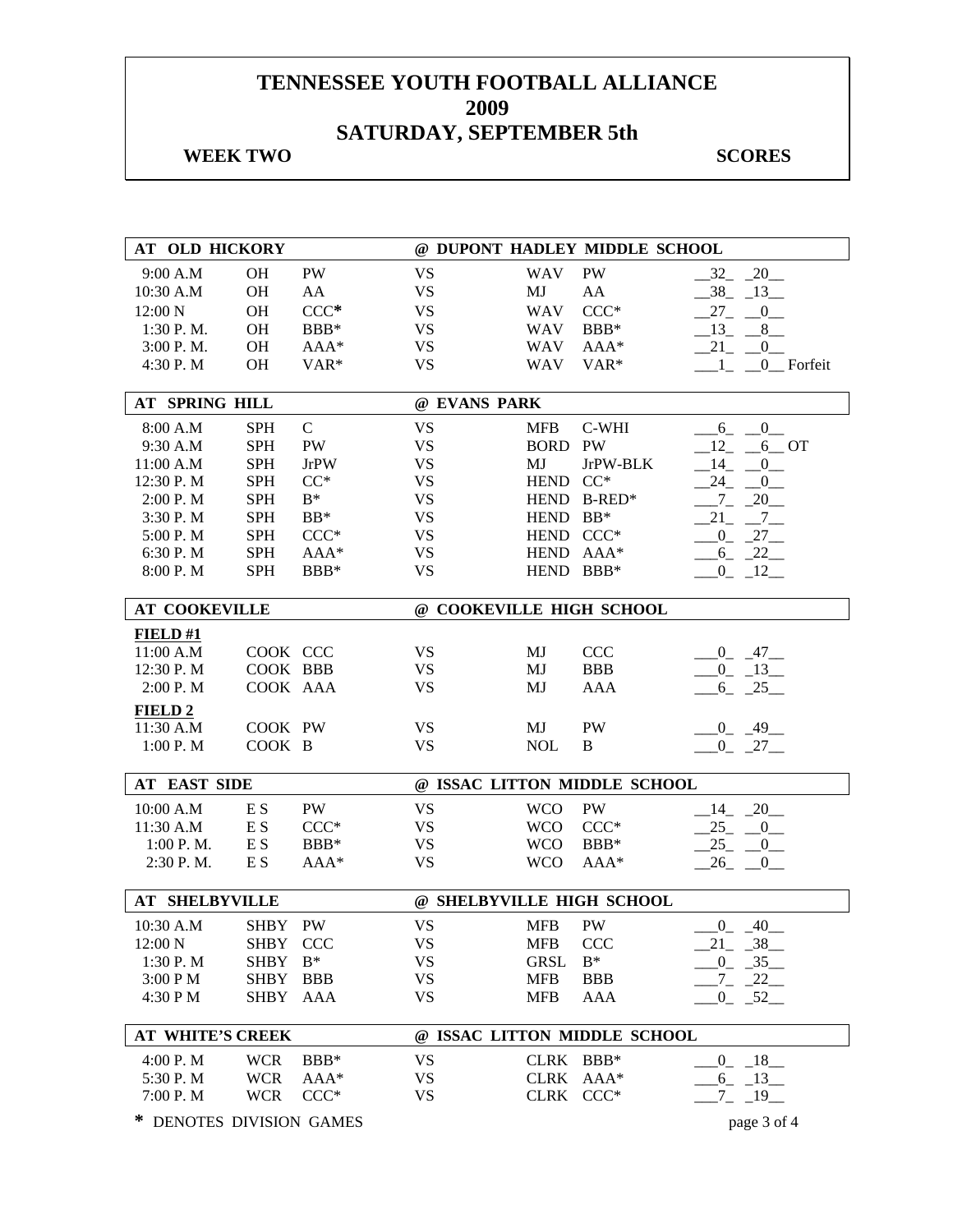#### **WEEK TWO SCORES**

## **SUNDAY SEPTEMBER 6th, 2009**

| <b>AT SMYRNA</b>           |             |              | @   | <b>LEE VICTORY PARK</b>   |              |                      |
|----------------------------|-------------|--------------|-----|---------------------------|--------------|----------------------|
| <b>GENE CARR FIELD</b>     |             |              |     |                           |              |                      |
| 1:30P. M                   | <b>SMY</b>  | B-GLD        | VS  | MJ                        | <b>B-GRY</b> | 19 23 OTx3           |
| 3:00 P. M                  | <b>SMY</b>  | <b>B-BLK</b> | VS  | <b>BW</b>                 | $B-GLD/2$    | $\overline{0}$<br>26 |
| 4:30P. M                   | <b>SMY</b>  | $C$ -GLD     | VS  | <b>BW</b>                 | C-BLU        | 24<br>$\overline{0}$ |
| <b>DONNIE CARTER FIELD</b> |             |              |     |                           |              |                      |
| 2:00 P. M                  | <b>SMY</b>  | <b>B-WHI</b> | VS  | <b>BW</b>                 | $B-BLU/1$    | - 41<br>6            |
| 3:30P. M                   | <b>SMY</b>  | A-PRP        | VS  | <b>BW</b>                 | A-GLD        | $\Omega$<br>- 19     |
|                            |             |              |     |                           |              |                      |
| <b>AT HENDERSONVILLE</b>   |             |              | (a) | <b>DRAKE'S CREEK PARK</b> |              |                      |
| $2:30P$ . M                | <b>HEND</b> | B-BLU        | VS  | COOK                      | - B          |                      |

*NOTE:* HOME FIELD DIRECTOR MUST E-MAIL SATURDAY'S GAME SCORES TO carrgene@bellsouth.net BY 2:00 PM. SUNDAY SUNDAY'S SCORES SHOULD BE EMAILED AS SOON AS POSSIBLE

|             |                          |             | <b>TYFA COMMUNITY'S</b>        |             |                              |
|-------------|--------------------------|-------------|--------------------------------|-------------|------------------------------|
| <b>ANT</b>  | Antioch Falcons          | <b>GOOD</b> | Goodlettsville Trojans         | ΟH          | Old Hickory Bulldogs         |
| BV          | <b>Bellevue Steelers</b> | <b>GRSL</b> | <b>Grassland Golden Eagles</b> | <b>SHBY</b> | <b>Shelbyville Eagles</b>    |
| <b>BORD</b> | <b>Bordeaux Eagles</b>   | <b>HEND</b> | <b>Hendersonville Titans</b>   | <b>SMY</b>  | Smyrna Bulldogs              |
| <b>BW</b>   | <b>Brentwood Blaze</b>   | <b>MAD</b>  | <b>Madison Titans</b>          | <b>SPH</b>  | <b>Spring Hill Raiders</b>   |
| <b>CLRK</b> | Clarksville Greyhounds   | МJ          | Mt. Juliet Bears               | <b>WAV</b>  | Waverly-Belmont Bulldogs     |
| COOK        | Cookeville Cavaliers     | <b>MFB</b>  | Murfreesboro Mustangs          | <b>WCO</b>  | <b>White County Spartans</b> |
| ES          | East Side Bobcats        | <b>NOLE</b> | Nolensville Panthers           | <b>WCR</b>  | <b>Whites Creek Cobras</b>   |
| <b>FRA</b>  | <b>Franklin Cowboys</b>  |             |                                |             |                              |

|            |        |            |      | <b>COLORS</b> |        |            |              |
|------------|--------|------------|------|---------------|--------|------------|--------------|
| <b>WHI</b> | White  | <b>GRY</b> | Grav | <b>SLV</b>    | Silver | <b>BLU</b> | Blue         |
| <b>GLD</b> | Gold   | <b>RED</b> | Red  | <b>PRP</b>    | Purple | <b>BLK</b> | <b>Black</b> |
| <b>YEL</b> | Yellow | <b>NVY</b> | Navv | <b>GRN</b>    | Green  |            |              |

**\*** DENOTES DIVISION GAMES page 4 of 4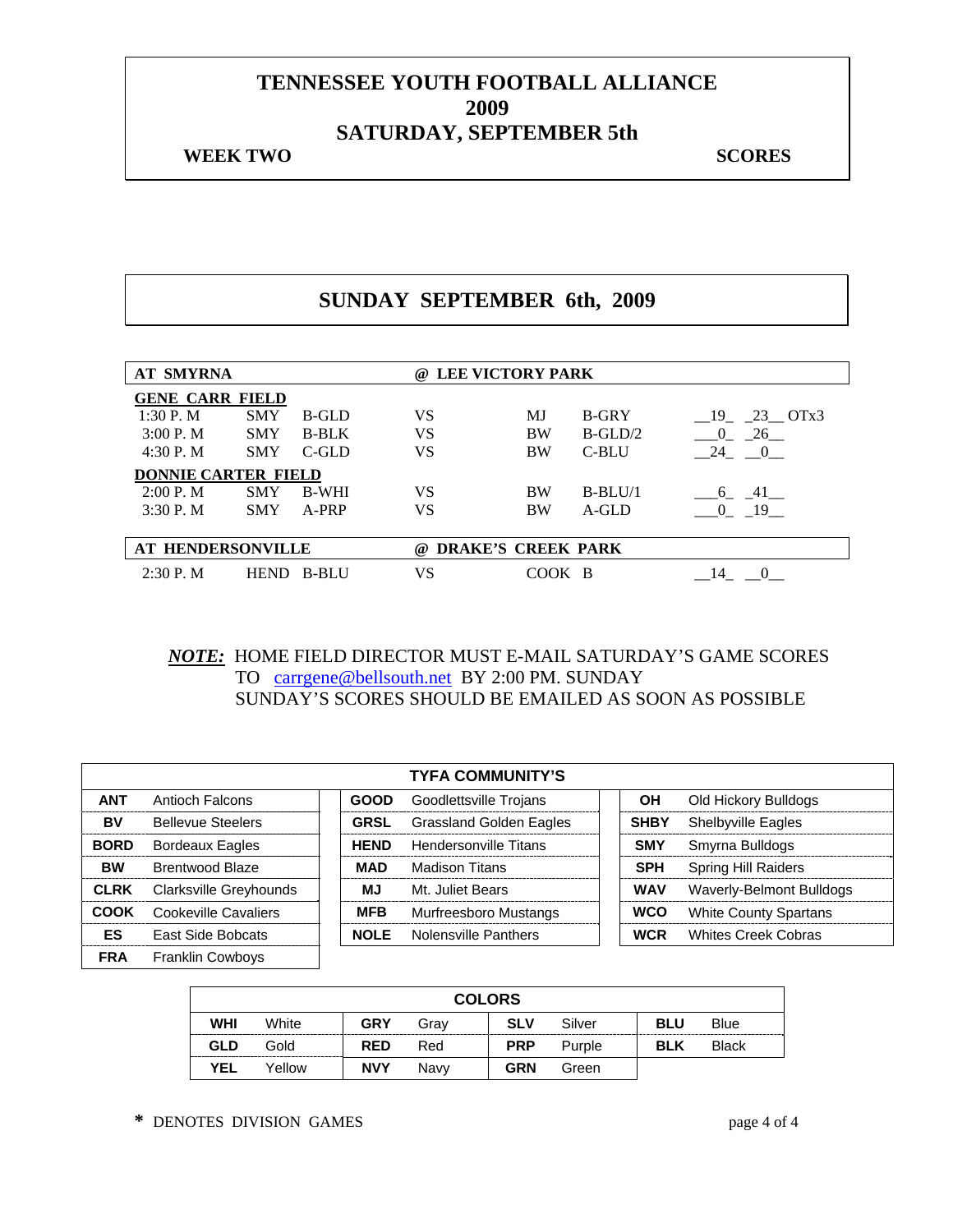## **WEEK THREE** SCORES

| <b>AT BORDEAUX</b>  |             |              | @ METRO CENTER  |             |                   |                                     |
|---------------------|-------------|--------------|-----------------|-------------|-------------------|-------------------------------------|
| FIELD#2             |             |              |                 |             |                   |                                     |
| 8:30 A.M            | BORD B      |              | <b>VS</b>       | <b>SMY</b>  | <b>B-PRP</b>      | $-0$ $-27$ $-$                      |
| 10:00 A.M           | <b>BORD</b> | $AAA*$       | <b>VS</b>       | <b>SMY</b>  | AAA*              | $12 - 7$                            |
| 11:30 A.M           | BORD PW*    |              | <b>VS</b>       | <b>SMY</b>  | PW*               | $-6 - 32$                           |
| 1:00 P.M            | BORD VAR*   |              | <b>VS</b>       | <b>SMY</b>  | VAR*              | $-20 - 6$                           |
| 2:30 P.M            | BORD CCC*   |              | <b>VS</b>       | <b>SMY</b>  | $CCC*$            | $-7 - 0$                            |
| 4:00 P.M            | <b>BORD</b> | $BBB*$       | <b>VS</b>       | <b>SMY</b>  | BBB*              | 13<br>$\mathbf{0}$                  |
| FIELD#2             |             |              |                 |             |                   |                                     |
| 9:00 A.M            | <b>BORD</b> | JrPW-BLK*    | <b>VS</b>       | <b>SMY</b>  | JrPW-PRP*         | 25<br>$-6$                          |
| 10:30 A.M           | <b>BORD</b> | JrPW-GRN*    | <b>VS</b>       | <b>SMY</b>  | JrPW-GLD*         | $-32$<br>$\mathbf{0}$               |
| 12:00 N             | <b>BORD</b> | <b>BB</b>    | <b>VS</b>       | <b>SMY</b>  | <b>BB</b>         | $20 - 12$                           |
| 1:30 P.M            | <b>BORD</b> | $C^*$        | <b>VS</b>       | <b>SMY</b>  | $C-BLK*$          | $0 - 6$ OT                          |
| 3:00 P.M            | BORD CC*    |              | <b>VS</b>       | <b>SMY</b>  | $CC^*$            | $-12$ $-13$                         |
|                     |             |              |                 |             |                   |                                     |
| <b>AT BRENTWOOD</b> |             |              | @ CROCKETT PARK |             |                   |                                     |
| FIELD#1             |             |              |                 |             |                   |                                     |
| 8:30 A.M            | $\rm BW$    | <b>B-WHI</b> | <b>VS</b>       | <b>SMY</b>  | <b>B-WHI</b>      | 28<br>0                             |
| 10:00 A.M           | $\rm BW$    | $CCC*$       | <b>VS</b>       | <b>FRA</b>  | $CCC*$            | 21<br>$\mathbf{0}$                  |
| 11:30 A.M           | $\rm BW$    | BBB*         | <b>VS</b>       | <b>FRA</b>  | BBB*              | 34<br>14                            |
| 1:00 P.M            | $\rm BW$    | A-BLU        | <b>VS</b>       | <b>SMY</b>  | A-PRP             | 20<br>$\overline{0}$                |
| 2:30 P.M            | <b>BW</b>   | $AA^*$       | <b>VS</b>       | <b>FRA</b>  | $AA^*$            | 19<br>12                            |
| 4:00 P.M            | $\rm BW$    | $BB*$        | <b>VS</b>       | <b>FRA</b>  | $BB*$             | $19_{-}$<br>$\overline{\mathbf{0}}$ |
| 5:30 P.M            | <b>BW</b>   | $AAA*$       | <b>VS</b>       | <b>FRA</b>  | $AAA*$            | 24 12                               |
| 7:00 P.M            | <b>BW</b>   | $A$ -GLD*    | <b>VS</b>       | <b>FRA</b>  | A-WHI*            | 28<br>$\overline{\phantom{0}}$      |
| FIELD#2             |             |              |                 |             |                   |                                     |
| 9:00 A.M            | $\rm BW$    | $A-BLK*$     | <b>VS</b>       | <b>FRA</b>  | $A-BLU^*$         | $0 - 27$                            |
| 10:30 A.M           | <b>BW</b>   | PW*          | <b>VS</b>       | <b>FRA</b>  | PW*               | $-13$<br>$-6$                       |
| 12:00 N             | $\rm BW$    | CC           | <b>VS</b>       | <b>FRA</b>  | CC                | $-36$<br>$6_{-}$                    |
| 1:30 P.M            | $\rm BW$    | $B-GLD/1*$   | <b>VS</b>       | <b>FRA</b>  | <b>B-SIL</b><br>∗ | $-34$<br>$0_{-}$                    |
| 3:00 P.M            | $\rm BW$    | $B-GLD/2$    | <b>VS</b>       | <b>SMY</b>  | <b>B-GLD</b>      | 14<br>$\overline{0}$                |
| 4:30 P.M            | $\rm BW$    | $B-GRY*$     | <b>VS</b>       | <b>FRA</b>  | $B-NVY*$          | $0_{-}$<br>$-18$                    |
| 6:00 P.M            | $\rm BW$    | $A$ -RED*    | <b>VS</b>       | <b>FRA</b>  | $A-SIL*$          | 21<br>$\overline{\phantom{0}}^0$    |
| 7:30 P.M            | <b>BW</b>   | A-WHI        | <b>VS</b>       | <b>SMY</b>  | A-GLD             | $20 - 12$                           |
| <b>FIELD #3</b>     |             |              |                 |             |                   |                                     |
| 9:30 A.M            | $\rm BW$    | $C-BLU^*$    | <b>VS</b>       | <b>HEND</b> | $C^*$             | $6 - 0$                             |
| 11:00 A.M           | $\rm BW$    | $C$ -RED*    | <b>VS</b>       | <b>FRA</b>  | $C-BLU^*$         | $-6 - 18$                           |
| 12:30 P.M           | $\rm BW$    | $B-BLU/2$    | <b>VS</b>       | <b>FRA</b>  | <b>B-GRY</b>      | 29<br>$-6$                          |
| 2:00 P. M           | <b>BW</b>   | $B-BLU/1*$   | <b>VS</b>       | <b>FRA</b>  | B-WHI*            | 39<br>13                            |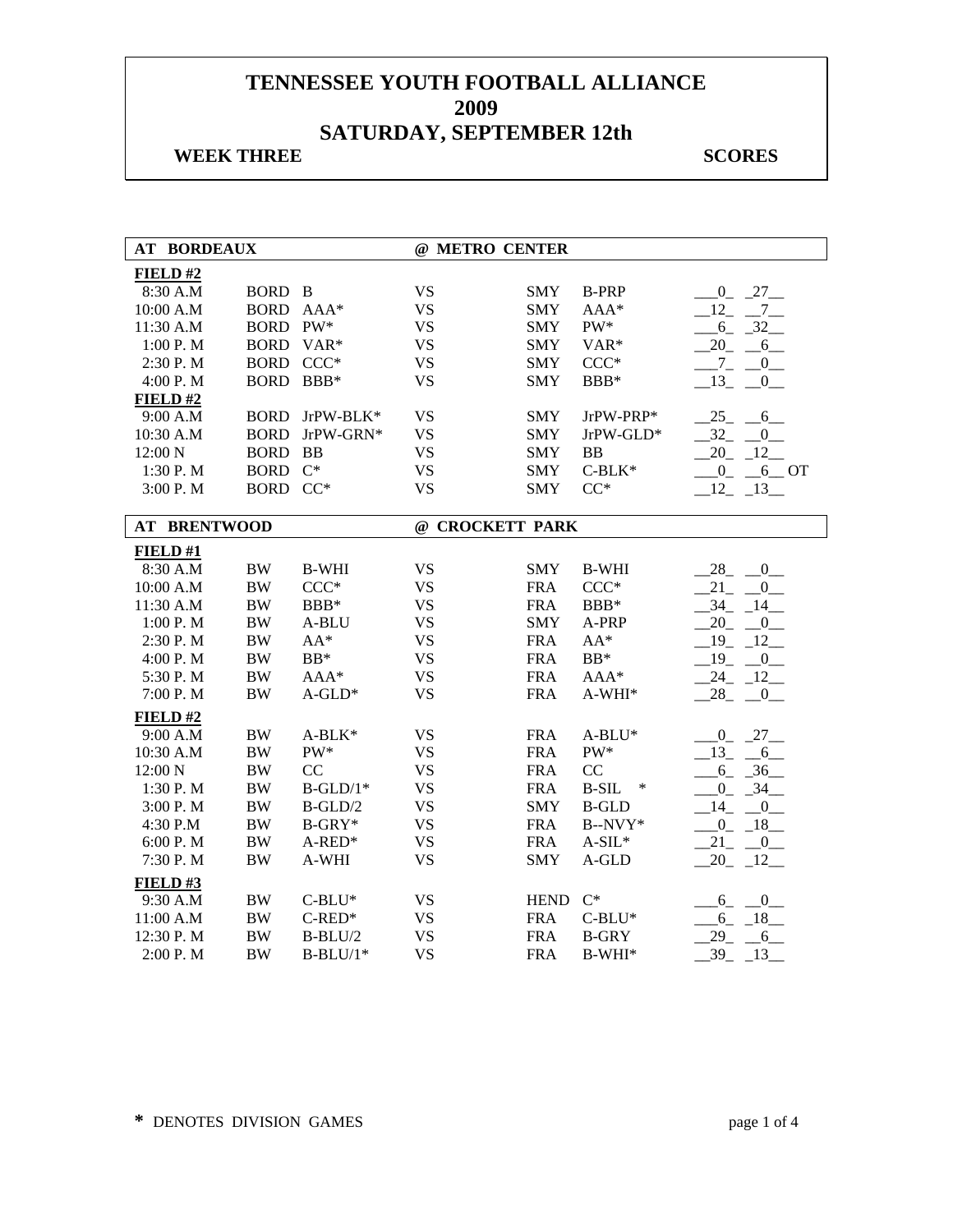## **WEEK THREE** SCORES

| <b>AT MT. JULIET</b>     |                        |              |                        | @ CHARLIE DANIEL'S PARK |                             |                            |
|--------------------------|------------------------|--------------|------------------------|-------------------------|-----------------------------|----------------------------|
| FIELD#1                  |                        |              |                        |                         |                             |                            |
| 8:30 A.M                 | MJ                     | $CCC*$       | <b>VS</b>              | <b>MFB</b>              | $CCC*$                      | $-0 - 6$                   |
| 10:00 A.M                | MJ                     | $BB*$        | <b>VS</b>              | <b>MFB</b>              | $BB*$                       | $-18$ $-31$                |
| 11:30 A.M.               | MJ                     | $AA^*$       | <b>VS</b>              | <b>MFB</b>              | $AA^*$                      | $0 - 22$                   |
| 1:00 P. M                | MJ                     | $CC^*$       | <b>VS</b>              | <b>MFB</b>              | $CC^*$                      | $18 - 19$                  |
| 2:30 P.M.                | MJ                     | BBB*         | <b>VS</b>              | <b>MFB</b>              | BBB*                        | $12 - 8$                   |
| 4:00 P.M.                | MJ                     | $AAA*$       | <b>VS</b>              | <b>MFB</b>              | AAA*                        | $0 - 50$                   |
| FIELD#2                  |                        |              |                        |                         |                             |                            |
| 9:00 A.M.                | MJ                     | $PW^*$       | <b>VS</b>              | <b>MFB</b>              | PW*                         | $18 - 0$                   |
| 10:30 A.M                | MJ                     | $JrPW-GLD*$  | <b>VS</b>              | <b>HEND</b>             | $JrPW*$                     | $-32 - 0$                  |
| 12:00 N                  | MJ                     | JrPW-BLK     | <b>VS</b>              | <b>MFB</b>              | <b>JrPW</b>                 | $-0$ $-33$                 |
| 1:30 P.M                 | MJ                     | C-WHI        | <b>VS</b>              | <b>SPH</b>              | $\mathbf C$                 | $8 - 6$                    |
| 3:00 P.M                 | MJ                     | <b>B-WHI</b> | <b>VS</b>              | <b>SMY</b>              | <b>BLK</b>                  | $-31 - 12$                 |
| MT. JULIET MIDDLE SCHOOL |                        |              |                        |                         |                             |                            |
| 9:30 A.M                 | MJ                     | $C$ -GLD*    | <b>VS</b>              | <b>MFB</b>              | $C-BLU^*$                   | $9 - 12$                   |
| 11:00 A.M.               | MJ                     | <b>B-BLK</b> | <b>VS</b>              | <b>MFB</b>              | <b>B-BLU</b>                | 19<br>$6\overline{6}$      |
| 12:30 P.M.               | MJ                     | <b>B-GLD</b> | <b>VS</b>              | <b>FRA</b>              | <b>B-BLU</b>                | $-14$ $-21$                |
| 2:00 P.M.                | MJ                     | <b>B-GRY</b> | <b>VS</b>              | <b>MFB</b>              | <b>B-WHI</b>                | $-6 - 43$                  |
|                          |                        |              |                        |                         |                             |                            |
|                          |                        |              |                        |                         |                             |                            |
| <b>AT ANTIOCH</b>        |                        |              |                        |                         | @ EZELL HARDING HIGH SCHOOL |                            |
| 9:00 A.M                 | <b>ANT</b>             | $CC^*$       | <b>VS</b>              | <b>OH</b>               | $CC^*$                      | $\overline{7}$<br>$0_{-}$  |
| 10:30 A.M.               | <b>ANT</b>             | PW*          | <b>VS</b>              | <b>OH</b>               | PW*                         | $-0$ $-19$                 |
| 12:00 N.                 | <b>ANT</b>             | $CCC*$       | <b>VS</b>              | OH                      | $CCC*$                      | $0 - 12$                   |
| 1:30 P.M                 | <b>ANT</b>             | BBB*         | <b>VS</b>              | <b>OH</b>               | BBB*                        | $0_{-}$<br>$\overline{20}$ |
| 3:00 P.M                 | <b>ANT</b>             | AAA*         | <b>VS</b>              | OH                      | AAA*                        | $-12$<br>$27_{-}$          |
| 4:30 P.M.                | <b>ANT</b>             | $BB*$        | <b>VS</b>              | <b>OH</b>               | $BB*$                       | $-6 - 26$                  |
| 6:00 P.M                 | <b>ANT</b>             | $AA^*$       | <b>VS</b>              | OH                      | $AA^*$                      | $-55 - 31$                 |
| 7:30 P.M                 | <b>ANT</b>             | VAR*         | <b>VS</b>              | <b>OH</b>               | VAR*                        | $-6 - 32$                  |
|                          |                        |              |                        |                         |                             |                            |
| <b>AT BELLEVUE</b>       |                        |              |                        |                         | @ BELLEVUE MIDDLE SCHOOL    |                            |
| FIELD#1                  |                        |              |                        |                         |                             |                            |
| 9:00 A.M                 | <b>BV</b>              | PW*          | <b>VS</b>              | HEND PW*                |                             | $0 - 31$                   |
| 10:30 A.M                | <b>BV</b>              | $CC^*$       | <b>VS</b>              | HEND CC*                |                             | $0 - 35$                   |
| 12:00 N                  | $\rm BV$               | $\rm BB^*$   | <b>VS</b>              | <b>HEND</b>             | $BB*$                       | $0 - 35$                   |
| 1:30 P.M                 | <b>BV</b>              | AA           | <b>VS</b>              | HEND AA*                |                             | 21<br>6                    |
| 3:00 PM                  | BV                     | $CCC*$       | <b>VS</b>              | HEND CCC*               |                             | 26<br>20                   |
| 4:30 PM<br>6:00 PM       | <b>BV</b><br><b>BV</b> | BBB*<br>AAA* | <b>VS</b><br><b>VS</b> | HEND BBB*<br>HEND AAA*  |                             | $6 - 13$<br>28<br>$-$ 8    |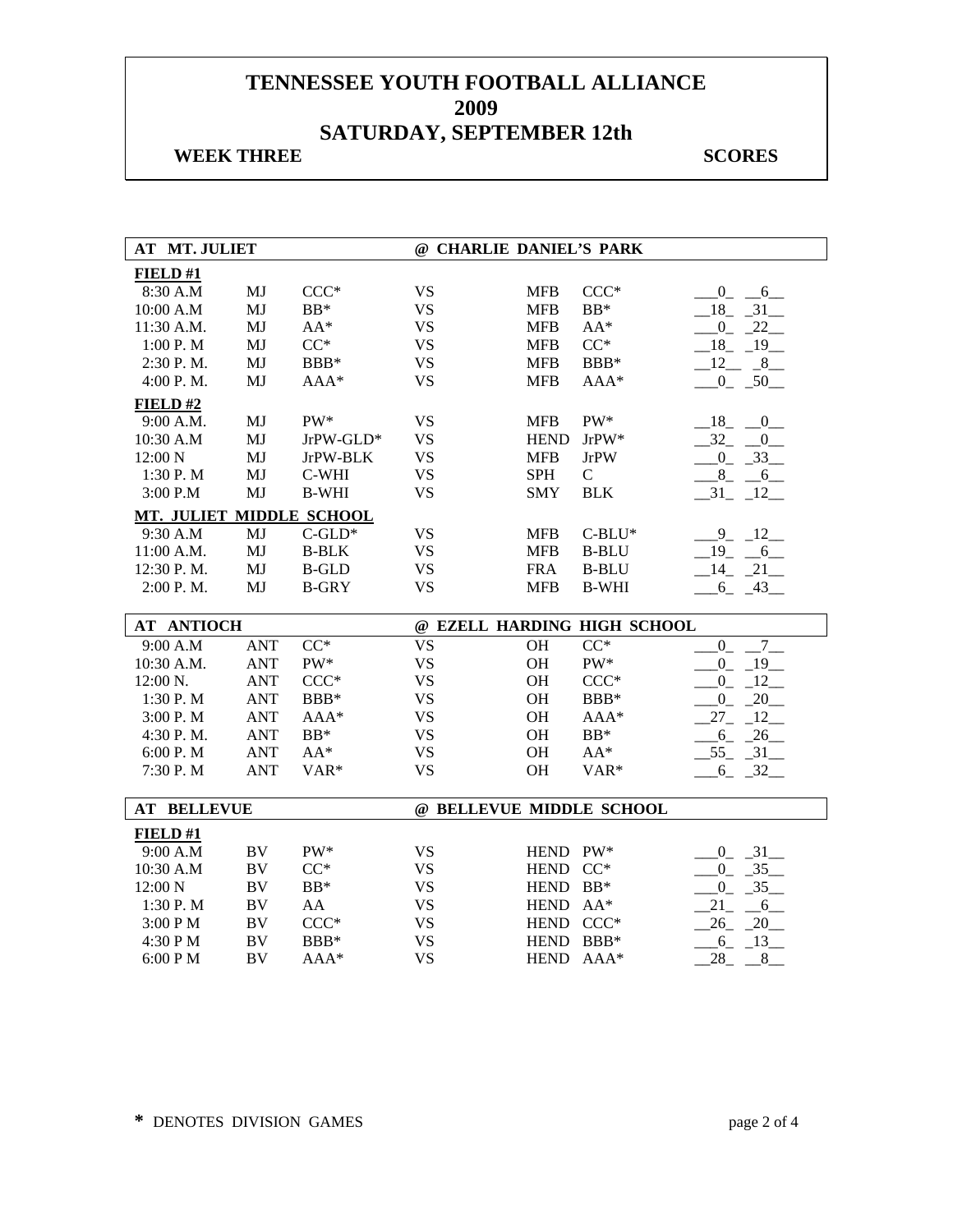## **WEEK THREE** SCORES

| AT GRASSLAND                 |             |                  |                         |             | @ GRASSLAND MIDDLE SCHOOL    |                                            |
|------------------------------|-------------|------------------|-------------------------|-------------|------------------------------|--------------------------------------------|
| FIELD#1                      |             |                  |                         |             |                              |                                            |
| 9:00 A.M                     | <b>GRSL</b> | $CCC*$           | <b>VS</b>               | <b>SPH</b>  | $CCC*$                       | $Z_{-}$<br>$\overline{0}$                  |
| 10:30 A.M                    | <b>GRSL</b> | $AA^*$           | <b>VS</b>               | <b>SPH</b>  | $AA^*$                       | $34 -$<br>$\mathbf{0}$                     |
| $12:00\ N$                   | <b>GRSL</b> | $BBB*$           | VS                      | <b>SPH</b>  | BBB*                         | $-18$ -<br>6                               |
| 1:30 P.M                     | <b>GRSL</b> | $AAA*$           | <b>VS</b>               | <b>SPH</b>  | AAA*                         | 43<br>$\mathbf{0}$                         |
| <b>FIELD#2</b>               |             |                  |                         |             |                              |                                            |
| 9:30 A.M                     | <b>GRSL</b> | B                | <b>VS</b>               | <b>SPH</b>  | $\, {\bf B}$                 | $-30$ $-19$                                |
| 11:00 A.M                    | <b>GRSL</b> | $CC^*$           | VS                      | <b>SPH</b>  | $CC^*$                       | $-0$ $-34$                                 |
| 12:30 P.M                    | <b>GRSL</b> | $BB*$            | VS                      | <b>SPH</b>  | $BB*$                        | $-20$ $-7$ $-$                             |
| 2:00 P.M                     | <b>GRSL</b> | A                | <b>VS</b>               | MFB         | A                            | $18 - 0$                                   |
|                              |             |                  |                         |             |                              |                                            |
| <b>HENDERSOVILLE</b><br>AТ   |             |                  | @ DRAKE'S CREEK PARK    |             |                              |                                            |
| 3:00 P. M                    |             | HEND B-RED*      | <b>VS</b>               | <b>SHBY</b> | $\mathbf{B}^*$               | $-19$<br>$\begin{array}{cc} 0 \end{array}$ |
| 4:30 P.M                     |             | HEND B-BLU*      | <b>VS</b>               | <b>NOL</b>  | $B^*$                        | $-6$ $-12$                                 |
|                              |             |                  |                         |             |                              |                                            |
| <b>WAVERLY BELMONT</b><br>AТ |             |                  | @ CAMERON MIDDLE SCHOOL |             |                              |                                            |
| 8:30 A.M.                    | <b>WAV</b>  | PW*              | VS                      | GOOD PW*    |                              | $25 - 33$                                  |
| 10:00 A.M                    | <b>WAV</b>  | $AA^*$           | <b>VS</b>               | <b>SMY</b>  | $AA^*$                       | $-41$ $-12$                                |
| 11:30 A.M                    | WAV         | $CCC*$           | <b>VS</b>               |             | GOOD CCC*                    | $-6 - 46$                                  |
| 1:00 P. M                    | <b>WAV</b>  | $BBB*$           | <b>VS</b>               |             | GOOD BBB*                    | $-8$ $-6$ $-$                              |
| $2:30$ P. M                  | <b>WAV</b>  | $AAA*$           | <b>VS</b>               |             | GOOD AAA*                    | $-38 - 6$                                  |
| 4:00 P. M                    | WAV         | VAR <sup>*</sup> | VS                      | <b>FRA</b>  | VAR*                         | $-42$ $-14$ $-$                            |
|                              |             |                  |                         |             |                              |                                            |
| <b>AT CLARKSVILLE</b>        |             |                  | @ EDITH PETTUS PARK     |             |                              |                                            |
| 11:00 A.M.                   |             | CLRK CCC*        | <b>VS</b>               |             | SHBY CCC*                    | $0 - 35$                                   |
| 12:30 PM                     | <b>CLRK</b> | $BBB*$           | <b>VS</b>               | SHBY        | $BBB*$                       | $0 \quad 33$                               |
| 2:00 P M                     |             | CLRK AAA*        | VS                      | <b>SHBY</b> | $AAA*$                       | $-7 - -6$                                  |
| 3:30 P.M                     | <b>CLRK</b> | $VAR*$           | <b>VS</b>               | <b>SPH</b>  | VAR*                         | $8 - 20$                                   |
|                              |             |                  |                         |             |                              |                                            |
| <b>AT EAST SIDE</b>          |             |                  |                         |             | @ ISSAC LITTON MIDDLE SCHOOL |                                            |
| .8:30 A.M.                   | E S         | PW*              | <b>VS</b>               | <b>NOL</b>  | PW*                          | $-13$ $-24$                                |
| 10:00 A.M                    | E S         | $CCC*$           | <b>VS</b>               | <b>NOL</b>  | $CCC*$                       | $6 - 13$                                   |
| 11:30 A.M                    | E S         | BBB*             | <b>VS</b>               | $\rm NOL$   | BBB*                         | $-19$ $-26$                                |
| $.1:00$ P. M                 | E S         | AAA*             | <b>VS</b>               | <b>NOL</b>  | $AAA*$                       | $-6 - 28$                                  |
|                              |             |                  |                         |             |                              |                                            |
| <b>AT WHITE COUNTY</b>       |             |                  |                         |             | @ WHITE COUNTY HIGH SCHOOL   |                                            |
| $11:00 \text{ A } M$         | <b>WCO</b>  | $PW^*$           | <b>VS</b>               | <b>MAD</b>  | PW*                          | $26 - 0$                                   |
| 12:30 P M                    | <b>WCO</b>  | $CCC*$           | <b>VS</b>               | <b>MAD</b>  | $CCC*$                       | $-0$ $-18$                                 |
| 2:00 P.M                     | <b>WCO</b>  | BBB*             | <b>VS</b>               | <b>MAD</b>  | BBB*                         | $-48$ $-13$                                |
| 3:30 P.M                     | <b>WCO</b>  | $AAA*$           | VS                      | <b>MAD</b>  | AAA*                         | $-14$ $-6$                                 |
|                              |             |                  |                         |             |                              |                                            |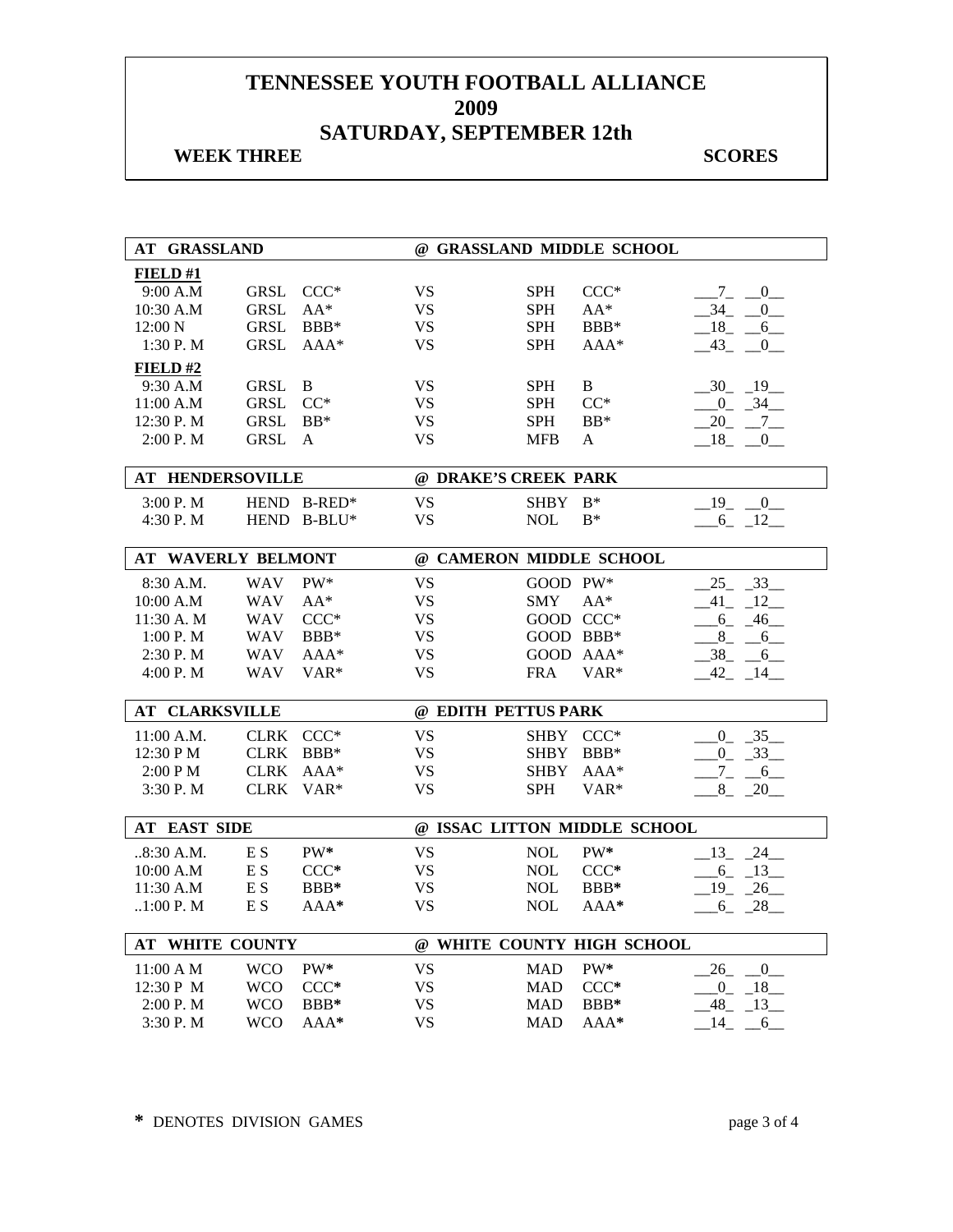## **WEEK THREE** SCORES

| AT WHITE'S CREEK                                                                                                | @ ISSAC LITTON MIDDLE SCHOOL                       |
|-----------------------------------------------------------------------------------------------------------------|----------------------------------------------------|
| $2:30 \text{ P M}$ .<br>WCR BBB*<br>VS.<br>$4:00 \text{ P M}$ .<br>WCR AAA*<br>VS<br>5:30 P M<br>WCR CCC*<br>VS | COOK BBB*<br>19 38<br>COOK AAA*<br>40<br>COOK CCC* |

## *NOTE:* HOME FIELD DIRECTOR MUST E-MAIL SATURDAY'S GAME SCORES TO carrgene@bellsouth.net BY 2:00 PM. SUNDAY SUNDAY'S SCORES SHOULD BE EMAILED AS SOON AS POSSIBLE

| <b>TYFA COMMUNITY'S</b> |                          |  |             |                                |             |                              |  |  |
|-------------------------|--------------------------|--|-------------|--------------------------------|-------------|------------------------------|--|--|
| <b>ANT</b>              | Antioch Falcons          |  | <b>GOOD</b> | Goodlettsville Trojans         | OН          | Old Hickory Bulldogs         |  |  |
| BV                      | <b>Bellevue Steelers</b> |  | <b>GRSL</b> | <b>Grassland Golden Eagles</b> | <b>SHBY</b> | <b>Shelbyville Eagles</b>    |  |  |
| <b>BORD</b>             | <b>Bordeaux Eagles</b>   |  | <b>HEND</b> | Hendersonville Titans          | <b>SMY</b>  | Smyrna Bulldogs              |  |  |
| <b>BW</b>               | Brentwood Blaze          |  | MAD         | Madison Titans                 | <b>SPH</b>  | <b>Spring Hill Raiders</b>   |  |  |
| <b>CLRK</b>             | Clarksville Greyhounds   |  | МJ          | Mt. Juliet Bears               | <b>WAV</b>  | Waverly-Belmont Bulldogs     |  |  |
| <b>COOK</b>             | Cookeville Cavaliers     |  | <b>MFB</b>  | Murfreesboro Mustangs          | <b>WCO</b>  | <b>White County Spartans</b> |  |  |
| ES                      | East Side Bobcats        |  | <b>NOLE</b> | <b>Nolensville Panthers</b>    | <b>WCR</b>  | <b>Whites Creek Cobras</b>   |  |  |
| <b>FRA</b>              | <b>Franklin Cowbovs</b>  |  |             |                                |             |                              |  |  |

|            | <b>COLORS</b> |            |      |            |        |            |              |  |
|------------|---------------|------------|------|------------|--------|------------|--------------|--|
| WHI        | White         | <b>GRY</b> | Grav | <b>SLV</b> | Silver | <b>BLU</b> | Blue         |  |
| <b>GLD</b> | Gold          | <b>RED</b> | Red  | <b>PRP</b> | Purple | <b>BLK</b> | <b>Black</b> |  |
| <b>YEL</b> | Yellow        | <b>NVY</b> | Navv | <b>GRN</b> | Green  |            |              |  |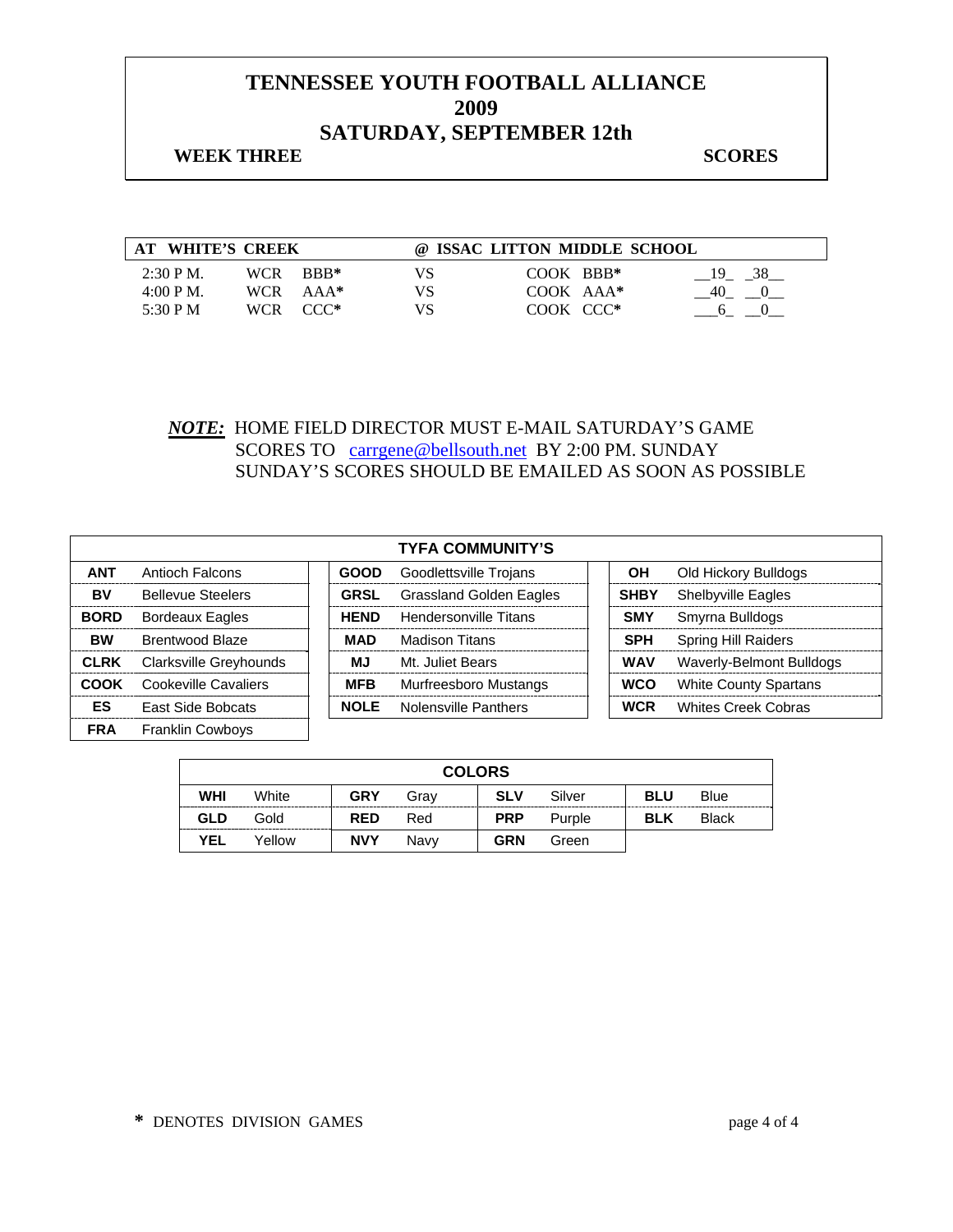## **WEEK FOUR SCORES**

| FIELD#1<br>$BB*$<br><b>VS</b><br><b>FRA</b><br><b>BORD</b><br>$BB*$<br>8:00 A.M  | <b>HOMECOMING</b>                   |
|----------------------------------------------------------------------------------|-------------------------------------|
|                                                                                  |                                     |
|                                                                                  | $0-1$<br>6                          |
| <b>VS</b><br><b>FRA</b><br>PW*<br><b>BORD</b><br>$PW^*$<br>9:30 A M.             | 14<br>$\overline{0}$                |
| <b>VS</b><br>11:00 A.M<br><b>FRA</b><br>$B-BLU^*$<br><b>BW</b><br>B-WHI*         | 13<br>14                            |
| <b>VS</b><br>12:30 P.M<br><b>FRA</b><br>$AA^*$<br><b>BORD</b><br>$AA^*$          | $8 - 16$                            |
| $CCC*$<br><b>VS</b><br><b>FRA</b><br><b>BORD</b><br>$CCC*$<br>2:00 P.M           | $0 - 32$                            |
| 3:30 P.M<br><b>FRA</b><br>BBB*<br><b>VS</b><br>BORD BBB*                         | $-13$<br>$\overline{\phantom{0}}^0$ |
| <b>FRA</b><br><b>VS</b><br>5:00 P.M<br>AAA*<br><b>BORD</b><br>AAA*               | $6 - 9$                             |
| <b>VS</b><br>6:30 P.M<br><b>FRA</b><br>VAR*<br><b>BORD</b><br>VAR*               | $-40$<br>$\mathbf{0}$               |
| FIELD#2                                                                          |                                     |
| <b>FRA</b><br>C-BLU<br><b>VS</b><br>$C-BLK$<br>8:30 A.M.<br><b>SMY</b>           | $-7 - 18$                           |
| <b>FRA</b><br><b>VS</b><br>10:00 A.M.<br>$B-GRY*$<br><b>BW</b><br>$B-GLD/2*$     | 12<br>$0_{-}$                       |
| <b>VS</b><br>11:30 A.M.<br><b>FRA</b><br><b>JrPW</b><br><b>BORD</b><br>JrPW-GRN  | 26<br>$\overline{0}$                |
| <b>VS</b><br>$C^*$<br><b>FRA</b><br>$C-SIL*$<br><b>SPH</b><br>1:00 P.M           | $0 \t 12$                           |
| <b>FRA</b><br>$CC^*$<br><b>VS</b><br>$CC^*$<br>2:30 P.M.<br><b>BORD</b>          | $-6 - 12$                           |
| <b>VS</b><br>4:00 P.M.<br><b>FRA</b><br><b>B-SIL</b><br><b>BW</b><br>$B-BLU/1$   | $12 - 6$                            |
| 5:30 P.M<br><b>FRA</b><br><b>B-NVY</b><br><b>VS</b><br><b>BW</b><br><b>B-RED</b> | $-0 - 7 -$                          |
| FIELD#3                                                                          |                                     |
| <b>VS</b><br>9:00 A.M<br><b>FRA</b><br>$A-WHI*$<br>BW<br>A-WHI*                  | $-0$ $-26$                          |
| <b>FRA</b><br><b>VS</b><br><b>GRSL</b><br>10:30 A.M<br>A-BLU<br>A                | $-33$<br>$\overline{0}$             |
| <b>VS</b><br>12:00 N<br><b>FRA</b><br>$A-SIL*$<br>$\rm BW$<br>$A-BLU^*$          | 13<br>14                            |
| 1:30 P.M<br><b>FRA</b><br><b>VS</b><br><b>BORD</b><br>$B^*$<br>$B-WHI*$          | $0 - 19$                            |
|                                                                                  |                                     |
| @ MIDDLE POINT SPORTS COMPLEX<br><b>AT MURFREESBORO</b>                          |                                     |
|                                                                                  |                                     |
| FIELD #1                                                                         | $-24$<br>$0_{-}$                    |
| $A^*$<br><b>VS</b><br>8:30 A.M<br><b>MFB</b><br><b>BW</b><br>$A-BLK*$            |                                     |
| <b>MFB</b><br>$C-WHI*$<br><b>VS</b><br><b>BW</b><br>$C$ -RED*<br>10:00 A.M       | 12<br>$\overline{0}$                |
| <b>VS</b><br>11:30 A.M<br>$BB*$<br><b>BW</b><br>$BB*$<br><b>MFB</b>              | 12<br>6                             |
| $AA^*$<br><b>VS</b><br>1:00 P.M<br><b>MFB</b><br><b>BW</b><br>$AA^*$             |                                     |
| <b>MFB</b><br>$CCC*$<br><b>VS</b><br><b>BW</b><br>$CCC*$<br>2:30 P.M             | $6 - 36$                            |
| <b>VS</b><br><b>BW</b><br>4:00 P.M<br><b>MFB</b><br>BBB*<br>BBB*                 | $-6 - 14$<br>$0_{-}$                |
| <b>VS</b><br>5:30 P.M<br><b>MFB</b><br>AAA*<br><b>BW</b><br>AAA*                 | $-6$ OT<br>$-24$<br>$-12$           |
| FIELD#2                                                                          |                                     |
| PW*<br>PW*<br><b>MFB</b><br><b>VS</b><br><b>BW</b><br>9:00 A.M                   | $0$ OT                              |
| <b>VS</b><br>10:30 A.M<br><b>MFB</b><br>$C-BLU^*$<br>$C-WHI*$<br><b>SMY</b>      | $Z_{-}$<br>$37_{-}$<br>$\mathbf{0}$ |
| $CC^*$<br>12:00 N.<br><b>MFB</b><br>$CC^*$<br><b>VS</b><br><b>BW</b>             | 20<br>8                             |
| <b>VS</b><br>1:30 P.M.<br><b>MFB</b><br><b>BW</b><br>B-BLU*<br>$B-GLD/1*$        | $-7$<br>2                           |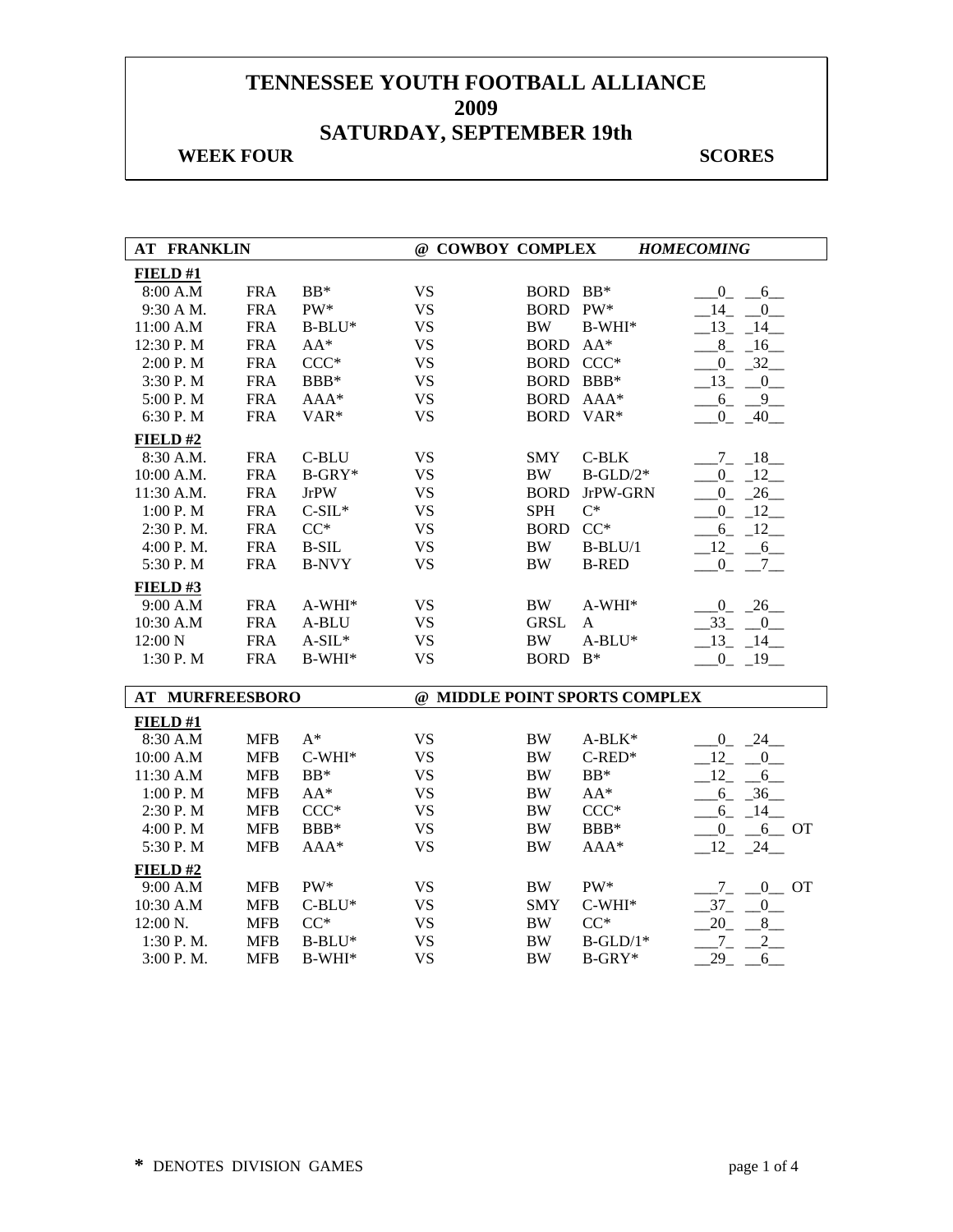## **WEEK FOUR SCORES**

| <b>AT SMYRNA</b>           |            |                  | @ LEE VICTORY PARK |             |                               |                                         |
|----------------------------|------------|------------------|--------------------|-------------|-------------------------------|-----------------------------------------|
| <b>DONNIE CARTER FIELD</b> |            |                  |                    |             |                               |                                         |
| 9:00 A.M                   | <b>SMY</b> | <b>B-WHI</b>     | <b>VS</b>          | MJ          | <b>B-GLD</b>                  | $-0$ $-19$ $-$                          |
| 10:30 A.M                  | <b>SMY</b> | PW*              | <b>VS</b>          | MJ          | PW*                           | $6 - 0$                                 |
| 12:00 N                    | <b>SMY</b> | $CC^*$           | <b>VS</b>          | MJ          | $CC^*$                        | $26 - 0$                                |
| 1:30 P.M                   | <b>SMY</b> | <b>B-GLD</b>     | <b>VS</b>          | MJ          | <b>B-WHI</b>                  | $8 - 13$                                |
| 3:00 P.M                   | <b>SMY</b> | $BB*$            | <b>VS</b>          | MJ          | $BB*$                         | $-0$ $-32$                              |
| 4:30 P.M                   | <b>SMY</b> | $CCC*$           | <b>VS</b>          | MJ          | $CCC*$                        | $-24$ $-12$ $-$                         |
| 6:00 P.M                   | <b>SMY</b> | BBB*             | <b>VS</b>          | MJ          | BBB*                          | $-8$ $-13$                              |
| 7:30 P.M                   | <b>SMY</b> | AAA*             | <b>VS</b>          | MJ          | AAA*                          | $-49$<br>$-6$                           |
| <b>GENE CARR FIELD</b>     |            |                  |                    |             |                               |                                         |
| 8:30 A.M                   | <b>SMY</b> | JrPW-WHI         | <b>VS</b>          | MJ          | JrPW-GLD                      | 25<br>$\overline{0}$                    |
| 10:00 A.M                  | <b>SMY</b> | JrPW-GLD*        | <b>VS</b>          | MJ          | JrPW-BLK*                     | 19<br>0                                 |
| 11:30 A.M                  | <b>SMY</b> | JrPW-BLK         | <b>VS</b>          | <b>BORD</b> | JrPW-BLK                      | $7_{-}$<br>$-12$                        |
| 1:00 P.M                   | <b>SMY</b> | JrPW-PRP         | <b>VS</b>          | <b>SPH</b>  | <b>JrPW</b>                   | 12<br>8                                 |
| 2:30 P.M                   | <b>SMY</b> | A-PRP            | <b>VS</b>          | <b>BW</b>   | A-RED                         | $0_{-}$<br>$-14$                        |
| 4:00 P.M                   | <b>SMY</b> | $C-PRP*$         | <b>VS</b>          | MJ          | $C-BLK*$                      | $20 - 6$                                |
| 5:30 P.M                   | <b>SMY</b> | A-GOLD           | <b>VS</b>          | <b>BW</b>   | A-GOLD                        | $-0 - 40$                               |
| 7:00 P.M                   | <b>SMY</b> | $AA^*$           | <b>VS</b>          | MJ          | $AA^*$                        | $-30$ $-0$ $-$                          |
|                            |            |                  |                    |             |                               |                                         |
| <b>AT GOODLETTSVILLE</b>   |            |                  | @ MOSS WRIGHT PARK |             |                               |                                         |
| <b>FIELD#1</b>             |            |                  |                    |             |                               |                                         |
| 12:00 N                    | GOOD CC*   |                  | <b>VS</b>          | BV          | $CC^*$                        | 42<br>0                                 |
| 1:30 P.M                   | GOOD CCC*  |                  | <b>VS</b>          | BV          | $CCC*$                        | $13_{-}$<br>0                           |
| 3:00 PM                    | GOOD BBB*  |                  | <b>VS</b>          | BV          | BBB*                          | $-33$<br>$0$ <sub>—</sub>               |
| 4:30 PM                    | GOOD AAA*  |                  | <b>VS</b>          | BV          | AAA*                          | $-40$<br>$0_{-}$                        |
| FIELD#2                    |            |                  |                    |             |                               |                                         |
| 12:30 PM                   | GOOD C*    |                  | <b>VS</b>          | MJ          | $C-WHI*$                      | $-7 - 12$                               |
| 2:00 PM                    | GOOD BB*   |                  | <b>VS</b>          | BV          | $BB*$                         | $-14$ -<br>$-6$                         |
| 3:30 PM                    | GOOD PW*   |                  | <b>VS</b>          | BV          | PW*                           | $-47-$<br>0                             |
|                            |            |                  |                    |             |                               |                                         |
| AT OLD HICKORY             |            |                  |                    |             | @ DUPONT HADLEY MIDDLE SCHOOL |                                         |
| 8:30 A.M.                  | OH         | $BB*$            | <b>VS</b>          | <b>SPH</b>  | $BB*$                         | $24 - 13$                               |
| 10:00 A.M.                 | <b>OH</b>  | $CC^*$           | <b>VS</b>          | <b>SPH</b>  | $CC^*$                        | $0 - 19$                                |
| 11:30 A.M.                 | OH         | PW*              | <b>VS</b>          | <b>SPH</b>  | $\mathrm{PW}^*$               | 12<br>$-13$                             |
| 1:00 P.M                   | <b>OH</b>  | $CCC*$           | <b>VS</b>          | <b>SPH</b>  | $CCC*$                        | $27_{-}$<br>$\overline{\phantom{0}}^0$  |
| 2:30 PM                    | OH         | $AA^*$           | <b>VS</b>          | <b>SPH</b>  | $AA^*$                        | 43<br>0                                 |
| 4:00 P M                   | <b>OH</b>  | BBB*             | VS                 | SPH         | BBB*                          | 28                                      |
| 5:30 PM                    | OH         | $AAA*$           | <b>VS</b>          | <b>SPH</b>  | AAA*                          | $43 - 0$                                |
| 7:00 PM                    | OH         | VAR*             | <b>VS</b>          | <b>SPH</b>  | VAR*                          | 6 12                                    |
|                            |            |                  |                    |             |                               |                                         |
| <b>AT WAVERLY BELMONT</b>  |            |                  | $^{\omega}{}$      |             | <b>CAMERON MIDDLE SCHOOL</b>  |                                         |
| 8:30 A.M                   | <b>WAV</b> | PW               | <b>VS</b>          | <b>MAD</b>  | PW                            | $6$ <sub>—</sub><br>$-32$               |
| 10:00 A.M                  | <b>WAV</b> | $AA^*$           | <b>VS</b>          | <b>GRSL</b> | $AA^*$                        | 26<br>$\overline{0}$                    |
| 11:30 A.M                  | <b>WAV</b> | $CCC*$           | <b>VS</b>          | <b>GRSL</b> | $CCC*$                        | $-32$<br>$0_{-}$                        |
| 1:00 P.M                   | <b>WAV</b> | BBB*             | <b>VS</b>          | <b>GRSL</b> | BBB*                          | $7\overline{ }$<br>$0_{-}$<br><b>OT</b> |
| 2:30 P.M                   | <b>WAV</b> | AAA*             | <b>VS</b>          | <b>GRSL</b> | AAA*                          | $-21$<br>$0_{-}$                        |
| 4:00 P.M                   | <b>WAV</b> | VAR <sup>*</sup> | <b>VS</b>          | <b>MFB</b>  | VAR*                          | $-50$<br>$-0$                           |
|                            |            |                  |                    |             |                               |                                         |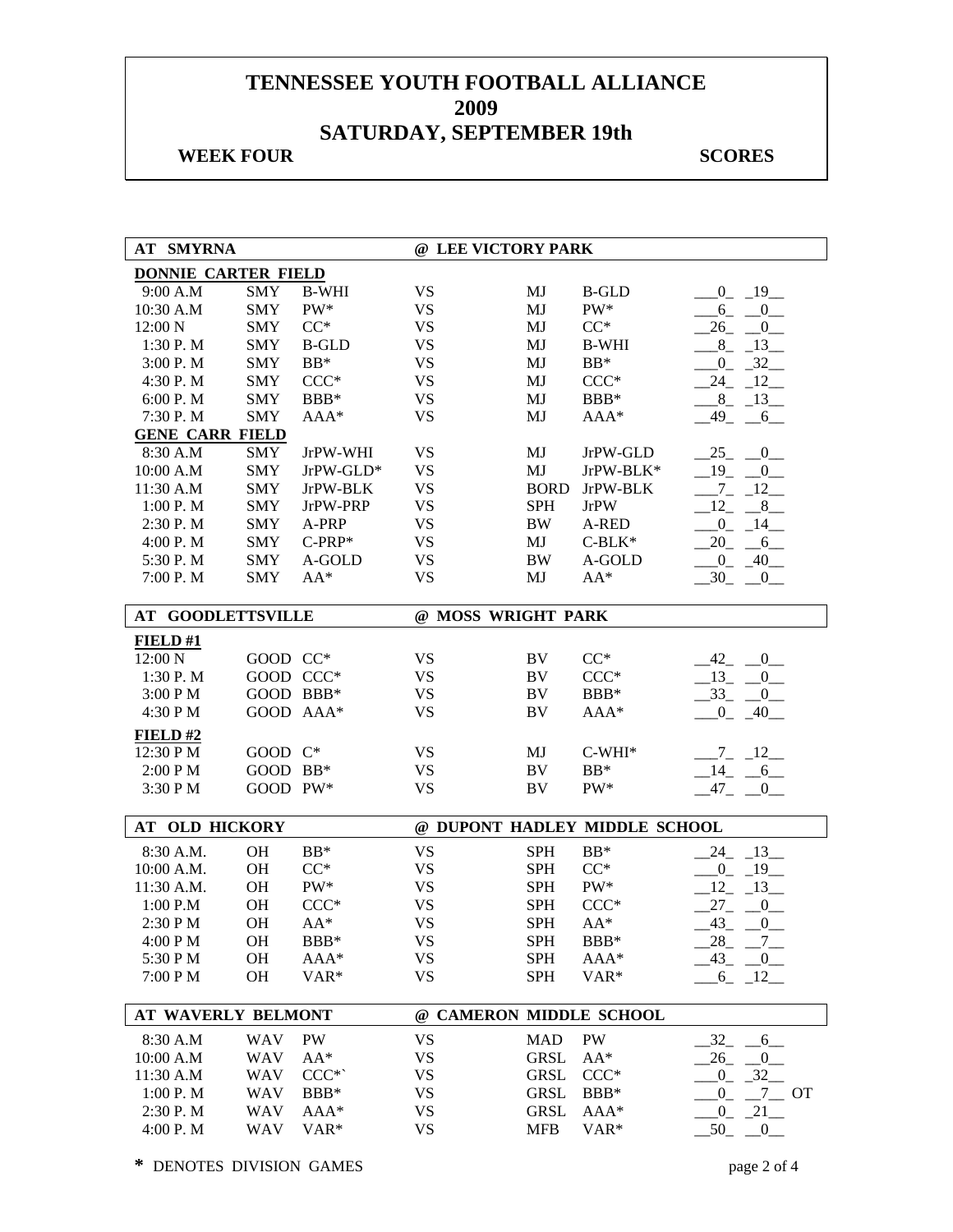## **WEEK FOUR SCORES**

| <b>AT MADISON</b>        |             |        | $\omega$ | <b>OLD MADISON HIGH SCHOOL</b> |           |                      |
|--------------------------|-------------|--------|----------|--------------------------------|-----------|----------------------|
| 11:30 A.M                | <b>MAD</b>  | $CCC*$ | VS       | CLRK CCC*                      |           | 12<br>14             |
| 1:00 P. M                | <b>MAD</b>  | $BBB*$ | VS       | <b>CLRK</b>                    | $BBB*$    | 12<br>6 OT           |
| 2:30P. M                 | <b>MAD</b>  | $AAA*$ | VS       |                                | CLRK AAA* | 39<br>$\Omega$       |
|                          |             |        |          |                                |           |                      |
| <b>AT NOLENSVILLE</b>    |             |        | @)       | <b>ROCKY FORK PARK</b>         |           |                      |
| 11:00 A.M                | <b>NOL</b>  | $PW^*$ | VS       | <b>WCO</b>                     | $PW^*$    | 31<br>12             |
| 12:30 P. M               | <b>NOL</b>  | $CCC*$ | VS       | <b>WCO</b>                     | $CCC*$    | 28<br>6              |
| 2:00 P. M                | <b>NOL</b>  | $AAA*$ | VS       | <b>WCO</b>                     | $AAA*$    | 41<br>$\overline{0}$ |
| 3:30P. M                 | <b>NOL</b>  | $BBB*$ | VS       | <b>WCO</b>                     | $BBB*$    | 13<br>$\overline{0}$ |
|                          |             |        |          |                                |           |                      |
| <b>SHELBYVILLE</b><br>AT |             |        | @        | <b>SHELBYVILLE HIGH SCHOOL</b> |           |                      |
| 11:00 A.M                | <b>SHBY</b> | $CCC*$ | VS       | <b>WCR</b>                     | $CCC*$    | 55<br>6              |
| 12:30 P. M               | <b>SHBY</b> | $BBB*$ | VS       | <b>WCR</b>                     | $BBB*$    | 41<br>$\Omega$       |
| 2:00 P. M                | <b>SHBY</b> | $AAA*$ | VS       | <b>WCR</b>                     | $AAA*$    | 19<br>0              |

## **SUNDAY SEPTEMBER 20th, 2009**

| <b>AT SMYRNA</b>           |            |           |    | @ LEE VICTORY PARK |           |    |
|----------------------------|------------|-----------|----|--------------------|-----------|----|
| <b>DONNIE CARTER FIELD</b> |            |           |    |                    |           |    |
| 2:30P. M                   | <b>SMY</b> | $C$ -GLD* | VS | МJ                 | $C$ -GLD* |    |
| 4:00 P. M                  | <b>SMY</b> | $B-BLK^*$ | VS | МJ                 | $B-GRY*$  |    |
| <b>GENE CARR FIELD</b>     |            |           |    |                    |           |    |
| 2:00 P. M                  | <b>SMY</b> | $B-PRP*$  | VS | МJ                 | $B-BLK^*$ | 19 |
| $3:30$ P. M                | $SMY*$     | $VAR*$    | VS | CLRK               | $VAR*$    |    |

*NOTE:* HOME FIELD DIRECTOR MUST E-MAIL SATURDAY'S GAME SCORES TO carrgene@bellsouth.net BY 2:00 PM. SUNDAY and SUNDAY'S SCORES SHOULD BE EMAILED AS SOON AS POSSIBLE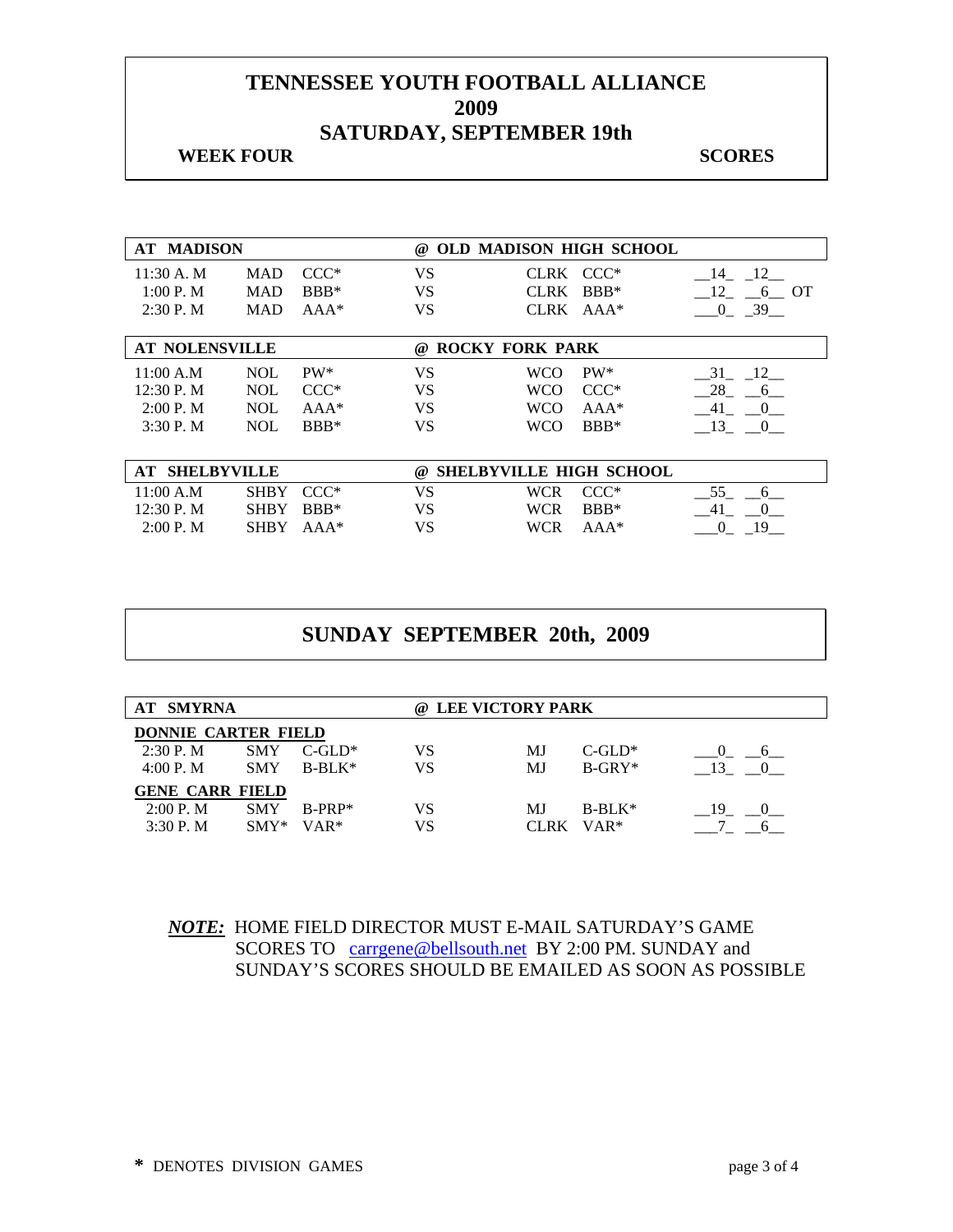## **WEEK FOUR SCORES**

|             |                          |             | <b>TYFA COMMUNITY'S</b>        |             |                              |
|-------------|--------------------------|-------------|--------------------------------|-------------|------------------------------|
| <b>ANT</b>  | Antioch Falcons          | <b>GOOD</b> | Goodlettsville Trojans         | OН          | Old Hickory Bulldogs         |
| BV          | <b>Bellevue Steelers</b> | <b>GRSL</b> | <b>Grassland Golden Eagles</b> | <b>SHBY</b> | Shelbyville Eagles           |
| <b>BORD</b> | <b>Bordeaux Eagles</b>   | <b>HEND</b> | Hendersonville Titans          | <b>SMY</b>  | Smyrna Bulldogs              |
| <b>BW</b>   | <b>Brentwood Blaze</b>   | <b>MAD</b>  | <b>Madison Titans</b>          | <b>SPH</b>  | <b>Spring Hill Raiders</b>   |
| <b>CLRK</b> | Clarksville Greyhounds   | ΜJ          | Mt. Juliet Bears               | <b>WAV</b>  | Waverly-Belmont Bulldogs     |
| <b>COOK</b> | Cookeville Cavaliers     | <b>MFB</b>  | Murfreesboro Mustangs          | <b>WCO</b>  | <b>White County Spartans</b> |
| ES          | East Side Bobcats        | <b>NOLE</b> | Nolensville Panthers           | <b>WCR</b>  | <b>Whites Creek Cobras</b>   |
| <b>FRA</b>  | <b>Franklin Cowboys</b>  |             |                                |             |                              |

|            | <b>COLORS</b> |            |      |            |        |            |              |  |
|------------|---------------|------------|------|------------|--------|------------|--------------|--|
| <b>WHI</b> | White         | <b>GRY</b> | Grav | <b>SLV</b> | Silver | <b>BLU</b> | Blue         |  |
| <b>GLD</b> | Gold          | <b>RED</b> | Red  | <b>PRP</b> | Purple | <b>BLK</b> | <b>Black</b> |  |
| <b>YEL</b> | Yellow        | <b>NVY</b> | Navv | <b>GRN</b> | Green  |            |              |  |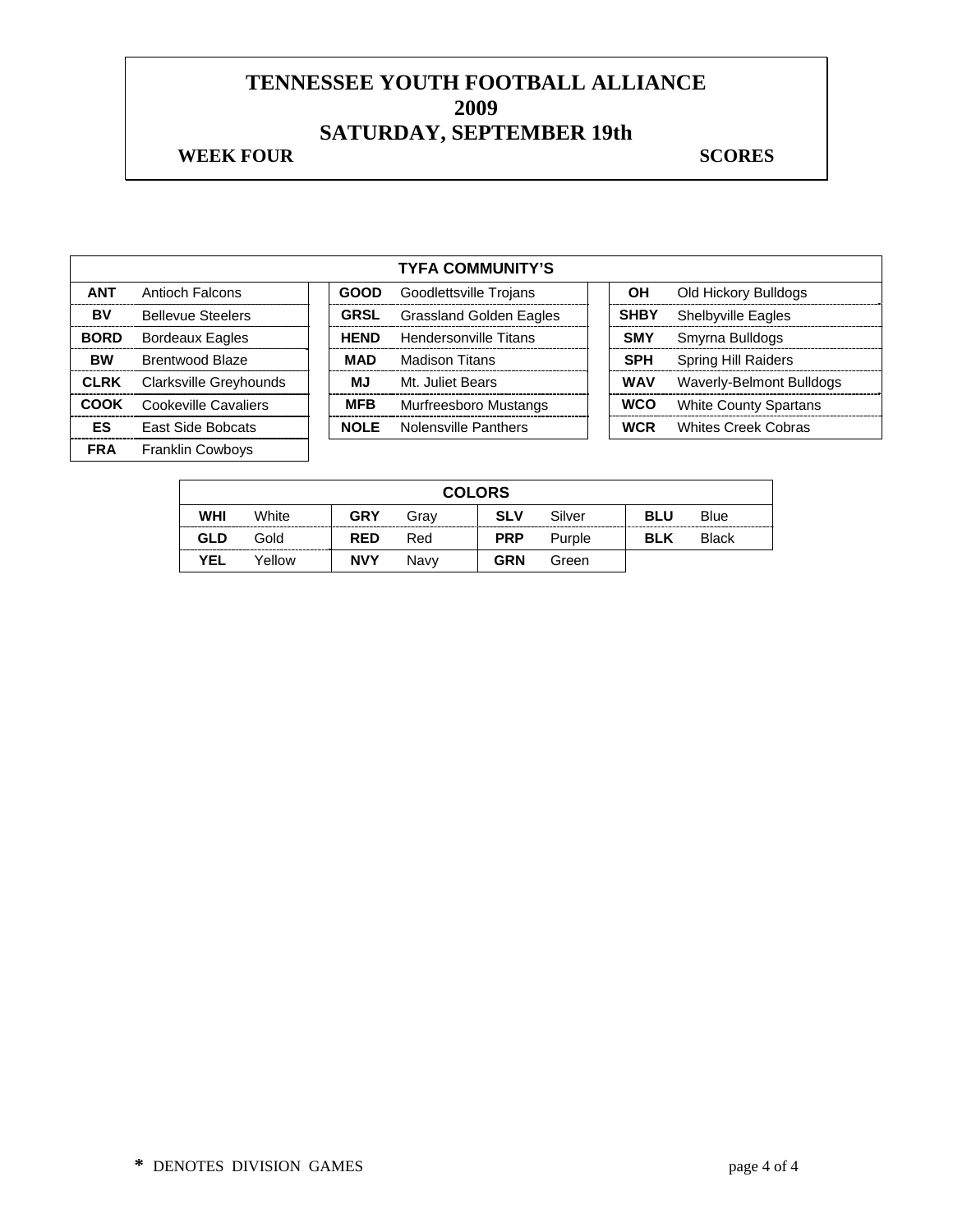## **WEEK FIVE** SCORES

| <b>AT BRENTWOOD</b>  |                          |                                                              |                        | @ CROCKETT PARK          |              |                                            |
|----------------------|--------------------------|--------------------------------------------------------------|------------------------|--------------------------|--------------|--------------------------------------------|
| FIELD#1              |                          | <b>ALL GAMES CANCELLED DUE TO FLOODS - TO BE RESCHEDULED</b> |                        |                          |              |                                            |
| 8:30 A.M             | $\rm BW$                 | $A-WHI*$                                                     | <b>VS</b>              | $\rm BW$                 | $A - GLD^*$  |                                            |
| 10:00 A.M            | <b>BW</b>                | $CCC*$                                                       | <b>VS</b>              | MJ                       | $CCC*$       |                                            |
| 11:30 A.M            | $\rm BW$                 | $BB*$                                                        | <b>VS</b>              | MJ                       | $BB*$        |                                            |
| 1:00 P.M             | $\rm BW$                 | $AA^*$                                                       | <b>VS</b>              | MJ                       | $AA^*$       |                                            |
| 2:30 P.M             | $\rm BW$                 | A-BLK                                                        | <b>VS</b>              | <b>BW</b>                | A-RED        |                                            |
| 4:00 P.M             | $\rm BW$                 | BBB*                                                         | <b>VS</b>              | MJ                       | BBB*         |                                            |
| 5:30 P.M             | $\rm BW$                 | $AAA*$                                                       | <b>VS</b>              | MJ                       | $AAA*$       |                                            |
| FIELD #2             |                          |                                                              |                        |                          |              |                                            |
| 9:00 A M             | <b>BW</b>                | PW*                                                          | <b>VS</b>              | MJ                       | PW*          |                                            |
| 10:30 A M            | <b>BW</b>                | $CC^*$                                                       | <b>VS</b>              | MJ                       | $CC^*$       |                                            |
| 12:00 N              | $\rm BW$                 | $B-BLU/1*$                                                   | <b>VS</b>              | MJ                       | $B$ -GLD*    |                                            |
| 1:30 P.M             | $\rm BW$                 | $B-WHI*$                                                     | <b>VS</b>              | MJ                       | <b>B-BLK</b> |                                            |
| 3:00 P. M            | <b>BW</b>                | $B-BLU/2$                                                    | <b>VS</b>              | <b>MFB</b>               | <b>B-WHI</b> |                                            |
| 4:30 P.M             | $\ensuremath{\text{BW}}$ | $B$ -GLD./2*                                                 | <b>VS</b>              | MJ                       | $B-WHI*$     |                                            |
| FIELD#3              |                          |                                                              |                        |                          |              |                                            |
| 9:30 A.M.            | $\rm BW$                 | $C-BLU^*$                                                    | <b>VS</b>              | MJ                       | $C-WHI*$     |                                            |
| 11:00 A.M.           | $\rm BW$                 | C-RED                                                        | VS                     | GOOD                     | $\mathsf{C}$ |                                            |
| 12:30 PM             | $\rm BW$                 | <b>B-RED</b>                                                 | <b>VS</b>              | MJ                       | <b>B-GRY</b> |                                            |
|                      |                          |                                                              |                        |                          |              |                                            |
|                      |                          |                                                              |                        |                          |              |                                            |
| <b>AT FRANKLIN</b>   |                          |                                                              |                        | @ COWBOY COMPLEX         |              |                                            |
| FIELD#1              |                          |                                                              |                        |                          |              |                                            |
| 8:00 A.M             | <b>FRA</b>               | <b>B-WHI</b>                                                 | <b>VS</b>              | <b>BW</b>                | $B-GLD/1$    | $12 -$<br>$\mathbf{0}$                     |
| 9:30 A.M             | <b>FRA</b>               | $A-BLU^*$                                                    | <b>VS</b>              | <b>SMY</b>               | A-PRP*       | $21 -$<br>$\overline{0}$                   |
| 11:00 A.M.           | <b>FRA</b>               | $A-SIL*$                                                     | <b>VS</b>              | <b>SMY</b>               | $A$ -GLD $*$ | 35<br>0                                    |
| 12:30 P.M            | <b>FRA</b>               | $CCC*$                                                       | <b>VS</b>              | <b>SMY</b>               | $CCC*$       | $0 - 20$                                   |
| 2:00 P. M            | <b>FRA</b>               | $BB*$                                                        | <b>VS</b>              | <b>SMY</b>               | $BB*$        | $15 - 6$                                   |
| 3:30 P.M             | <b>FRA</b>               | $AA^*$                                                       | <b>VS</b>              | <b>SMY</b>               | $AA^*$       | $6_{-}$<br>$-8$                            |
| 5:00 P.M             | <b>FRA</b>               | BBB*                                                         | <b>VS</b>              | <b>SMY</b>               | BBB*         | 13<br>6                                    |
| 6:30 P.M             | <b>FRA</b>               | AAA*                                                         | <b>VS</b>              | <b>SMY</b>               | AAA*         | 0<br>20                                    |
| 8:00 P.M             | <b>FRA</b>               | VAR*                                                         | <b>VS</b>              | <b>SMY</b>               | VAR*         | $-20$<br>$0_{-}$                           |
| FIELD#2              |                          |                                                              |                        |                          |              |                                            |
| 8:15 A.M.            | <b>FRA</b>               | $C-BLU^*$                                                    | <b>VS</b>              | <b>SMY</b>               | $C-PRP*$     | $6 - 0$                                    |
| 9:45 A.M             | <b>FRA</b>               | $C-SIL*$                                                     | <b>VS</b>              | <b>SMY</b>               | $C-WHI*$     | 12<br>$\mathbf{0}$                         |
| 11:15 A.M.           | <b>FRA</b>               | $PW^*$                                                       | <b>VS</b>              | <b>SMY</b>               | PW*          | $6 - 25$                                   |
| 12:45 P.M            | <b>FRA</b>               | $CC^*$                                                       | <b>VS</b>              | <b>SMY</b>               | $CC^*$       | $26 - 12$                                  |
| 2:15 P.M             | <b>FRA</b>               | JrPW*                                                        | <b>VS</b>              | <b>SMY</b>               | JrPW-BLK*    | $Z_{-}$<br>$-19$                           |
| 3:45 P.M             | <b>FRA</b>               | $B-SIL*$                                                     | <b>VS</b>              | <b>SMY</b>               | $B-WHI*$     | $-41$<br>$\overline{0}$                    |
| 5:15 P.M             | <b>FRA</b>               | $B-BLU^*$                                                    | <b>VS</b>              | <b>SMY</b>               | B-PRP*       | $13 -$<br>$\overline{0}$                   |
| 6:45 P.M<br>8:15 P.M | <b>FRA</b><br><b>FRA</b> | <b>B-GRY</b><br>B-NVY*                                       | <b>VS</b><br><b>VS</b> | <b>SMY</b><br><b>SMY</b> | <b>B-BLK</b> | 0<br>6<br>20<br>$\overline{\phantom{0}13}$ |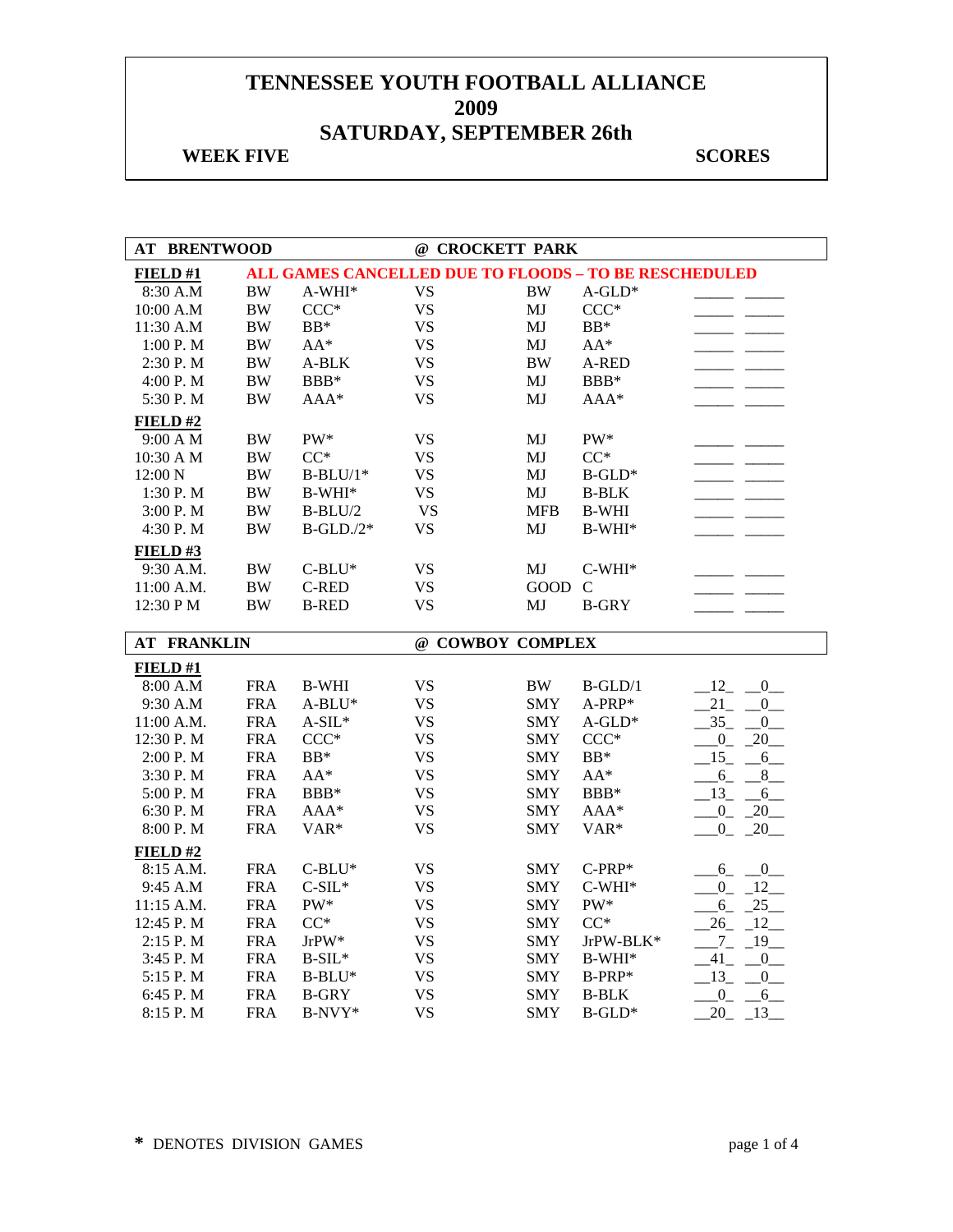## **WEEK FIVE** SCORES

| <b>AT MURFREESBORO</b> |             |                                                                  |                               |             | @ MIDDLE POINT SPORTS COMPLEX |                            |
|------------------------|-------------|------------------------------------------------------------------|-------------------------------|-------------|-------------------------------|----------------------------|
| <b>FIELD #1</b>        |             |                                                                  |                               |             |                               |                            |
| 8:30 A.M.              | <b>MFB</b>  | PW*                                                              | <b>VS</b>                     | BORD PW*    |                               | $-0$ $-19$ $-$             |
| 10:00 A.M              | <b>MFB</b>  | $BB*$                                                            | <b>VS</b>                     | <b>BORD</b> | $BB*$                         | $-20$ $-13$ $-$            |
| 1:30 A.M               | <b>MFB</b>  | $CCC*$                                                           | <b>VS</b>                     | BORD CCC*   |                               | $-25$<br>$0_{-}$           |
| 1:00 P.M               | <b>MFB</b>  | $AA^*$                                                           | <b>VS</b>                     | BORD AA*    |                               | $0_$<br>6                  |
| 2:30 P.M               | <b>MFB</b>  | BBB*                                                             | <b>VS</b>                     | BORD BBB*   |                               | $27_{-}$<br>$\overline{0}$ |
| 4:00 P.M               | <b>MFB</b>  | $AAA*$                                                           | <b>VS</b>                     |             | BORD AAA*                     | $_{18}$<br>$\sqrt{0}$      |
| 5:30 P.M               | <b>MFB</b>  | VAR <sup>*</sup>                                                 | <b>VS</b>                     | BORD VAR*   |                               | $-0$ $-52$                 |
| FIELD#2                |             |                                                                  |                               |             |                               |                            |
| 9:00 A M               | <b>MFB</b>  | C-WHI                                                            | <b>VS</b>                     | <b>BORD</b> | $\mathcal{C}$                 | $0 - 13$                   |
| 10:30 A.M              | <b>MFB</b>  | $JrPW*$                                                          | <b>VS</b>                     | <b>SPH</b>  | JrPW*                         | $-6 - 12$                  |
| 12:00 N                | <b>MFB</b>  | C-BLU                                                            | <b>VS</b>                     | MJ          | $C-BLK$                       | 14<br>6                    |
| 1:30 P.M               | <b>MFB</b>  | $CC^*$                                                           | <b>VS</b>                     | <b>BORD</b> | $CC^*$                        | $0_{-}$<br>6               |
| 3:00 P M               | <b>MFB</b>  | <b>B-BLU</b>                                                     | <b>VS</b>                     | <b>BORD</b> | $\overline{B}$                | $-7 - 14$                  |
| 4:30 P.M               | <b>MFB</b>  | A                                                                | <b>VS</b>                     | <b>BW</b>   | A-BLU                         | $0 - 14$                   |
|                        |             |                                                                  |                               |             |                               |                            |
| <b>AT SMYRNA</b>       |             |                                                                  | @ LEE VICTORY PARK            |             |                               |                            |
| <b>GENE CARR FIELD</b> |             |                                                                  | <b>TUESDAY, September 29</b>  |             |                               |                            |
| 6:00 P.M               | <b>SMY</b>  | JrPW-GLD*                                                        | VS                            | <b>SMY</b>  | JrPW-WHI*                     | $-6 - 19$                  |
|                        |             |                                                                  |                               |             |                               |                            |
| <b>GRASSLAND</b><br>AT |             |                                                                  | @ GRASSLAND MIDDLE SCHOOL     |             |                               |                            |
| <b>FIELD #1</b>        |             | ALL GAMES CANCELLED DUE TO FLOOD - HAVE BEEN RESCHEDULED OCT. 04 |                               |             |                               |                            |
| 9:30 A.M               | <b>GRSL</b> | $CCC*$                                                           | VS                            | GOOD CCC*   |                               |                            |
| 11:00 A.M              | <b>GRSL</b> | $BB*$                                                            | <b>VS</b>                     | GOOD BB*    |                               |                            |
| 12:30 P.M              | <b>GRSL</b> | $BBB*$                                                           | <b>VS</b>                     | GOOD BBB*   |                               |                            |
| 2:00 P.M               | <b>GRSL</b> | AAA*                                                             | <b>VS</b>                     |             | GOOD AAA*                     |                            |
| FIELD #2               |             |                                                                  |                               |             |                               |                            |
| 10:00 A.M.             | <b>GRSL</b> | AA                                                               | <b>VS</b>                     | BV.         | ${\rm AA}$                    |                            |
| 11:30 A.M.             | <b>GRSL</b> | $CC*$                                                            | <b>VS</b>                     | <b>GOOD</b> | $CC*$                         |                            |
| 1:00 P.M               | <b>GRSL</b> | $B^*$                                                            | <b>VS</b>                     | <b>SPH</b>  | $B^*$                         |                            |
| 2:30 P. M              | <b>GRSL</b> | $A^*$                                                            | <b>VS</b>                     | <b>FRA</b>  | $A-WHI*$                      |                            |
|                        |             |                                                                  |                               |             |                               |                            |
| AT HENDERSONVILLE      |             |                                                                  | @ DRAKE'S CREEK PARK          |             |                               |                            |
|                        |             | <b>GAME CANCELLED DUE TO FLOODS - TO BE RESCHEDULED</b>          |                               |             |                               |                            |
| 1:00 P. M              |             | HEND B-RED*                                                      | <b>VS</b>                     |             | HEND B-BLUE*                  |                            |
|                        |             |                                                                  |                               |             |                               |                            |
| <b>AT OLD HICKORY</b>  |             |                                                                  | @ DUPONT-HADLEY MIDDLE SCHOOL |             |                               |                            |
| 8:30 A.M               | <b>OH</b>   | PW*                                                              | <b>VS</b>                     | HEND PW*    |                               | $-0$ $-12$                 |
| 10:00 A.M              | <b>OH</b>   | BB                                                               | <b>VS</b>                     | HEND BB     |                               | $6 - 2$                    |
| 11:30 A.M.             |             |                                                                  | <b>HOMECOMING</b>             |             |                               |                            |
| 1:30 P.M               | <b>OH</b>   | $CC^*$                                                           | <b>VS</b>                     | HEND CC*    |                               | $-0$ $-36$ $-$             |
| 3:00 P.M               | <b>OH</b>   | $AA^*$                                                           | <b>VS</b>                     | <b>HEND</b> | $AA^*$                        | 44 0                       |
| 4:30 P.M               | <b>OH</b>   | $CCC*$                                                           | VS                            | <b>HEND</b> | $CCC*$                        | $-14$ $-6$                 |
| 6:00 P.M               | <b>OH</b>   | BBB*                                                             | <b>VS</b>                     | HEND BBB*   |                               | $-42 - 6$                  |
|                        |             |                                                                  |                               |             |                               |                            |
| 7:30 P.M               | OH          | AAA*                                                             | <b>VS</b>                     | HEND AAA*   |                               | $-50 - 28$                 |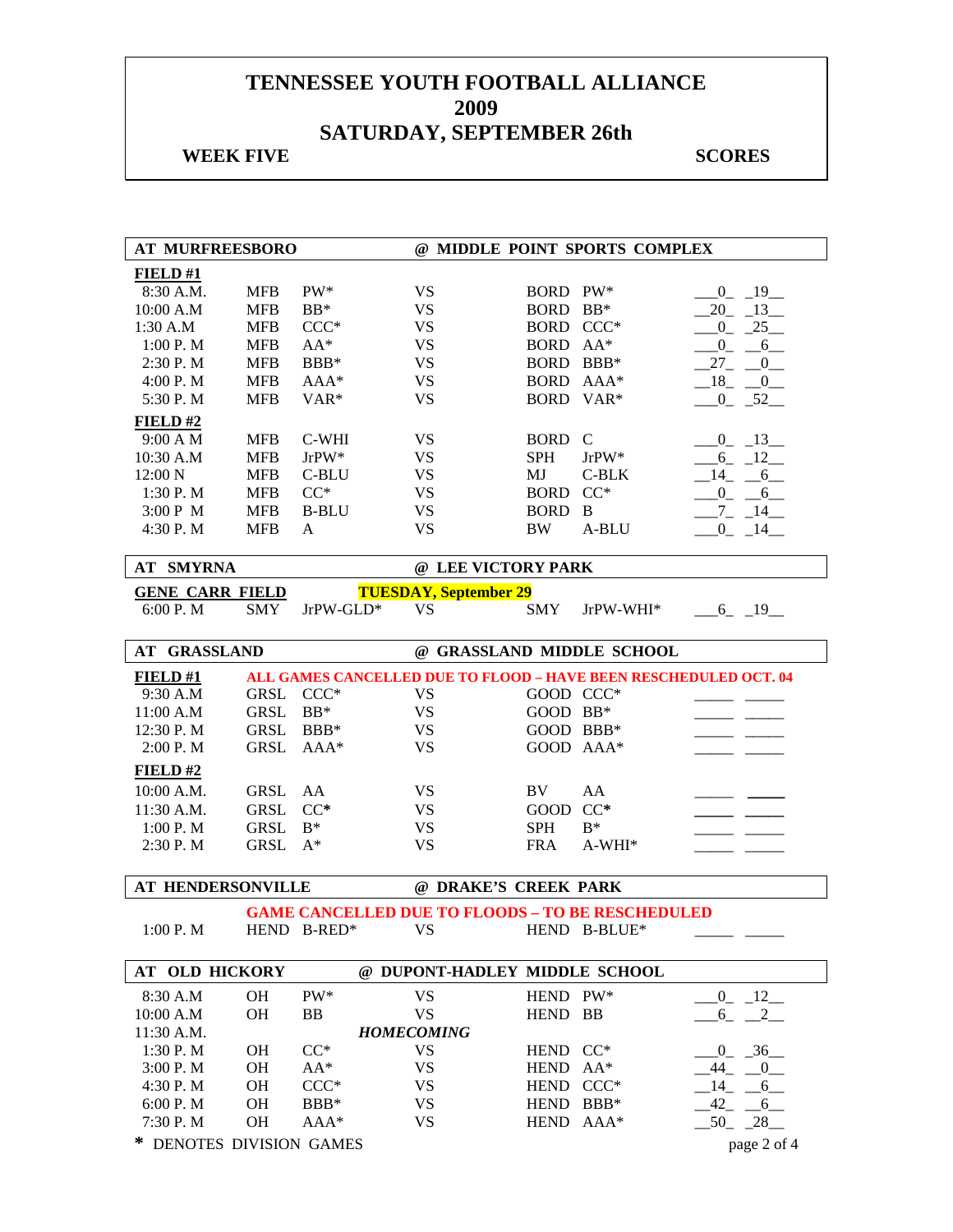## **WEEK FIVE** SCORES

| <b>AT SPRING HILL</b>    |                 |                  | @ EVANS PARK             |             |                                                       |                                   |
|--------------------------|-----------------|------------------|--------------------------|-------------|-------------------------------------------------------|-----------------------------------|
| 8:00 A.M                 | SPH*            | PW*              | <b>VS</b>                | <b>ANT</b>  | $PW^*$                                                | $-6 - 0$                          |
| 9:30 A.M                 | SPH*            | $CC^*$           | <b>VS</b>                | <b>ANT</b>  | $CC^*$                                                | 25<br>0                           |
| 11:00 A.M                | SPH*            | $C^*$            | <b>VS</b>                | <b>SMY</b>  | $C$ -GLD*                                             | $\overline{0}$<br>$7\overline{ }$ |
| 12:30 P.M                | SPH*            | BBB*             | <b>VS</b>                | <b>ANT</b>  | BBB*                                                  | 20<br>$-32$                       |
| 2:00 P.M                 | <b>SPH</b>      | AA               | <b>VS</b>                | <b>ANT</b>  | AA                                                    | $0 - 50$                          |
| 3:30 P.M                 | SPH*            | $CCC*$           | <b>VS</b>                | <b>ANT</b>  | $CCC*$                                                | $6 - 0$                           |
| 5:00 P.M                 | SPH*            | $BB*$            | <b>VS</b>                | <b>ANT</b>  | $BB*$                                                 | $-24$ $-13$                       |
| 6:30 P.M                 | SPH*            | AAA*             | <b>VS</b>                | <b>ANT</b>  | AAA*                                                  | $0 - 45$                          |
| 8:00 P.M                 | SPH*            | VAR <sup>*</sup> | <b>VS</b>                | <b>ANT</b>  | VAR <sup>*</sup>                                      | $-16$ $-14$                       |
|                          |                 |                  |                          |             |                                                       |                                   |
| <b>AT CLARKSVILLE</b>    |                 |                  | @ EDITH PETTUS PARK      |             |                                                       |                                   |
| 11:00 A.M.               | CLRK CCC*       |                  | <b>VS</b>                | <b>NOL</b>  | $CCC*$                                                | $0 - 12$                          |
| 12:30 P.M                |                 | CLRK BBB*        | <b>VS</b>                | <b>NOL</b>  | BBB*                                                  | $-28$<br>$\overline{0}$           |
| 2:00 P.M                 | <b>CLRK</b>     | $AAA*$           | <b>VS</b>                | <b>NOL</b>  | $AAA*$                                                | $-36$<br>$\mathbf{0}$             |
| 3:30 P.M                 |                 | CLRK VAR*        | <b>VS</b>                | OH          | VAR*                                                  | $0 - 33$                          |
|                          |                 |                  |                          |             |                                                       |                                   |
| <b>AT COOKEVILLE</b>     |                 |                  | @ COOKEVILLE HIGH SCHOOL |             |                                                       |                                   |
| FIELD#1                  |                 |                  |                          |             | ALL GAMES CANCELLED DUE TO FLOODS - TO BE RESCHEDULED |                                   |
| 11:00 A.M.               |                 | COOK CCC*        | <b>VS</b>                |             | SHBY CCC*                                             |                                   |
| 12:30 PM                 |                 | COOK BBB*        | <b>VS</b>                | <b>SHBY</b> | BBB*                                                  |                                   |
| 2:00 PM                  |                 | COOK AAA*        | <b>VS</b>                |             | SHBY AAA*                                             |                                   |
| FIELD#2                  |                 |                  |                          |             |                                                       |                                   |
| 11:30 A.M                | COOK PW*        |                  | <b>VS</b>                | <b>SHBY</b> | $PW^*$                                                |                                   |
| 1:00 P.M                 | COOK B*         |                  | <b>VS</b>                | SHBY B*     |                                                       |                                   |
|                          |                 |                  |                          |             |                                                       |                                   |
| <b>AT EAST SIDE</b>      |                 |                  |                          |             | @ ISSAC LITTON MIDDLE SCHOOL                          |                                   |
| 9:00 A.M                 | E S             | PW*              | <b>VS</b>                | <b>MAD</b>  | PW*                                                   | $25 - 27$                         |
| 10:30 A M                | E <sub>S</sub>  | $CCC*$           | <b>VS</b>                | <b>MAD</b>  | $CCC*$                                                | 12 20                             |
| 12:00 N                  | E S             | BBB*             | <b>VS</b>                | <b>MAD</b>  | BBB*                                                  | $19 - 0$                          |
| 1:30 P.M                 | E S             | $AAA*$           | <b>VS</b>                | <b>MAD</b>  | AAA*                                                  | $-39 - -6$                        |
|                          |                 |                  |                          |             |                                                       |                                   |
| <b>AT WHITE'S COUNTY</b> |                 |                  |                          |             | @ WHITE COUNTY HIGH SCHOOL                            |                                   |
|                          |                 |                  |                          |             | ALL GAMES CANCELLED DUE TO FLOODS - TO BE RESCHEDULED |                                   |
| 10:00 A M                | WC <sub>0</sub> | PW               | <b>VS</b>                | <b>NOL</b>  | <b>PW</b>                                             |                                   |
| 11:30 A.M                | <b>WCO</b>      | $\mathrm{CCC}^*$ | <b>VS</b>                | <b>WCR</b>  | $CCC*$                                                |                                   |
| 1:00 PM                  | <b>WCO</b>      | BBB*             | <b>VS</b>                | <b>WCR</b>  | BBB*                                                  |                                   |
| 2:30 PM                  | <b>WCO</b>      | AAA*             | <b>VS</b>                | <b>WCR</b>  | AAA*                                                  |                                   |
|                          |                 |                  |                          |             |                                                       |                                   |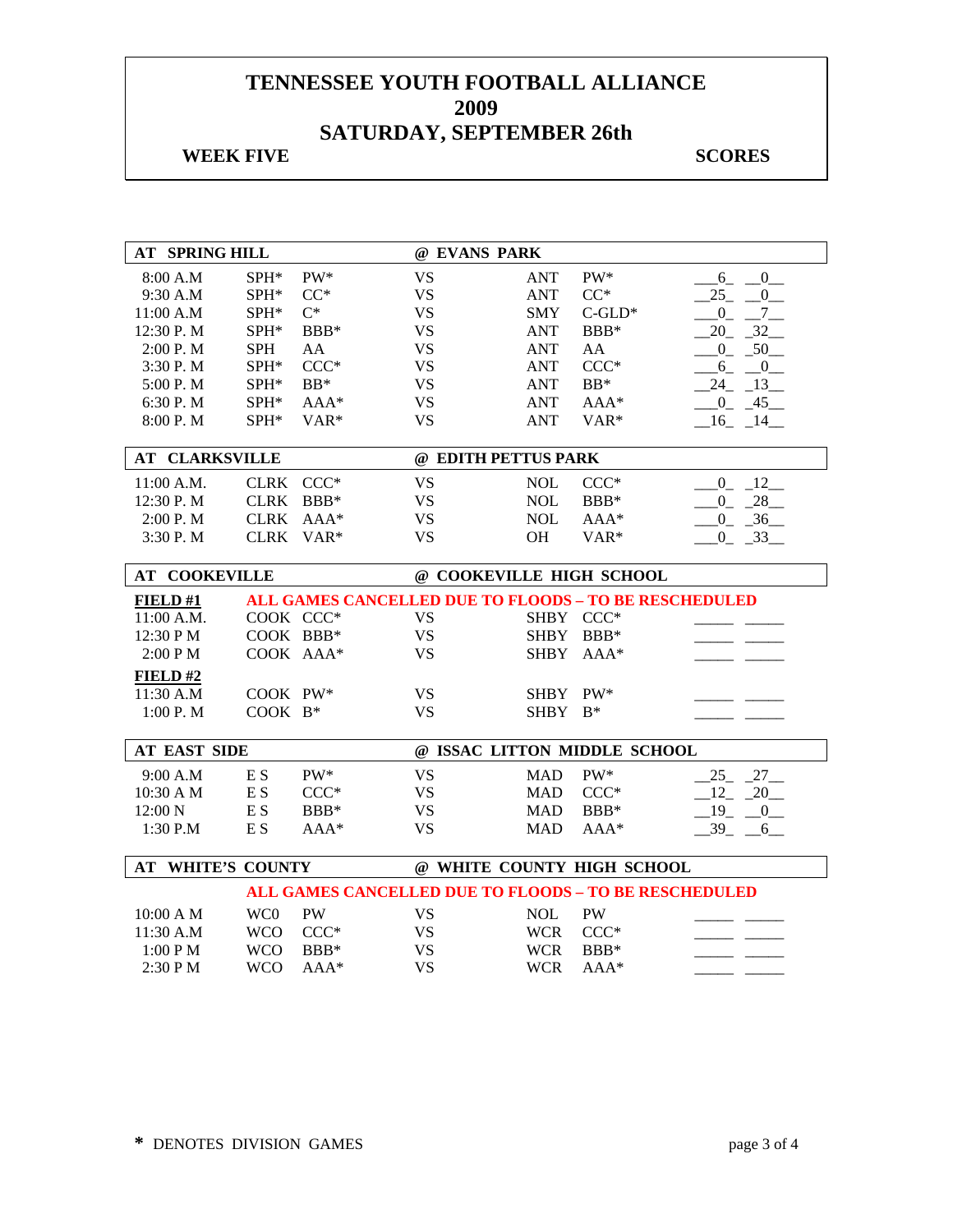## **TENNESSEE YOUTH FOOTBALL ALLIANCE 2009 SATURDAY, SEPTEMBER 26th WEEK FIVE** SCORES

#### *NOTE:* HOME FIELD DIRECTOR MUST E-MAIL SATURDAY'S GAME SCORES TO carrgene@bellsouth.net BY 2:00 PM. SUNDAY and SUNDAY'S SCORES SHOULD BE EMAILED AS SOON AS POSSIBLE

|             |                          |             | <b>TYFA COMMUNITY'S</b>        |             |                              |
|-------------|--------------------------|-------------|--------------------------------|-------------|------------------------------|
| <b>ANT</b>  | Antioch Falcons          | <b>GOOD</b> | Goodlettsville Trojans         | OН          | Old Hickory Bulldogs         |
| BV          | <b>Bellevue Steelers</b> | <b>GRSL</b> | <b>Grassland Golden Eagles</b> | <b>SHBY</b> | <b>Shelbyville Eagles</b>    |
| <b>BORD</b> | <b>Bordeaux Eagles</b>   | <b>HEND</b> | <b>Hendersonville Titans</b>   | <b>SMY</b>  | Smyrna Bulldogs              |
| <b>BW</b>   | <b>Brentwood Blaze</b>   | <b>MAD</b>  | Madison Titans                 | <b>SPH</b>  | <b>Spring Hill Raiders</b>   |
| <b>CLRK</b> | Clarksville Greyhounds   | MJ          | Mt. Juliet Bears               | <b>WAV</b>  | Waverly-Belmont Bulldogs     |
| <b>COOK</b> | Cookeville Cavaliers     | <b>MFB</b>  | Murfreesboro Mustangs          | <b>WCO</b>  | <b>White County Spartans</b> |
| ES          | East Side Bobcats        | <b>NOLE</b> | Nolensville Panthers           | <b>WCR</b>  | <b>Whites Creek Cobras</b>   |
| <b>FRA</b>  | <b>Franklin Cowboys</b>  |             |                                |             |                              |

|            |        |            | <b>COLORS</b> |            |        |            |              |
|------------|--------|------------|---------------|------------|--------|------------|--------------|
| <b>WHI</b> | White  | <b>GRY</b> | Grav          | <b>SLV</b> | Silver | <b>BLU</b> | Blue         |
| GLD        | Gold   | <b>RED</b> | Red           | <b>PRP</b> | Purple | <b>BLK</b> | <b>Black</b> |
| <b>YEL</b> | Yellow | <b>NVY</b> | Navv          | <b>GRN</b> | Green  |            |              |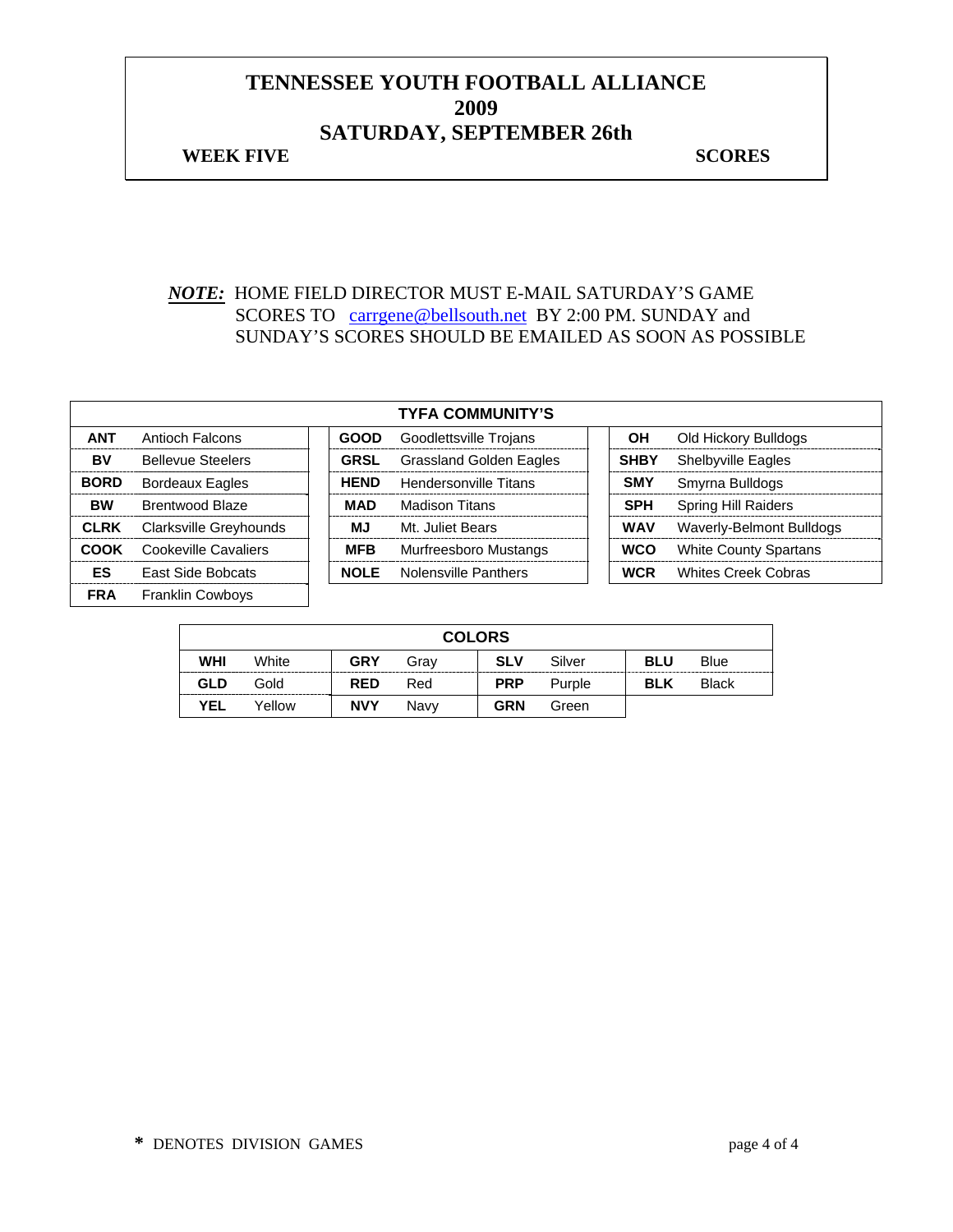## **WEEK SIX** SCORES

| <b>AT BORDEAUX</b>       |                 |              | @ METRO CENTER          |             |              |                           |
|--------------------------|-----------------|--------------|-------------------------|-------------|--------------|---------------------------|
| FIELD #1                 |                 |              |                         |             |              |                           |
| 8:00 A.M.                | <b>BORD CCC</b> |              | <b>VS</b>               | <b>OH</b>   | <b>CCC</b>   | $-14$ $-0$                |
| 9:30 A.M.                | <b>BORD AAA</b> |              | <b>VS</b>               | <b>OH</b>   | <b>AAA</b>   | $12 - 13$                 |
| 11:00 A.M                | <b>BORD</b>     | $VAR*$       | <b>VS</b>               | <b>OH</b>   | VAR*         |                           |
|                          |                 |              |                         |             |              | $-0$ $-18$                |
| 12:30 P.M.               |                 |              | <b>HOMECOMING</b>       |             |              |                           |
| $1:45$ P. M              | <b>BORD</b>     | BBB          | VS                      | <b>OH</b>   | <b>BBB</b>   | $-13 - 18$                |
| $3:15$ P.M.              | <b>BORD PW</b>  |              | <b>VS</b>               | <b>HEND</b> | PW           | 25 0                      |
| FIELD#2                  |                 |              |                         |             |              |                           |
| 8:30 A.M.                | <b>BORD</b>     | AA           | <b>VS</b>               | <b>FRA</b>  | AA           | $-31$ $-0$                |
| 10:00 A.M.               | <b>BORD</b>     | CC           | <b>VS</b>               | <b>OH</b>   | CC           | $-20$ $-0$                |
| 12:30 P.M.               |                 |              | <b>HOMECOMING</b>       |             |              |                           |
| 2:00 P. M                | <b>BORD</b>     | JrPW-BLK     | <b>VS</b>               | <b>SMY</b>  | JrPW-GLD     | $-20$ $-7$ $-$            |
| 3:30 P.M                 | <b>BORD</b>     | JrPW-GRN     | <b>VS</b>               | <b>MFB</b>  | <b>JrPW</b>  | $-26$ $-6$                |
| FIELD#3                  |                 |              |                         |             |              |                           |
| 9:00 A.M.                | BORD B          |              | <b>VS</b>               | <b>BW</b>   | $B-GLD/1$    | $-12 - 6$                 |
| 10:30 A.M.               | BORD C          |              | <b>VS</b>               | <b>BW</b>   | C-RED        | $8 - 0$                   |
| 12:30 P.M                |                 |              | <b>HOMECOMING</b>       |             |              |                           |
| 2:00 P. M                | BORD BB         |              | <b>VS</b>               | <b>OH</b>   | <b>BB</b>    | $-13 - 8$                 |
|                          |                 |              |                         |             |              |                           |
| <b>AT BRENTWOOD</b>      |                 |              | @ CROCKETT PARK         |             |              |                           |
| FIELD#1                  |                 |              |                         |             |              |                           |
| 10:00 A.M                | <b>BW</b>       | A-GLD        | VS                      | BW          | A-BLK        | $-12$ $-6$                |
| 11:30 A. M               | <b>BW</b>       | A-WHI        | <b>VS</b>               | <b>FRA</b>  | A-BLU        | $-7 -$<br>6               |
| FIELD#2                  |                 |              |                         |             |              |                           |
| 10:30 A.M                | <b>BW</b>       | $B-GLD/2$    | VS                      | BW          | <b>B-GRY</b> | $-6$ <sub>-12</sub> OT    |
| 12:00 N                  | <b>BW</b>       | A-BLU        | <b>VS</b>               | <b>FRA</b>  | A-WHI        | $-20$ $-6$                |
|                          |                 |              |                         |             |              |                           |
| AT MT. JULIET            |                 |              | @ CHARLIE DANIEL'S PARK |             |              |                           |
| FIELD#1                  |                 |              |                         |             |              |                           |
| 8:30 A.M                 | MJ              | <b>CCC</b>   | <b>VS</b>               | <b>WCR</b>  | <b>CCC</b>   | $\_{0}$ Forfeit<br>1      |
| 10:00 A.M.               | MJ              | PW           | <b>VS</b>               | <b>BW</b>   | PW           | 19<br>$\overline{7}$      |
| 11:30 A.M.               | MJ              | CC           | <b>VS</b>               | BW          | CC           | $18 - 20$                 |
| 1:00 P.M.                | MJ              | <b>BB</b>    | <b>VS</b>               | <b>BW</b>   | BB           | $0 - 14$                  |
| 2:30 P.M.                | MJ              | AA           | <b>VS</b>               | <b>BW</b>   | AA           | $-0$ $-38$                |
| 4:00 P.M.                | MJ              | AAA          | VS                      | <b>WCR</b>  | <b>AAA</b>   | $-14$<br>$6$ <sub>—</sub> |
| 5:30 P.M                 | MJ              | <b>BBB</b>   | <b>VS</b>               | <b>WCR</b>  | <b>BBB</b>   | $-40$<br>$-6$             |
| FIELD#2                  |                 |              |                         |             |              |                           |
| 9:00 A.M.                | MJ              | $C-BLK*$     | <b>VS</b>               | <b>MFB</b>  | $C-WHI*$     | $_{0}$<br>$-6$            |
| 10:30 A.M                | MJ              | $C-WHI*$     | <b>VS</b>               | <b>HEND</b> | $C^*$        | $-36$<br>0                |
| 12:00 N                  | MJ              | <b>B-GLD</b> | <b>VS</b>               | <b>MFB</b>  | <b>B-BLU</b> | 18<br>$-12$               |
| 1:30 P.M.                | MJ              | $B-BLK*$     | <b>VS</b>               | <b>FRA</b>  | $B-BLU^*$    | $-32$<br>$_{0}$           |
| 3:00 P.M                 | MJ              | $B-WHI*$     | <b>VS</b>               | <b>BW</b>   | B-RED*       | $-34$<br>$6_{-}$          |
| MT. JULIET MIDDLE SCHOOL |                 |              |                         |             |              |                           |
| 9:30 A.M.                | MJ              | JrPW-BLK*    | <b>VS</b>               | <b>SMY</b>  | JrPW-WHI*    | $-0$ $-32$                |
| 11:00 A.M.               | MJ              | JrPW-GLD     | <b>VS</b>               | <b>SMY</b>  | JrPW-BLK     | $-13 - 18$                |
| 12:30 P.M.               | MJ              | $C$ -GLD*    | <b>VS</b>               | <b>SPH</b>  | $C^*$        | $25 - 6$                  |
| 2:00 P.M.                | MJ              | $B-GRY*$     | <b>VS</b>               | BW          | $B-BLU/2*$   | $-6$ $-35$ $-$            |
|                          |                 |              |                         |             |              |                           |

**\*** DENOTES DIVISION GAMES page 1 of 6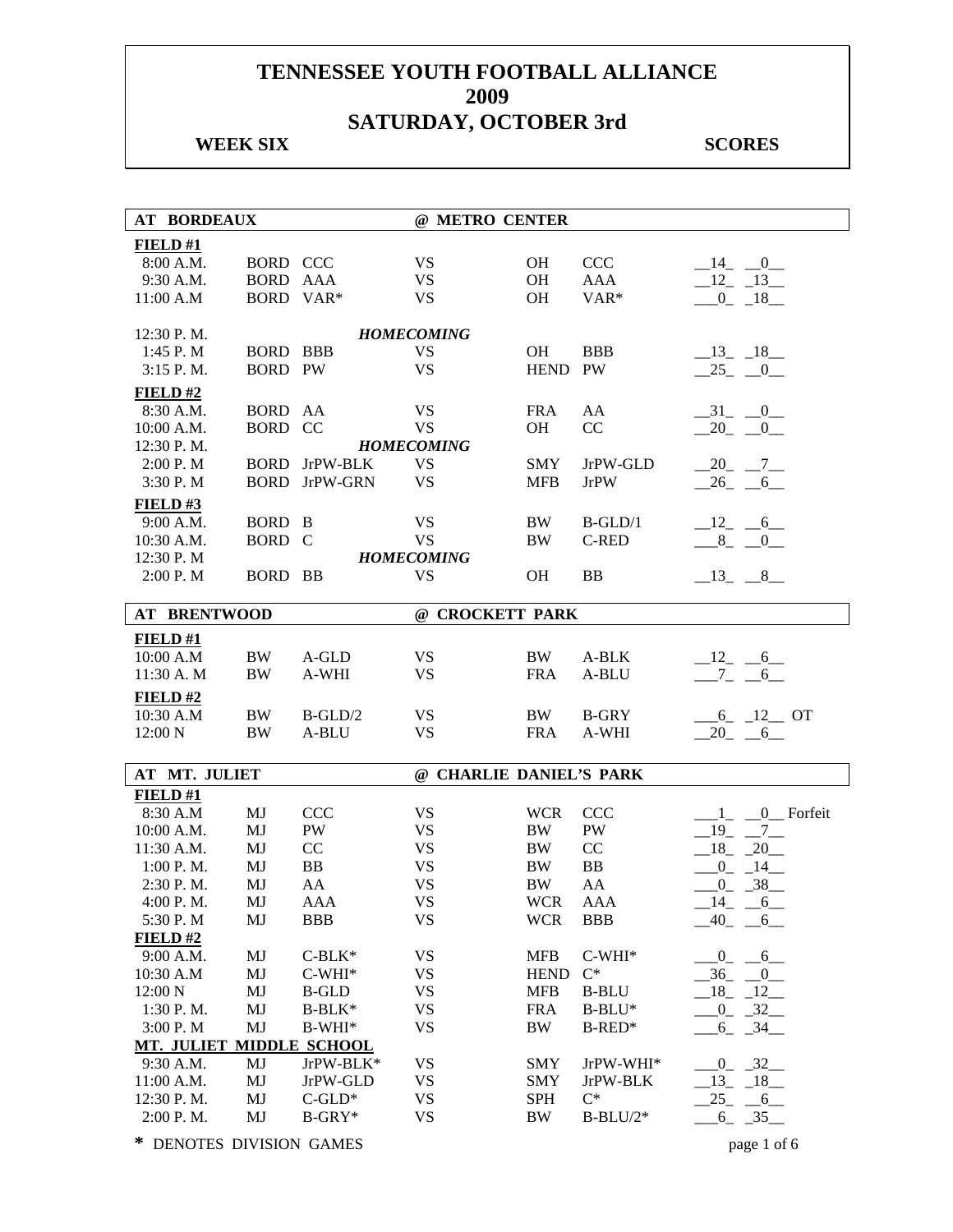### **WEEK SIX** SCORES

| <b>AT SMYRNA</b>           |            |              | @ LEE VICTORY PARK |             |                             |                                        |
|----------------------------|------------|--------------|--------------------|-------------|-----------------------------|----------------------------------------|
| <b>DONNIE CARTER FIELD</b> |            |              |                    |             |                             |                                        |
| 9:00 A.M                   | <b>SMY</b> | <b>B-WHI</b> | <b>VS</b>          | <b>FRA</b>  | <b>B-WHI</b>                | $-0$ $-33$                             |
| 10:30 A.M                  | <b>SMY</b> | <b>B-PRP</b> | <b>VS</b>          | <b>BW</b>   | $B-BLU/1$                   | 19<br>$\mathbf{0}$                     |
| 12:00 N                    | <b>SMY</b> | CC           | <b>VS</b>          | <b>HEND</b> | <sub>CC</sub>               | 12<br>$6\overline{6}$                  |
| 1:30 P. M                  | <b>SMY</b> | A-PRP        | <b>VS</b>          | <b>FRA</b>  | $A-SIL$                     | $-0$ $-14$ $-$                         |
| 3:00 P.M                   | <b>SMY</b> | <b>BB</b>    | <b>VS</b>          | <b>HEND</b> | <b>BB</b>                   | $26 - 13$                              |
| 4:30 P.M                   | <b>SMY</b> | <b>CCC</b>   | <b>VS</b>          | <b>GRSL</b> | <b>CCC</b>                  | 33<br>0                                |
| 6:00 P.M                   | <b>SMY</b> | <b>AAA</b>   | <b>VS</b>          | <b>GRSL</b> | <b>AAA</b>                  | 27<br>$\mathbf{0}$                     |
| 7:30 P.M                   | <b>SMY</b> | <b>BBB</b>   | <b>VS</b>          | <b>GRSL</b> | <b>BBB</b>                  | $12 - 19$ OT                           |
| <b>GENE CARR FIELD</b>     |            |              |                    |             |                             |                                        |
| 8:30 A.M                   | <b>SMY</b> | C-BLK        | <b>VS</b>          | <b>SMY</b>  | C-PRP                       | $-12$ $-7$                             |
| 10:00 A.M                  | <b>SMY</b> | $C$ -GLD*    | <b>VS</b>          | <b>FRA</b>  | $C-SIL*$                    | $-6 - 19$                              |
| 11:30 A.M                  | <b>SMY</b> | C-WHI        | <b>VS</b>          | <b>FRA</b>  | C-BLU                       | 12<br>$6\overline{6}$                  |
| 1:00 P. M                  | <b>SMY</b> | JrPW-PRP*    | <b>VS</b>          | <b>HEND</b> | $JrPW^*$                    | 13<br>$\mathbf{0}$                     |
| 2:30 P.M                   | <b>SMY</b> | <b>B-BLK</b> | <b>VS</b>          | <b>FRA</b>  | <b>B-NVY</b>                | $-0$ $-14$                             |
| 4:00 P.M                   | <b>SMY</b> | <b>B-GLD</b> | <b>VS</b>          | <b>FRA</b>  | <b>B-GRY</b>                | $-39$<br>13                            |
| 5:30 P.M                   | <b>SMY</b> | AA           | <b>VS</b>          | <b>GRSL</b> | AA                          | $-37 - 0$                              |
| 7:00 P.M                   | <b>SMY</b> | $A$ -GLD*    | <b>VS</b>          | $\rm BW$    | $A$ -RED*                   | $-7 - 19$                              |
|                            |            |              |                    |             |                             |                                        |
| <b>AT ANTIOCH</b>          |            |              |                    |             | @ EZELL HARDING HIGH SCHOOL |                                        |
| 8:00 A.M                   | <b>ANT</b> | VAR*         | <b>VS</b>          | <b>MFB</b>  | VAR*                        | $-50$ -<br>6                           |
| 9:30 A.M                   | <b>ANT</b> | <b>PW</b>    | <b>VS</b>          | <b>MFB</b>  | PW                          | $-0$ $-20$ $-$                         |
| 11:00 A.M                  |            |              | <b>HOMECOMING</b>  |             |                             |                                        |
| 12:00 N                    | <b>ANT</b> | $CC^*$       | <b>VS</b>          | <b>GRSL</b> | $CC^*$                      | $-0 - 7$                               |
| 1:30 P. M                  | <b>ANT</b> | $BB*$        | <b>VS</b>          | <b>GRSL</b> | $BB*$                       | $19 - 13$ OT                           |
| 3:00 P.M                   | <b>ANT</b> | AA           | <b>VS</b>          | <b>MFB</b>  | AA                          | $-36 - 6$                              |
| 4:30 P.M                   | <b>ANT</b> | CCC          | <b>VS</b>          | <b>MFB</b>  | <b>CCC</b>                  | $-37 - 19$                             |
| 6:00 P.M                   | <b>ANT</b> | <b>BBB</b>   | <b>VS</b>          | <b>MFB</b>  | <b>BBB</b>                  | $6 - 7$                                |
| 7:30 P.M                   | <b>ANT</b> | <b>AAA</b>   | <b>VS</b>          | <b>MFB</b>  | <b>AAA</b>                  | $-36$ $-22$                            |
|                            |            |              |                    |             |                             |                                        |
| <b>AT GOODLETTSVILLE</b>   |            |              | @ MOSS WRIGHT PARK |             |                             |                                        |
| FIELD#1                    |            |              |                    |             |                             |                                        |
| 2:30 P.M                   | GOOD BB    |              | <b>VS</b>          | <b>FRA</b>  | BB                          | $2 - 32$                               |
| 2:00 P.M                   | GOOD CCC   |              | <b>VS</b>          | <b>FRA</b>  | <b>CCC</b>                  | $-31 - 0$                              |
| 3:30 P.M                   | GOOD BBB   |              | <b>VS</b>          | <b>FRA</b>  | <b>BBB</b>                  | $18 - 7$                               |
| 5:00 P.M                   | GOOD AAA   |              | <b>VS</b>          | <b>FRA</b>  | <b>AAA</b>                  | $0 - 18$                               |
| FIELD#2                    |            |              |                    |             |                             |                                        |
| 1:00 P.M                   | GOOD PW    |              | <b>VS</b>          | <b>FRA</b>  | PW                          | 32<br>6                                |
| 2:30 P.M                   | GOOD C*    |              | <b>VS</b>          | <b>BW</b>   | $C-BLU^*$                   | $\overline{0}$<br>$6_{-}$<br><b>OT</b> |
| 4:00 PM                    | GOOD CC    |              | <b>VS</b>          | <b>FRA</b>  | CC                          | 26<br>20<br><b>OT</b>                  |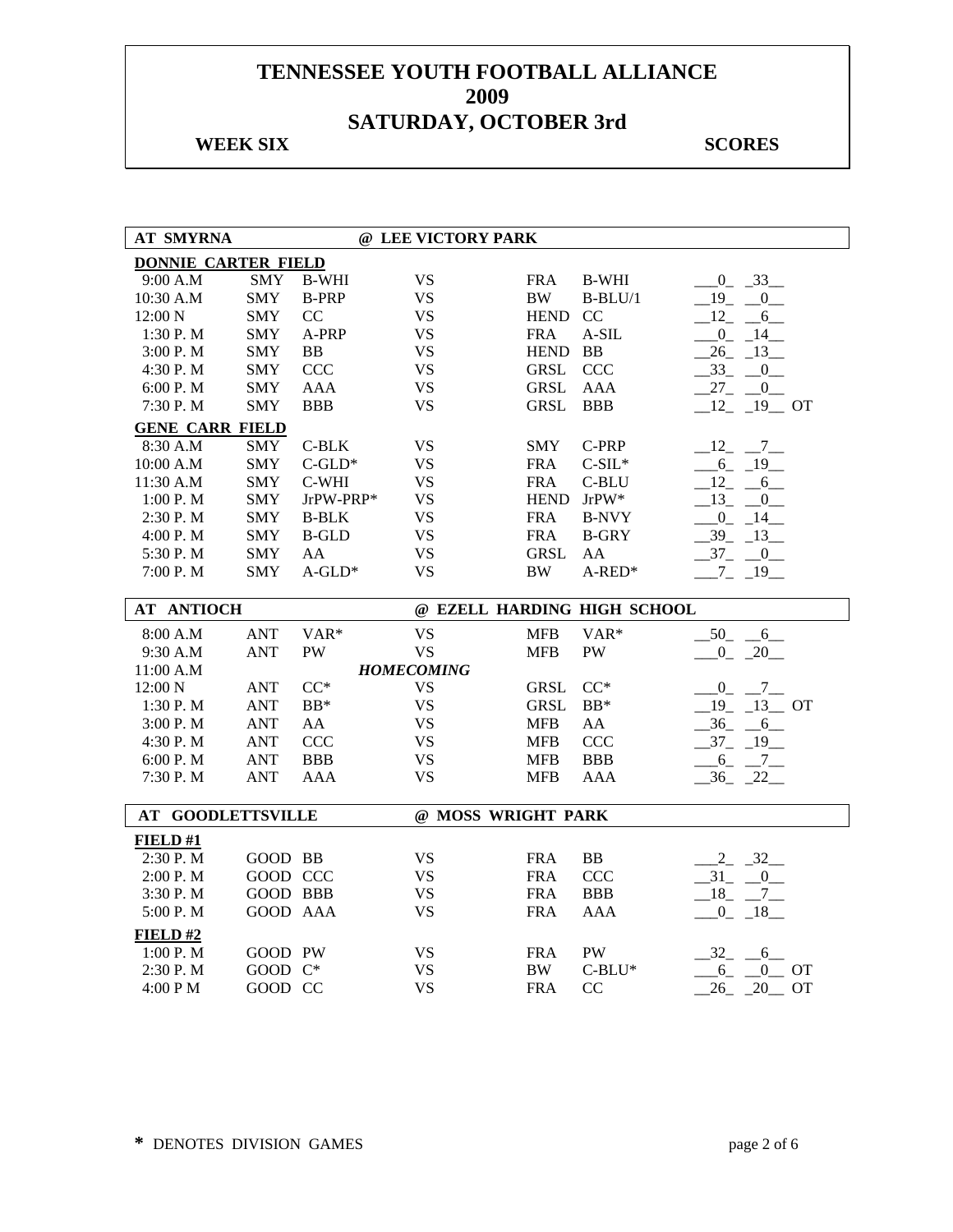#### **WEEK SIX** SCORES

| <b>AT SPRING HILL</b>     |            |                | @ EVANS PARK              |             |                              |                                           |
|---------------------------|------------|----------------|---------------------------|-------------|------------------------------|-------------------------------------------|
| 7:30 A.M                  | <b>SPH</b> | $CC^*$         | <b>VS</b>                 | <b>BV</b>   | $CC^*$                       | 40<br>0                                   |
| 9:00 A.M                  | <b>SPH</b> | $BB*$          | <b>VS</b>                 | $\rm BV$    | $BB*$                        | 48<br>$\overline{0}$                      |
| 10:30 A.M                 | <b>SPH</b> | PW*            | <b>VS</b>                 | BV          | $\mathrm{PW}^*$              | 39<br>6                                   |
| 12:00 N                   | <b>SPH</b> | $JrPW^*$       | <b>VS</b>                 | <b>FRA</b>  | $\mathrm{JrPW^*}$            | 20<br>12                                  |
| 1:30 P.M                  | <b>SPH</b> | $CCC*$         | <b>VS</b>                 | BV          | $CCC*$                       | 24<br>6                                   |
| 3:00 P. M                 | <b>SPH</b> | $AA^*$         | <b>VS</b>                 | BV          | $AA^*$                       | $-19$ $-33$                               |
| 4:30 P.M                  | <b>SPH</b> | $B^*$          | <b>VS</b>                 | $COOK B*$   |                              | $-18$ <sub>-</sub> $-6$                   |
| 6:00 P.M                  | <b>SPH</b> | $BBB*$         | <b>VS</b>                 | BV          | BBB*                         | $-35 - 12$                                |
| 7:30 P.M                  | <b>SPH</b> | AAA*           | <b>VS</b>                 | BV          | AAA*                         | $\overline{0}$<br>34                      |
| 9:00 P.M                  | <b>SPH</b> | VAR*           | <b>VS</b>                 | <b>SMY</b>  | VAR*                         | $-40$<br>$\overline{0}$                   |
| <b>AT WAVERLY BELMONT</b> |            |                | @ CAMERON MIDDLE SCHOOL   |             |                              |                                           |
| 8:30 A.M                  | <b>WAV</b> | PW*            | <b>VS</b>                 | <b>OH</b>   | PW*                          | $-34 - 33$                                |
| 10:00 A.M                 | <b>WAV</b> | <b>CCC</b>     | <b>VS</b>                 | <b>BW</b>   | <b>CCC</b>                   | $-21$<br>0                                |
| 11:30 A M                 | <b>WAV</b> | $AA^*$         | <b>VS</b>                 | <b>HEND</b> | $AA^*$                       | 34<br>$\overline{0}$                      |
| 1:00P. M                  |            |                | <b>HOMECOMING</b>         |             |                              |                                           |
| 2:00 P.M                  | <b>WAV</b> | <b>BBB</b>     | <b>VS</b>                 | <b>BW</b>   | <b>BBB</b>                   | $-0$ $-21$ $-$                            |
| 3:30 P.M                  | WAV        | AAA            | <b>VS</b>                 | <b>BW</b>   | <b>AAA</b>                   | $8 - 24$                                  |
|                           |            |                |                           |             |                              |                                           |
| <b>AT EAST SIDE</b>       |            |                |                           |             | @ ISSAC LITTON MIDDLE SCHOOL |                                           |
| 10:30 A M                 | E S        | $CCC*$         | <b>VS</b>                 | CLRK CCC*   |                              | $-7 - -6$                                 |
| 12:00 N                   | E S        | BBB*           | <b>VS</b>                 | CLRK BBB*   |                              | 8 0                                       |
| 1:30 P.M                  |            |                | <b>HOMECOMING</b>         |             |                              |                                           |
| 2:30 P.M                  | E S        | $AAA*$         | <b>VS</b>                 | CLRK AAA*   |                              | $-14$ $-0$                                |
| 4:00 P.M                  | ES         | PW             | <b>VS</b>                 | SHBY PW     |                              | $-20 - 27$                                |
|                           |            |                |                           |             |                              |                                           |
| <b>AT MADISON</b>         |            |                | @ OLD MADISON HIGH SCHOOL |             |                              |                                           |
| 10:30 A.M.                | <b>MAD</b> | $PW^*$         | <b>VS</b>                 | COOK PW*    |                              | Forfeit<br>$\mathbf{1}$<br>$\overline{0}$ |
| 12:00 N                   | <b>MAD</b> | $CCC*$         | <b>VS</b>                 | COOK CCC*   |                              | 37<br>$\overline{0}$                      |
| 1:30 P.M                  | <b>MAD</b> | BBB*           | <b>VS</b>                 | COOK BBB*   |                              | $0 - 27$                                  |
| 3:00 P. M                 | <b>MAD</b> | AAA*           | <b>VS</b>                 | COOL AAA*   |                              | $6 - 12$ OT                               |
| <b>AT NOLENSVILLE</b>     |            |                | @ ROCKY FORK PARK         |             |                              |                                           |
| 10:00 A.M                 | <b>NOL</b> | $\mathbf{B}^*$ | <b>VS</b>                 | <b>GRSL</b> | $B^*$                        | $7 - 13$                                  |
|                           |            |                |                           |             |                              |                                           |
|                           |            |                |                           |             |                              |                                           |
| <b>AT SHELBYVILLE</b>     |            |                | @ SHELBYVILLE HIGH SCHOOL |             |                              |                                           |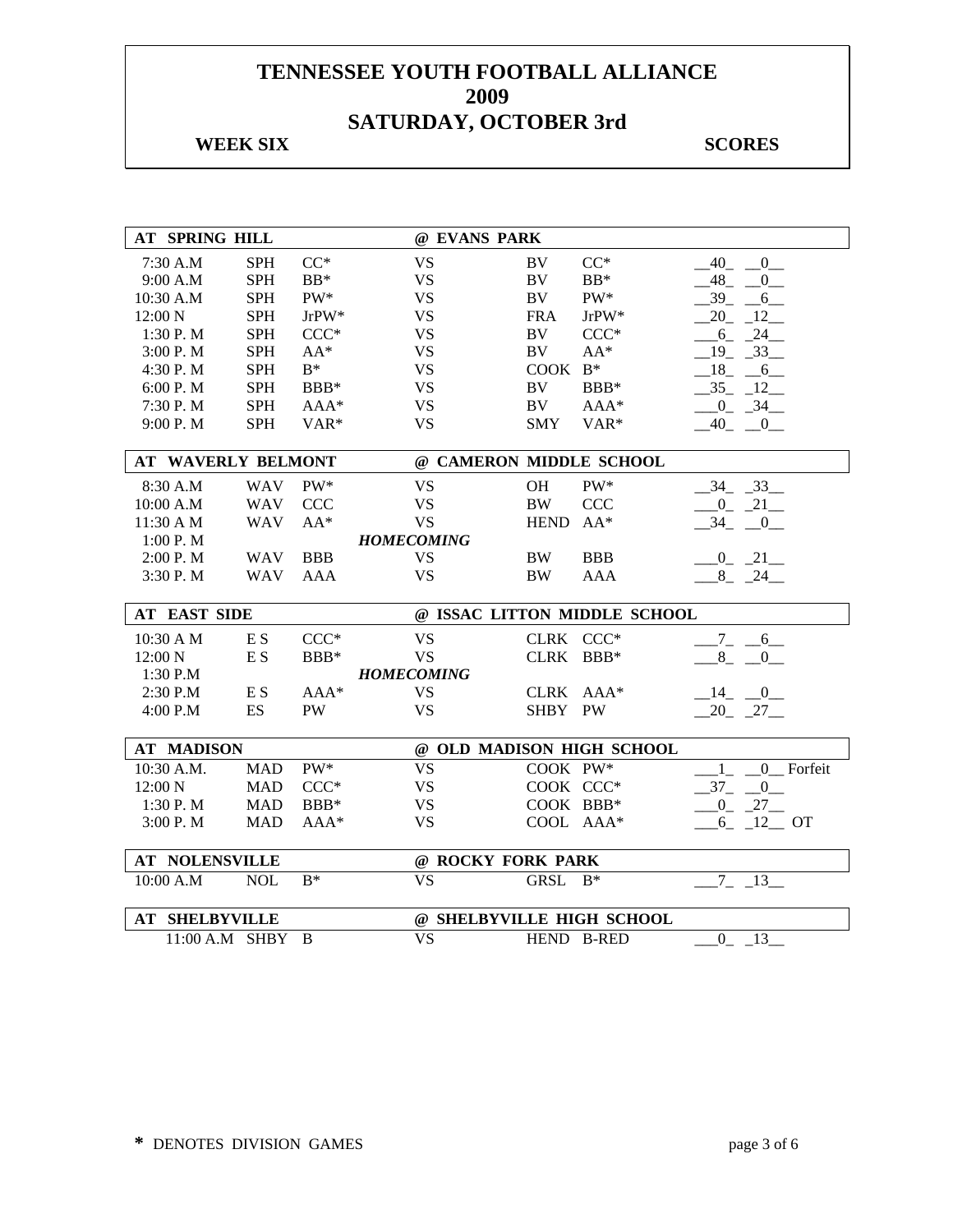#### **WEEK SIX** SCORES

# **SUNDAY OCTOBER 4th, 2009**

| <b>AT WAVERLY BELMONT</b> |             |             | @ CAMERON MIDDLE SCHOOL  |            |                           |                          |
|---------------------------|-------------|-------------|--------------------------|------------|---------------------------|--------------------------|
| 2:00 P.M                  | WAV VAR*    |             | <b>VS</b>                | CLRK VAR*  |                           | $-4 - 8$                 |
| <b>AT HENDERSONVILLE</b>  |             |             | @ DRAKE'S CREEK PARK     |            |                           |                          |
|                           |             |             |                          |            |                           |                          |
| FIELD#1<br>10:30 A.M      | HEND CC*    |             | <b>VS</b>                | <b>ANT</b> | $CC^*$                    | $-33 - 6$                |
| 12:00 N                   |             |             | <b>HOMECOMING</b>        |            |                           |                          |
| 1:15 P.M                  | HEND PW*    |             | <b>VS</b>                | <b>ANT</b> | PW*                       | $-0$ $12$                |
| 2:45 P.M                  | HEND BBB*   |             | <b>VS</b>                | ANT        | $BBB*$                    | $-6 - 27$                |
| 4:15 P.M                  | HEND BB*    |             | <b>VS</b>                | <b>ANT</b> | $BB*$                     | $-8$ $-0$ $-$            |
| 5:45 P.M                  | HEND AA*    |             | <b>VS</b>                | <b>ANT</b> | $AA^*$                    | $-0$ $-47$               |
| 7:15 P.M                  | HEND AAA*   |             | <b>VS</b>                | <b>ANT</b> | $AAA*$                    | $-0$ $-41$ $-$           |
| FIELD#2                   |             |             |                          |            |                           |                          |
| 11:00 A.M                 | HEND JrPW*  |             | <b>VS</b>                | <b>MFB</b> | JrPW*                     | $-0$ $-40$               |
| 12:30 P.M                 |             |             | <b>HOMECOMING</b>        |            |                           |                          |
| 1:30 P.M                  | HEND C*     |             | <b>VS</b>                | BORD C*    |                           | $-6 - 13$                |
| 3:00 P.M                  | HEND CCC*   |             | <b>VS</b>                | <b>ANT</b> | $CCC*$                    | $-0$ $-12$               |
| 4:30 P.M                  |             | HEND B-BLU* | <b>VS</b>                | <b>SPH</b> | $B^*$                     | $-7 - -6$                |
| 6:00 P.M                  |             | HEND B-RED* | <b>VS</b>                | <b>NOL</b> | $B^*$                     | $-7 - 0$                 |
|                           |             |             |                          |            |                           |                          |
| <b>AT GRASSLAND</b>       |             |             |                          |            | @ GRASSLAND MIDDLE SCHOOL |                          |
|                           |             |             |                          |            |                           |                          |
| FIELD#1                   |             |             |                          |            |                           |                          |
| 1:00 P.M                  | GRSL        | $CCC*$      | <b>VS</b>                | GOOD CCC*  |                           | $-0$ $-19$               |
| 2:30 P.M                  | <b>GRSL</b> | $BB*$       | <b>VS</b>                | GOOD BB*   |                           | $-14$ $-0$               |
| 4:00 P.M                  | <b>GRSL</b> | BBB*        | <b>VS</b>                | GOOD BBB*  |                           | $-0$ $-6$ OT             |
| 5:30 P.M                  | <b>GRSL</b> | $AAA*$      | <b>VS</b>                | GOOD AAA*  |                           | $-33 - 0$                |
| FIELD#2                   |             |             |                          |            |                           |                          |
| 1:30 P.M.                 | <b>GRSL</b> | AA          | <b>VS</b>                | BV         | AA                        |                          |
| 3:00 P.M                  | <b>GRSL</b> | $CC^*$      | <b>VS</b>                | GOOD CC*   |                           | $-26$ $-0$<br>$-0$ $-33$ |
| 4:30 P.M                  | <b>GRSL</b> | $A^*$       | <b>VS</b>                | <b>FRA</b> | $A-WHI*$                  | $-0$ $-19$ $-$           |
|                           |             |             |                          |            |                           |                          |
| <b>AT COOKEVILLE</b>      |             |             | @ COOKEVILLE HIGH SCHOOL |            |                           |                          |
| FIELD#1                   |             |             |                          |            |                           |                          |
| 1:30 P.M                  | COOK CCC    |             | <b>VS</b>                | SHBY CCC   |                           | $-7 - 39$                |
| 3:00 P.M                  | COOK BBB    |             | <b>VS</b>                | SHBY BBB   |                           | $-6 - 18$                |
| 4:30 P.M                  | COOK AAA    |             | VS.                      | SHBY AAA   |                           | $0 - 18$                 |
|                           |             |             |                          |            |                           |                          |
| FIELD #2<br>2:00 P.M.     | COOK PW     |             | VS                       | SHBY PW    |                           | $-6 - 26$                |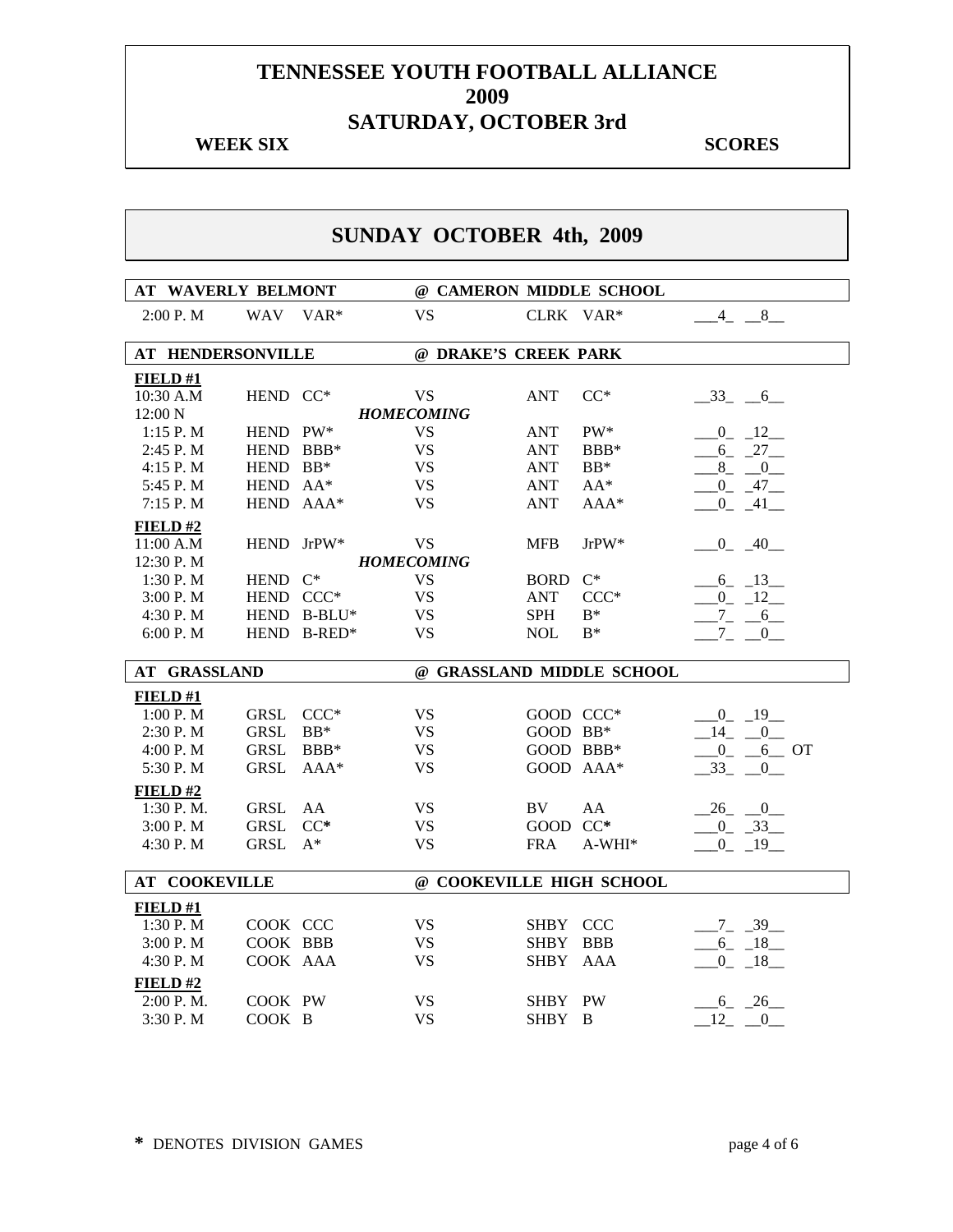#### **WEEK SIX** SCORES

## **SUNDAY OCTOBER 4th, 2009**

| <b>AT BRENTWOOD</b>                   |                               |                                          | <b>CROCKETT PARK</b><br>@)                     |                            |                                                       |
|---------------------------------------|-------------------------------|------------------------------------------|------------------------------------------------|----------------------------|-------------------------------------------------------|
| <b>FIELD#1</b>                        |                               |                                          | <b>ALL GAMES CANCELLED - TO BE RESCHEDULED</b> |                            |                                                       |
| $0.20 \text{ A} \text{M}$<br>2.39 T.M | $\mathbf{D}\mathbf{W}$<br>.   | $\Lambda$ WIII<br>т.<br>.                | <b>IIC</b><br>۰.                               | $\mathbf{D}$ VV<br>. .     | $\overline{\mathrm{A}\mathrm{~GLD}}$                  |
| $\pm 00$ A.M                          | <b>BW*</b>                    | eee                                      | vs                                             | MJ                         | eee                                                   |
| 12:30 N                               | $\mathbf{D}\mathbf{W}$<br>.   | $\mathbf{D} \mathbf{D}$<br>محافظ         | <b>IIC</b><br>÷                                | MI<br>- - - -              | $\mathbf{D} \mathbf{D}$<br>,,,,                       |
| $-2:00 P. M$                          | $\mathbf{D}\mathbf{W}$<br>. . | $\lambda$ $\lambda$<br>$\overline{A}$    | <b>IIC</b><br>Ō                                | MI<br>237 Jul              | <b>A</b> A<br>$\sim$                                  |
| <del>-3:30 P. M</del>                 | $\overline{\text{BW}}$        | <del>A-BLK</del>                         | VS                                             | DW <sub>7</sub><br>Ħ٧      | <del>A-REE</del>                                      |
| 5.00 D M<br><del>Jivu F. m</del>      | $\mathbf{D}\mathbf{W}$<br>سح  | <b>BBB</b>                               | <b>IIC</b><br>۰υ                               | MI<br>237 Jul              | $\mathbf{D} \mathbf{D} \mathbf{D}$<br>                |
| 6.30 D M<br><del>0.30 F. M</del>      | $\mathbf{D}\mathbf{W}$<br>. . | <b>A</b> A A<br>ovever                   | <b>VIC</b><br>Ō                                | <b>MI</b><br><b>AV 200</b> | $\Lambda$ $\Lambda$ $\Lambda$<br>$\sim$ $\sim$ $\sim$ |
| FIELD#2                               |                               |                                          |                                                |                            |                                                       |
| $8:30$ A.M                            | $\mathbf{D}\mathbf{W}$        | DV <sub>I</sub>                          | <b>IIC</b><br>۰.                               | <b>MT</b><br><b>AV 200</b> | DW <sub>1</sub>                                       |
| 10:00 A.M                             | $\mathbf{D}\mathbf{W}$        | $\alpha$                                 | <b>IIC</b>                                     | MI<br><b>AND 100</b>       | $\alpha$                                              |
| $\frac{11.30 \text{ A.M}}{1}$         | $\mathbf{D}\mathbf{W}$        | <del>B-BLU/1</del>                       | VS                                             | МJ                         | <del>B-GLD</del>                                      |
| 1.00 D M<br>1.001.01                  | $\mathbf{D}\mathbf{W}$        | <b>D WII</b><br>.                        | <b>VIC</b>                                     | MI<br>$\overline{a}$       | $R$ $R$ $V$<br>$- - - - - -$                          |
| 2.30 D M                              | $\mathbf{D}\mathbf{W}$<br>.   | $R$ $R$ $I$ $I$ $\gamma$<br><del>.</del> | 17 C<br>٠.                                     | <b>MED</b><br>$\cdots$     | $\mathbf{D}$ WIII<br>.,<br>11-00-                     |
| $-4:00 P. M$                          | $BW^*$                        | $B-GLDA$                                 | $\overline{17}C$                               | M                          | <b>B-WHI</b>                                          |
| FIELD#3                               |                               |                                          |                                                |                            |                                                       |
| <del>10:30 A.M</del>                  | $\mathbf{D}\mathbf{W}$        | $\cap$ DI II<br><del>DD</del> U          | 17 C                                           | MI<br>$\sim$               | $\alpha$ while                                        |
| $42:00 \text{ N}$                     | DW)<br>Ð₩                     | <del>C-RED</del>                         | VS                                             | <del>GOOD</del>            |                                                       |
| 1.20 D M<br>1.501.17                  | $\mathbf{D}\mathbf{W}$<br>יים | <b>D DEN</b><br><del>D Kw</del>          | <b>IIC</b><br>. .                              | <b>MT</b><br>17.JU         | DCDV<br><del>.</del>                                  |

## **THURSDAY OCTOBER 8th, 2009**

| <b>AT HENDERSONVILLE</b> |                   |    | @ DRAKE'S CREEK PARK      |    |
|--------------------------|-------------------|----|---------------------------|----|
| 6:30 P. M.               | <b>HEND B-RED</b> | VS | HEND B-BLU                | 12 |
|                          |                   |    |                           |    |
|                          |                   |    |                           |    |
| <b>AT GRASSLAND</b>      |                   |    | @ GRASSLAND MIDDLE SCHOOL |    |
| FIELD#1                  |                   |    |                           |    |

*NOTE:* HOME FIELD DIRECTOR MUST E-MAIL SATURDAY'S GAME SCORES TO carrgene@bellsouth.net BY 2:00 PM. SUNDAY and SUNDAY'S SCORES SHOULD BE EMAILED AS SOON AS POSSIBLE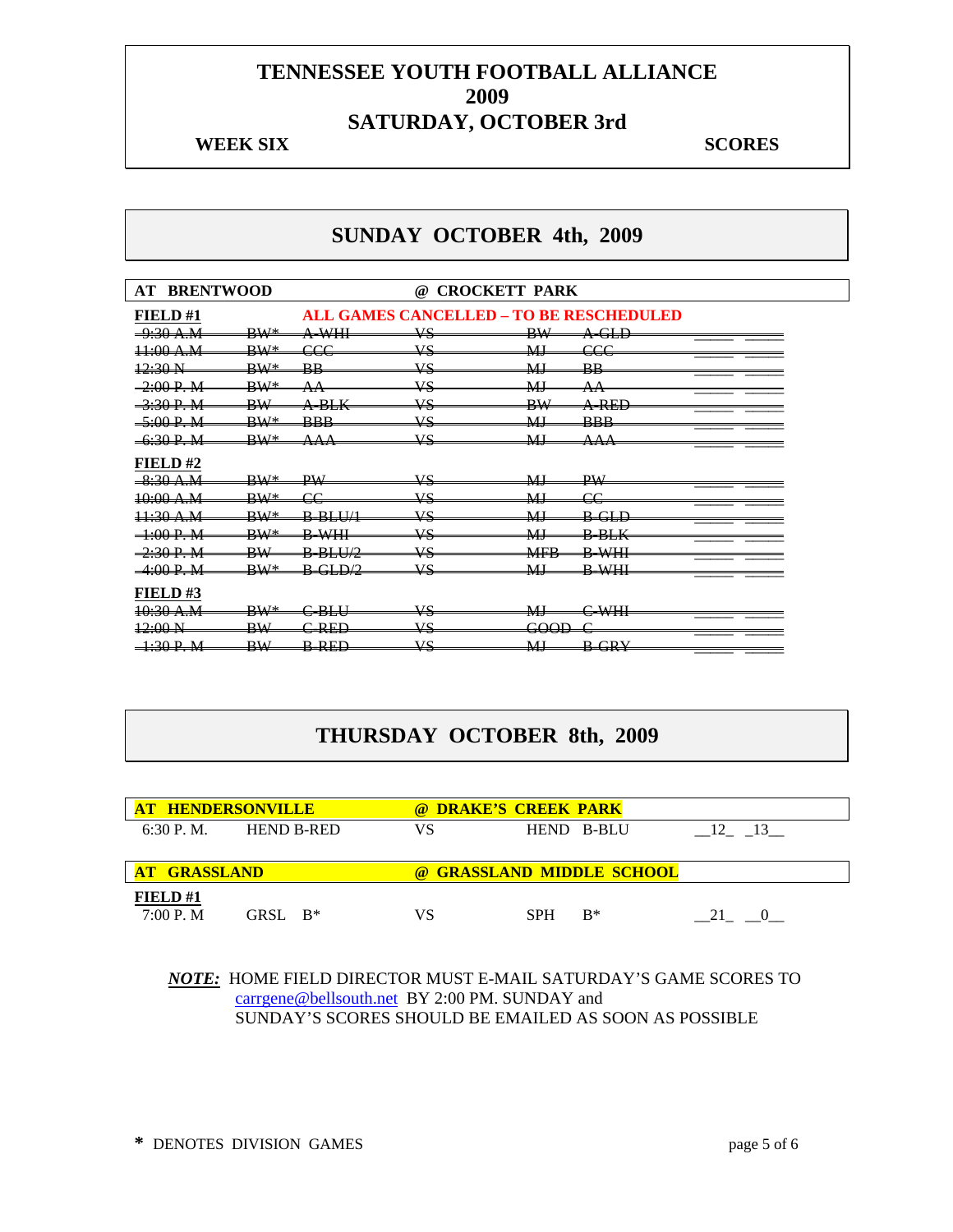#### **WEEK SIX** SCORES

|             |                          |             | <b>TYFA COMMUNITY'S</b>        |             |                              |
|-------------|--------------------------|-------------|--------------------------------|-------------|------------------------------|
| <b>ANT</b>  | Antioch Falcons          | <b>GOOD</b> | Goodlettsville Trojans         | <b>OH</b>   | Old Hickory Bulldogs         |
| BV          | <b>Bellevue Steelers</b> | <b>GRSL</b> | <b>Grassland Golden Eagles</b> | <b>SHBY</b> | <b>Shelbyville Eagles</b>    |
| <b>BORD</b> | <b>Bordeaux Eagles</b>   | <b>HEND</b> | <b>Hendersonville Titans</b>   | <b>SMY</b>  | Smyrna Bulldogs              |
| <b>BW</b>   | Brentwood Blaze          | <b>MAD</b>  | Madison Titans                 | <b>SPH</b>  | <b>Spring Hill Raiders</b>   |
| <b>CLRK</b> | Clarksville Greyhounds   | МJ          | Mt. Juliet Bears               | <b>WAV</b>  | Waverly-Belmont Bulldogs     |
| <b>COOK</b> | Cookeville Cavaliers     | <b>MFB</b>  | Murfreesboro Mustangs          | <b>WCO</b>  | <b>White County Spartans</b> |
| ES          | East Side Bobcats        | <b>NOLE</b> | Nolensville Panthers           | <b>WCR</b>  | <b>Whites Creek Cobras</b>   |
| <b>FRA</b>  | <b>Franklin Cowboys</b>  |             |                                |             |                              |

|            |        |            | <b>COLORS</b> |            |        |            |              |
|------------|--------|------------|---------------|------------|--------|------------|--------------|
| WHI        | White  | <b>GRY</b> | Grav          | <b>SLV</b> | Silver | <b>BLU</b> | Blue         |
| <b>GLD</b> | Gold   | <b>RED</b> | Red           | <b>PRP</b> | Purple | <b>BLK</b> | <b>Black</b> |
| <b>YEL</b> | Yellow | <b>NVY</b> | Navv          | <b>GRN</b> | Green  |            |              |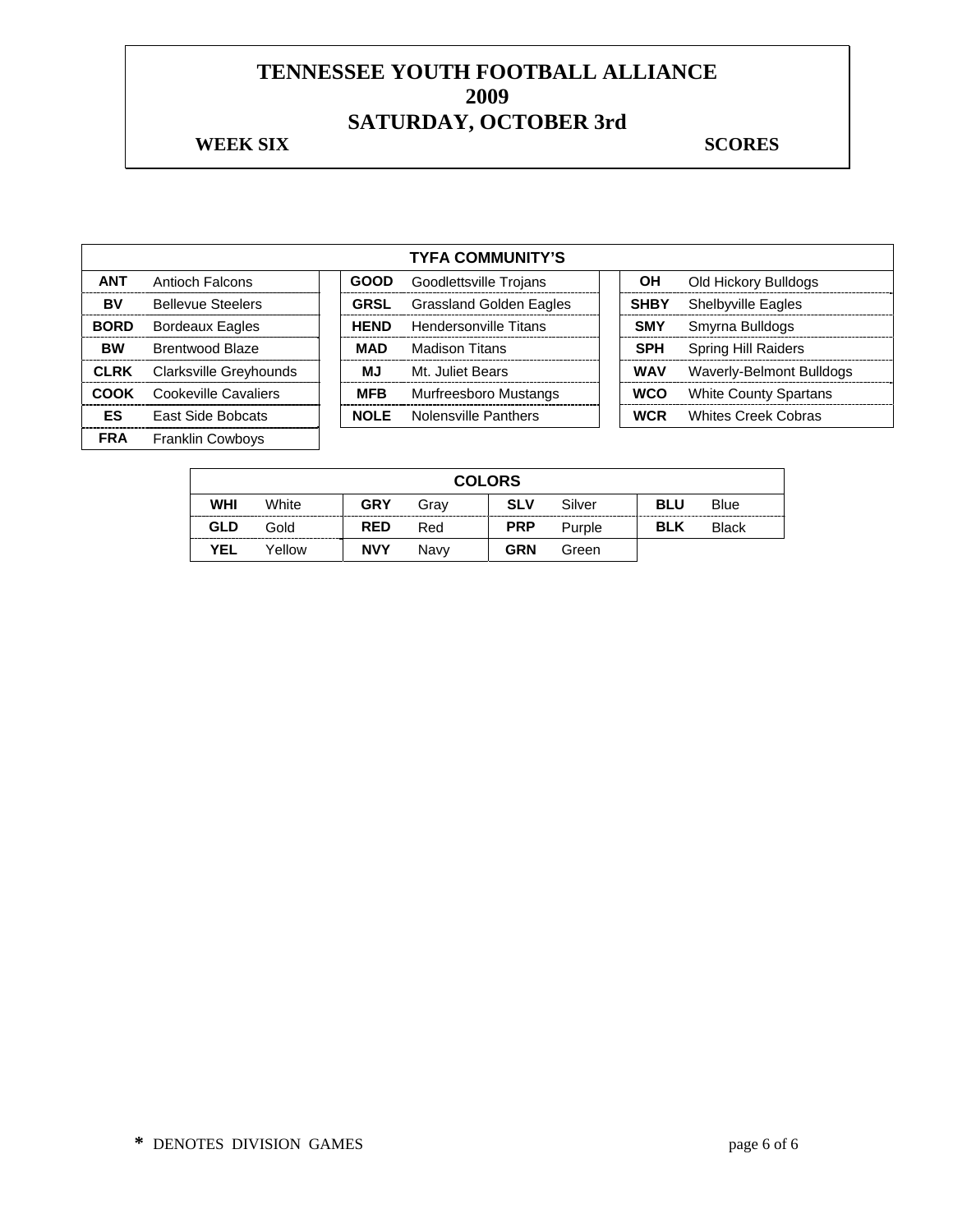#### **WEEK SEVEN** SCORES

| <b>AT BRENTWOOD</b> |            |                | @ CROCKETT PARK   |            |              |                      |
|---------------------|------------|----------------|-------------------|------------|--------------|----------------------|
| FIELD#1             |            |                |                   |            |              |                      |
| 8:30 A.M.           | $\rm BW$   | $A$ -RED*      | <b>VS</b>         | <b>BW</b>  | $A-BLU^*$    | 12<br>6              |
| 10:00 A.M.          | <b>BW</b>  | $B-GLD/1$      | <b>VS</b>         | <b>BW</b>  | <b>B-WHI</b> | $-10$<br>$-13$       |
| 11:30 A.M.          | <b>BW</b>  | <b>CCC</b>     | <b>VS</b>         | <b>SPH</b> | <b>CCC</b>   | 18<br>6              |
| 1:00 P.M.           | <b>BW</b>  | B <sub>B</sub> | <b>VS</b>         | <b>SPH</b> | ${\bf BB}$   | 40<br>0              |
| 2:30 P.M.           | <b>BW</b>  | AA             | <b>VS</b>         | <b>SPH</b> | AA           | 53<br>0              |
| 4:00 P.M.           | <b>BW</b>  | <b>AAA</b>     | <b>VS</b>         | <b>SPH</b> | <b>AAA</b>   | 54<br>$_{0}$         |
| 5:30 P.M.           | <b>BW</b>  | <b>BBB</b>     | <b>VS</b>         | <b>SPH</b> | <b>BBB</b>   | 29<br>$\overline{0}$ |
| $FIED$ #2           |            |                |                   |            |              |                      |
| 9:00 A.M.           | <b>BW</b>  | <b>PW</b>      | <b>VS</b>         | <b>SPH</b> | <b>PW</b>    | $21 - 19$            |
| 10:30 A.M           | <b>BW</b>  | CC             | <b>VS</b>         | <b>SPH</b> | CC           | $-12 - 18$           |
| 12:00 N.            | <b>BW</b>  | $B-GLD/2*$     | <b>VS</b>         | <b>BW</b>  | $B$ -RED*    | $-6 - 20$            |
| 1:30 P.M.           | <b>BW</b>  | <b>C-RED</b>   | <b>VS</b>         | <b>BW</b>  | C-BLU        | $-6 - 7$             |
| 3:00 P.M            | <b>BW</b>  | <b>B-GRY</b>   | <b>VS</b>         | <b>BW</b>  | $B-BLU/2$    | $-18$ $-12$          |
|                     |            |                |                   |            |              |                      |
| <b>AT FRANKLIN</b>  |            |                | @ COWBOYS COMPLEX |            |              |                      |
|                     |            |                |                   |            |              |                      |
| FIELD #1            |            |                |                   |            |              |                      |
| 8:00 A.M.           | <b>FRA</b> | $AAA*$         | <b>VS</b>         | MJ         | $AAA*$       | 12<br>6              |
| 9:30 A.M            | <b>FRA</b> | $CC^*$         | <b>VS</b>         | MJ         | $CC^*$       | 26<br>6              |
| 11:00 A.M.          | <b>FRA</b> | PW*            | <b>VS</b>         | MJ         | PW*          | 13<br>0              |
| 12:30 P.M.          | <b>FRA</b> | A-WHI          | <b>VS</b>         | <b>FRA</b> | A-SLV        | $6_{-}$<br>$-18$     |
| 2:00 P.M.           | <b>FRA</b> | $AA^*$         | <b>VS</b>         | MJ         | $AA^*$       | 25<br>$\overline{0}$ |
| 3:30 P.M.           | <b>FRA</b> | $CCC*$         | <b>VS</b>         | MJ         | $CCC*$       | $\overline{0}$<br>12 |
| 5:00 P.M.           | <b>FRA</b> | BBB*           | <b>VS</b>         | MJ         | BBB*         | 0<br>6               |
| 6:30 P.M.           | <b>FRA</b> | $BB*$          | <b>VS</b>         | MJ         | $\rm BB^*$   | $-28$<br>$_{0}^{0}$  |
| 8:00 P.M            | <b>FRA</b> | VAR*           | <b>VS</b>         | <b>ANT</b> | VAR*         | $6 - 52$             |
| $FIED$ #2           |            |                |                   |            |              |                      |
| 8:30 A.M            | <b>FRA</b> | $C-SLV*$       | <b>VS</b>         | MJ         | $C$ -GLD*    | $0 - 12$             |
| 10:00 A.M           | <b>FRA</b> | $C-BLU^*$      | <b>VS</b>         | MJ         | $C-BLK*$     | $-18$ $-0$           |
| 11:30 A.M.          | <b>FRA</b> | <b>JrPW</b>    | <b>VS</b>         | MJ         | JrPW-BLK     | $-18$ $-0$           |
| 1:00 P. M.          | <b>FRA</b> | <b>B-SLV</b>   | <b>VS</b>         | MJ         | <b>B-BLK</b> | $27_{-}$             |
| 2:30 P.M.           | <b>FRA</b> | B-WHI*         | <b>VS</b>         | MJ         | $B$ -GLD*    | $7_{-}$<br>12<br>18  |
| 4:00 P.M            | <b>FRA</b> | $B-GRY*$       | <b>VS</b>         | MJ         | $B-WHI*$     | $-38$<br>$8_{-}$     |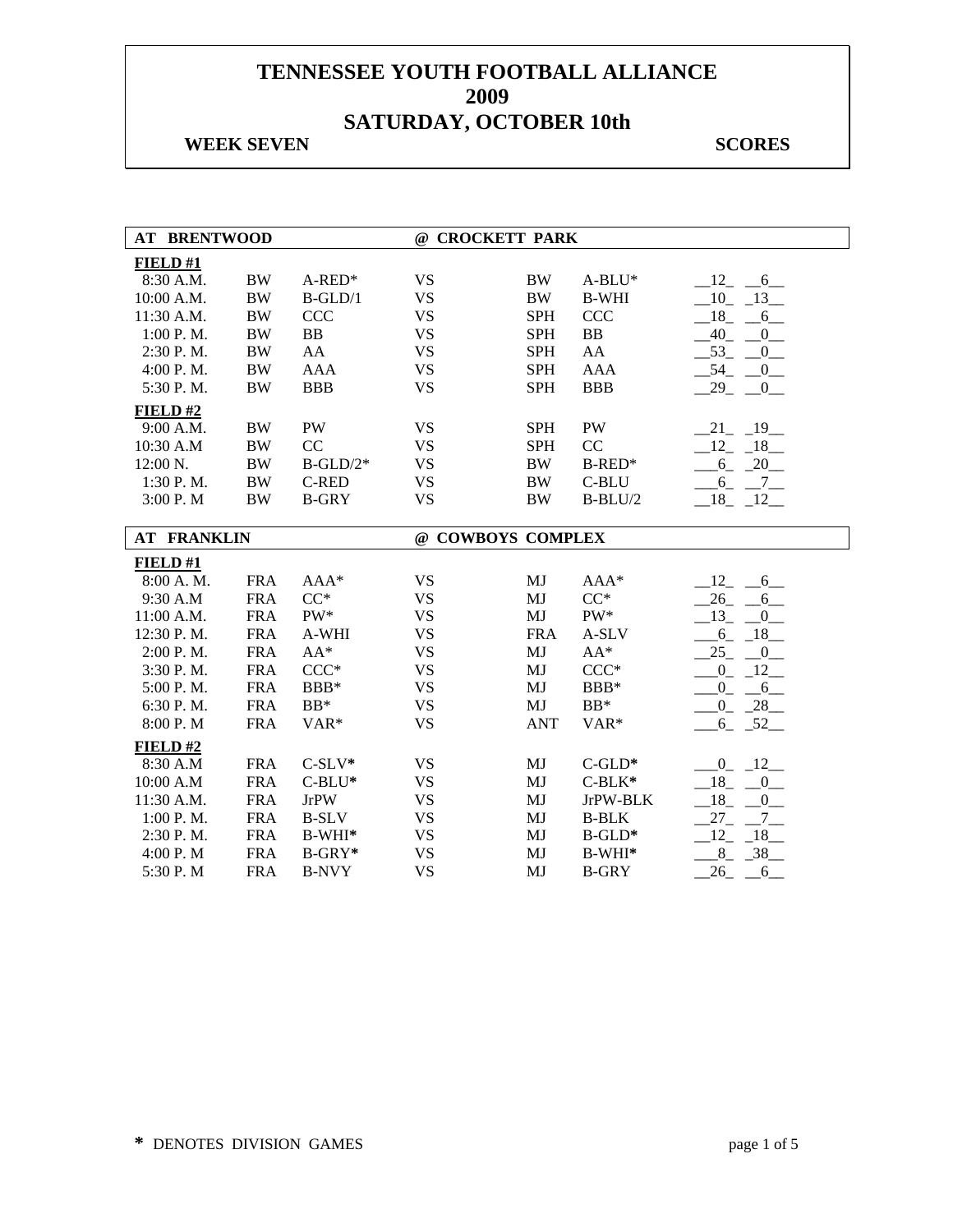#### **WEEK SEVEN** SCORES

| <b>AT SMYRNA</b>           |                  |           | @ LEE VICTORY PARK        |             |                               |                              |
|----------------------------|------------------|-----------|---------------------------|-------------|-------------------------------|------------------------------|
| <b>DONNIE CARTER FIELD</b> |                  |           |                           |             |                               |                              |
| 9:00 A.M                   | <b>SMY</b>       | JrPW-PRP* | <b>VS</b>                 | МJ          | JrPW-GLD*                     | $-0$ $-31$ $-$               |
| 10:30 A.M                  | <b>SMY</b>       | $CC^*$    | <b>VS</b>                 | <b>MFB</b>  | $CC^*$                        | $13 - 0$                     |
| $12:00\text{ N}$           | <b>SMY</b>       | $PW^*$    | <b>VS</b>                 | <b>MFB</b>  | PW*                           | $18 - 6$                     |
| 1:30 P. M                  | <b>SMY</b>       | $A-PRP*$  | <b>VS</b>                 | <b>MFB</b>  | $A^*$                         | $-29 - 0$                    |
| 3:00 P.M                   | <b>SMY</b>       | $BB*$     | <b>VS</b>                 | <b>MFB</b>  | $BB*$                         | $-6 - 28$                    |
| 4:30 P.M                   | <b>SMY</b>       | $CCC*$    | <b>VS</b>                 | <b>MFB</b>  | $CCC*$                        | $-39 - 12$                   |
| 6:00 P. M                  | <b>SMY</b>       | $BBB*$    | VS.                       | <b>MFB</b>  | $BBB*$                        | $-0$ $-6$                    |
| 7:30 P.M                   | <b>SMY</b>       | AAA*      | <b>VS</b>                 | <b>MFB</b>  | AAA*                          | 6 40                         |
| <b>GENE CARR FIELD</b>     |                  |           |                           |             |                               |                              |
| 8:30 A.M                   | SMY              | $C$ -GLD* | <b>VS</b>                 | <b>MFB</b>  | $C-BLU^*$                     | $6 - 13$                     |
| 10:00 A.M                  | <b>SMY</b>       | $C-PRP*$  | <b>VS</b>                 | <b>MFB</b>  | $C-WHI*$                      | $-6 - 12$                    |
| 11:30 A.M                  | <b>SMY</b>       | $C-WHI*$  | <b>VS</b>                 | <b>SPH</b>  | $C^*$                         | 19<br>$-8$                   |
| 1:00 P.M                   | <b>SMY</b>       | $B$ -GLD* | <b>VS</b>                 | <b>MFB</b>  | $B-WHI*$                      | 8 48                         |
| 2:30 P.M                   | <b>SMY</b>       | $B-WHI*$  | <b>VS</b>                 | <b>MFB</b>  | $B-BLU^*$                     | $-6$ $-27$                   |
| 4:00 P.M                   | SMY              | VAR*      | <b>VS</b>                 | <b>WAV</b>  | VAR <sup>*</sup>              | $-6 - 46$                    |
| 5:30 P.M                   | SMY              | $AA^*$    | <b>VS</b>                 | <b>MFB</b>  | $AA^*$                        | $-6 - 21$                    |
| 7:00 P.M                   | <b>SMY</b>       | A-GLD     | <b>VS</b>                 | <b>BW</b>   | A-BLK                         | $0$ <sub>-1</sub> Forfeit    |
| <b>AT BELLEVUE</b>         |                  |           | @ BELLEVUE MIDDLE SCHOOL  |             |                               |                              |
| 9:00 A.M                   | BV               | BB        | <b>VS</b>                 | <b>BORD</b> | <b>BB</b>                     | $0 - 41$                     |
| 10:30 A.M                  | BV               | CC        | <b>VS</b>                 | <b>BORD</b> | <b>CC</b>                     | $-0$ $-41$ $-$               |
| 12:00 N                    | BV               | $PW^*$    | VS                        | <b>WAV</b>  | $\mathrm{PW}^*$               | $-12$ $-19$                  |
| 1:30 P.M                   | BV               | $AA^*$    | <b>VS</b>                 | <b>WAV</b>  | $AA^*$                        | $\overline{0}$<br>21         |
| 3:00 P.M.                  | BV               | $CCC*$    | <b>VS</b>                 | <b>WAV</b>  | $CCC*$                        | $\frac{46}{-}$ $\frac{6}{-}$ |
| 4:30 P.M                   | $\rm BV$         | $BBB*$    | <b>VS</b>                 | <b>WAV</b>  | $BBB*$                        | $0 - 38$                     |
| 6:00 P.M                   | BV               | $AAA*$    | <b>VS</b>                 | <b>WAV</b>  | $AAA*$                        | $18 - 0$                     |
|                            |                  |           |                           |             |                               |                              |
| AT GRASSLAND               |                  |           |                           |             | @ DUPONT-HADLEY MIDDLE SCHOOL |                              |
| FIELD#1                    |                  |           |                           |             |                               |                              |
| $10:00$ A M                | <b>GRSL* CCC</b> |           | <b>VS</b>                 | OH          | <b>CCC</b>                    | $-0$ $-20$                   |
| 11:30 A M                  | GRSL* BBB        |           | VS                        | <b>OH</b>   | <b>BBB</b>                    | $0 - 10$                     |
| 1:00 P.M.                  | GRSL* AAA        |           | <b>VS</b>                 | OH          | AAA                           | $-10$<br>$\overline{0}$      |
| 2:30 P.M                   | GRSL* BB         |           | <b>VS</b>                 | <b>OH</b>   | <b>BB</b>                     | 14<br>24                     |
|                            |                  |           |                           |             |                               |                              |
| <b>AT GRASSLAND</b>        |                  |           | @ GRASSLAND MIDDLE SCHOOL |             |                               |                              |
| FIELD#2                    |                  |           |                           |             |                               |                              |
| 9:30 A.M                   | GRSL* CC         |           | <b>VS</b>                 | OH          | CC                            | $12 - 6$                     |
| 11:00 A.M.                 | GRSL* B          |           | <b>VS</b>                 | <b>HEND</b> | <b>B-BLU</b>                  | $21 -$<br>0                  |
| 12:30 P.M                  | GRSL* A          |           | <b>VS</b>                 | <b>BW</b>   | A-WHI                         | $-28$<br>$\overline{0}$      |
| 2:00 P.M                   | GRSL* AA         |           | <b>VS</b>                 | OH          | AA                            | $-6 - 13$                    |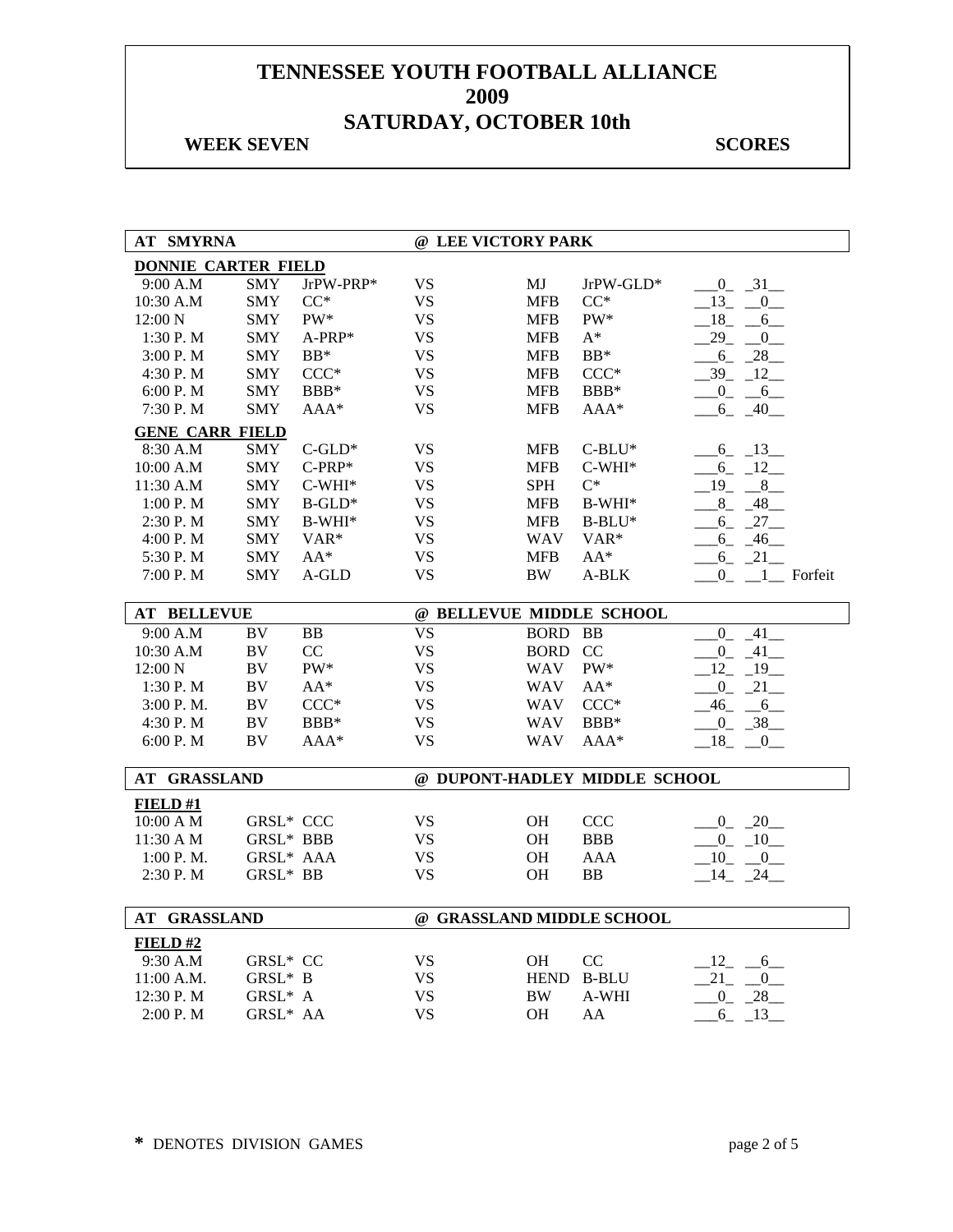#### **WEEK SEVEN** SCORES

| <b>AT HENDERSONVILLE</b> |                          |                       | @ DRAKE'S CREEK PARK   |                         |                                                                 |                                 |
|--------------------------|--------------------------|-----------------------|------------------------|-------------------------|-----------------------------------------------------------------|---------------------------------|
| FIELD#1                  |                          |                       |                        |                         |                                                                 |                                 |
| 9:30 A.M                 | HEND CC*                 |                       | VS                     | GOOD CC*                |                                                                 | $-13$ $-25$                     |
| 11:00 A.M                | HEND AA                  |                       | VS                     | BORD AA                 |                                                                 | $-0$ $-44$                      |
| 12:30 P.M                | HEND CCC*                |                       | <b>VS</b>              | GOOD CCC*               |                                                                 | $-0$ $-29$ $-$                  |
| 2:00 P. M                | HEND BB*                 |                       | <b>VS</b>              | GOOD BB*                |                                                                 | $-35 - 0$                       |
| 3:30 P.M                 | HEND BBB*                |                       | <b>VS</b>              | GOOD BBB                | ∗                                                               | $-0$ $-26$                      |
| 5:00 P.M                 | HEND AAA*                |                       | <b>VS</b>              | GOOD AAA*               |                                                                 | $-45$ $-12$                     |
| FIELD#2                  |                          |                       |                        |                         |                                                                 |                                 |
| 9:00 A.M                 | HEND JrPW*               |                       | VS                     |                         | BORD JrPW-BLK*                                                  | $-0$ $-19$                      |
| 10:30 A.M                | HEND C*                  |                       | <b>VS</b>              | GOOD C*                 |                                                                 | $-6 - 20$                       |
| 12:00 N                  | HEND PW*                 |                       | <b>VS</b>              | GOOD PW*                |                                                                 | $0 - 26$                        |
|                          |                          |                       |                        |                         |                                                                 |                                 |
| <b>AT SPRING HILL</b>    |                          |                       | @ EVANS PARK           |                         |                                                                 |                                 |
| 10:00 A.M                | <b>SPH</b>               | <b>JrPW</b>           | <b>VS</b>              | <b>SMY</b>              | JrPW-GLD                                                        | $-6 - 32$                       |
| 11:30 A.M                | <b>SPH</b>               | VAR*                  | <b>VS</b>              | <b>MFB</b>              | VAR*                                                            | $-32 - 8$                       |
|                          |                          |                       |                        |                         |                                                                 |                                 |
| AT CLARKSVILLE           |                          |                       | @ EDITH PETTUS PARK    |                         |                                                                 |                                 |
| 11:00 A.M                | CLRK CCC                 |                       | <b>VS</b>              | <b>BORD CCC</b>         |                                                                 | $-0$ $-39$                      |
| 12:30 P.M                | CLRK BBB                 |                       | <b>VS</b>              | <b>BORD BBB</b>         |                                                                 | $0 - 20$                        |
| 2:00 P. M                | CLRK AAA                 |                       | <b>VS</b>              | BORD AAA                |                                                                 | $0 - 32$                        |
| 3:30 P.M                 | CLRK VAR                 |                       | <b>VS</b>              | <b>BORD VAR</b>         |                                                                 | $-0$ $-26$                      |
|                          |                          |                       |                        |                         |                                                                 |                                 |
|                          |                          |                       |                        |                         |                                                                 |                                 |
| <b>AT MADISON</b>        |                          |                       |                        |                         | @ OLD MADISON HIGH SCHOOL                                       |                                 |
| 10:00 A.M                | <b>MAD</b>               | PW                    | <b>VS</b>              | <b>OH</b>               | PW                                                              | $0 - 42$                        |
|                          |                          |                       |                        |                         |                                                                 |                                 |
| <b>AT NOLENSVILLE</b>    |                          |                       | @ ROCKY FORK PARK      |                         |                                                                 |                                 |
| 11:00 A.M                | <b>NOL</b>               | $CCC*$                | <b>VS</b>              | COOK CCC*               |                                                                 | $-39$ $-0$                      |
| 12:30 P.M                | <b>NOL</b>               | $PW^*$                | <b>VS</b>              | COOK PW*                |                                                                 | $-38$ $-0$                      |
| 2:00 P. M                | <b>NOL</b>               | $B^*$                 | VS                     | $COOK$ $B*$             |                                                                 | $-20 - 0$                       |
| 3:30 P.M                 | <b>NOL</b>               | BBB*                  | <b>VS</b>              | COOK BBB*               |                                                                 | $27 - 0$                        |
| 5:00 P.M                 | <b>NOL</b>               | $AAA*$                | <b>VS</b>              | COOK AAA*               |                                                                 | $-66$ $-0$                      |
|                          |                          |                       |                        |                         |                                                                 |                                 |
| <b>AT SHELBYVILLE</b>    |                          |                       |                        |                         | @ SHELBYVILLE HIGH SCHOOL                                       |                                 |
|                          |                          |                       |                        |                         | <b>GAMES CANCELLED DUE TO WEATHER - RESCHEDULED FOR OCT. 18</b> |                                 |
| 11:00 A.M                | SHRY—                    | $\overline{\text{p}}$ | VΣ                     | WCO PW                  |                                                                 |                                 |
| 12:30 P. M               | <del>SHRY</del>          | $\mathbf{R}^*$        | Vς                     | $\overline{\text{SPH}}$ | $\mathbf{B}^*$                                                  | date TBD                        |
| $-2:00P, M$              | <del>SHB Y</del>         | <del>CCC*</del>       | VS                     | WCO-                    | <del>CCC*</del>                                                 |                                 |
| 3:30 P.M.                |                          |                       | <b>HOMECOMING</b>      |                         |                                                                 |                                 |
| <del>-4:30 P. M</del>    | <del>SHB Y</del>         | <del>AAA*</del>       | ¥S                     | <del>WCO</del>          | <del>−AAA*</del>                                                |                                 |
| <del>-6:00 P. M</del>    | <del>SHBY—</del>         | -BBB*                 | Vς                     | <del>WCO</del>          | -BBB≛                                                           |                                 |
| <b>AT WHITE'S CREEK</b>  |                          |                       |                        |                         | @ ISAAC LITTON MIDDLE SCHOOL                                    |                                 |
|                          |                          |                       |                        |                         |                                                                 |                                 |
| 11:30 A.M<br>1:00 P. M   | <b>WCR</b><br><b>WCR</b> | BBB*<br>$AAA*$        | <b>VS</b><br><b>VS</b> | E S<br>E S              | BBB*<br>AAA*                                                    | $-37$<br>$\overline{0}$<br>6 25 |

**\*** DENOTES DIVISION GAMES page 3 of 5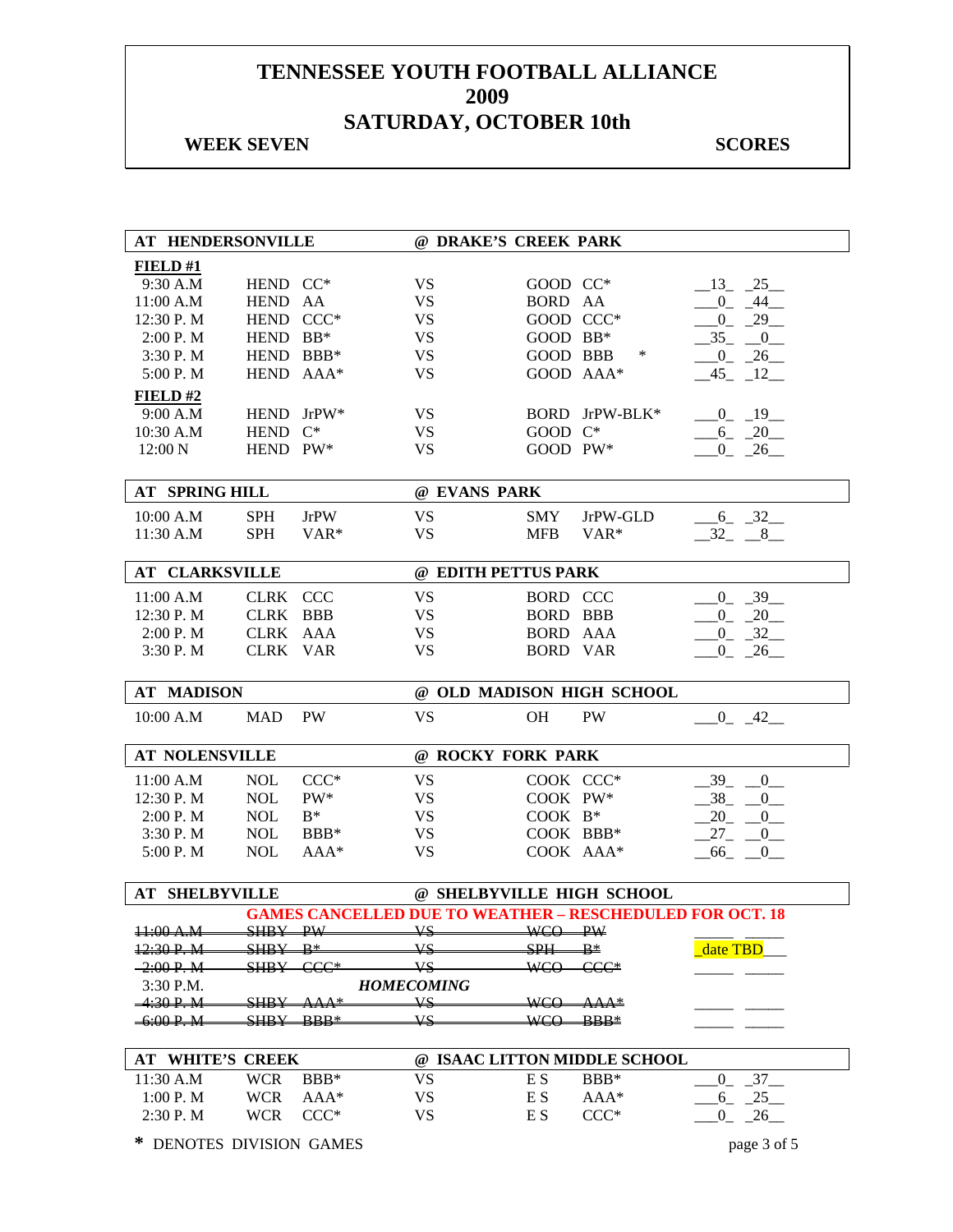#### **WEEK SEVEN** SCORES

## **SUNDAY OCTOBER 11, 2009**

| <b>AT SMYRNA</b>           | @ LEE VICTORY PARK |             |                                  |             |              |                             |  |
|----------------------------|--------------------|-------------|----------------------------------|-------------|--------------|-----------------------------|--|
| <b>GENE CARR FIELD</b>     |                    |             |                                  |             |              |                             |  |
| $1:30P$ . M                | <b>SMY</b>         | $JrPW-BLK*$ | VS                               | <b>MFB</b>  | $Jr$ PW*     | 26 24                       |  |
| $3:00P$ . M                | <b>SMY</b>         | JrPW-WHI*   | <b>VS</b>                        | <b>BORD</b> | $JrPW-GRN^*$ | 12 20                       |  |
| <b>DONNIE CARTER FIELD</b> |                    |             |                                  |             |              |                             |  |
| 1:00 P. M                  | <b>SMY</b>         | $C-BLK*$    | VS                               | <b>MJ</b>   | $C-WHI*$     | $-20$ $-6$                  |  |
| 2:30 P.M                   | <b>SHBY</b>        | <b>PW</b>   | <b>VS</b>                        | COOK PW     |              | $\blacksquare$<br>0 Forfeit |  |
|                            |                    |             |                                  |             |              |                             |  |
|                            |                    |             |                                  |             |              |                             |  |
| <b>AT BRENTWOOD</b>        |                    |             | <b>CROCKETT PARK</b><br>$\omega$ |             |              |                             |  |
| FIELD#1                    |                    |             |                                  |             |              |                             |  |
| 11:00 A.M                  | <b>BW</b>          | $AAA*$      | <b>VS</b>                        | MJ          | $AAA*$       | 0 Forfeit<br>$\mathbf{1}$   |  |
| 12:30 P.M                  | <b>BW</b>          | $CCC*$      | <b>VS</b>                        | MJ          | $CCC*$       | 12<br>$\overline{0}$        |  |
| 2:00 P. M                  | <b>BW</b>          | $BB*$       | <b>VS</b>                        | MJ          | $BB*$        | 27 0                        |  |
| 3:30P. M                   | <b>BW</b>          | $BBB*$      | <b>VS</b>                        | MJ          | $BBB*$       | $-28$ $-0$                  |  |
|                            |                    |             |                                  |             |              |                             |  |
| FIELD#2                    |                    |             |                                  |             |              |                             |  |
| 11:30 A.M                  | <b>BW</b>          | PW*         | VS                               | MJ          | $PW^*$       | $.6 - 13$                   |  |
| 1:00 P. M                  | <b>BW</b>          | $A-WHI*$    | VS                               | <b>BW</b>   | $A-GLD^*$    | 24 13                       |  |
| 2:30P. M                   | <b>BW</b>          | $CC^*$      | VS                               | MJ          | $CC^*$       | 0 Forfeit<br>$\mathbf{1}$   |  |
| 4:00 P. M                  | <b>BW</b>          | $B-WHI*$    | <b>VS</b>                        | MJ          | $B-BLK*$     | $-22$ $-7$                  |  |
| $FIED$ #3                  |                    |             |                                  |             |              |                             |  |
| 11:45 A.M                  | <b>BW</b>          | $B-BLU/2$   | VS                               | <b>MFB</b>  | <b>B-WHI</b> | $6 - 27$                    |  |
| $1:15P$ . M                | <b>BW</b>          | $B-GLD/2*$  | <b>VS</b>                        | MJ          | $B-WHI*$     | $24 - 18$                   |  |
| $2:45$ P. M                | <b>BW</b>          | A-BLK       | <b>VS</b>                        | <b>BW</b>   | A-RED        | 12<br>6                     |  |

## *NOTE:* HOME FIELD DIRECTOR MUST E-MAIL SATURDAY'S GAME SCORES TO carrgene@bellsouth.net BY 2:00 PM. SUNDAY and SUNDAY'S SCORES SHOULD BE EMAILED AS SOON AS POSSIBLE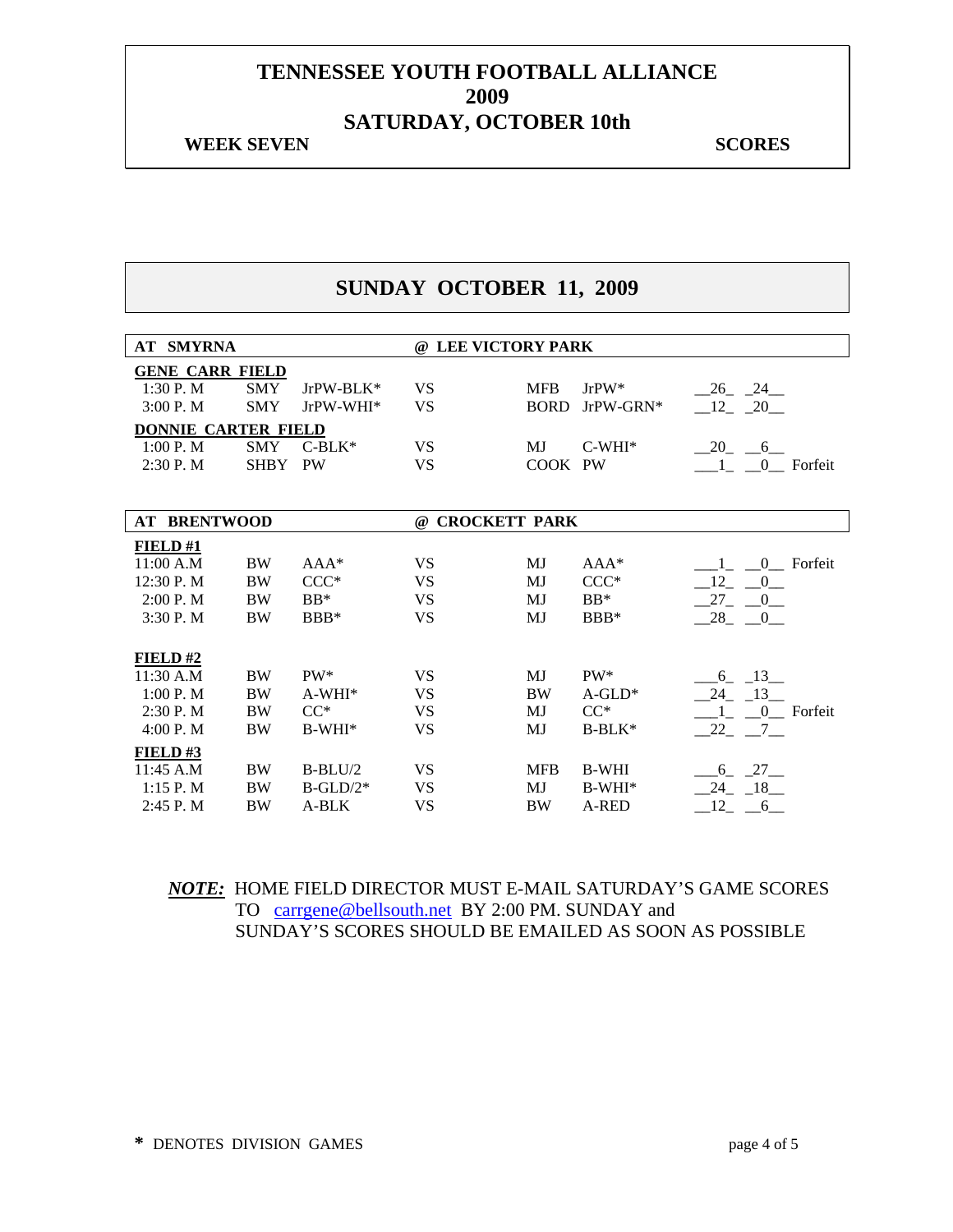#### **WEEK SEVEN** SCORES

|             | <b>TYFA COMMUNITY'S</b>  |  |             |                                |  |             |                              |  |  |
|-------------|--------------------------|--|-------------|--------------------------------|--|-------------|------------------------------|--|--|
| <b>ANT</b>  | Antioch Falcons          |  | <b>GOOD</b> | Goodlettsville Trojans         |  | OН          | Old Hickory Bulldogs         |  |  |
| BV          | <b>Bellevue Steelers</b> |  | <b>GRSL</b> | <b>Grassland Golden Eagles</b> |  | <b>SHBY</b> | <b>Shelbyville Eagles</b>    |  |  |
| <b>BORD</b> | <b>Bordeaux Eagles</b>   |  | <b>HEND</b> | Hendersonville Titans          |  | <b>SMY</b>  | Smyrna Bulldogs              |  |  |
| <b>BW</b>   | Brentwood Blaze          |  | <b>MAD</b>  | <b>Madison Titans</b>          |  | <b>SPH</b>  | Spring Hill Raiders          |  |  |
| <b>CLRK</b> | Clarksville Greyhounds   |  | МJ          | Mt. Juliet Bears               |  | <b>WAV</b>  | Waverly-Belmont Bulldogs     |  |  |
| <b>COOK</b> | Cookeville Cavaliers     |  | <b>MFB</b>  | <b>Murfreesboro Mustangs</b>   |  | <b>WCO</b>  | <b>White County Spartans</b> |  |  |
| ES          | <b>East Side Bobcats</b> |  | <b>NOLE</b> | Nolensville Panthers           |  | <b>WCR</b>  | <b>Whites Creek Cobras</b>   |  |  |
| <b>FRA</b>  | <b>Franklin Cowboys</b>  |  |             |                                |  |             |                              |  |  |

|            | <b>COLORS</b> |            |      |            |        |            |              |  |  |  |
|------------|---------------|------------|------|------------|--------|------------|--------------|--|--|--|
| WHI        | White         | <b>GRY</b> | Grav | <b>SLV</b> | Silver | <b>BLU</b> | Blue         |  |  |  |
| GLD        | Gold          | <b>RED</b> | Red  | <b>PRP</b> | Purple | <b>BLK</b> | <b>Black</b> |  |  |  |
| <b>YEL</b> | Yellow        | <b>NVY</b> | Navv | <b>GRN</b> | Green  |            |              |  |  |  |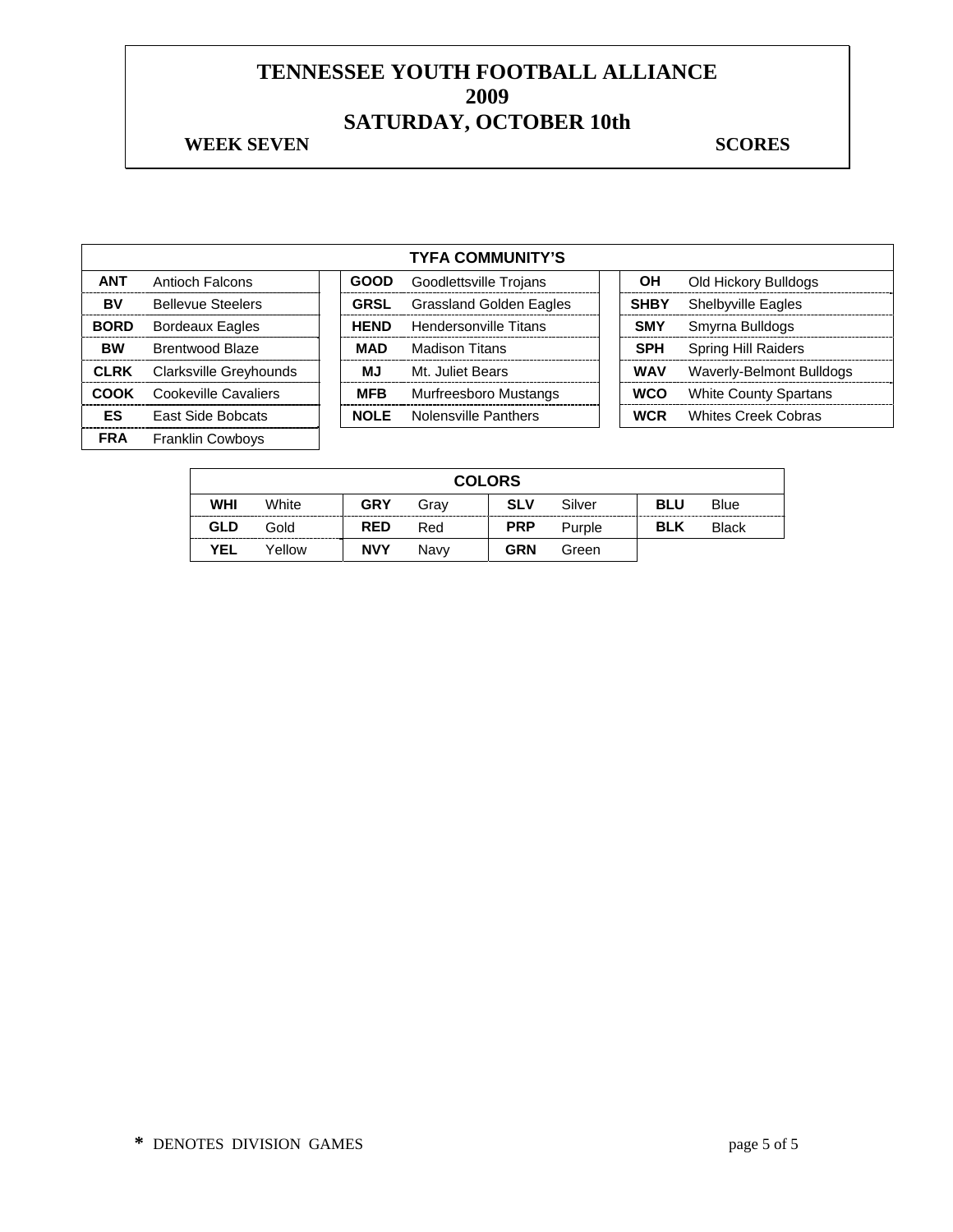| <b>AT BRENTWOOD</b>      |           |              | @ CROCKETT PARK         |             |                 |                       |
|--------------------------|-----------|--------------|-------------------------|-------------|-----------------|-----------------------|
| FIELD#1                  |           |              |                         |             |                 |                       |
| 10:00 A.M.               | <b>BW</b> | $A$ -GLD*    | <b>VS</b>               | <b>GRSL</b> | $A^*$           | $-43$<br>0            |
|                          | <b>BW</b> | $A-BLU^*$    | <b>VS</b>               | <b>SMY</b>  | $A$ -GLD*       | $\sim$ 1<br>0 Forfeit |
| 11:30 A.M.               | <b>BW</b> | $BB*$        | <b>VS</b>               | <b>SMY</b>  | $BB*$           | $-37-$<br>0           |
| 1:00 P.M                 | <b>BW</b> | $CCC*$       | <b>VS</b>               | <b>SMY</b>  | $CCC*$          | $-7 - 24$             |
| 2:30 P.M.                | $\rm BW$  | $AA^*$       | <b>VS</b>               | <b>SMY</b>  | $AA^*$          | 25<br>0               |
| 4:00 P.M.                | $\rm BW$  | $AAA*$       | <b>VS</b>               | <b>SMY</b>  | $AAA*$          | $-12$<br>6            |
| 5:30 P.M.                | <b>BW</b> | BBB*         | <b>VS</b>               | <b>SMY</b>  | BBB*            | $-40$ -<br>6          |
| FIELD#2                  |           |              |                         |             |                 |                       |
| 9:00 A.M.                | BW        | $A-BLK*$     | <b>VS</b>               | <b>SMY</b>  | $A-PRP*$        | $-12 - 6$             |
| 10:30 A.M.               | <b>BW</b> | $CC^*$       | <b>VS</b>               | <b>SMY</b>  | $CC^*$          | $0 \quad 33$          |
| 12:00 N                  | $\rm BW$  | $B-WHI*$     | <b>VS</b>               | <b>SMY</b>  | B-PRP*          | $19 - 12$ OT          |
| 1:30 P.M                 | <b>BW</b> | $B-GLD/1*$   | <b>VS</b>               | <b>SMY</b>  | $B-WHI*$        | $0 - 18$              |
| 3:00 P.M.                | <b>BW</b> | $B$ -RED*    | <b>VS</b>               | <b>FRA</b>  | $B-GRY*$        | 28<br>$\overline{0}$  |
| 4:30 P.M.                | $\rm BW$  | $PW^*$       | <b>VS</b>               | <b>SMY</b>  | $\mathrm{PW}^*$ | $-0$ $-12$            |
| FIELD#3                  |           |              |                         |             |                 |                       |
| 9:30 A.M                 | <b>BW</b> | $C$ -RED*    | <b>VS</b>               | <b>SMY</b>  | $C-PRP*$        | $-6 - 38$             |
| 11:00 A.M                | $\rm BW$  | $C-BLU^*$    | <b>VS</b>               | <b>SMY</b>  | $C-BLK*$        | $-0$ $-41$ $-$        |
| 2:30 P.M                 | <b>BW</b> | $B-BLU/1*$   | <b>VS</b>               | <b>FRA</b>  | $B-BLU^*$       | $\mathbf{0}$<br>20    |
| 2:00 P.M                 | <b>BW</b> | $B-GRY*$     | <b>VS</b>               | <b>SMY</b>  | $B$ -GLD*       | $-15$<br>$-6$         |
| 3:30 P.M                 | BW        | $B-BLU/2*$   | <b>VS</b>               | SMY         | $B-BLK*$        | 24<br>$-6$            |
| AT MT. JULIET            |           |              | @ CHARLIE DANIEL'S PARK |             |                 |                       |
| FIED#1                   |           |              |                         |             |                 |                       |
| 9:00 A.M                 | MJ        | $PW^*$       | <b>VS</b>               | BORD PW*    |                 | $18 - 20$             |
| 10:30 A.M                | MJ        | $CCC*$       | <b>VS</b>               | BORD CCC*   |                 | $0 - 39$              |
|                          | MJ        | $AA^*$       | <b>VS</b>               | BORD AA*    |                 | $0 - 1$ Forfeit       |
| 12:00 N                  | MJ        | $B$ -GLD*    | <b>VS</b>               | BORD B*     |                 | 12<br>6               |
| 1:30 P.M                 | MJ        | $BB*$        | <b>VS</b>               | BORD BB*    |                 | $-14$<br>6            |
| 3:00 P.M                 | MJ        | $BBB*$       | <b>VS</b>               |             | BORD BBB*       | $-12$ $-0$            |
| 4:30 P.M                 | MJ        | AAA*         | <b>VS</b>               | <b>BORD</b> | $AAA*$          | $-0$ $-41$ $-$        |
| FIELD#2                  |           |              |                         |             |                 |                       |
| 9:30 A.M                 | MJ        | $CC^*$       | <b>VS</b>               | BORD CC*    |                 | $-7 - 18$             |
| 11:00 A.M                | MJ        | JrPW-GLD*    | <b>VS</b>               |             | BORD JrPW-BLK*  | $13 - 19$ OT          |
| 12:30 P.M                | MJ        | JrPW-BLK*    | <b>VS</b>               | <b>BORD</b> | JrPW-GRN*       | $-0$ $-42$            |
| 2:00 P.M                 | MJ        | $C$ -GLD*    | <b>VS</b>               | <b>SMY</b>  | $C-WHI*$        | $20 - 13 - 0T$        |
| 3:30 P.M                 | MJ        | $C-WHI*$     | <b>VS</b>               | <b>BORD</b> | $\mathcal{C}$   | $-7 - 13$             |
| MT. JULIET MIDDLE SCHOOL |           |              |                         |             |                 |                       |
| 1:00 P.M                 | MJ        | B-BLK*       | <b>VS</b>               | <b>FRA</b>  | $B-WHI*$        | $0 - 30$              |
| 2:30 P.M                 | MJ        | <b>B-GRY</b> | <b>VS</b>               | BW.         | $B-GLD/2$       | $-0$ $-20$            |
| 4:00 P.M.                | MJ        | $C-BLK$      | <b>VS</b>               | <b>HEND</b> | $\mathbf C$     | 12<br>6               |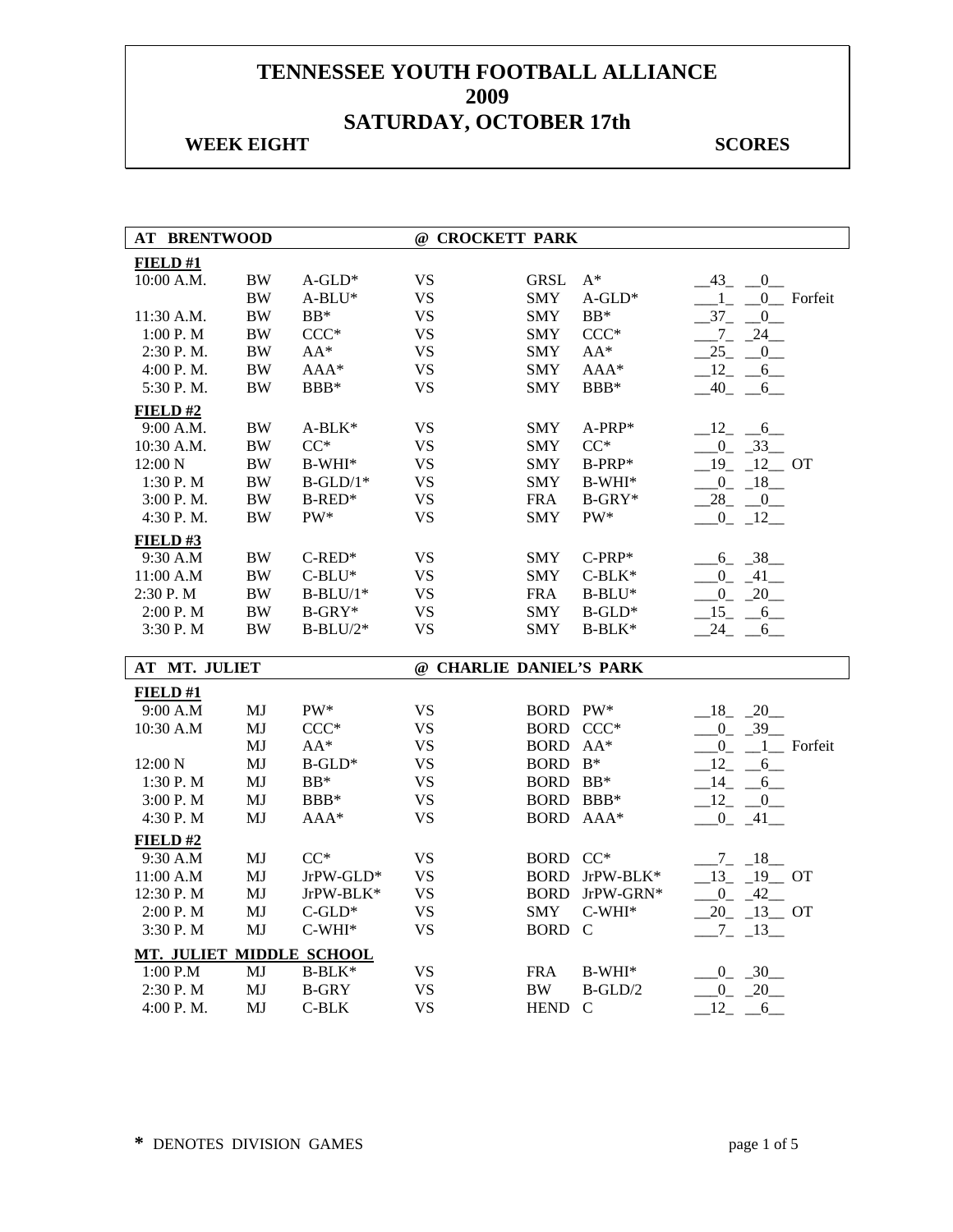| <b>AT MURFREESBORO</b>   |            |                           | @ MIDDLE POINT SPORTS COMPLEX                             |                           |                 |                               |  |
|--------------------------|------------|---------------------------|-----------------------------------------------------------|---------------------------|-----------------|-------------------------------|--|
| FIELD#1                  |            |                           | ALL GAMES CANCELLED DUE TO FIELD CONDITIONS AND HAVE BEEN |                           |                 |                               |  |
|                          |            |                           | <b>RESCHEDULED FOR SUNDAY, OCT. 25</b>                    |                           |                 |                               |  |
| $-8:30$ A.M.             | <b>MFR</b> | $\mathbb{R} \mathbb{R}^*$ | vs                                                        | FR A                      | $BB*$           |                               |  |
| 10:00 A.M                | <b>MER</b> | $CC^*$                    | <b>VS</b>                                                 | EBA                       | $CC^*$          |                               |  |
| 11:30 A.M.               | <b>MFB</b> | $AA*$                     | <b>VS</b>                                                 | FRA                       | $AA^*$          |                               |  |
| $\pm 00 P_{\pm} M$       | <b>MER</b> | $CCC*$                    | $\overline{\mathbf{v}}$                                   | ER A                      | $CCC*$          |                               |  |
| 2.30 P M                 | <b>MFR</b> | <b>RRR*</b>               | <b>VS</b>                                                 | ED Λ                      | <b>BBB*</b>     |                               |  |
| $-4:00 P. M$             | <b>MFB</b> | <del>AAA*</del>           | <b>VS</b>                                                 | ER A                      | <del>AAA*</del> |                               |  |
| 5.30 P.M                 | MFR        | $VAP*$                    | $\overline{\mathbf{v}}$                                   | $\subset$ i d $K$         | $VAP*$          |                               |  |
| <b>FIELD#2</b>           |            |                           |                                                           |                           |                 |                               |  |
| <del>9:00 A.M.</del>     | <b>MFB</b> | $CHH*$                    | VS                                                        | FRA                       | $C-SH*$         |                               |  |
| 10:30 A.M                | <b>MER</b> | <b>RRIII*</b>             | $\overline{\mathbf{v}}$                                   | $E_{\text{R}}$ $\Delta$   | $R_{\text{N}}$  |                               |  |
| $12.00\,\mathrm{M}$      | <b>MFR</b> | $\text{DW}^*$             | <b>VS</b>                                                 | LD <sub>A</sub>           | $\text{DM}^*$   |                               |  |
| $+30P$ M                 | <b>MFB</b> | $IrPW*$                   | ¥S                                                        | FR∌                       | $IrPW*$         |                               |  |
| 3.00 P M                 | <b>MFR</b> | $C$ WHI*                  | $\overline{\mathbf{v}}$                                   | $\mathop{\rm FP} \Lambda$ | $C$ -BLU*       |                               |  |
| 4.20 P M                 | <b>MER</b> | $\mathbf{A}^*$            | <b>VS</b>                                                 | LD <sub>A</sub>           | $A$ BLU*        |                               |  |
| $-6:00 P. M$             | <b>MFB</b> | <b>B-WHI*</b>             | VS                                                        | FR⊿                       | <b>B-NVY*</b>   |                               |  |
|                          |            |                           |                                                           |                           |                 |                               |  |
| <b>AT SMYRNA</b>         |            |                           | @ LEE VICTORY PARK                                        |                           |                 |                               |  |
| <b>GENE CARR FIELD</b>   |            |                           |                                                           |                           |                 |                               |  |
| 9:00 A.M                 | <b>SMY</b> | JrPW-GLD                  | <b>VS</b>                                                 | <b>SMY</b>                | JrPW-PRP        | 32<br>$\overline{\mathbf{0}}$ |  |
| 10:30 A.M                | <b>SMY</b> | JrPW-WHI                  | <b>VS</b>                                                 | <b>HEND</b>               | <b>JrPW</b>     | 24<br>$\overline{0}$          |  |
| 12:00 N                  | <b>SMY</b> | <b>VAR</b>                | <b>VS</b>                                                 | <b>ANT</b>                | <b>VAR</b>      | $0 - 39$                      |  |
|                          |            |                           |                                                           |                           |                 |                               |  |
| <b>AT BELLEVUE</b>       |            |                           | @ BELLEVUE MIDDLE SCHOOL                                  |                           |                 |                               |  |
| 9:00 A.M                 | BV         | $CC^*$                    | <b>VS</b>                                                 | <b>ANT</b>                | $CC^*$          | $0_{-}$<br>$-6$               |  |
| $10:30$ A.M              | BV         | PW*                       | <b>VS</b>                                                 | <b>ANT</b>                | PW*             | $0 - 35$                      |  |
| 12:00 N                  | BV         | $BB*$                     | <b>VS</b>                                                 | <b>ANT</b>                | $BB*$           | $0 - 32$                      |  |
| 1:30 P.M                 | BV         | $AA^*$                    | <b>VS</b>                                                 | <b>ANT</b>                | $AA^*$          | $0\quad 44$                   |  |
| $3:00 P M$ .             | BV         | $CCC*$                    | <b>VS</b>                                                 | <b>ANT</b>                | $CCC*$          | $12 - 19$                     |  |
| 4:30 P.M                 | BV         | BBB*                      | <b>VS</b>                                                 | <b>ANT</b>                | BBB*            | $0 - 28$                      |  |
| 6:00 P. M                | BV         | $AAA*$                    | VS                                                        | <b>ANT</b>                | $AAA*$          | $15 - 12$                     |  |
|                          |            |                           |                                                           |                           |                 |                               |  |
| <b>AT GOODLETTSVILLE</b> |            |                           | @ MOSS WRIGHT PARK                                        |                           |                 |                               |  |
| <b>FIELD#1</b>           |            |                           |                                                           |                           |                 |                               |  |
| $12:00\,\mathrm{N}$ .    | GOOD CCC*  |                           | <b>VS</b>                                                 | <b>SPH</b>                | $CCC*$          | $-28$ $-0$                    |  |
| 1:30 P.M                 | GOOD BB*   |                           | <b>VS</b>                                                 | <b>SPH</b>                | $BB*$           | $-14$ $-29$ $-$               |  |
| 3:00 P. M                | GOOD BBB*  |                           | <b>VS</b>                                                 | <b>SPH</b>                | BBB*            | $-34$<br>$-0$                 |  |
| 4:30 P.M                 | GOOD AAA*  |                           | <b>VS</b>                                                 | <b>SPH</b>                | $AAA*$          | 20<br>$-6$                    |  |
| FIELD#2                  |            |                           |                                                           |                           |                 |                               |  |
| 12:30 P.M                | GOOD PW*   |                           | <b>VS</b>                                                 | <b>SPH</b>                | PW*             | $-38$ $-27$                   |  |
| 2:00 P.M                 | GOOD CC*   |                           | <b>VS</b>                                                 | <b>SPH</b>                | $CC^*$          | $-6 - 12$                     |  |
| 3:30 P.M                 | GOOD C     |                           | <b>VS</b>                                                 | <b>SMY</b>                | C-GLD           | 8<br>$-19$                    |  |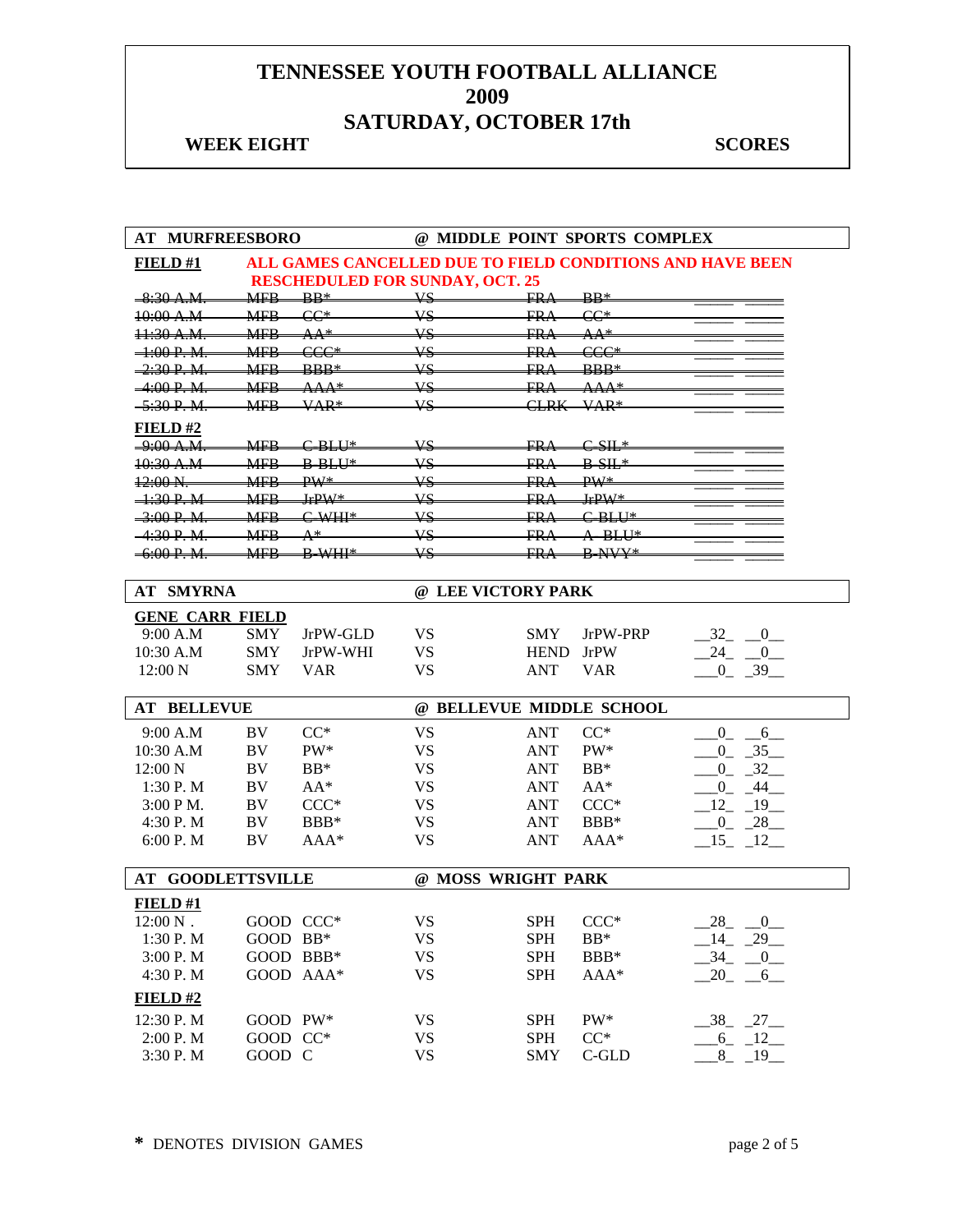| AT OLD HICKORY            |            |                                |           | @ DUPONT-HADLEY MIDDLE SCHOOL                             |                          |                           |
|---------------------------|------------|--------------------------------|-----------|-----------------------------------------------------------|--------------------------|---------------------------|
| 10:00 A.M                 | <b>OH</b>  | CC                             | <b>VS</b> | <b>GRSL</b>                                               | CC                       | $\mathbf{0}$<br>20        |
| 11:30 A.M                 | <b>OH</b>  | BB                             | <b>VS</b> | <b>GRSL</b>                                               | BB                       | $6 - 26$                  |
| 1:00 P. M.                | <b>OH</b>  | VAR*                           | <b>VS</b> | $FRA*$                                                    | <b>VAR</b>               | $-48$ $-0$                |
|                           |            |                                |           |                                                           |                          |                           |
| <b>AT SPRING HILL</b>     |            |                                |           | @ EVANS PARK                                              |                          |                           |
| 10:00 A.M                 | <b>SPH</b> | $JrPW^*$                       | <b>VS</b> | <b>SMY</b>                                                | JrPW-BLK*                | $-20$ $-18$ $-$           |
| 11:30 A.M                 | SPH        | $B^*$                          | <b>VS</b> | <b>NOL</b>                                                | $B^*$                    | $-6 - 43$                 |
| 1:00 P.M                  | <b>SPH</b> | $AA^*$                         | <b>VS</b> | <b>HEND</b>                                               | $AA^*$                   | $28 - 13$                 |
|                           |            |                                |           |                                                           |                          |                           |
| <b>AT WAVERLY BELMONT</b> |            |                                |           | @ CAMERON MIDDLE SCHOOL                                   |                          |                           |
| 8:30 A.M                  | <b>WAV</b> | PW*                            | <b>VS</b> | HEND PW*                                                  |                          | $\overline{7}$<br>$_{-0}$ |
| 10:00 A.M                 | <b>WAV</b> | $AA^*$                         | <b>VS</b> | OН                                                        | $AA^*$                   | $-33$<br>13               |
| 11:30 A.M                 | <b>WAV</b> | $CCC*$                         | <b>VS</b> | HEND CCC*                                                 |                          | $0 - 32$                  |
| 1:00 P.M                  | <b>WAV</b> | $BBB*$                         | <b>VS</b> | HEND BBB*                                                 |                          | 25<br>$\mathbf{0}$        |
| 2:30 P.M                  | <b>WAV</b> | $AAA*$                         | <b>VS</b> | HEND AAA*                                                 |                          | $0_{-}$<br>6              |
| 4:00 P.M                  | <b>WAV</b> | VAR <sup>*</sup>               | <b>VS</b> | BORD VAR*                                                 |                          | $13 - 28$                 |
|                           |            |                                |           |                                                           |                          |                           |
| <b>AT MADISON</b>         |            |                                |           | @ OLD MADISON HIGH SCHOOL                                 |                          |                           |
| 10:00 A.M                 | <b>MAD</b> | PW*                            | <b>VS</b> | <b>NOL</b>                                                | PW*                      | $0 - 25$                  |
| 11:30 A.M                 | <b>MAD</b> | $CCC*$                         | <b>VS</b> | <b>NOL</b>                                                | $CCC*$                   | $18 - 12$ OT              |
| 1:00 P.M                  | <b>MAD</b> | BBB*                           | <b>VS</b> | <b>NOL</b>                                                | BBB*                     | $-6 - 34$                 |
| 2:30 PM                   | <b>MAD</b> | $AAA*$                         | <b>VS</b> | <b>NOL</b>                                                | AAA*                     | $0 - 47$                  |
|                           |            |                                |           |                                                           |                          |                           |
| <b>AT SHELBYVILLE</b>     |            |                                |           | @ SHELBYVILLE HIGH SCHOOL                                 |                          |                           |
|                           |            |                                |           | ALL GAMES CANCELLED DUE TO FIELD CONDITIONS AND HAVE BEEN |                          |                           |
|                           |            |                                |           | <b>RESCHEDULED FOR SUNDAY, OCT. 18 or SUNDAY, OCT. 25</b> |                          |                           |
| $\pm 0.04$ $\pm 0.04$     | SHBY PW*   |                                | <b>VS</b> | ES                                                        | $\overline{\text{DW}}$ * |                           |
| 12.30 P.M                 |            | $SHBY$ CCC*                    | <b>VS</b> | E.S                                                       | $CCC*$                   |                           |
| 3:00 P. M                 | SHRY       | RRR*                           | Vς.       | EΩ                                                        | $RRR*$                   |                           |
| <u>4.20 P. M</u>          | SHBY       | $\Delta$ $\Delta$ $\Delta$ $*$ | VΣ        |                                                           |                          |                           |
| $6.00 P$ M                | SHPY       | $\mathbf{D}$                   | <b>VS</b> | <b>HEND</b>                                               | <b>D DI II*</b>          |                           |
| <b>AT COOKEVILLE</b>      |            |                                |           | @ COOKEVILLE HIGH SCHOOL                                  |                          |                           |
|                           |            |                                |           |                                                           |                          |                           |
| FIELD#1                   |            |                                |           |                                                           |                          |                           |
| 9:00 A.M.                 | COOK PW*   |                                | VS        | <b>WCO</b>                                                | $PW^*$                   | 21 39                     |
| 10:30 A.M                 | COOK B*    |                                | <b>VS</b> | <b>HEND</b>                                               | $B$ -RED <sup>*</sup>    | $-6 - 33$                 |
| 12:00 N                   |            | COOK BBB*                      | <b>VS</b> | <b>WCO</b>                                                | $BBB*$                   | $-6 - 18$                 |
| 1:30 P.M                  |            | COOK CCC*                      | <b>VS</b> | <b>WCO</b>                                                | $CCC*$                   | $0 - 33$                  |
| 3:00 P.M                  |            | COOK AAA*                      | <b>VS</b> | <b>WCO</b>                                                | AAA*                     | $6 - 12$                  |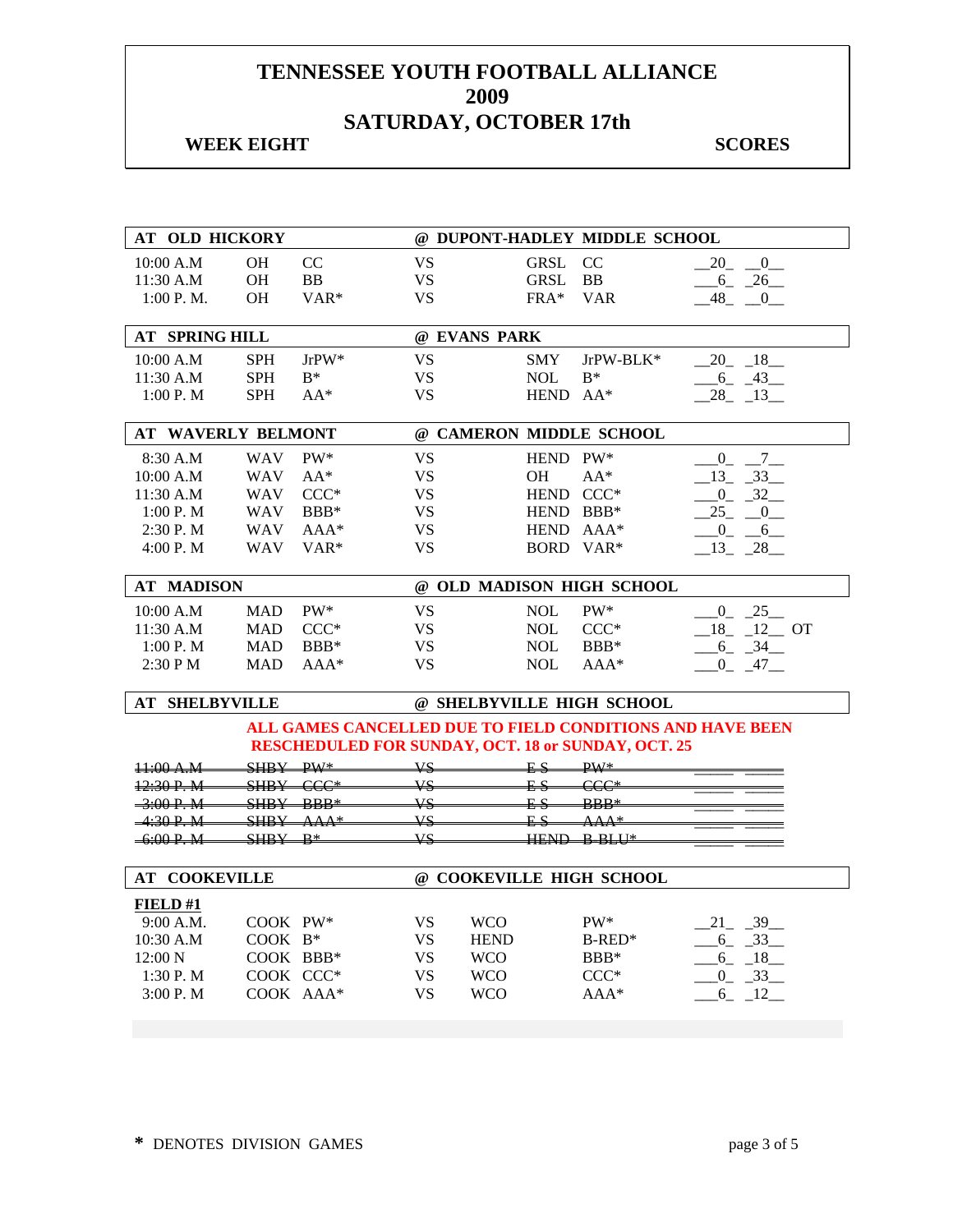## **WEEK EIGHT SCORES**

## **SUNDAY, OCTOBER 18, 2009**

| <b>SHELBYVILLE</b><br>AT                                               |             |        | $\omega$                        | <b>SHELBYVILLE HIGH SCHOOL</b> |              |                     |
|------------------------------------------------------------------------|-------------|--------|---------------------------------|--------------------------------|--------------|---------------------|
| 12:00 N                                                                | $SHBY* B$   |        | VS                              | <b>HEND</b>                    | <b>B-BLU</b> | 13 19               |
| 1:30P. M                                                               | SHBY PW     |        | VS                              | <b>WCO</b>                     | PW           | 27 0                |
| $3:00$ P.M.                                                            |             |        | <b>HOMECOMING</b>               |                                |              |                     |
| 4:30P. M                                                               | <b>SHBY</b> | $CCC*$ | VS                              | <b>WCO</b>                     | $CCC*$       | Forfeit<br>$\Omega$ |
| 6:00 P. M                                                              | <b>SHBY</b> | $BBB*$ | VS                              | <b>WCO</b>                     | $BBB*$       | 38<br>8             |
|                                                                        | <b>SHBY</b> | $AAA*$ | VS                              | <b>WCO</b>                     | $AA^*$       | Forfeit<br>$\Omega$ |
|                                                                        |             |        | <b>MONDAY, OCTOBER 19, 2009</b> |                                |              |                     |
| <b>SHELBYVILLE</b><br><b>SHELBYVILLE HIGH SCHOOL</b><br>AT<br>$\omega$ |             |        |                                 |                                |              |                     |
| 7:00 P. M.                                                             | SHRY* PW    |        | VS                              | E S                            | <b>PW</b>    | 27                  |

| 7:00 P. M. | $SHBY*$ |
|------------|---------|
|            |         |

# **THURSDAY, OCTOBER 22, 2009**

| <b>BRENTWOOD</b><br>AT |    |      | $\omega$ | <b>CROCKETT PARK</b> |      |  |
|------------------------|----|------|----------|----------------------|------|--|
| 7:00 P. M.             | BW | RED. | VS       | BW                   | -WHI |  |

*NOTE:* HOME FIELD DIRECTOR MUST E-MAIL SATURDAY'S GAME SCORES TO carrgene@bellsouth.net BY 2:00 PM. SUNDAY and SUNDAY'S SCORES SHOULD BE EMAILED AS SOON AS POSSIBLE

|             | <b>TYFA COMMUNITY'S</b>  |  |             |                                |  |             |                              |  |  |
|-------------|--------------------------|--|-------------|--------------------------------|--|-------------|------------------------------|--|--|
| <b>ANT</b>  | <b>Antioch Falcons</b>   |  | <b>GOOD</b> | Goodlettsville Trojans         |  | <b>OH</b>   | Old Hickory Bulldogs         |  |  |
| BV          | <b>Bellevue Steelers</b> |  | <b>GRSL</b> | <b>Grassland Golden Eagles</b> |  | <b>SHBY</b> | <b>Shelbyville Eagles</b>    |  |  |
| <b>BORD</b> | <b>Bordeaux Eagles</b>   |  | <b>HEND</b> | <b>Hendersonville Titans</b>   |  | <b>SMY</b>  | Smyrna Bulldogs              |  |  |
| <b>BW</b>   | <b>Brentwood Blaze</b>   |  | MAD         | Madison Titans                 |  | <b>SPH</b>  | <b>Spring Hill Raiders</b>   |  |  |
| <b>CLRK</b> | Clarksville Greyhounds   |  | ΜJ          | Mt. Juliet Bears               |  | <b>WAV</b>  | Waverly-Belmont Bulldogs     |  |  |
| COOK        | Cookeville Cavaliers     |  | <b>MFB</b>  | Murfreesboro Mustangs          |  | <b>WCO</b>  | <b>White County Spartans</b> |  |  |
| ES          | East Side Bobcats        |  | <b>NOLE</b> | <b>Nolensville Panthers</b>    |  | <b>WCR</b>  | <b>Whites Creek Cobras</b>   |  |  |
| <b>FRA</b>  | <b>Franklin Cowbovs</b>  |  |             |                                |  |             |                              |  |  |

**COLORS**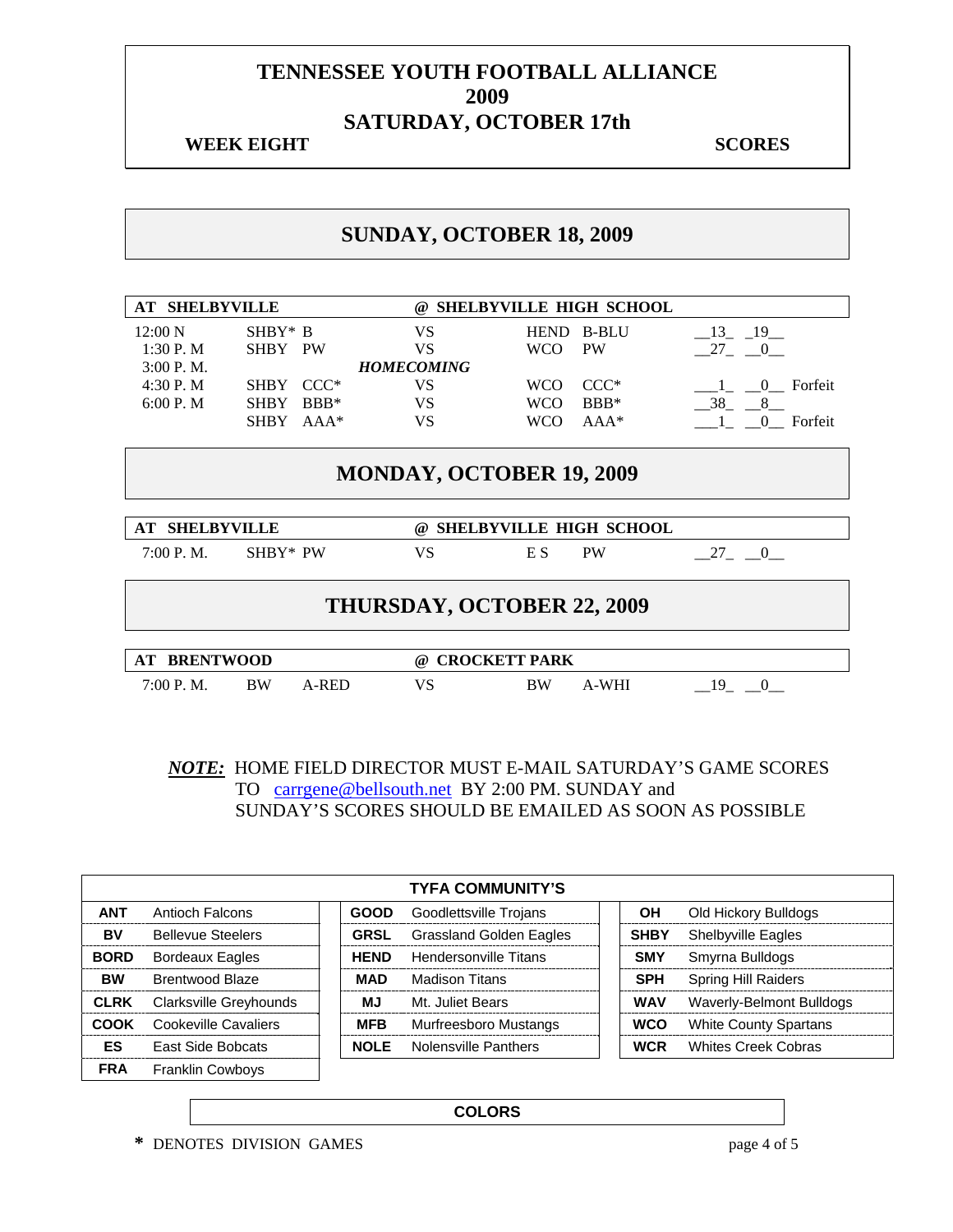| WHI        | White  | <b>GRY</b> | Grav | <b>SLV</b> | Silver | <b>BLU</b> | Blue         |
|------------|--------|------------|------|------------|--------|------------|--------------|
| GLD        | Gold   | <b>RED</b> | Red  | <b>PRP</b> | Purple | <b>BLK</b> | <b>Black</b> |
| <b>YEL</b> | Yellow | <b>NVY</b> | Navv | <b>GRN</b> | Green  |            |              |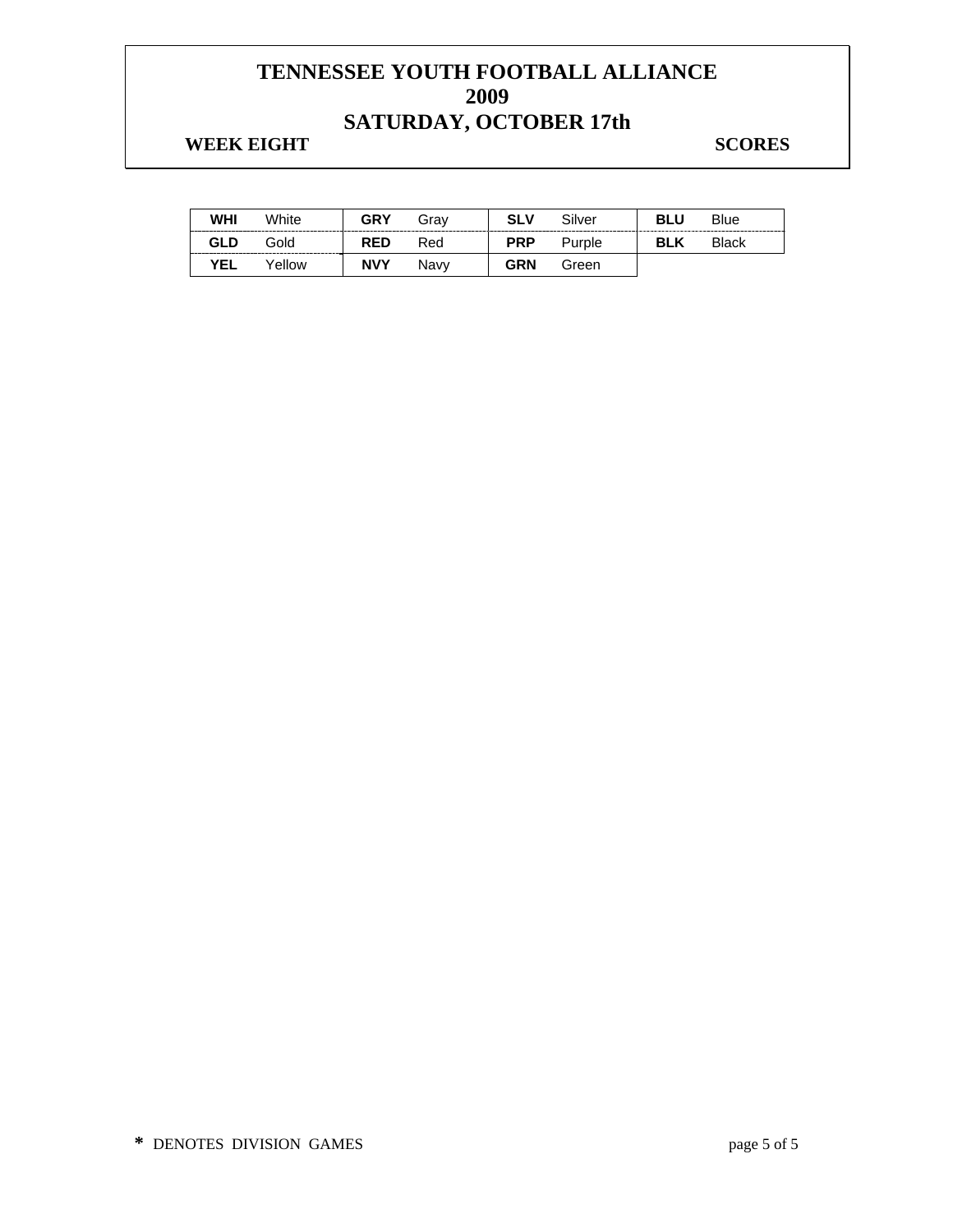## **WEEK NINE** SCORES

| <b>AT BORDEAUX</b>     |             |              | @ METRO CENTER          |             |                               |                      |
|------------------------|-------------|--------------|-------------------------|-------------|-------------------------------|----------------------|
| FIELD#1                |             |              |                         |             |                               |                      |
| 8:00 A.M.              | BORD AA*    |              | <b>VS</b>               | <b>BW</b>   | $AA^*$                        | $-0$ $-15$ $-$       |
| 9:30 A.M.              | BORD CCC*   |              | <b>VS</b>               | <b>BW</b>   | $CCC*$                        | $7_{-}$<br>6         |
| $11:00$ A.M.           | <b>BORD</b> | $BBB*$       | <b>VS</b>               | <b>BW</b>   | $BBB*$                        | $6 - 31$             |
| 12:30 P.M              | <b>BORD</b> | $BB*$        | <b>VS</b>               | <b>BW</b>   | $BB*$                         | $0 - 38$             |
| 2:00 P. M.             | <b>BORD</b> | $AAA*$       | <b>VS</b>               | <b>BW</b>   | $AAA*$                        | $-13 - 18$           |
| 3:30 P.M               | <b>BORD</b> | $VAR*$       | <b>VS</b>               | <b>SPH</b>  | VAR*                          | $-40$ $-0$           |
| FIELD#2                |             |              |                         |             |                               |                      |
| 8:15 A.M               | BORD C*     |              | <b>VS</b>               | <b>BW</b>   | $C-Blu^*$                     | 18 0                 |
| 9:45 A.M.              | <b>BORD</b> | JrPW-BLK     | <b>VS</b>               | MJ          | JrPW-BLK                      | $14 \quad 0$         |
| 11:15 A.M.             | <b>BORD</b> | $PW^*$       | <b>VS</b>               | <b>BW</b>   | PW*                           | $19 - 40$            |
| 12:45 P.M              | <b>BORD</b> | JrPW-GRN     | <b>VS</b>               | MJ          | JrPW-GLD                      | $19 - 13$ OT         |
| 2:15 P.M               | <b>BORD</b> | $CC^*$       | <b>VS</b>               | <b>BW</b>   | $CC^*$                        | $26 - 8$             |
| 3:45 P.M.              | BORD B*     |              | <b>VS</b>               | <b>BW</b>   | $B-BLU/1*$                    | $6 - 21$             |
|                        |             |              |                         |             |                               |                      |
| <b>AT FRANKLIN</b>     |             |              | @ COWBOY COMPLEX        |             |                               |                      |
| FIELD#1                |             |              |                         |             |                               |                      |
| 9:00 A.M               | <b>FRA</b>  | AA           | <b>VS</b>               | <b>WAV</b>  | AA                            | $6 - 0$              |
| 10:30 A.M              | <b>FRA</b>  | A-WHI        | <b>VS</b>               | <b>MFB</b>  | A                             | $24 - 13$            |
| 12:00 N                | <b>FRA</b>  | $A-SIL$      | <b>VS</b>               | <b>GRSL</b> | A                             | $-39 - 0$            |
| 1:30P. M               | <b>FRA</b>  | A-BLU        | <b>VS</b>               | <b>BW</b>   | A-GLD                         | $20 - 14$            |
| FIELD#2                |             |              |                         |             |                               |                      |
| 9:30 A.M               | <b>FRA</b>  | CC           | VS.                     | GOOD CC     |                               | $6 - 12$             |
| 11:00 A.M              | <b>FRA</b>  | <b>B-GRY</b> | <b>VS</b>               | BW          | <b>B-GRY</b>                  | $0 - 39$             |
| 12:30 P.M              | <b>FRA</b>  | <b>B-BLU</b> | <b>VS</b>               | <b>BW</b>   | $B-GLD/1$                     | $-20$ $-8$ $-$       |
| 2:00 P. M              | <b>FRA</b>  | <b>B-SIL</b> | <b>VS</b>               | <b>BW</b>   | <b>B-WHI</b>                  | $7_{-}$<br>$-12$     |
|                        |             |              |                         |             |                               |                      |
| AT MT. JULIET          |             |              | @ CHARLIE DANIEL'S PARK |             |                               |                      |
| FIELD#1                |             |              |                         |             |                               |                      |
| 9:00 A.M.              | MJ          | <b>B-WHI</b> | <b>VS</b>               | <b>BW</b>   | BLU/2                         | $-25 - 14$           |
| 10:30 A.M              | MJ          | $C-BLK^*$    | <b>VS</b>               | <b>BW</b>   | $C$ -RED*                     | $12 - 6$             |
| 12:00 N                | MJ          | C-WHI        | <b>VS</b>               | <b>MFB</b>  | C-WHI                         | $0 - 6$              |
|                        |             |              |                         |             |                               |                      |
| <b>AT MURFREESBORO</b> |             |              |                         |             | @ MIDDLE POINT SPORTS COMPLEX |                      |
| FIELD#1                |             |              |                         |             |                               |                      |
| 9:00 A.M               | <b>MFB</b>  | <b>JrPW</b>  | <b>VS</b>               | <b>SMY</b>  | JrPW-PRP                      | $30 - 0$             |
| 10:30 A.M              | <b>MFB</b>  | <b>B-WHI</b> | <b>VS</b>               | <b>BW</b>   | $B-GLD/2$                     | $32 - 12$            |
| 12:00 N                | <b>MFB</b>  | <b>BB</b>    | <b>VS</b>               | <b>GOOD</b> | BB                            | 32<br>$\overline{0}$ |
| 1:30 P.M               | <b>MFB</b>  | VAR*         | <b>VS</b>               | <b>FRA</b>  | VAR*                          | $-6 - 14$            |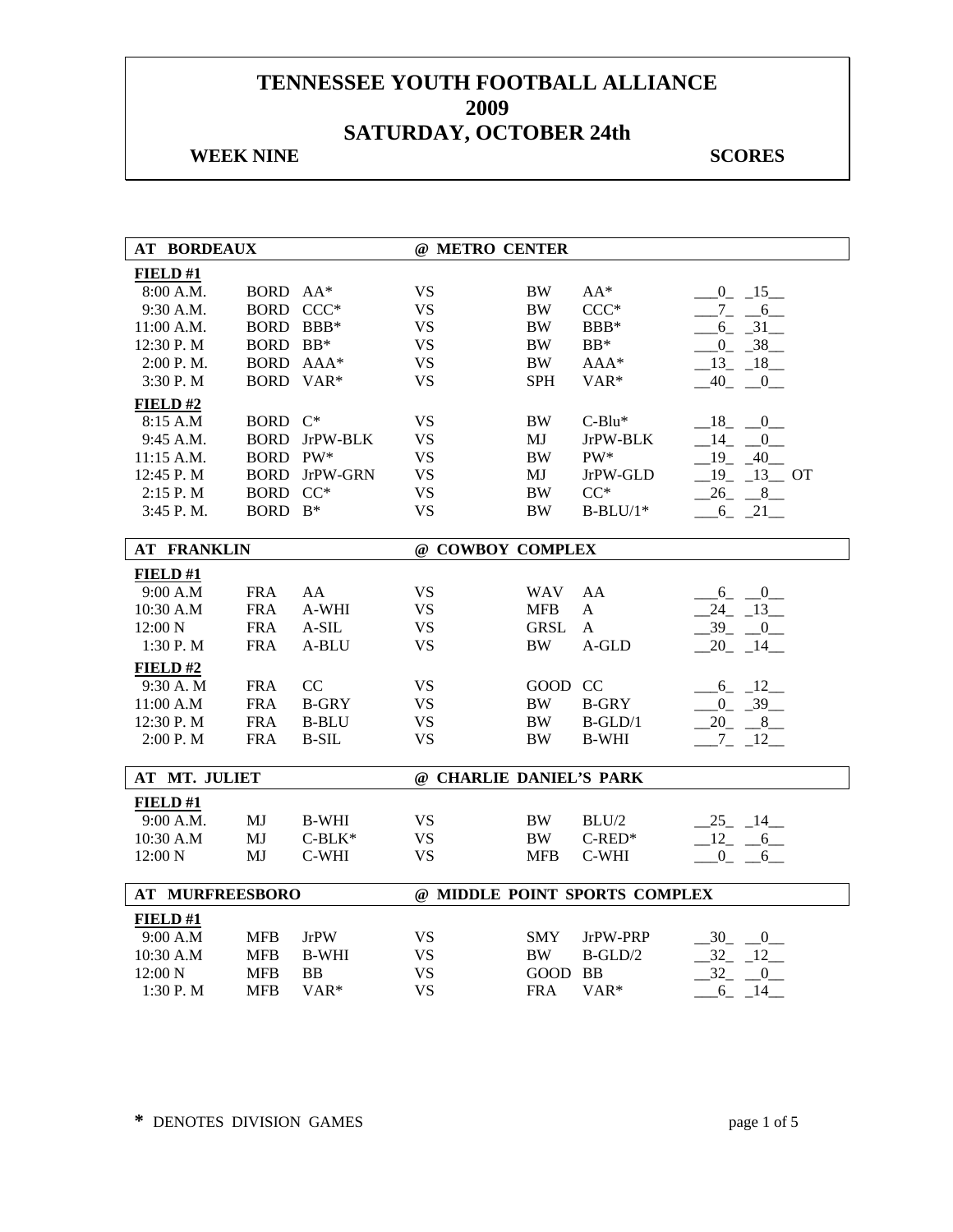## **WEEK NINE** SCORES

| <b>AT SMYRNA</b>           |             |              | @ LEE VICTORY PARK   |             |                             |                               |
|----------------------------|-------------|--------------|----------------------|-------------|-----------------------------|-------------------------------|
| <b>DONNIE CARTER FIELD</b> |             |              |                      |             |                             |                               |
| 9:00 A.M                   | <b>SMY</b>  | C-PRP        | <b>VS</b>            | MJ          | C-GLD                       | $-0$ $-18$ $-$                |
| 10:30 A.M                  | <b>SMY</b>  | <b>PW</b>    | <b>VS</b>            | GOOD PW     |                             | $-30$ $-0$                    |
| 12:00 N                    | <b>SMY</b>  | $C-WHI*$     | <b>VS</b>            | <b>SMY</b>  | $C$ -GLD*                   | $-0$ $-6$                     |
| 1:30 P.M                   | <b>SMY</b>  | <b>B-PRP</b> | <b>VS</b>            | <b>FRA</b>  | <b>B-WHI</b>                | $-8 - 20$                     |
| <b>GENE CARR FIELD</b>     |             |              |                      |             |                             |                               |
| 8:30 A.M                   | <b>SMY</b>  | JrPW-GLD     | <b>VS</b>            | <b>FRA</b>  | <b>JrPW</b>                 | $21 - 12$                     |
| 10:00 A.M                  | <b>SMY</b>  | JrPW-BLK     | <b>VS</b>            | <b>SMY</b>  | JrPW-WHI                    | $-18$ $-33$                   |
| 11:30 A M                  | <b>SMY</b>  | $C-BLK*$     | <b>VS</b>            | <b>GOOD</b> | $C^*$                       | $15 - 0$                      |
| 1:00P. M                   | <b>SMY</b>  | <b>B-BLK</b> | <b>VS</b>            | <b>BW</b>   | <b>B-RED</b>                | $12 - 30$                     |
|                            |             |              |                      |             |                             |                               |
| <b>AT ANTIOCH</b>          |             |              |                      |             | @ EZELL HARDING HIGH SCHOOL |                               |
| 9:00 A.M                   | <b>ANT</b>  | PW*          | <b>VS</b>            | <b>WAV</b>  | $PW^*$                      | 20<br>$\overline{0}$          |
| 10:30 A.M                  | <b>ANT</b>  | CC           | <b>VS</b>            | <b>MFB</b>  | CC                          | $6 - 27$                      |
| 12:00 N                    | <b>ANT</b>  | <b>BB</b>    | <b>VS</b>            | MJ          | BB                          | $-28$<br>$2_{-}$              |
| 1:30 P.M                   | <b>ANT</b>  | $AA^*$       | <b>VS</b>            | <b>SPH</b>  | $AA^*$                      | 61<br>$-0$                    |
| 3:00 P.M                   | <b>ANT</b>  | $CCC*$       | <b>VS</b>            | <b>WAV</b>  | $CCC*$                      | $-31$<br>$\overline{0}$       |
| 4:30 P.M                   | <b>ANT</b>  | BBB*         | <b>VS</b>            | <b>WAV</b>  | BBB*                        | 13<br>$-7$                    |
| 6:00 P.M                   | <b>ANT</b>  | $AAA*$       | <b>VS</b>            | <b>WAV</b>  | $AAA*$                      | $0_{-}$<br>0 Forfeit          |
| 7:30 P.M                   | <b>ANT</b>  | VAR*         | <b>VS</b>            | <b>WAV</b>  | VAR*                        | $-19 - 28$                    |
|                            |             |              |                      |             |                             |                               |
| AT HENDERSONVILLE          |             |              | @ DRAKE'S CREEK PARL |             |                             |                               |
| FIELD#1                    |             |              |                      |             |                             |                               |
| 9:00 A.M                   | HEND CC*    |              | <b>VS</b>            | <b>GRSL</b> | $CC^*$                      | 40<br>$\overline{\mathbf{0}}$ |
| 10:30 A.M                  | <b>HEND</b> | $BB*$        | <b>VS</b>            | <b>GRSL</b> | $BB*$                       | $-6 - 20$                     |
| 12:00 P.M                  | <b>HEND</b> | $AA^*$       | <b>VS</b>            | <b>GRSL</b> | $AA^*$                      | $0 - 45$                      |
| 1:30 P.M                   | <b>HEND</b> | $CCC*$       | <b>VS</b>            | GRSL        | $CCC*$                      | $-13$ , $-2$                  |
| 3:00 P.M                   | <b>HEND</b> | $BBB*$       | <b>VS</b>            | <b>GRSL</b> | BBB*                        | $-0 - 8$                      |
| 4:30 P.M                   | <b>HEND</b> | $AAA*$       | <b>VS</b>            | <b>GRSL</b> | $AAA*$                      | $-6 - 20$                     |
| FIELD#2                    |             |              |                      |             |                             |                               |
| 9:30 A.M                   | HEND C      |              | <b>VS</b>            | <b>FRA</b>  | $C-SIL$                     | $7_{-}$<br>$-6$               |
| 11:00 A.M                  | HEND JrPW   |              | <b>VS</b>            | <b>SPH</b>  | <b>JrPW</b>                 | $9_{-}$<br>$7\overline{ }$    |
| 12:30 P.M                  | HEND PW*    |              | <b>VS</b>            | <b>SPH</b>  | PW*                         | $-13$<br>$0_{-}$              |
| 2:00 P.M                   | <b>HEND</b> | B-BLU*       | <b>VS</b>            | COOK B*     |                             | 12<br>$\sqrt{0}$              |
| 3:30 P.M                   |             | HEND B-RED   | <b>VS</b>            | <b>GRSL</b> | B                           | $-0 - 6$                      |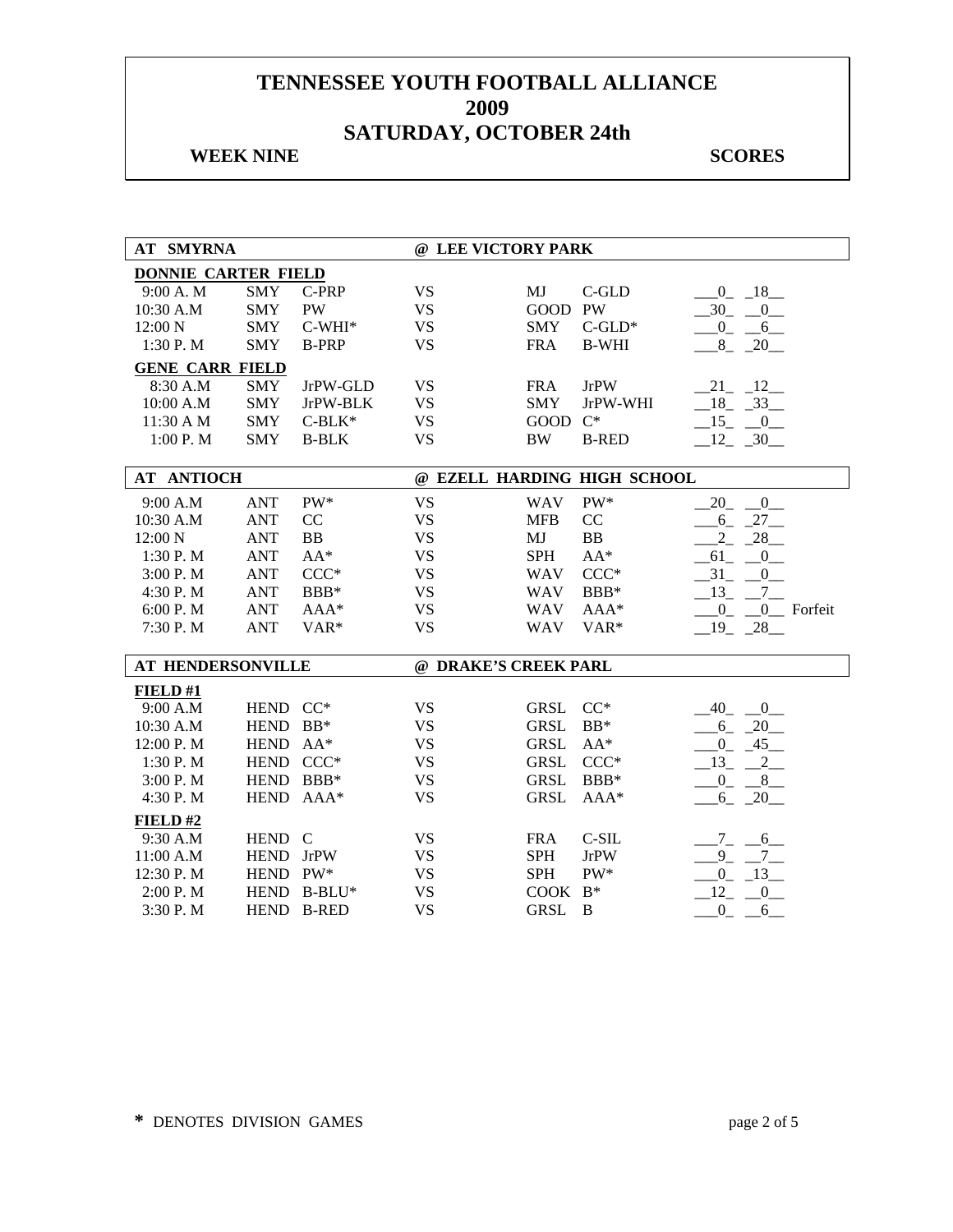## **WEEK NINE** SCORES

| <b>AT OLD HICKORY</b><br>@ DUPONT-HADLY MIDDLE SCHOOL |            |        |                         |                |                            |                                              |           |
|-------------------------------------------------------|------------|--------|-------------------------|----------------|----------------------------|----------------------------------------------|-----------|
| 8:30 A.M                                              | <b>OH</b>  | PW*    | <b>VS</b>               | BV             | PW*                        | 31<br>0                                      |           |
| 10:00 A. M                                            | <b>OH</b>  | $CC^*$ | <b>VS</b>               | <b>BV</b>      | $CC^*$                     | 40<br>$\mathbf{0}$                           |           |
| 11:30 A.M                                             | <b>OH</b>  | $BB*$  | <b>VS</b>               | BV             | $BB*$                      | 43<br>$\overline{0}$                         |           |
| 1:00 P.M                                              | <b>OH</b>  | $AA^*$ | <b>VS</b>               | <b>BV</b>      | $AA^*$                     | 53<br>0                                      |           |
| 2:30 P.M                                              | <b>OH</b>  | $CCC*$ | <b>VS</b>               | BV             | $CCC*$                     | 21<br>$\overline{0}$                         |           |
| 4:00 P.M                                              | OH         | $BBB*$ | <b>VS</b>               | <b>BV</b>      | BBB*                       | $35 - 6$                                     |           |
| 5:30 P.M                                              | <b>OH</b>  | $AAA*$ | <b>VS</b>               | <b>BV</b>      | AAA*                       | $12 - 34$                                    |           |
| 7:00 P.M                                              | <b>OH</b>  | VAR*   | <b>VS</b>               | <b>SMY</b>     | VAR*                       | $-35$ $-0$ $-$                               |           |
| <b>AT SPRING HILL</b>                                 |            |        | @ EVANS PARK            |                |                            |                                              |           |
| 6:00 P.M                                              | <b>SPH</b> | CC     | <b>VS</b>               | MJ             | CC                         | $-32 - 12$                                   |           |
| 7:30 P.M                                              | <b>SPH</b> | $C^*$  | <b>VS</b>               | <b>MFB</b>     | $C-BLU^*$                  | $-0$ $-19$                                   |           |
|                                                       |            |        |                         |                |                            |                                              |           |
| AT WHITE'S CREEK                                      |            |        | @ MADISON MIDDLE SCHOOL |                |                            |                                              |           |
| 11:30 A.M                                             | <b>WCR</b> | $BBB*$ | <b>VS</b>               | <b>MAD</b>     | BBB*                       | $\overline{0}$                               | Forfeit   |
| 1:00 P, M                                             | <b>WCR</b> | AAA*   | <b>VS</b>               | <b>MAD</b>     | AAA*                       | 38<br>$\overline{0}$                         |           |
| 2:30 P.M                                              | <b>WCR</b> | $CCC*$ | <b>VS</b>               | <b>MAD</b>     | $CCC*$                     | $\overline{0}$                               | 1 Forfeit |
|                                                       |            |        |                         |                |                            |                                              |           |
|                                                       |            |        |                         |                |                            |                                              |           |
| <b>AT NOLENSVILLE</b>                                 |            |        | @ ROCKY FORK PARK       |                |                            |                                              |           |
| 12:00 N                                               | <b>NOL</b> | PW*    | <b>VS</b>               | <b>SHBY</b>    | $PW^*$                     | $6 - 13$                                     |           |
| 1:30 P.M                                              | <b>NOL</b> | $CCC*$ | <b>VS</b>               | <b>SHBY</b>    | $CCC*$                     | $0 - 25$                                     |           |
| 3:00 P.M                                              | <b>NOL</b> | $B^*$  | <b>VS</b>               | <b>SHBY</b>    | $B^*$                      | $-19$ $-6$                                   |           |
| 4:30 P.M                                              | <b>NOL</b> | BBB*   | <b>VS</b>               | <b>SHBY</b>    | BBB*                       | $-13 - 18$                                   |           |
| 6:00 P.M                                              | <b>NOL</b> | AAA*   | <b>VS</b>               | <b>SHBY</b>    | $AAA*$                     | 41<br>$\begin{array}{ccc} & & 0 \end{array}$ |           |
| <b>AT WHITE COUNTY</b>                                |            |        |                         |                | @ WHITE COUNTY HIGH SCHOOL |                                              |           |
| 11:00 A.M                                             | <b>WCO</b> | PW*    | <b>VS</b>               | E <sub>S</sub> | PW*                        | $-52$<br>30                                  |           |
| 12:30 P.M                                             | <b>WCO</b> | $CCC*$ | <b>VS</b>               |                | CLRK CCC*                  | $6 - 36$                                     |           |
| 2:00 P.M                                              | <b>WCO</b> | $BBB*$ | <b>VS</b>               |                | CLRK BBB*                  | $0 - 25$                                     |           |
| 3:30 P.M                                              | <b>WCO</b> | AAA*   | <b>VS</b>               | <b>CLRK</b>    | $AAA*$                     | $6 - 36$                                     |           |
|                                                       |            |        |                         |                |                            |                                              |           |
| <b>AT COOKEVILLE</b>                                  |            |        | @ COOKEVILLE HIGH SCHOL |                |                            |                                              |           |
| FIELD #1                                              | COOK CCC*  |        |                         |                |                            |                                              |           |
| 11:30 A.M<br>1:00 P.M                                 | COOK BBB*  |        | <b>VS</b><br><b>VS</b>  | ES<br>ES       | $CCC*$<br>BBB*             | $1_{-}$<br>$18 - 12$                         | 0 Forfeit |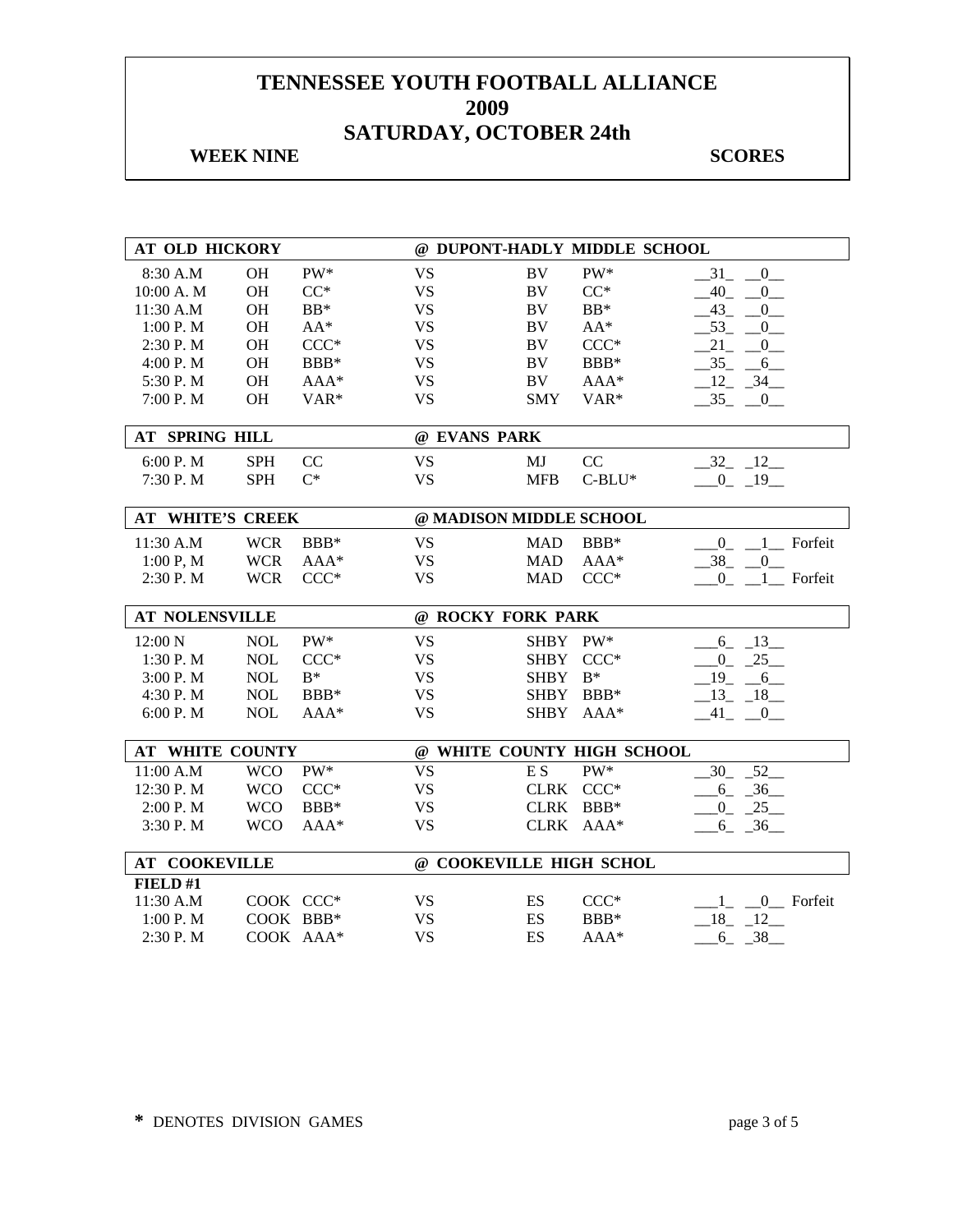#### **WEEK NINE SCORES**

## **SUNDAY OCTOBER 25th, 2009**

| <b>AT COOKEVILLE</b>   |            |              | @ COOKEVILLE HIGH SCHOOL      |             |              |                                      |  |
|------------------------|------------|--------------|-------------------------------|-------------|--------------|--------------------------------------|--|
| FIELD #1               |            |              |                               |             |              |                                      |  |
| 2:30 P.M               | COOK PW*   |              | <b>VS</b>                     | ES          | PW*          | $0 - 39$                             |  |
| 4:00 P.M               | COOK B*    |              | <b>VS</b>                     | <b>GRSL</b> | $B^*$        | $7 - 18$                             |  |
|                        |            |              |                               |             |              |                                      |  |
| <b>AT WHITE COUNTY</b> |            |              | @ WHITE COUNTY HIGH SCHOOL    |             |              |                                      |  |
| 1:00 P.M.              | <b>WCO</b> | <b>PW</b>    | <b>VS</b>                     | <b>NOLE</b> | PW           | $-20$<br>21                          |  |
| 2:30 P.M.              | <b>WCO</b> | <b>CCC</b>   | <b>VS</b>                     | <b>WCR</b>  | CCC          | Forfeit<br>$\overline{0}$<br>$1_{-}$ |  |
| 4:00 P.M               | <b>WCO</b> | <b>BBB</b>   | <b>VS</b>                     | <b>WCR</b>  | <b>BBB</b>   | 0 Forfeit                            |  |
| 5:30 P.M               | <b>WCO</b> | <b>AAA</b>   | <b>VS</b>                     | <b>WCR</b>  | <b>AAA</b>   | $6 - 26$                             |  |
|                        |            |              |                               |             |              |                                      |  |
| <b>AT BRENTWOOD</b>    |            |              | @ CROCKETT PARK               |             |              |                                      |  |
| FIELD #1               |            |              |                               |             |              |                                      |  |
| 1:30 P.M.              | <b>BWD</b> | <b>C-RED</b> | <b>VS</b>                     |             | GOOD C-WHI   | $-0$ $-26$                           |  |
| 3:00 P.M.              | <b>BWD</b> | C-BLU        | <b>VS</b>                     | MJ          | C-WHI        | $12 - 22$                            |  |
| 4:30 P.M.              | <b>BWD</b> | $AA*$        | <b>VS</b>                     | MJ          | $AA^*$       | $47_{-}$<br>$\mathbf{0}$             |  |
| FIELD#2                |            |              |                               |             |              |                                      |  |
| 1:00 P.M               | <b>BW</b>  | <b>B-RED</b> | <b>VS</b>                     | MJ          | <b>B-GRY</b> | $-48$ <sub>-</sub> $-6$              |  |
| 2:30 P.M               | <b>BW</b>  | $B-BLU/1$    | <b>VS</b>                     | MJ          | <b>B-GLD</b> | $-13 - 31$                           |  |
|                        |            |              |                               |             |              |                                      |  |
| <b>AT MURFREESBORO</b> |            |              | @ MIDDLE POINT SPORTS COMPLEX |             |              |                                      |  |
| FIELD#1                |            |              |                               |             |              |                                      |  |
| 8:30 A.M.              | <b>MFB</b> | $BB*$        | <b>VS</b>                     | <b>FRA</b>  | $BB*$        | $-19$ $-0$                           |  |
| 10:00 A.M              | <b>MFB</b> | $CC^*$       | <b>VS</b>                     | <b>FRA</b>  | $CC^*$       | $-6 - 19$                            |  |
| 11:30 A.M.             | <b>MFB</b> | $AA^*$       | <b>VS</b>                     | <b>FRA</b>  | $AA^*$       | $-7 - -6$                            |  |
| 1:00 P.M.              | <b>MFB</b> | $CCC*$       | <b>VS</b>                     | <b>FRA</b>  | $CCC*$       | 28<br>0                              |  |
| 2:30 P.M.              | <b>MFB</b> | $BBB*$       | <b>VS</b>                     | <b>FRA</b>  | BBB*         | $6-$<br>7                            |  |
| 4:00 P.M.              | <b>MFB</b> | $AAA*$       | <b>VS</b>                     | <b>FRA</b>  | $AAA*$       | 34<br>0                              |  |
| 5:30 P.M.              | <b>MFB</b> | VAR*         | <b>VS</b>                     | <b>CLRK</b> | VAR*         | $-22$<br>20                          |  |
| FIELD#2                |            |              |                               |             |              |                                      |  |
| 9:00 A.M.              | <b>MFB</b> | $C-BLU^*$    | <b>VS</b>                     | <b>FRA</b>  | $C-SIL*$     | 0 Forfeit<br>$\mathbf{1}$            |  |
| 10:30 A.M              | <b>MFB</b> | $B-BLU^*$    | <b>VS</b>                     | <b>FRA</b>  | $B-SIL*$     | $0 - 20$                             |  |
| 12:00 N.               | <b>MFB</b> | PW*          | <b>VS</b>                     | <b>FRA</b>  | PW*          | $0 - 6$                              |  |
| 1:30 P.M               | <b>MFB</b> | $JrPW^*$     | <b>VS</b>                     | <b>FRA</b>  | JrPW*        | $20 - 6$                             |  |
| 3:00 P.M.              | <b>MFB</b> | $C-WHI*$     | <b>VS</b>                     | <b>FRA</b>  | $C-BLU^*$    | $-6 - 14$                            |  |
| 4:30 P.M.              | <b>MFB</b> | $A^*$        | <b>VS</b>                     | <b>FRA</b>  | A-BLU*       | $-30$<br>$\overline{0}$              |  |
| 6:00 P.M.              | <b>MFB</b> | B-WHI*       | <b>VS</b>                     | <b>FRA</b>  | B-NVY*       | 20<br>6                              |  |

#### **SUNDAY'S SCHEDULE CONTINUED ON PG. 5**

**\*** DENOTES DIVISION GAMES page 4 of 5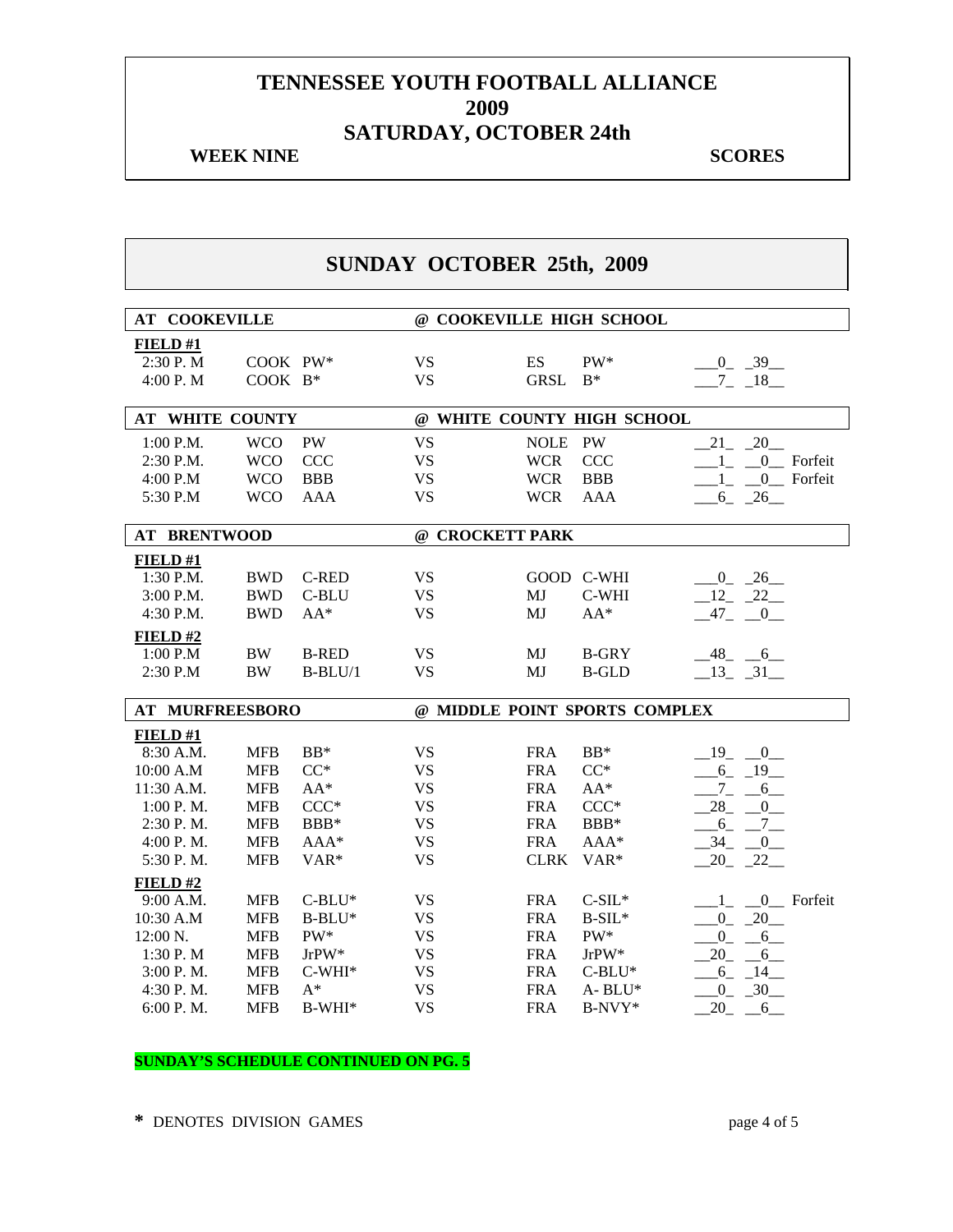#### **WEEK NINE SCORES**

# **SUNDAY OCTOBER 25th, 2009**

| <b>SHELBYVILLE</b> |             |    | @ SHELBYVILLE HIGH SCHOOL |            |  |
|--------------------|-------------|----|---------------------------|------------|--|
| 1:00 P. M          | SHBY* CCC   | VS | ES                        | CCC        |  |
| 2:30 P. M          | $SHBY* R$   |    | <b>SPH</b>                |            |  |
| 4:00 P. M          | SHBY* BBB   | VS | ES                        | <b>BBB</b> |  |
| 5:30 P. M.         | $SHBY* AAA$ | VS | ES                        | AAA        |  |

#### *NOTE:* HOME FIELD DIRECTOR MUST E-MAIL SATURDAY'S GAME SCORES TO carrgene@bellsouth.net BY 2:00 PM. SUNDAY and SUNDAY'S SCORES SHOULD BE EMAILED AS SOON AS POSSIBLE

|             |                          |             | <b>TYFA COMMUNITY'S</b>        |             |            |                              |
|-------------|--------------------------|-------------|--------------------------------|-------------|------------|------------------------------|
| <b>ANT</b>  | Antioch Falcons          | <b>GOOD</b> | Goodlettsville Trojans         |             | OН         | Old Hickory Bulldogs         |
| BV          | <b>Bellevue Steelers</b> | <b>GRSL</b> | <b>Grassland Golden Eagles</b> | <b>SHBY</b> |            | Shelbyville Eagles           |
| <b>BORD</b> | <b>Bordeaux Eagles</b>   | <b>HEND</b> | Hendersonville Titans          | <b>SMY</b>  |            | Smyrna Bulldogs              |
| <b>BW</b>   | <b>Brentwood Blaze</b>   | MAD         | <b>Madison Titans</b>          |             | <b>SPH</b> | <b>Spring Hill Raiders</b>   |
| <b>CLRK</b> | Clarksville Greyhounds   | MJ.         | Mt. Juliet Bears               |             | <b>WAV</b> | Waverly-Belmont Bulldogs     |
| COOK        | Cookeville Cavaliers     | <b>MFB</b>  | Murfreesboro Mustangs          |             | <b>WCO</b> | <b>White County Spartans</b> |
| <b>ES</b>   | East Side Bobcats        | <b>NOLE</b> | <b>Nolensville Panthers</b>    |             | <b>WCR</b> | <b>Whites Creek Cobras</b>   |
| <b>FRA</b>  | <b>Franklin Cowbovs</b>  |             |                                |             |            |                              |

| <b>COLORS</b> |        |            |      |            |        |            |              |  |
|---------------|--------|------------|------|------------|--------|------------|--------------|--|
| WHI           | White  | <b>GRY</b> | Grav | <b>SLV</b> | Silver | <b>BLU</b> | Blue         |  |
| GLD           | Gold   | <b>RED</b> | Red  | <b>PRP</b> | Purple | <b>BLK</b> | <b>Black</b> |  |
| <b>YEL</b>    | Yellow | <b>NVY</b> | Navv | <b>GRN</b> | Green  |            |              |  |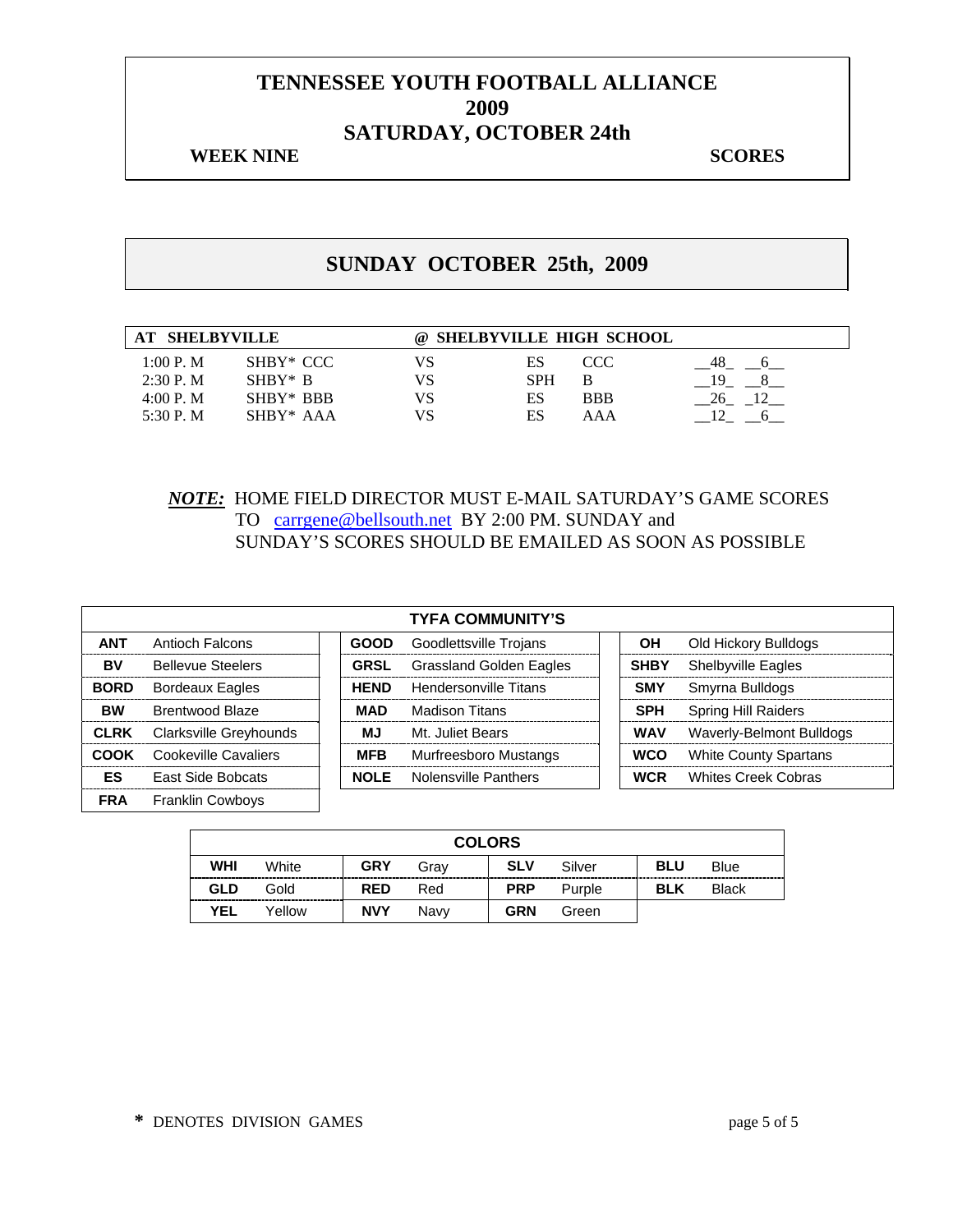**through WEEK NINE 10/24/2009** 

| <b>AAA</b>              |                            |                  |                         |                    |                    |  |
|-------------------------|----------------------------|------------------|-------------------------|--------------------|--------------------|--|
|                         | <b>NATIONAL CONFERENCE</b> |                  | <b>CONFERENCE GAMES</b> |                    | <b>TOTAL GAMES</b> |  |
|                         |                            | <b>WON</b>       | <b>LOST</b>             | <b>WON</b>         | <b>LOST</b>        |  |
| 1                       | <b>BRENTWOOD</b>           | 5                | $\Omega$                | 8                  | $\theta$           |  |
| $\mathbf{2}$            | <b>MURFREESBORO</b>        | $\overline{4}$   | 1                       | 6                  | $\overline{2}$     |  |
| 3                       | <b>BORDEAUX</b>            | 3                | $\overline{2}$          | 5                  | 3                  |  |
| $\overline{\mathbf{4}}$ | <b>SMYRNA</b>              | $\overline{2}$   | 3                       | $\overline{4}$     | $\overline{4}$     |  |
| 5                       | <b>FRANKLIN</b>            | 1                | $\overline{4}$          | 3                  | $\overline{5}$     |  |
| 6                       | MT. JULIET                 | $\Omega$         | 5                       | 3                  | 5                  |  |
|                         |                            |                  |                         |                    |                    |  |
|                         | <b>CENTRAL CONFERENCE</b>  |                  | <b>CONFERENCE GAMES</b> | <b>TOTAL GAMES</b> |                    |  |
|                         |                            | <b>WON</b>       | <b>LOST</b>             | <b>WON</b>         | <b>LOST</b>        |  |
| 1                       | <b>GRASSLAND</b>           | 6                | 1                       | 6                  | $\overline{2}$     |  |
| $\mathbf{2}$            | <b>BELLEVUE</b>            | 6                | 1                       | 6                  | $\overline{2}$     |  |
| 3                       | <b>ANTIOCH</b>             | 6                | 1                       | 7                  | $\mathbf{1}$       |  |
| $\overline{\mathbf{4}}$ | <b>OLD HICKORY</b>         | $\overline{4}$   | 3                       | $\overline{5}$     | $\overline{3}$     |  |
| 5                       | <b>HENDERSONVILLE</b>      | $\overline{3}$   | $\overline{4}$          | $\overline{3}$     | $\overline{5}$     |  |
| 6                       | <b>WAVERLY-BELMONT</b>     | $\overline{2}$   | $\overline{5}$          | $\overline{c}$     | 6                  |  |
| 7                       | <b>GOODLETTSVILLE</b>      | $\mathbf{1}$     | 6                       | 1                  | $\overline{7}$     |  |
| 8                       | <b>SPRING HILL</b>         | $\Omega$         | 7                       | $\Omega$           | 8                  |  |
|                         |                            |                  |                         |                    |                    |  |
|                         | <b>AMERICAN CONFERENCE</b> |                  | <b>CONFERENCE GAMES</b> | <b>TOTAL GAMES</b> |                    |  |
|                         |                            | <b>WON</b>       | <b>LOST</b>             | <b>WON</b>         | <b>LOST</b>        |  |
| $\mathbf{1}$            | <b>NOLENSVILLE</b>         | 7                | $\Omega$                | 8                  | $\theta$           |  |
| $\mathbf{2}$            | <b>EAST SIDE</b>           | 5                | $\overline{2}$          | 5                  | 3                  |  |
| 3                       | <b>CLARKSVILLE</b>         | 5                | $\overline{2}$          | 5                  | $\overline{3}$     |  |
| $\overline{\mathbf{4}}$ | <b>WHITES CREEK</b>        | $\overline{4}$   | $\overline{3}$          | $\overline{4}$     | $\overline{4}$     |  |
| 5                       | <b>SHELBYVILLE</b>         | $\overline{4}$   | 3                       | $\overline{4}$     | $\overline{4}$     |  |
| 6                       | WHITE COUNTY               | $\overline{2}$   | $\overline{5}$          | $\overline{2}$     | 6                  |  |
| 7                       | <b>COOKEVILLE</b>          | 1                | 6                       | 1                  | $\overline{7}$     |  |
| <b>FOLD</b>             | <b>MADISON</b>             | $\boldsymbol{0}$ | $\overline{7}$          | $\theta$           | 8                  |  |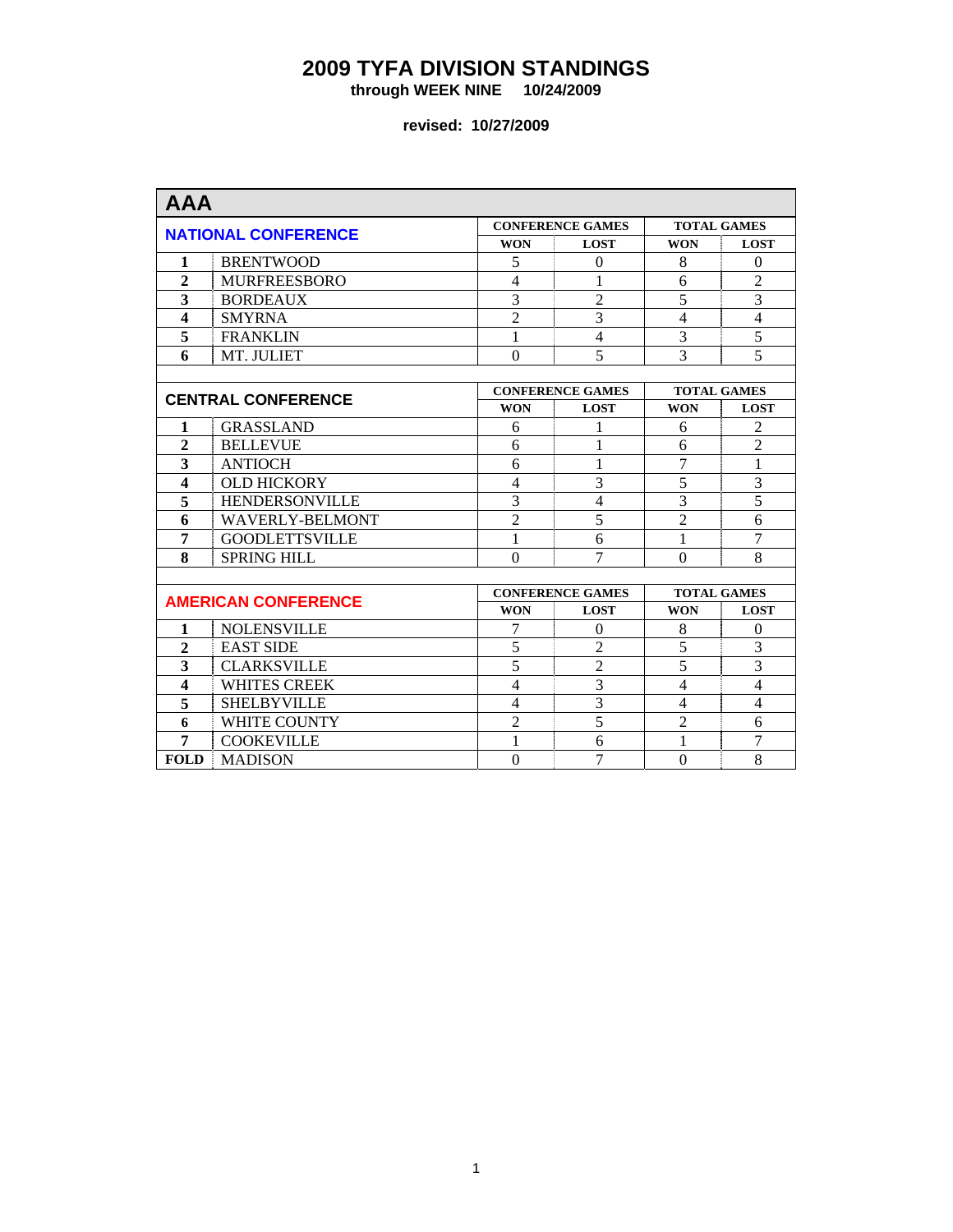**through WEEK NINE 10/24/2009** 

| <b>BBB</b>              |                            |                          |                         |                    |                    |  |  |
|-------------------------|----------------------------|--------------------------|-------------------------|--------------------|--------------------|--|--|
|                         | <b>NATIONAL CONFERENCE</b> |                          | <b>CONFERENCE GAMES</b> | <b>TOTAL GAMES</b> |                    |  |  |
|                         |                            | <b>WON</b>               | <b>LOST</b>             | <b>WON</b>         | <b>LOST</b>        |  |  |
| 1                       | <b>BRENTWOOD</b>           | 5                        | $\Omega$                | 8                  | $\Omega$           |  |  |
| $\overline{2}$          | MT. JULIET                 | $\overline{\mathcal{L}}$ | 1                       | $\overline{7}$     | 1                  |  |  |
| 3                       | <b>FRANKLIN</b>            | $\overline{3}$           | $\overline{2}$          | 5                  | 3                  |  |  |
| $\overline{\mathbf{4}}$ | <b>MURFREESBORO</b>        | $\overline{2}$           | 3                       | 5                  | $\overline{3}$     |  |  |
| 5                       | <b>BORDEAUX</b>            | 1                        | $\overline{4}$          | 3                  | $\overline{5}$     |  |  |
| 6                       | <b>SMYRNA</b>              | $\Omega$                 | 5                       | 1                  | $\overline{7}$     |  |  |
|                         |                            |                          |                         |                    |                    |  |  |
|                         | <b>CENTRAL CONFERENCE</b>  |                          | <b>CONFERENCE GAMES</b> |                    | <b>TOTAL GAMES</b> |  |  |
|                         |                            | <b>WON</b>               | <b>LOST</b>             | <b>WON</b>         | <b>LOST</b>        |  |  |
| 1                       | <b>GOODLETTSVILLE</b>      | 6                        | 1                       | 7                  | 1                  |  |  |
| $\overline{2}$          | <b>OLD HICKORY</b>         | 6                        | 1                       | 7                  | 1                  |  |  |
| 3                       | <b>ANTIOCH</b>             | $\overline{5}$           | $\overline{2}$          | 5                  | 3                  |  |  |
| $\overline{\mathbf{4}}$ | <b>GRASSLAND</b>           | $\overline{4}$           | 3                       | $\overline{5}$     | $\overline{3}$     |  |  |
| 5                       | <b>WAVERLY-BELMONT</b>     | $\overline{4}$           | 3                       | $\overline{4}$     | $\overline{4}$     |  |  |
| 6                       | <b>HENDERSONVILLE</b>      | $\overline{c}$           | 5                       | $\overline{2}$     | 6                  |  |  |
| 7                       | <b>SPRING HILL</b>         | 1                        | 6                       | 1                  | $\overline{7}$     |  |  |
| 8                       | <b>BELLEVUE</b>            | $\Omega$                 | 7                       | $\theta$           | 8                  |  |  |
|                         |                            |                          |                         |                    |                    |  |  |
|                         | <b>AMERICAN CONFERENCE</b> |                          | <b>CONFERENCE GAMES</b> | <b>TOTAL GAMES</b> |                    |  |  |
|                         |                            | <b>WON</b>               | <b>LOST</b>             | <b>WON</b>         | <b>LOST</b>        |  |  |
| 1                       | <b>SHELBYVILLE</b>         | 7                        | $\theta$                | 8                  | $\mathbf{0}$       |  |  |
| $\overline{2}$          | <b>NOLENSVILLE</b>         | 6                        | 1                       | 6                  | $\overline{2}$     |  |  |
| 3                       | <b>COOKEVILLE</b>          | 4                        | 3                       | $\overline{4}$     | $\overline{4}$     |  |  |
| $\overline{\mathbf{4}}$ | <b>EAST SIDE</b>           | $\overline{4}$           | 3                       | $\overline{4}$     | $\overline{3}$     |  |  |
| 5                       | <b>WHITE COUNTY</b>        | 3                        | $\overline{4}$          | 3                  | $\overline{5}$     |  |  |
| 6                       | <b>MADISON</b>             | $\overline{2}$           | 5                       | $\overline{2}$     | 6                  |  |  |
| 7                       | <b>CLARKSVILLE</b>         | $\overline{2}$           | 5                       | $\overline{2}$     | 6                  |  |  |
| 8                       | <b>WHITES CREEK</b>        | $\boldsymbol{0}$         | $\overline{7}$          | $\overline{0}$     | 8                  |  |  |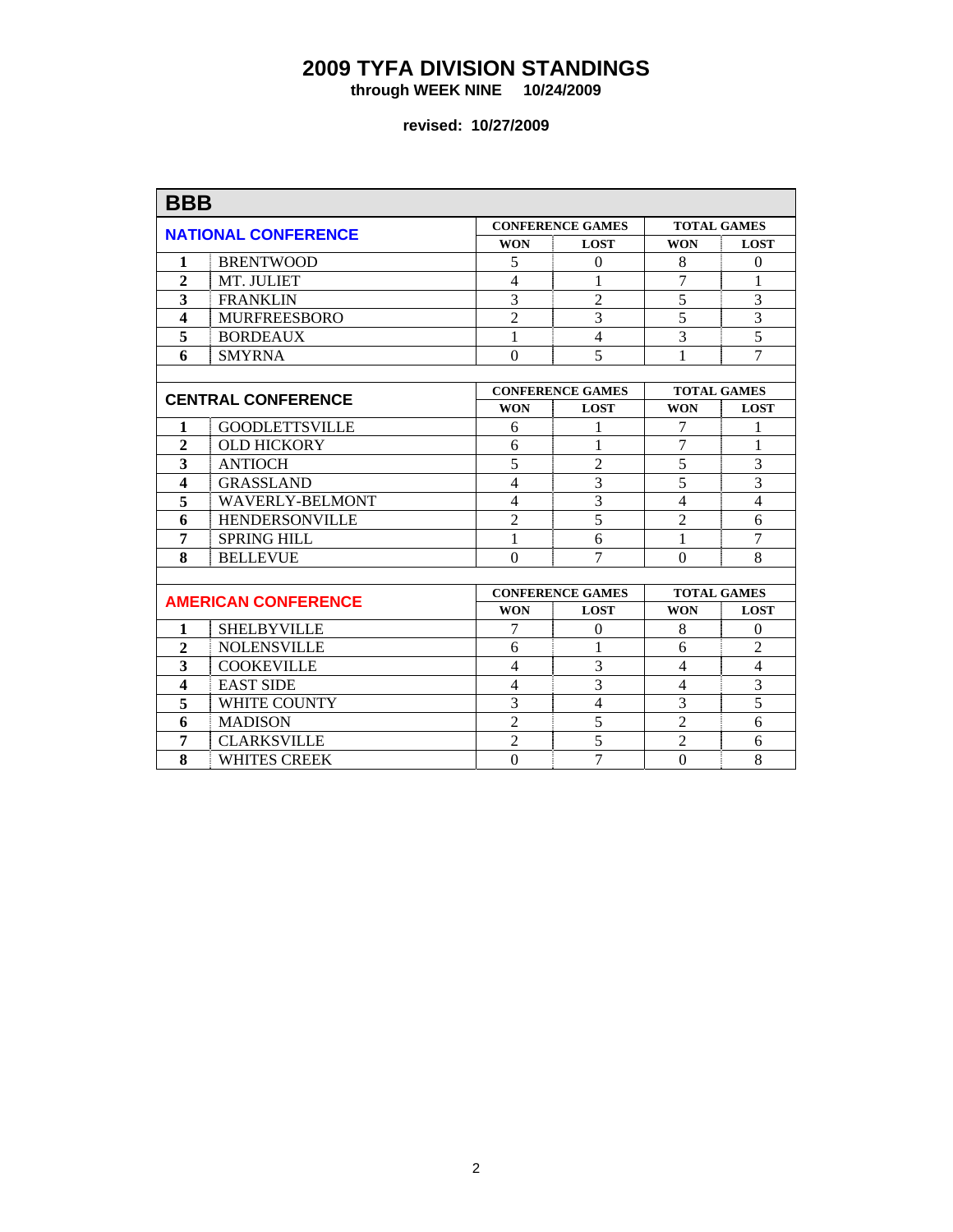**through WEEK NINE 10/24/2009** 

| <b>CCC</b>              |                            |                          |                         |                    |                |  |
|-------------------------|----------------------------|--------------------------|-------------------------|--------------------|----------------|--|
|                         | <b>NATIONAL CONFERENCE</b> |                          | <b>CONFERENCE GAMES</b> | <b>TOTAL GAMES</b> |                |  |
|                         |                            | <b>WON</b>               | <b>LOST</b>             | <b>WON</b>         | <b>LOST</b>    |  |
| 1                       | <b>BORDEAUX</b>            | 5                        | $\Omega$                | 8                  | $\Omega$       |  |
| $\overline{2}$          | <b>SMYRNA</b>              | $\overline{\mathcal{L}}$ | 1                       | $\overline{7}$     | 1              |  |
| 3                       | <b>BRENTWOOD</b>           | $\overline{3}$           | $\overline{2}$          | 6                  | $\overline{2}$ |  |
| $\overline{\mathbf{4}}$ | <b>MURFREESBORO</b>        | $\overline{2}$           | 3                       | 3                  | $\overline{5}$ |  |
| 5                       | MT. JULIET                 | 1                        | $\overline{4}$          | $\overline{4}$     | $\overline{4}$ |  |
| 6                       | <b>FRANKLIN</b>            | $\Omega$                 | 5                       | 1                  | $\overline{7}$ |  |
|                         |                            |                          |                         |                    |                |  |
|                         | <b>CENTRAL CONFERENCE</b>  |                          | <b>CONFERENCE GAMES</b> | <b>TOTAL GAMES</b> |                |  |
|                         |                            | <b>WON</b>               | <b>LOST</b>             | <b>WON</b>         | <b>LOST</b>    |  |
| 1                       | <b>GOODLETTSVILLE</b>      | 7                        | $\theta$                | 8                  | $\Omega$       |  |
| $\overline{2}$          | <b>OLD HICKORY</b>         | 6                        | 1                       | 6                  | $\overline{2}$ |  |
| 3                       | <b>BELLEVUE</b>            | $\overline{4}$           | 3                       | $\overline{4}$     | $\overline{4}$ |  |
| $\overline{\mathbf{4}}$ | <b>ANTIOCH</b>             | $\overline{3}$           | $\overline{4}$          | $\overline{4}$     | $\overline{4}$ |  |
| 5                       | <b>HENDERSONVILLE</b>      | 3                        | $\overline{4}$          | $\overline{4}$     | $\overline{4}$ |  |
| 6                       | <b>GRASSLAND</b>           | 3                        | $\overline{4}$          | 3                  | $\overline{5}$ |  |
| 7                       | <b>SPRING HILL</b>         | $\overline{2}$           | 5                       | $\overline{2}$     | 6              |  |
| 8                       | <b>WAVERLY-BELMONT</b>     | $\Omega$                 | 7                       | $\theta$           | 8              |  |
|                         |                            |                          |                         |                    |                |  |
|                         | <b>AMERICAN CONFERENCE</b> |                          | <b>CONFERENCE GAMES</b> | <b>TOTAL GAMES</b> |                |  |
|                         |                            | <b>WON</b>               | <b>LOST</b>             | <b>WON</b>         | <b>LOST</b>    |  |
| 1                       | <b>SHELBYVILLE</b>         | 7                        | $\theta$                | 7                  | 1              |  |
| $\overline{2}$          | <b>MADISON</b>             | 6                        | 1                       | 6                  | $\overline{2}$ |  |
| 3                       | <b>NOLENSVILLE</b>         | 5                        | $\overline{2}$          | 5                  | $\overline{3}$ |  |
| $\overline{\mathbf{4}}$ | <b>EAST SIDE</b>           | $\overline{3}$           | $\overline{4}$          | $\overline{3}$     | $\overline{5}$ |  |
| 5                       | <b>CLARKSVILLE</b>         | $\overline{3}$           | $\overline{4}$          | 3                  | $\overline{5}$ |  |
| 6                       | <b>WHITE COUNTY</b>        | $\overline{2}$           | 5                       | $\overline{2}$     | 6              |  |
| 7                       | <b>WHITES CREEK</b>        | 1                        | 6                       | 1                  | $\overline{7}$ |  |
| 8                       | <b>COOKEVILLE</b>          | 1                        | 6                       | 1                  | $\overline{7}$ |  |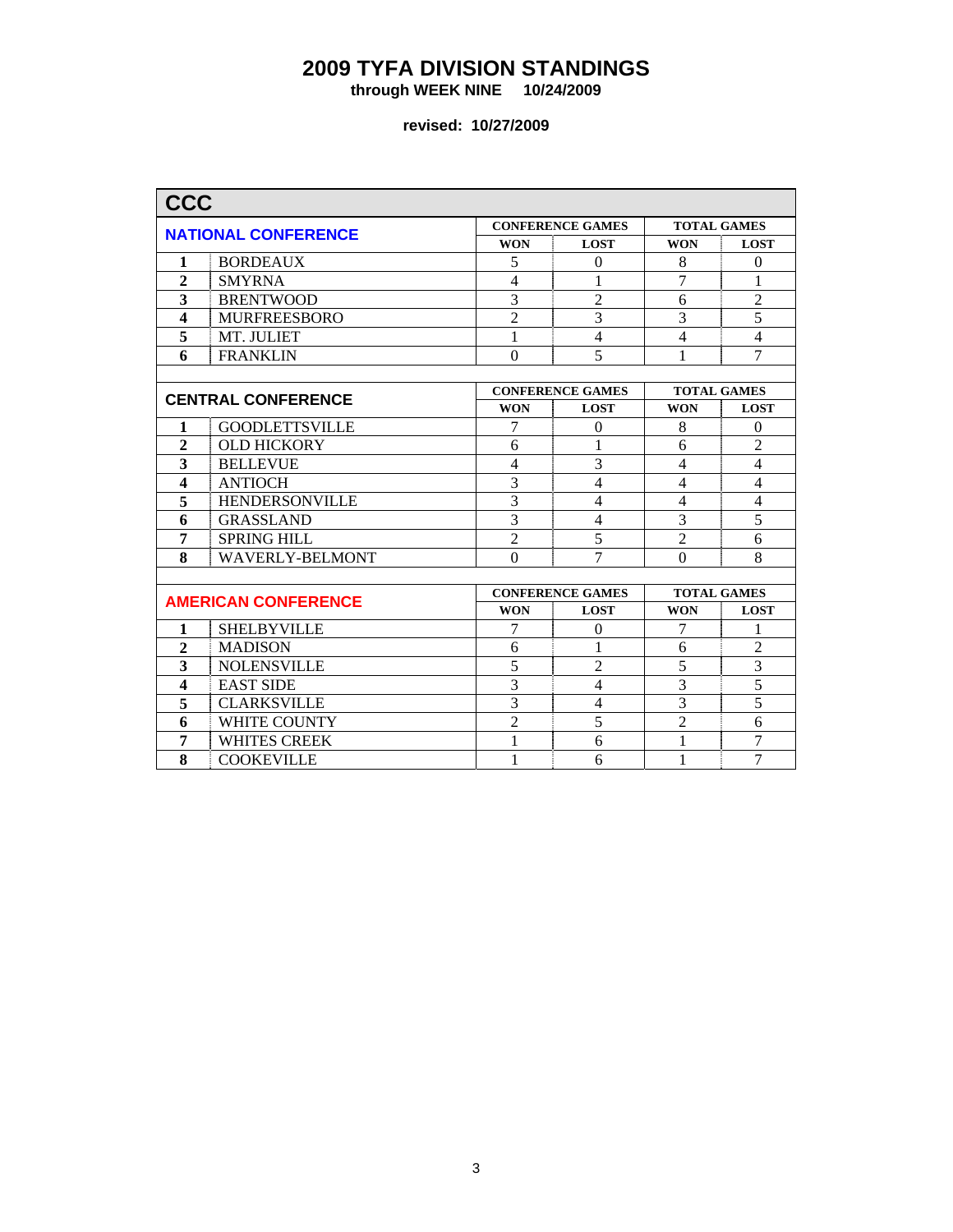**through WEEK NINE 10/24/2009** 

| <b>Pee-Wee</b>          |                            |                  |                         |                          |                    |  |  |  |
|-------------------------|----------------------------|------------------|-------------------------|--------------------------|--------------------|--|--|--|
|                         | <b>NATIONAL CONFERENCE</b> |                  | <b>CONFERENCE GAMES</b> | <b>TOTAL GAMES</b>       |                    |  |  |  |
|                         |                            | <b>WON</b>       | <b>LOST</b>             | <b>WON</b>               | <b>LOST</b>        |  |  |  |
| 1                       | <b>SMYRNA</b>              | 5                | $\theta$                | 8                        | $\Omega$           |  |  |  |
| $\overline{2}$          | <b>FRANKLIN</b>            | 3                | 2                       | 5                        | 3                  |  |  |  |
| 3                       | <b>BRENTWOOD</b>           | $\overline{2}$   | 3                       | $\overline{4}$           | $\overline{4}$     |  |  |  |
| $\overline{\mathbf{4}}$ | <b>BORDEAUX</b>            | $\overline{2}$   | $\overline{3}$          | 4                        | $\overline{4}$     |  |  |  |
| 5                       | MT. JULIET                 | $\overline{2}$   | 3                       | 5                        | 3                  |  |  |  |
| 6                       | <b>MURFREESBORO</b>        | 1                | $\overline{4}$          | 3                        | 5                  |  |  |  |
|                         |                            |                  |                         |                          |                    |  |  |  |
|                         | <b>CENTRAL CONFERENCE</b>  |                  | <b>CONFERENCE GAMES</b> | <b>TOTAL GAMES</b>       |                    |  |  |  |
|                         |                            | <b>WON</b>       | <b>LOST</b>             | <b>WON</b>               | <b>LOST</b>        |  |  |  |
| 1                       | <b>GOODLETTSVILLE</b>      | 6                | $\Omega$                | 7                        | 1                  |  |  |  |
| $\overline{2}$          | <b>SPRING HILL</b>         | 5                |                         | 6                        | $\overline{c}$     |  |  |  |
| 3                       | <b>ANTIOCH</b>             | $\overline{3}$   | 3                       | $\overline{\mathcal{A}}$ | $\overline{4}$     |  |  |  |
| $\overline{\mathbf{4}}$ | <b>HENDERSONVILLE</b>      | $\overline{3}$   | 3                       | 3                        | $\overline{5}$     |  |  |  |
| 5                       | <b>WAVERLY-BELMONT</b>     | $\overline{2}$   | $\overline{4}$          | 3                        | 5                  |  |  |  |
| 6                       | <b>OLD HICKORY</b>         | $\overline{2}$   | $\overline{4}$          | $\overline{4}$           | $\overline{4}$     |  |  |  |
| 7                       | <b>BELLEVUE</b>            | $\overline{0}$   | 6                       | $\theta$                 | 8                  |  |  |  |
|                         |                            |                  |                         |                          |                    |  |  |  |
|                         | <b>AMERICAN CONFERENCE</b> |                  | <b>CONFERENCE GAMES</b> |                          | <b>TOTAL GAMES</b> |  |  |  |
|                         |                            | <b>WON</b>       | <b>LOST</b>             | <b>WON</b>               | <b>LOST</b>        |  |  |  |
| 1                       | <b>SHELBYVILLE</b>         | 5                | $\Omega$                | 7                        | 1                  |  |  |  |
| $\overline{2}$          | <b>NOLENSVILLE</b>         | $\overline{4}$   | 1                       | $\overline{\mathcal{A}}$ | $\overline{4}$     |  |  |  |
| 3                       | <b>MADISON</b>             | $\overline{2}$   | 3                       | $\overline{2}$           | 6                  |  |  |  |
| 4                       | <b>WHITE COUNTY</b>        | $\overline{2}$   | 3                       | 5                        | 3                  |  |  |  |
| 5                       | <b>EAST SIDE</b>           | $\overline{2}$   | 3                       | $\overline{2}$           | 6                  |  |  |  |
| <b>FOLD</b>             | <b>COOKEVILLE</b>          | $\boldsymbol{0}$ | 5                       | $\Omega$                 | 8                  |  |  |  |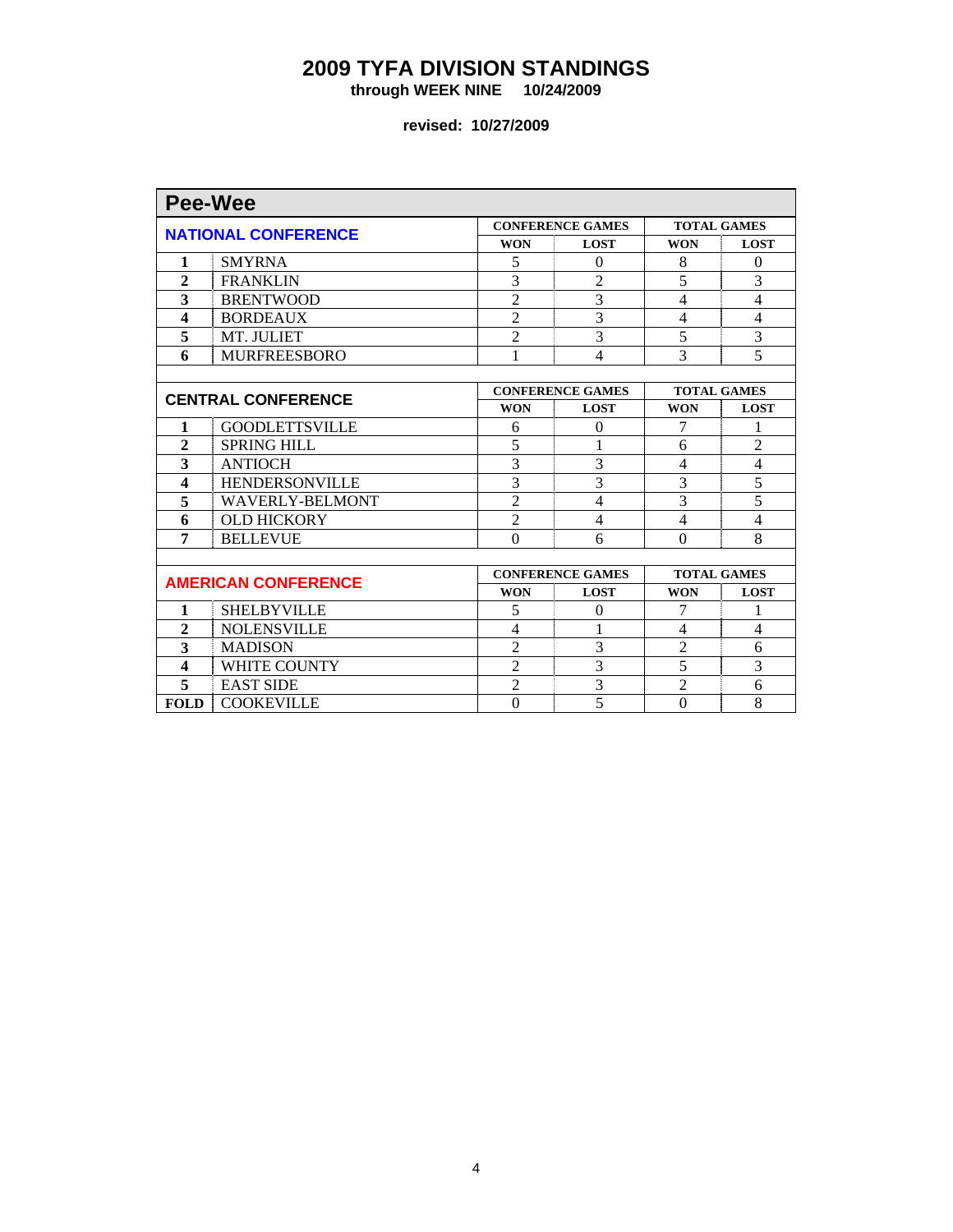**through WEEK NINE 10/24/2009** 

| <b>AA</b>                  |                           |                |                         |            |                    |
|----------------------------|---------------------------|----------------|-------------------------|------------|--------------------|
| <b>NATIONAL CONFERENCE</b> |                           |                | <b>CONFERENCE GAMES</b> |            | <b>TOTAL GAMES</b> |
|                            |                           | <b>WON</b>     | <b>LOST</b>             | <b>WON</b> | <b>LOST</b>        |
| 1                          | <b>BRENTWOOD</b>          | 5              | $\Omega$                | 8          | $\Omega$           |
| $\mathbf{2}$               | <b>BORDEAUX</b>           | 4              |                         | 7          |                    |
| 3                          | <b>MURFREESBORO</b>       | 3              | $\overline{2}$          | 4          | 4                  |
| 4                          | <b>SMYRNA</b>             | 2              | 3                       | 3          | 5                  |
| 5                          | <b>FRANKLIN</b>           |                | 4                       | 3          | 5                  |
| 6                          | MT. JULIET                | $\theta$       | 5                       | 0          | 8                  |
|                            |                           |                |                         |            |                    |
|                            | <b>CENTRAL CONFERENCE</b> |                | <b>CONFERENCE GAMES</b> |            | <b>TOTAL GAMES</b> |
|                            |                           | <b>WON</b>     | <b>LOST</b>             | <b>WON</b> | <b>LOST</b>        |
| 1                          | <b>ANTIOCH</b>            | 6              | $\Omega$                | 8          | $\Omega$           |
| $\mathbf{2}$               | <b>OLD HICKORY</b>        | 5              |                         | 6          | $\overline{2}$     |
| 3                          | <b>WAVERLY-BELMONT</b>    | $\overline{4}$ | $\mathfrak{D}$          | 5          | 3                  |
| 4                          | <b>GRASSLAND</b>          | 3              | 3                       | 4          | $\overline{4}$     |
| 5                          | <b>BELLEVUE</b>           | $\mathfrak{D}$ | 4                       | 3          | 5                  |
|                            |                           |                |                         |            |                    |
| 6                          | <b>SPRING HILL</b>        |                | 5                       |            | 7                  |

| <b>BB</b>                  |                           |                |                         |                |                    |
|----------------------------|---------------------------|----------------|-------------------------|----------------|--------------------|
| <b>NATIONAL CONFERENCE</b> |                           |                | <b>CONFERENCE GAMES</b> |                | <b>TOTAL GAMES</b> |
|                            |                           | <b>WON</b>     | <b>LOST</b>             | <b>WON</b>     | <b>LOST</b>        |
| 1                          | <b>MURFREESBORO</b>       | 5              | 0                       | 8              | $\Omega$           |
| 2                          | <b>BRENTWOOD</b>          | 4              |                         | 7              | 1                  |
| 3                          | MT. JULIET                | 3              | $\overline{2}$          | 5              | 3                  |
| 4                          | <b>BORDEAUX</b>           | $\overline{c}$ | 3                       | 5              | 3                  |
| 5                          | <b>FRANKLIN</b>           |                | 4                       | 3              | 5                  |
| 6                          | <b>SMYRNA</b>             | $\theta$       | 5                       | $\mathfrak{D}$ | 6                  |
|                            |                           |                |                         |                |                    |
|                            |                           |                | <b>CONFERENCE GAMES</b> |                | <b>TOTAL GAMES</b> |
|                            |                           |                |                         |                |                    |
|                            | <b>CENTRAL CONFERENCE</b> | <b>WON</b>     | <b>LOST</b>             | <b>WON</b>     | <b>LOST</b>        |
|                            | <b>OLD HICKORY</b>        | 6              | $\Omega$                | 6              | 2                  |
| $\mathbf{2}$               | <b>GRASSLAND</b>          | 4              | $\mathfrak{D}$          | 6              | $\overline{2}$     |
| 3                          | <b>SPRING HILL</b>        | $\overline{4}$ | $\mathfrak{D}$          | 4              | $\overline{4}$     |
| 4                          | <b>HENDERSONVILLE</b>     | 3              | 3                       | 3              | 5                  |
| 5                          | <b>ANTIOCH</b>            | 3              | 3                       | 3              | 5                  |
| 6                          | <b>GOODLETTSVILLE</b>     |                | 6                       |                | 7                  |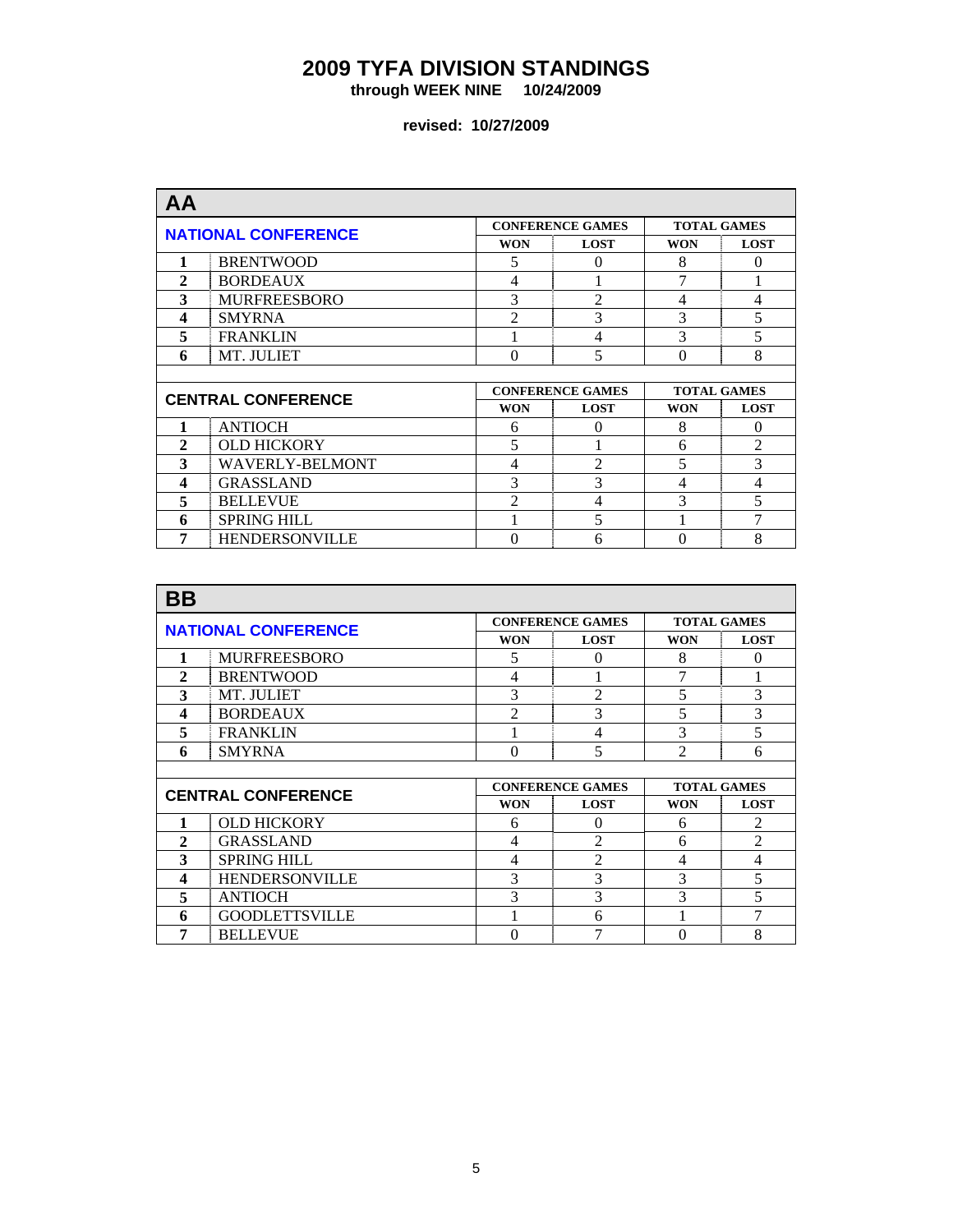**through WEEK NINE 10/24/2009** 

| <b>NATIONAL CONFERENCE</b> |                           |                | <b>CONFERENCE GAMES</b> |                | <b>TOTAL GAMES</b> |
|----------------------------|---------------------------|----------------|-------------------------|----------------|--------------------|
|                            |                           | <b>WON</b>     | <b>LOST</b>             | <b>WON</b>     | <b>LOST</b>        |
| 1                          | <b>FRANKLIN</b>           | 4              |                         | 5              | 3                  |
| $\mathbf{2}$               | <b>SMYRNA</b>             | $\overline{4}$ |                         | 7              | 1                  |
| 3                          | <b>BORDEAUX</b>           | 4              |                         | 7              |                    |
| 4                          | <b>MURFREESBORO</b>       | $\mathfrak{D}$ | 3                       | 4              | 4                  |
| 5                          | <b>BRENTWOOD</b>          |                | 4                       | $\mathfrak{D}$ | 6                  |
| 6                          | MT. JULIET                | $\Omega$       | 5                       |                | 7                  |
|                            |                           |                |                         |                |                    |
|                            |                           |                |                         |                |                    |
|                            |                           |                | <b>CONFERENCE GAMES</b> |                | <b>TOTAL GAMES</b> |
|                            | <b>CENTRAL CONFERENCE</b> | <b>WON</b>     | <b>LOST</b>             | <b>WON</b>     | <b>LOST</b>        |
| 1                          | <b>SPRING HILL</b>        | 6              | $\Omega$                | 8              | 0                  |
| $\mathbf{2}$               | <b>GOODLETTSVILLE</b>     | 5              |                         | 7              | 1                  |
| 3                          | <b>HENDERSONVILLE</b>     | 4              | $\mathfrak{D}$          | 4              | 4                  |
| 4                          | <b>GRASSLAND</b>          | $\mathfrak{D}$ | 4                       | $\mathfrak{D}$ | 6                  |
| 5                          | <b>OLD HICKORY</b>        | $\overline{2}$ | 4                       | 3              | 5                  |
| 6                          | <b>ANTIOCH</b>            |                | 5                       |                | 7                  |

| А                          |                          |                |                         |                    |                |
|----------------------------|--------------------------|----------------|-------------------------|--------------------|----------------|
| <b>NATIONAL CONFERENCE</b> |                          |                | <b>CONFERENCE GAMES</b> | <b>TOTAL GAMES</b> |                |
|                            |                          | <b>WON</b>     | <b>LOST</b>             | <b>WON</b>         | <b>LOST</b>    |
| <b>RED</b>                 |                          |                |                         |                    |                |
|                            | <b>BRENTWOOD - White</b> | 3              | $\Omega$                | 7                  | 1              |
| 4                          | <b>BRENTWOOD - Gold</b>  | $\mathfrak{D}$ |                         | 6                  | $\overline{2}$ |
| 8                          | <b>FRANKLIN</b> - White  |                | $\mathfrak{D}$          | $\mathfrak{D}$     | 6              |
| 10                         | <b>GRASSLAND</b>         | 3<br>$\Omega$  |                         |                    | $\overline{7}$ |
| WHITE                      |                          |                |                         |                    |                |
| 3                          | BRENTWOOD - Red          | 3              | $\Omega$                | 6                  | $\overline{2}$ |
| 6                          | <b>BRENTWOOD - Blue</b>  | 2              |                         | 5                  | 3              |
| 7                          | <b>FRANKLIN</b> – Silver |                | $\mathfrak{D}$          | 5                  | 3              |
| fold                       | SMYRNA - Gold            | $\Omega$       | 3                       | $\mathfrak{D}$     | 6              |
| <b>BLUE</b>                |                          |                |                         |                    |                |
| $\mathbf{2}$               | <b>FRANKLIN</b> – Blue   | 3              | $\Omega$                | 7                  |                |
| 5                          | <b>BRENTWOOD - Black</b> | $\mathfrak{D}$ |                         | 5                  | 3              |
| 9                          | SMYRNA - Purple          |                | $\mathfrak{D}$          | $\mathfrak{D}$     | 6              |
| 11                         | <b>MURFREESBORO</b>      | 0              | 3                       | 0                  | 8              |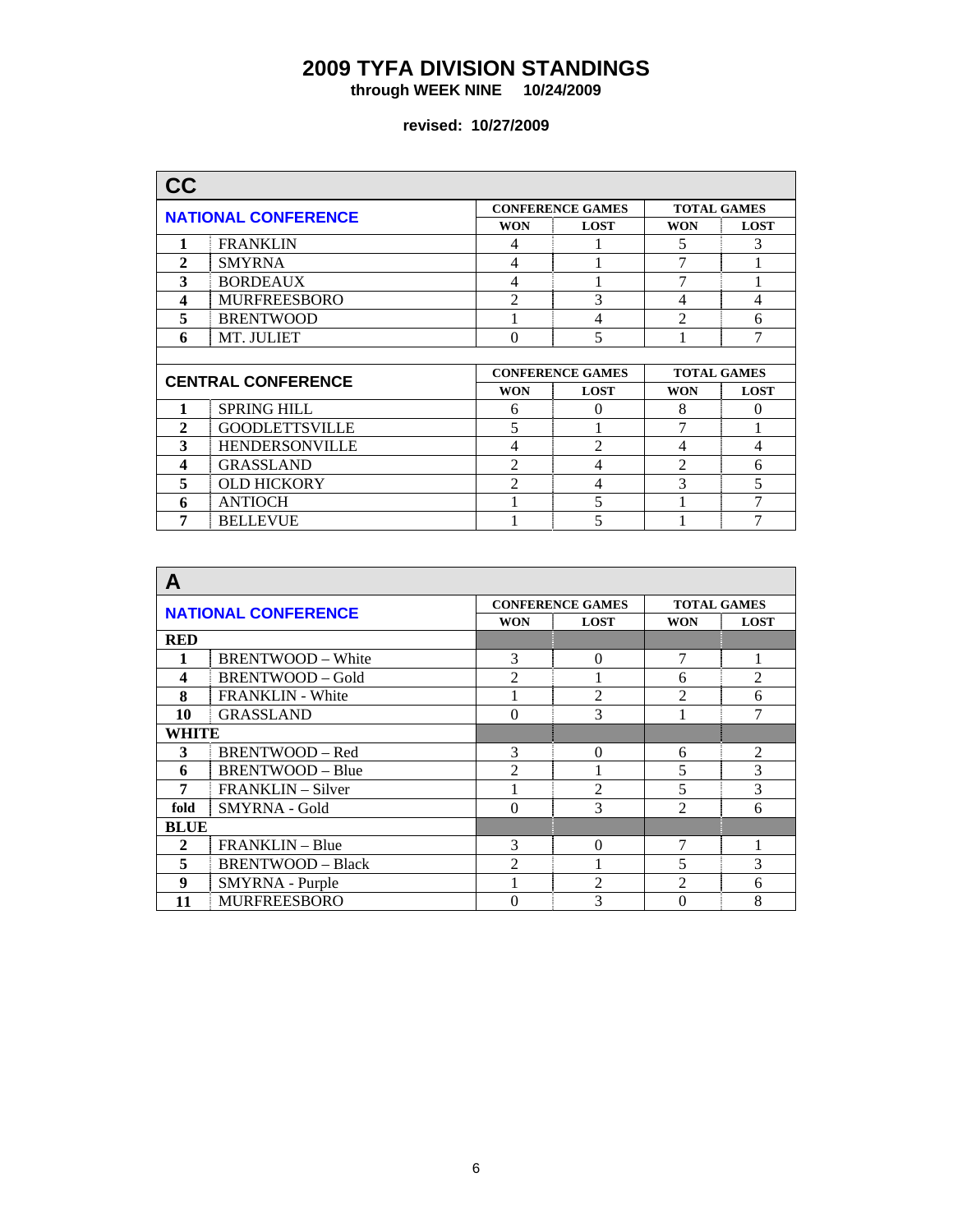**through WEEK NINE 10/24/2009** 

| $B-1$                      |                          |                |                         |                    |                |  |
|----------------------------|--------------------------|----------------|-------------------------|--------------------|----------------|--|
| <b>NATIONAL CONFERENCE</b> |                          |                | <b>CONFERENCE GAMES</b> | <b>TOTAL GAMES</b> |                |  |
|                            |                          | <b>WON</b>     | <b>LOST</b>             | <b>WON</b>         | <b>LOST</b>    |  |
| <b>RED</b>                 |                          |                |                         |                    |                |  |
| 4                          | MT. JULIET - Gold        | 3              | $\Omega$                | 5                  | 3              |  |
| 6                          | BRENTWOOD - Blue/1       | $\mathfrak{D}$ |                         | 4                  | $\overline{4}$ |  |
| 7                          | <b>BORDEAUX</b>          |                | $\overline{2}$          | 4                  | $\overline{4}$ |  |
| 8                          | <b>FRANKLIN – White</b>  | 3<br>$\theta$  |                         | 4                  | $\overline{4}$ |  |
| WHITE                      |                          |                |                         |                    |                |  |
| 3                          | <b>BRENTWOOD – White</b> | 3              | $\Omega$                | 6                  | $\overline{2}$ |  |
| $\mathbf{2}$               | FRANKLIN - Blue          | $\overline{2}$ |                         | 7                  |                |  |
| 5                          | SMYRNA - Purple          |                | $\overline{2}$          | 5                  | 3              |  |
| 10                         | MT. JULIET - Black       | $\Omega$       | 3                       | $\mathfrak{D}$     | 6              |  |
| <b>BLUE</b>                |                          |                |                         |                    |                |  |
| 1                          | FRANKLIN - Silver        | $\overline{2}$ | $\Omega$                | 6                  | $\Omega$       |  |
| 9                          | MURFREESBORO - Blue      | $\mathfrak{D}$ |                         | $\mathfrak{D}$     | 6              |  |
| 11                         | <b>SMYRNA</b> - White    |                | $\overline{2}$          |                    | $\overline{7}$ |  |
| 12                         | BRENTWOOD - Gold/1       | $\Omega$       | 3                       |                    | $\overline{7}$ |  |

| $B-2$                      |                             |                |                         |                    |                |
|----------------------------|-----------------------------|----------------|-------------------------|--------------------|----------------|
| <b>NATIONAL CONFERENCE</b> |                             |                | <b>CONFERENCE GAMES</b> | <b>TOTAL GAMES</b> |                |
|                            |                             | <b>WON</b>     | <b>LOST</b>             | <b>WON</b>         | <b>LOST</b>    |
| <b>RED</b>                 |                             |                |                         |                    |                |
| 4                          | BRENTWOOD - Blue/2          | $\mathfrak{D}$ | $\Omega$                | $\overline{4}$     | 4              |
| 9                          | <b>SMYRNA - Black</b>       |                |                         | $\mathfrak{D}$     | 6              |
| 8                          | MT. JULIET - Gray           | $\theta$       | $\mathfrak{D}$          | $\mathfrak{D}$     | 6              |
| WHITE                      |                             |                |                         |                    |                |
| $\mathbf{2}$               | BRENTWOOD - Red             | 3              | $\Omega$                | 7                  |                |
| 5                          | BRENTWOOD - Gold/2          | $\mathfrak{D}$ |                         | 5                  | 3              |
| 3                          | MT. JULIET - White          |                | $\mathfrak{D}$          | 6                  | $\overline{2}$ |
| 11                         | FRANKLIN - Gray             | $\Omega$       | 3                       | $\Omega$           | 8              |
| <b>BLUE</b>                |                             |                |                         |                    |                |
|                            | <b>MURFREESBORO</b> – White | 3              | $\Omega$                | 8                  | $\Omega$       |
| 6                          | FRANKLIN - Navy             | $\mathfrak{D}$ |                         | 5                  | 3              |
| 7                          | <b>BRENTWOOD - Gray</b>     |                | $\mathfrak{D}$          | 4                  | 4              |
| 10                         | <b>SMYRNA - Gold</b>        | ∩              | 3                       |                    | 7              |

| <b>CENTRAL/AMERICAN CONFERENCE</b> |                       |                           | <b>CONFERENCE GAMES</b> |            | <b>TOTAL GAMES</b> |  |
|------------------------------------|-----------------------|---------------------------|-------------------------|------------|--------------------|--|
|                                    |                       | <b>WON</b><br><b>LOST</b> |                         | <b>WON</b> | <b>LOST</b>        |  |
|                                    | <b>GRASSLAND</b>      |                           |                         |            |                    |  |
| າ                                  | HENDERSONVILLE - Red  |                           |                         |            |                    |  |
| 3                                  | <b>NOLENSVILLE</b>    |                           |                         |            |                    |  |
|                                    | HENDERSONVILLE - Blue |                           |                         |            |                    |  |
|                                    | <b>SPRING HILL</b>    |                           |                         |            |                    |  |
|                                    | <b>COOKEVILLE</b>     |                           |                         |            |                    |  |
|                                    | <b>SHELBYVILLE</b>    |                           |                         |            |                    |  |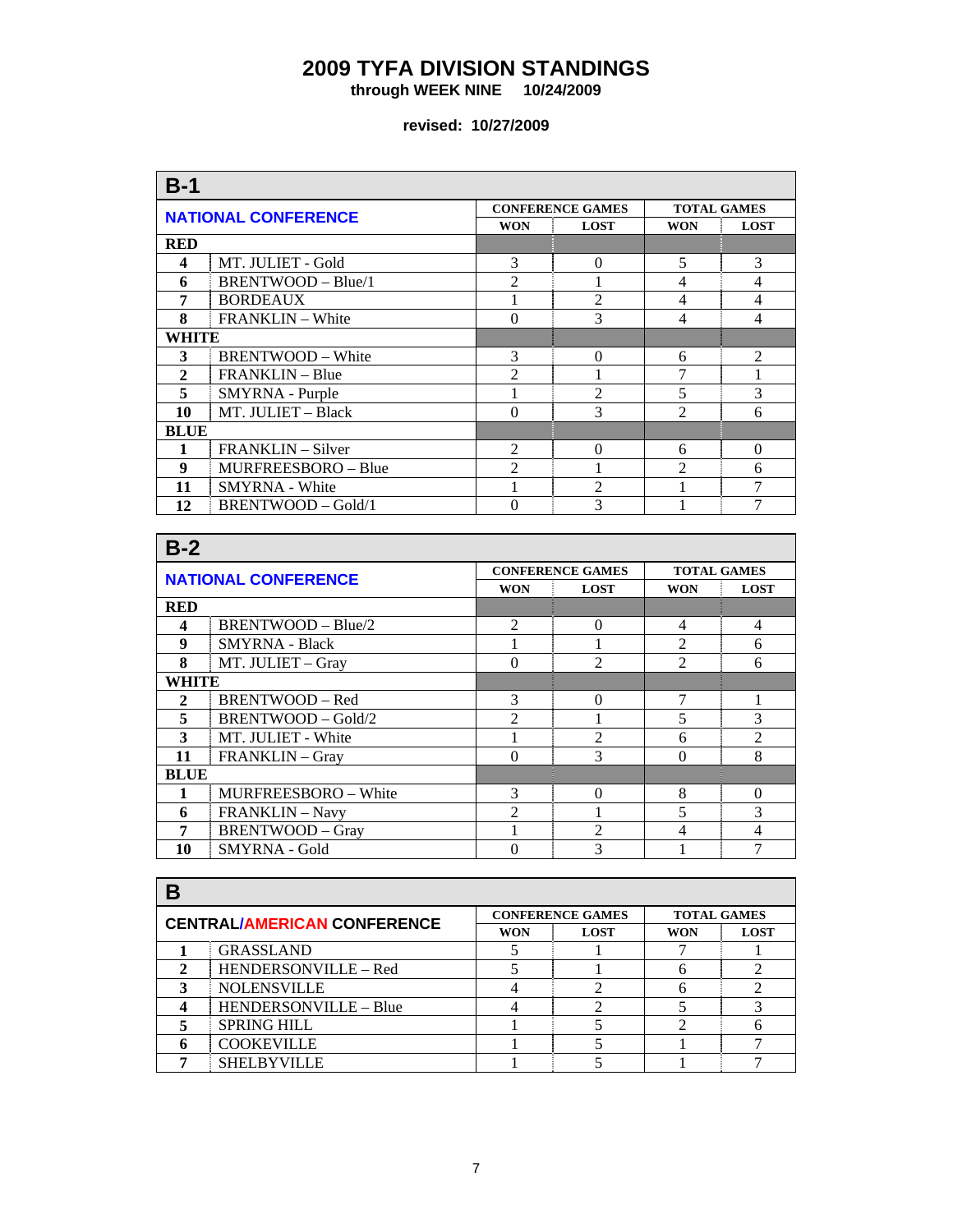**through WEEK NINE 10/24/2009** 

| C                |                                  |                |                         |                    |                |  |
|------------------|----------------------------------|----------------|-------------------------|--------------------|----------------|--|
|                  | <b>NATIONAL/CENTRAL/AMERICAN</b> |                | <b>CONFERENCE GAMES</b> | <b>TOTAL GAMES</b> |                |  |
|                  | <b>CONFERENCE</b>                | <b>WON</b>     | <b>LOST</b>             | <b>WON</b>         | <b>LOST</b>    |  |
| <b>RED</b>       |                                  |                |                         |                    |                |  |
| 3                | SMYRNA - Black                   | 5              | $\mathbf{0}$            | 7                  | 1              |  |
| 5                | <b>GOODLETTSVILLE</b>            | 3              | $\overline{2}$          | 5                  | $\overline{3}$ |  |
| 6                | <b>BORDEAUX</b>                  | 3              | $\overline{2}$          | 5                  | $\overline{3}$ |  |
| 7                | MT. JULIET - White               | 3              | $\overline{2}$          | 5                  | $\overline{3}$ |  |
| 15               | <b>BRENTWOOD - Blue</b>          | 1              | $\overline{4}$          | $\overline{2}$     | 6              |  |
| 17               | <b>HENDERSONVILLE</b>            | $\theta$       | 5                       |                    | 7              |  |
| WHITE            |                                  |                |                         |                    |                |  |
| 4                | FRANKLIN - Blue                  | $\overline{4}$ | $\Omega$                | 4                  | 4              |  |
| 10               | MURFREESBORO - White             | 3              |                         | $\overline{4}$     | $\overline{4}$ |  |
| 12               | SMYRNA - Purple                  | $\overline{2}$ | $\overline{2}$          | $\overline{2}$     | 6              |  |
| 13               | MT. JULIET - Black               |                | 3                       | $\overline{2}$     | 6              |  |
| 16               | <b>BRENTWOOD - Red</b>           | $\theta$       | $\overline{4}$          | 1                  | 7              |  |
| <b>BLUE</b>      |                                  |                |                         |                    |                |  |
| 1                | MURFREESBORO - Blue              | 5              | $\Omega$                | 8                  | $\overline{0}$ |  |
| $\overline{2}$   | MT. JULIET - Gold                | $\overline{4}$ |                         | 7                  | 1              |  |
| 8                | SMYRNA - Gold                    | $\overline{2}$ | 3                       | 5                  | 3              |  |
| $\boldsymbol{9}$ | SMYRNA - White                   | $\overline{2}$ | 3                       | 5                  | $\overline{3}$ |  |
| 11               | <b>SPRING HILL</b>               |                | 4                       | 3                  | $\overline{5}$ |  |
| 14               | FRANKLIN – Silver                |                | 4                       | $\overline{2}$     | 6              |  |

| Jr. PEE-WEE                |                         |                |                         |                    |                |  |
|----------------------------|-------------------------|----------------|-------------------------|--------------------|----------------|--|
| <b>NATIONAL CONFERENCE</b> |                         |                | <b>CONFERENCE GAMES</b> | <b>TOTAL GAMES</b> |                |  |
|                            |                         | <b>WON</b>     | <b>LOST</b>             | <b>WON</b>         | <b>LOST</b>    |  |
| <b>RED</b>                 |                         |                |                         |                    |                |  |
| 1                          | <b>BORDEAUX</b> – Black | 3              | $\Omega$                | 8                  | $\Omega$       |  |
| 6                          | MT. JULIET - Gold       | $\mathfrak{D}$ |                         | 4                  | 4              |  |
| 9                          | SMYRNA - Purple         |                | $\mathfrak{D}$          | 3                  | 5              |  |
| 11                         | <b>HENDERSONVILLE</b>   | 3<br>$\Omega$  |                         |                    | 7              |  |
| WHITE                      |                         |                |                         |                    |                |  |
| $\mathbf{2}$               | <b>BORDEAUX</b> – Green | 3              | $\Omega$                | 8                  | $\Omega$       |  |
| 3                          | <b>SMYRNA</b> - White   | $\mathfrak{D}$ |                         | 6                  | $\overline{2}$ |  |
| 7                          | SMYRNA - Gold           |                | $\mathfrak{D}$          | 4                  | 4              |  |
| 12                         | MT. JULIET - Black      | $\Omega$       | 3                       | $\Omega$           | 8              |  |
| <b>BLUE</b>                |                         |                |                         |                    |                |  |
| 4                          | <b>SPRING HILL</b>      | 3              | $\Omega$                | 4                  | $\overline{4}$ |  |
| 5                          | <b>SMYRNA</b> – Black   | $\mathfrak{D}$ |                         | 4                  | 4              |  |
| 8                          | <b>MURFREESBORO</b>     |                | $\mathfrak{D}$          | 4                  | 4              |  |
| 10                         | <b>FRANKLIN</b>         | 0              | 3                       | $\mathcal{D}$      | 6              |  |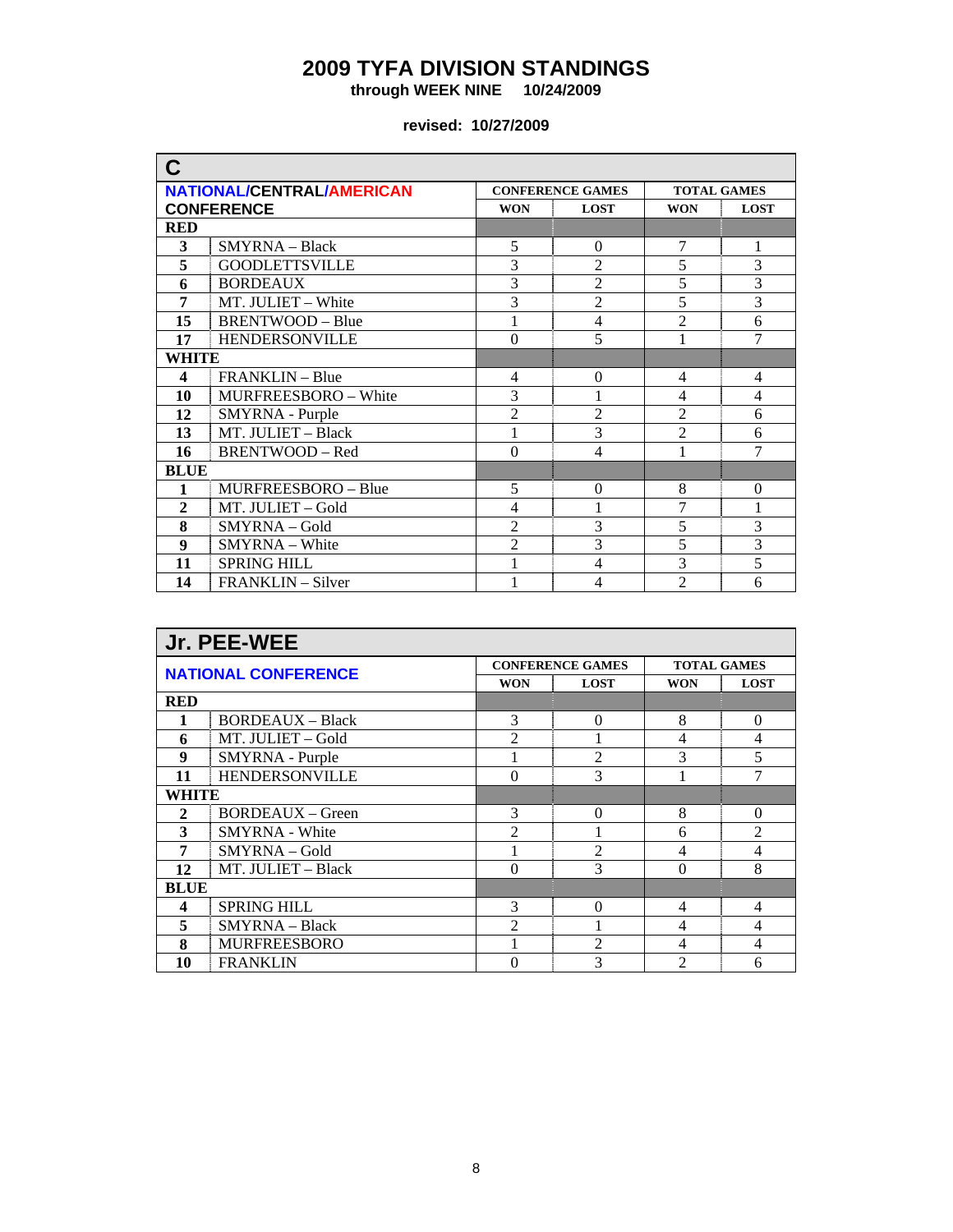**through WEEK NINE 10/24/2009** 

**revised: 10/27/2009** 

| <b>VARSITY</b> |                        | <b>CONFERENCE GAMES</b> |             |  |  |
|----------------|------------------------|-------------------------|-------------|--|--|
|                |                        | <b>WON</b>              | <b>LOST</b> |  |  |
|                | <b>OLD HICKORY</b>     |                         |             |  |  |
| $\mathbf{2}$   | <b>BORDEAUX</b>        |                         |             |  |  |
| 3              | <b>SPRING HILL</b>     |                         |             |  |  |
|                | <b>WAVERLY-BELMONT</b> |                         |             |  |  |
| 5              | <b>ANTIOCH</b>         |                         |             |  |  |
| 6              | <b>SMYRNA</b>          |                         |             |  |  |
|                | <b>CLARKSVILLE</b>     |                         |             |  |  |
| 8              | <b>FRANKLIN</b>        |                         |             |  |  |
| q              | <b>MURFREESBORO</b>    |                         | 8           |  |  |

#### **NOTE: PLAY-OFF INFORMATION**

**19.02** (I) For Triple and Double divisions, all teams will make the playoffs. Byes will be assigned according to final standings. In the case of a tie in deciding division standings, use the following to break each tie:

- a) Head to head regular season record between those who are tied
- b) Record against common opponents

c) If a tie exists after applying (a) and (b), above, the standing will be decided by a coin toss by the Conference Athletic Director.

**19.03** All three division leagues (singles). The top eight teams based on their total records qualify for the play-offs, but the three division winners MUST be included. The format for play-off is  $#1$  host  $#8$ ,  $#2$  host  $#7$ ,  $#3$  host  $#6$  and  $#4$  host  $#5$  the first round. The second round format for the teams left is  $#1$  host  $#4$  and  $#2$  host #3. All other teams play in a TYFA sponsored bowl game providing we have equal number of teams in an age group. In deciding on ties for the seeding of these teams, use the following:

- a) Total overall win/loss records
- b) Head-to-head regular team results
- c) Division win/loss record

d) If a tie exists after applying  $(a)$ ,  $(b)$ , and  $(c)$ , above, the standing will be decided by a coin toss by the Conference Athletic Director.

**19.04** The team with the best record within their age bracket for their division shall be seeded first and so forth. Any team that has forfeited a regular season game will automatically drop in any tie breaking measure. Tie breaking measures are contained in rule 19.02.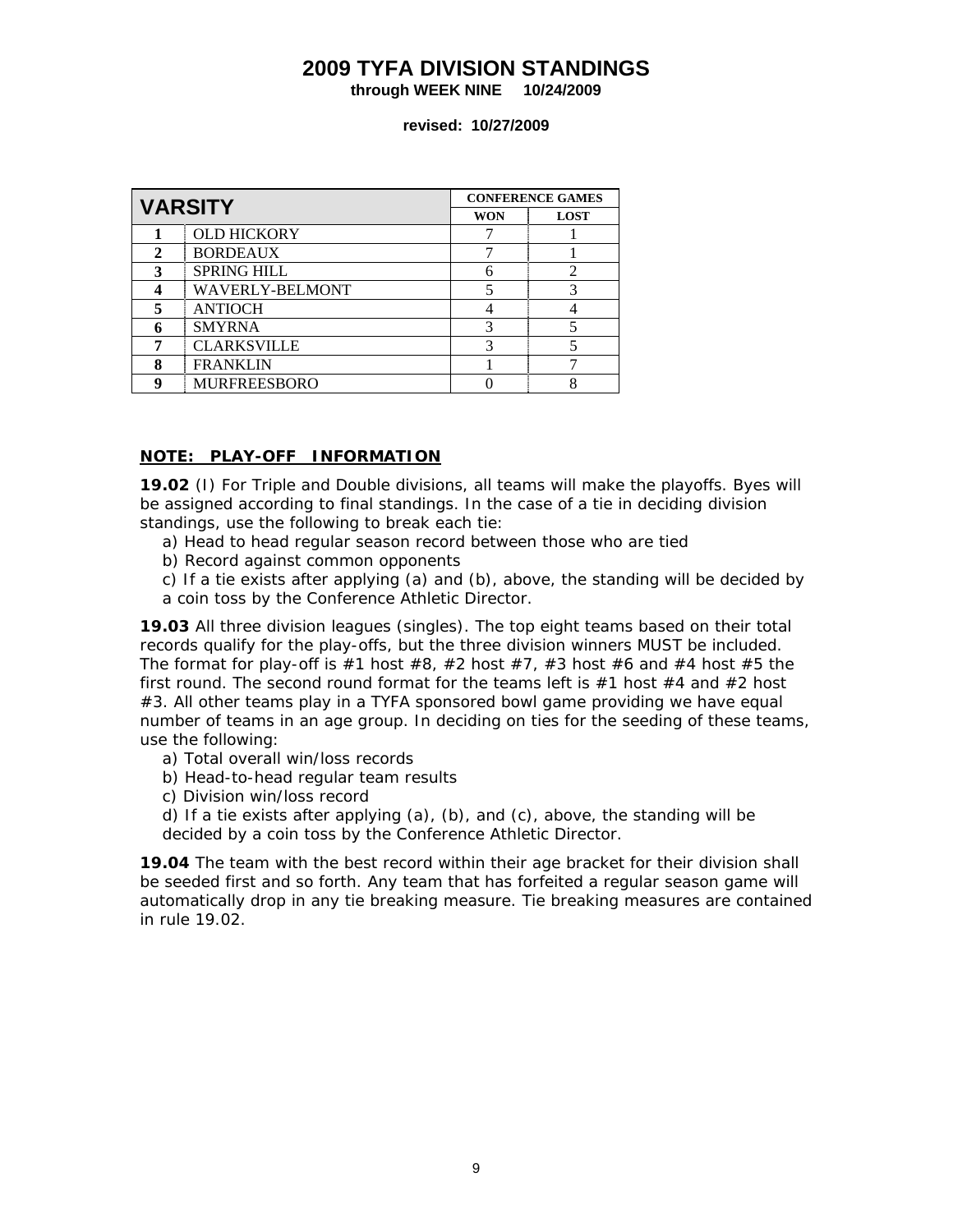# **TENNESSEE YOUTH FOOTBALL ALLIANCE 2009 SATURDAY, NOVEMBER 14th 2009 CHAMPIONSHIP GAMES**

### **WEEK TWELVE SCORES**

## **MT JULIET BEARS COMPLEX**

| <i>Note.</i> Team usied first - Home Team |            |                        |           |                |              |                                         |
|-------------------------------------------|------------|------------------------|-----------|----------------|--------------|-----------------------------------------|
| FIELD #1                                  |            | @ Charlie Daniels Park |           |                |              |                                         |
| 8:30 A.M.                                 | <b>FRA</b> | <b>B-SIL</b>           | VS        | <b>FRA</b>     | <b>B-BLU</b> | $\begin{array}{cccc} 0 & 8 \end{array}$ |
| $10:00$ A.M.                              |            | <b>BORD JrPW-GRN</b>   | VS        | MJ             | JrPW-GLD     | $-18$ $-12$ OTx4                        |
| $11:30$ A.M.                              | <b>SMY</b> | <b>PW</b>              | <b>VS</b> | MJ             | <b>PW</b>    | $-26$ $-0$                              |
| $1:00$ P.M.                               | MJ         | C-GLD                  | VS        | <b>SMY</b>     | C-BLK        | $-20$ $-14$                             |
| 2:30 P.M.                                 | <b>BW</b>  | <b>BBB</b>             | <b>VS</b> | MJ             | <b>BBB</b>   | $-38$ $-6$                              |
| $4:00$ P.M.                               | GRSL BB    |                        | <b>VS</b> | <b>HEND BB</b> |              | $-0$ $-6$                               |
| 5:30 P.M.                                 | <b>MFB</b> | <b>BB</b>              | <b>VS</b> | <b>BW</b>      | <b>BB</b>    | $\frac{8}{-20}$                         |
| 7:00 P.M.                                 | <b>MFB</b> | <b>B-WHI</b>           | <b>VS</b> | <b>BW</b>      | <b>B-RED</b> | 15<br>$\overline{\mathbf{0}}$           |
|                                           |            |                        |           |                |              |                                         |

*Note: Team listed first - Home Team* 

#### *Note: Team listed first - Home Team*

| FIELD <sub>#2</sub> |                   | @ Charlie Daniels Park |                          |                                           |
|---------------------|-------------------|------------------------|--------------------------|-------------------------------------------|
| 9:00 A.M.           | <b>FRA</b><br>CC. | VS                     | <b>BORD CC</b>           | $-13$ $-6$                                |
| 10:30 A.M           | CC<br><b>SPH</b>  | VS                     | GOOD CC                  | $-6$ $-13$                                |
| 12:00 N             | <b>SHBY PW</b>    | VS                     | PW<br>MAD                | $-40$ $-13$                               |
| 1:30 P.M            | <b>GOOD PW</b>    | <b>VS</b>              | <b>PW</b><br><b>SPH</b>  | $-13$ $-6$                                |
| 3:00 P.M            | SHBY CCC          | VS                     | <b>CCC</b><br><b>MAD</b> | 25 7                                      |
| 4:30 P.M            | GOOD CCC          | <b>VS</b>              | <b>CCC</b><br><b>OH</b>  | 7 0                                       |
| 6:00 P.M            | <b>BORD CCC</b>   | VS                     | <b>CCC</b><br><b>BW</b>  | $\begin{array}{cc} 0 \end{array}$<br>$-6$ |
| 7:30 P.M            | GRSL B            | VS                     | NOLE B                   | 31<br>$-18$                               |

*Note: Team listed first - Home Team* 

| FIELD <sub>#3</sub> |                 | @ Mt. Juliet Middle School |           |                 |            |                        |
|---------------------|-----------------|----------------------------|-----------|-----------------|------------|------------------------|
| 8:00 A.M.           | <b>ANT</b>      | AA                         | <b>VS</b> | WAV AA          |            | $-12$ $-26$            |
| $9:30$ A.M.         | <b>BW</b>       | AA                         | <b>VS</b> | <b>BORD AA</b>  |            | 6 0 OT                 |
| 11:00 A.M.          | <b>FRA</b>      | A-BLU                      | <b>VS</b> | <b>BW</b>       | A-GLD      | $-28$ $-22$            |
| $12:30$ P.M.        | <b>SHBY BBB</b> |                            | <b>VS</b> | <b>NOLE BBB</b> |            | $-14$ $-21$            |
| $2:00$ P.M.         | <b>GOOD BBB</b> |                            | <b>VS</b> | <b>ANT</b>      | <b>BBB</b> | $-37 - 18$             |
| $3:30$ P.M.         | <b>NOLE AAA</b> |                            | <b>VS</b> | E S             | AAA        | $-48$ $-20$            |
| $5:00$ P.M.         | BV              | AAA                        | <b>VS</b> | <b>OH</b>       | AAA        | $-6$ $-14$             |
| 6:30 P.M.           | <b>BW</b>       | AAA                        | <b>VS</b> | <b>BORD AAA</b> |            | $-16$ $-26$            |
| 8:00 P.M.           | <b>OH</b>       | <b>VAR</b>                 | <b>VS</b> | <b>BORD VAR</b> |            | 8<br>$\hspace{1.6cm}0$ |